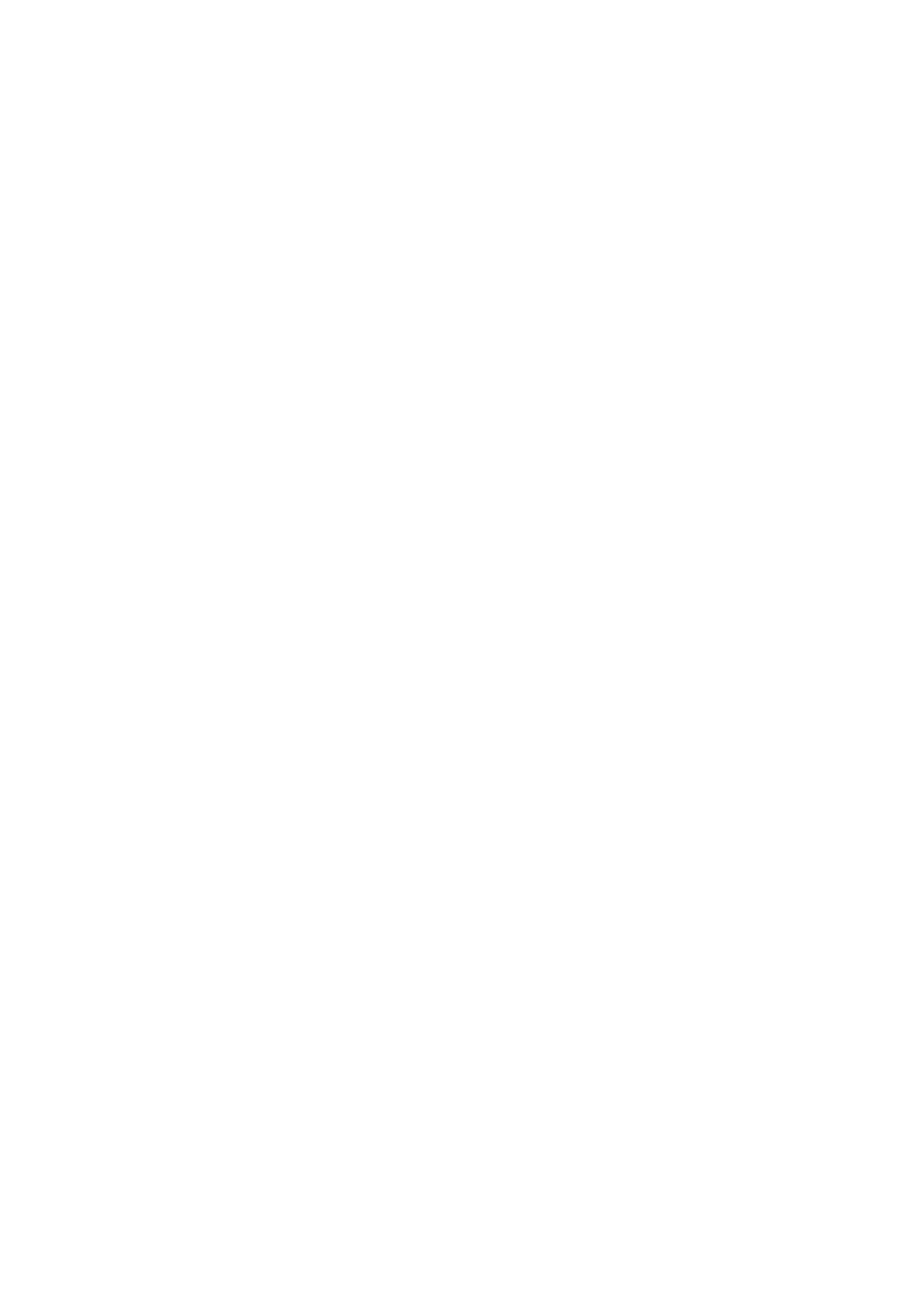

# M20 Junction 10a TR010006

## **Response to Kent County Council Submissions at Deadline 3**

**Planning Act 2008 Infrastructure Planning (Applications: Prescribed Forms and Procedure) Regulations 2009** 

Volume 11.2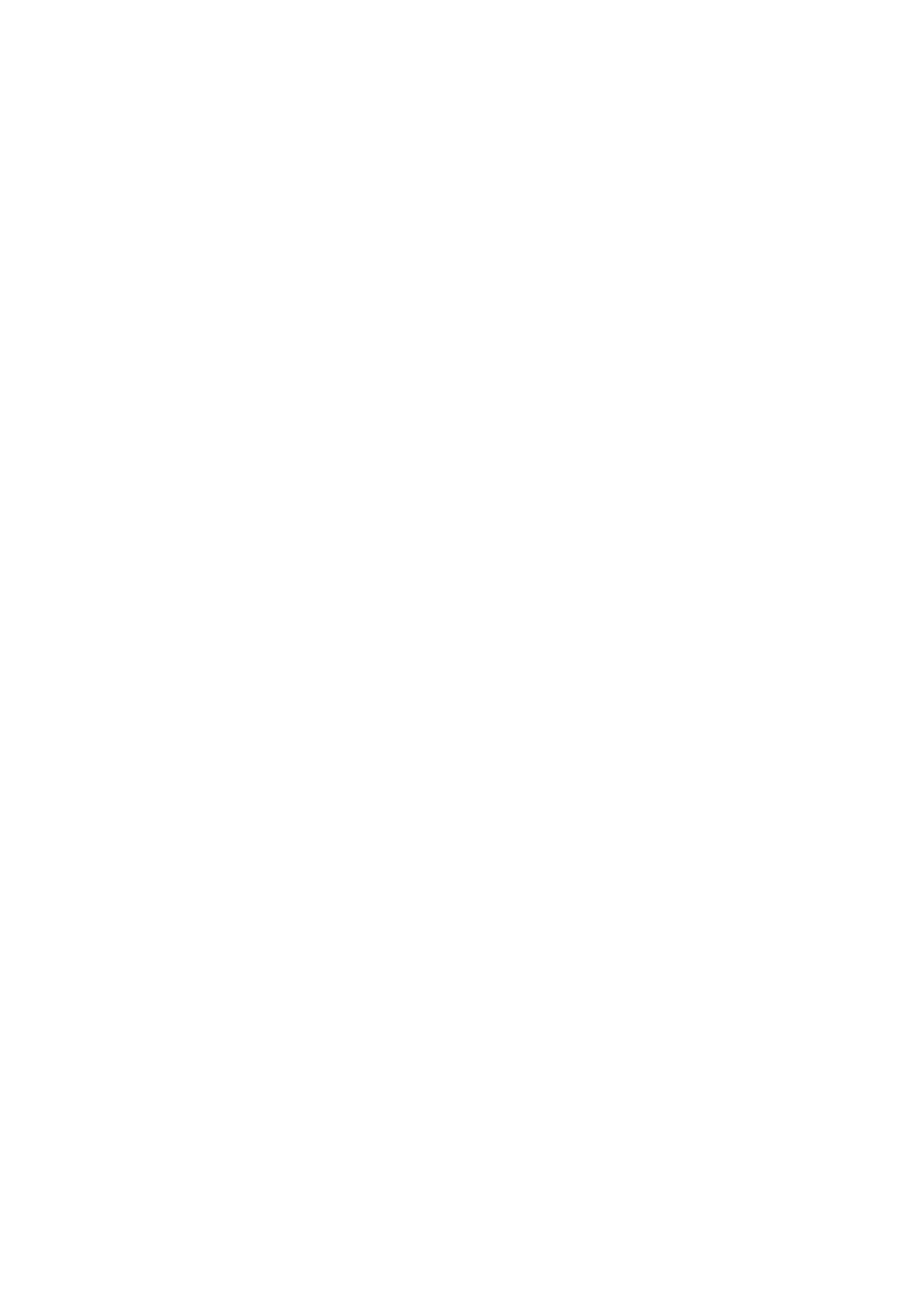### Issue and revision record

Revision Date Originator Checker Approver Description

A February 2017 Mott MacDonald Sweco

Mott MacDonald

Highways England DCO submission (deadline 4)

Burges Salmon

Sweco Burges Salmon

This document is issued for the party which commissioned it and for specific purposes connected with the above-captioned project only. It should not be relied upon by any other party or used for any other purpose.

We accept no responsibility for the consequences of this document being relied upon by any other party, or being used for any other purpose, or containing any error or omission which is due to an error or omission in data supplied to us by other parties

This document contains confidential information and proprietary intellectual property. It should not be shown to other parties without consent from us and from the party which commissioned it.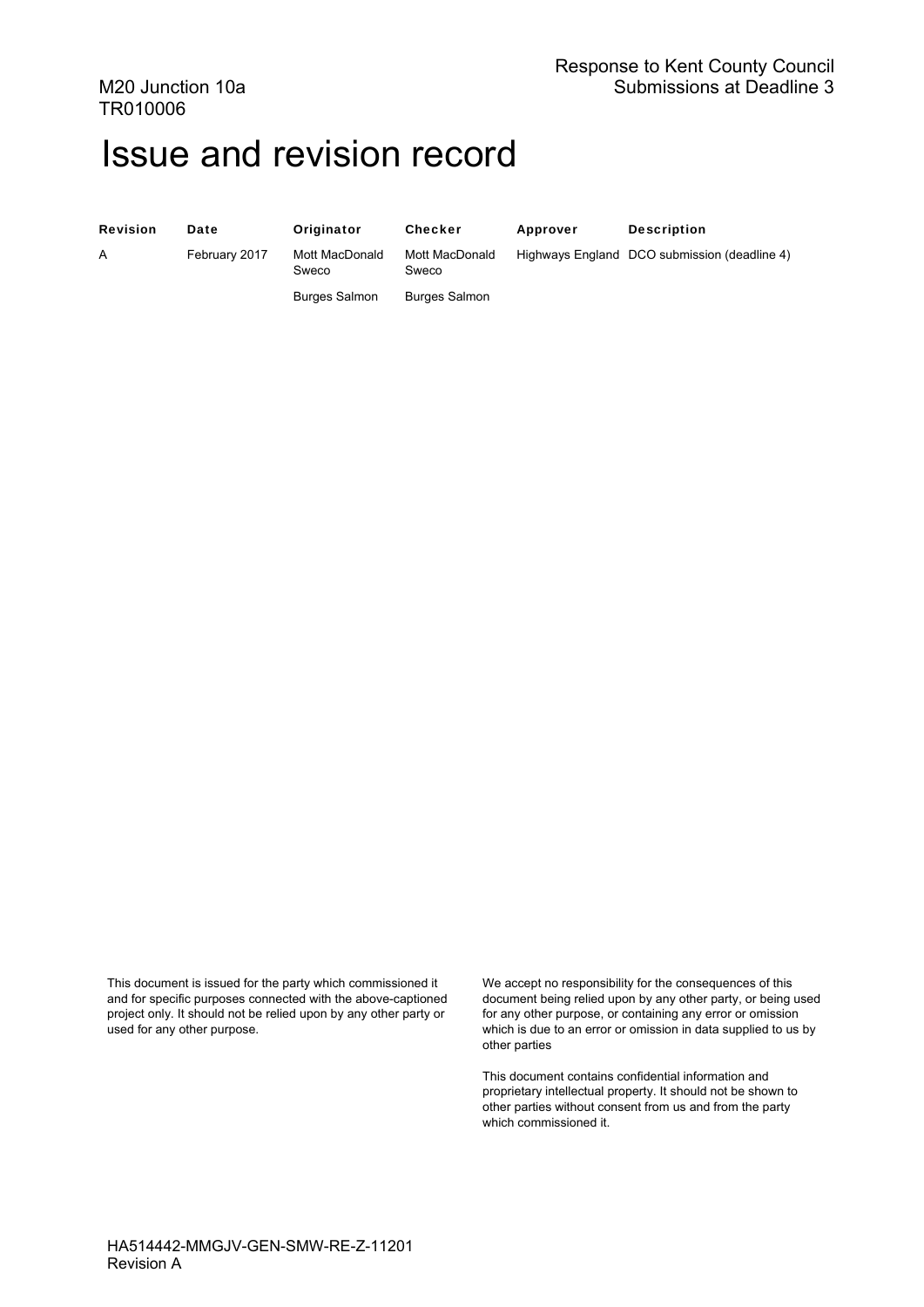M20 Junction 10a TR010006

#### Chapter Title

| Content                                                                                                                                                                                                                              | 1         |
|--------------------------------------------------------------------------------------------------------------------------------------------------------------------------------------------------------------------------------------|-----------|
| 1.<br><b>Written Representations</b>                                                                                                                                                                                                 | 3         |
| 2.<br>Summary of Relevant Representations                                                                                                                                                                                            | 18        |
| 3.<br>Response to ExA's First Written Questions                                                                                                                                                                                      | 20        |
|                                                                                                                                                                                                                                      | 20        |
| Question 1.2 20 20                                                                                                                                                                                                                   |           |
| Question 1.3                                                                                                                                                                                                                         | 21        |
|                                                                                                                                                                                                                                      | 22        |
| Question 1.5 22                                                                                                                                                                                                                      |           |
| Question 1.6 23                                                                                                                                                                                                                      |           |
| Question 1.7 23                                                                                                                                                                                                                      |           |
| Question 1.8 24                                                                                                                                                                                                                      |           |
|                                                                                                                                                                                                                                      |           |
|                                                                                                                                                                                                                                      | 25        |
|                                                                                                                                                                                                                                      | -26       |
| Question 2.1 26 26                                                                                                                                                                                                                   |           |
| Question 2.2 27                                                                                                                                                                                                                      |           |
|                                                                                                                                                                                                                                      |           |
| Question 2.4 29                                                                                                                                                                                                                      |           |
|                                                                                                                                                                                                                                      |           |
|                                                                                                                                                                                                                                      |           |
|                                                                                                                                                                                                                                      |           |
|                                                                                                                                                                                                                                      |           |
|                                                                                                                                                                                                                                      |           |
|                                                                                                                                                                                                                                      | 44        |
|                                                                                                                                                                                                                                      |           |
|                                                                                                                                                                                                                                      |           |
|                                                                                                                                                                                                                                      |           |
|                                                                                                                                                                                                                                      |           |
|                                                                                                                                                                                                                                      |           |
|                                                                                                                                                                                                                                      | 51        |
|                                                                                                                                                                                                                                      | 52        |
|                                                                                                                                                                                                                                      |           |
|                                                                                                                                                                                                                                      |           |
|                                                                                                                                                                                                                                      |           |
|                                                                                                                                                                                                                                      |           |
|                                                                                                                                                                                                                                      |           |
| Question 17.1 <u>Constantine and the set of the set of the set of the set of the set of the set of the set of the set of the set of the set of the set of the set of the set of the set of the set of the set of the set of the </u> | $\sim$ 57 |
| Question 18.1 <u>Contract of the Contract of the Contract of the Contract of the Contract of the Contract of the Contract of the Contract of the Contract of the Contract of the Contract of the Contract of the Contract of the</u> | 57        |

 $\mathbf 1$ 

### Page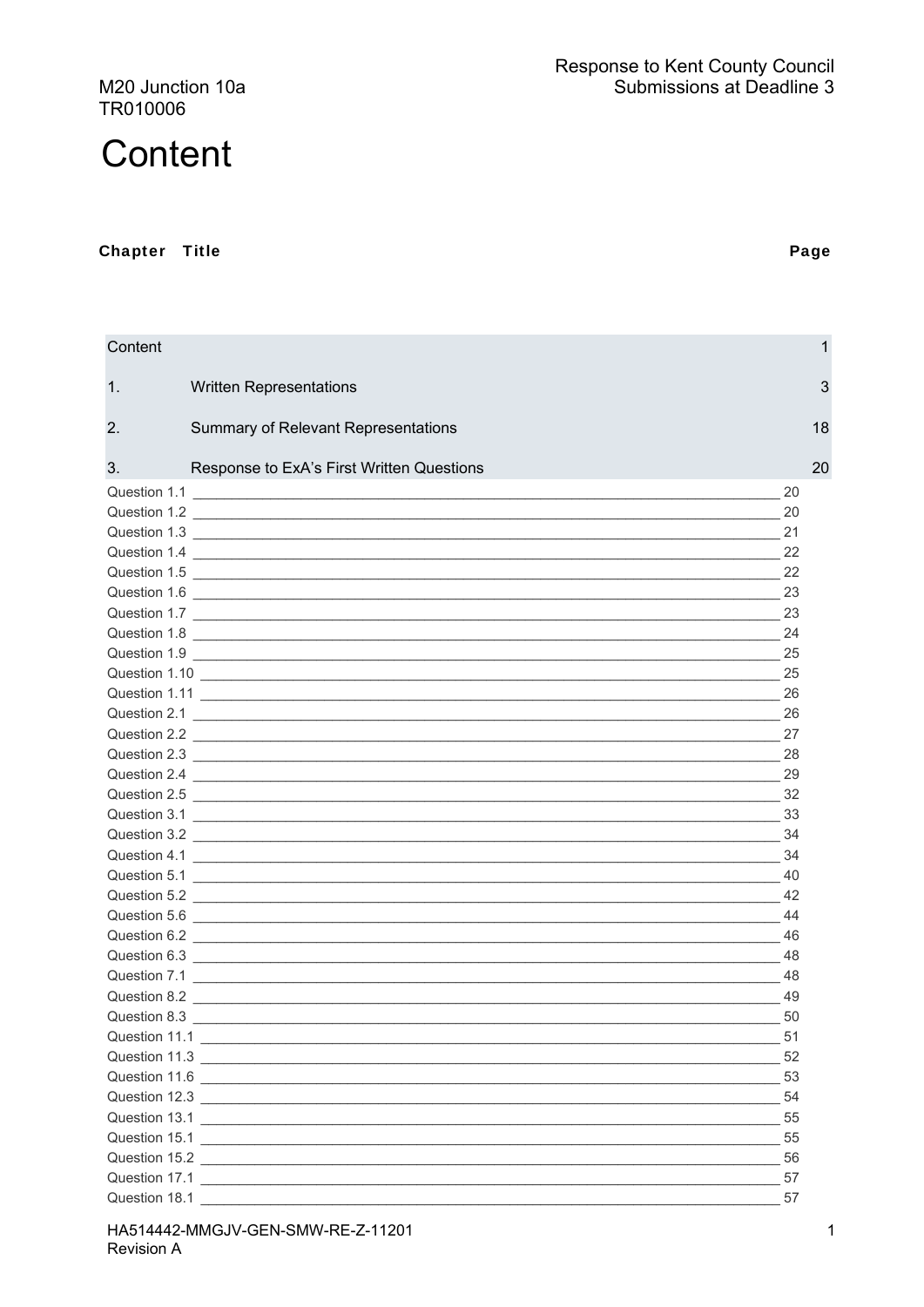| Question 18.2  | 58 |
|----------------|----|
| Question 19.6  | 58 |
| Question 20.22 | 59 |

| 4. Joint Local Impact Report                                                                                                                                                                                                   | 60 |
|--------------------------------------------------------------------------------------------------------------------------------------------------------------------------------------------------------------------------------|----|
|                                                                                                                                                                                                                                | 60 |
|                                                                                                                                                                                                                                | 60 |
|                                                                                                                                                                                                                                | 60 |
| Section 4: Relevant planning history and any issues arising _____________________                                                                                                                                              | 61 |
| Section 5: Relevant Development Plan Policies __________________________________                                                                                                                                               | 61 |
|                                                                                                                                                                                                                                | 61 |
|                                                                                                                                                                                                                                | 62 |
|                                                                                                                                                                                                                                | 63 |
|                                                                                                                                                                                                                                | 65 |
|                                                                                                                                                                                                                                | 68 |
|                                                                                                                                                                                                                                | 70 |
| Section 12: Consideration of the impact of the proposed provisions and requirements within the draft Order (i.e.                                                                                                               |    |
| the scheme) in respect of all of the above example and the scheme of the scheme of the scheme of the scheme of the scheme of the scheme of the scheme of the scheme of the scheme of the scheme of the scheme of the scheme of | 72 |
| Section 13: Development consent obligations and their impact on the local authority's area                                                                                                                                     | 72 |
| Section 14: Conclusion                                                                                                                                                                                                         | 73 |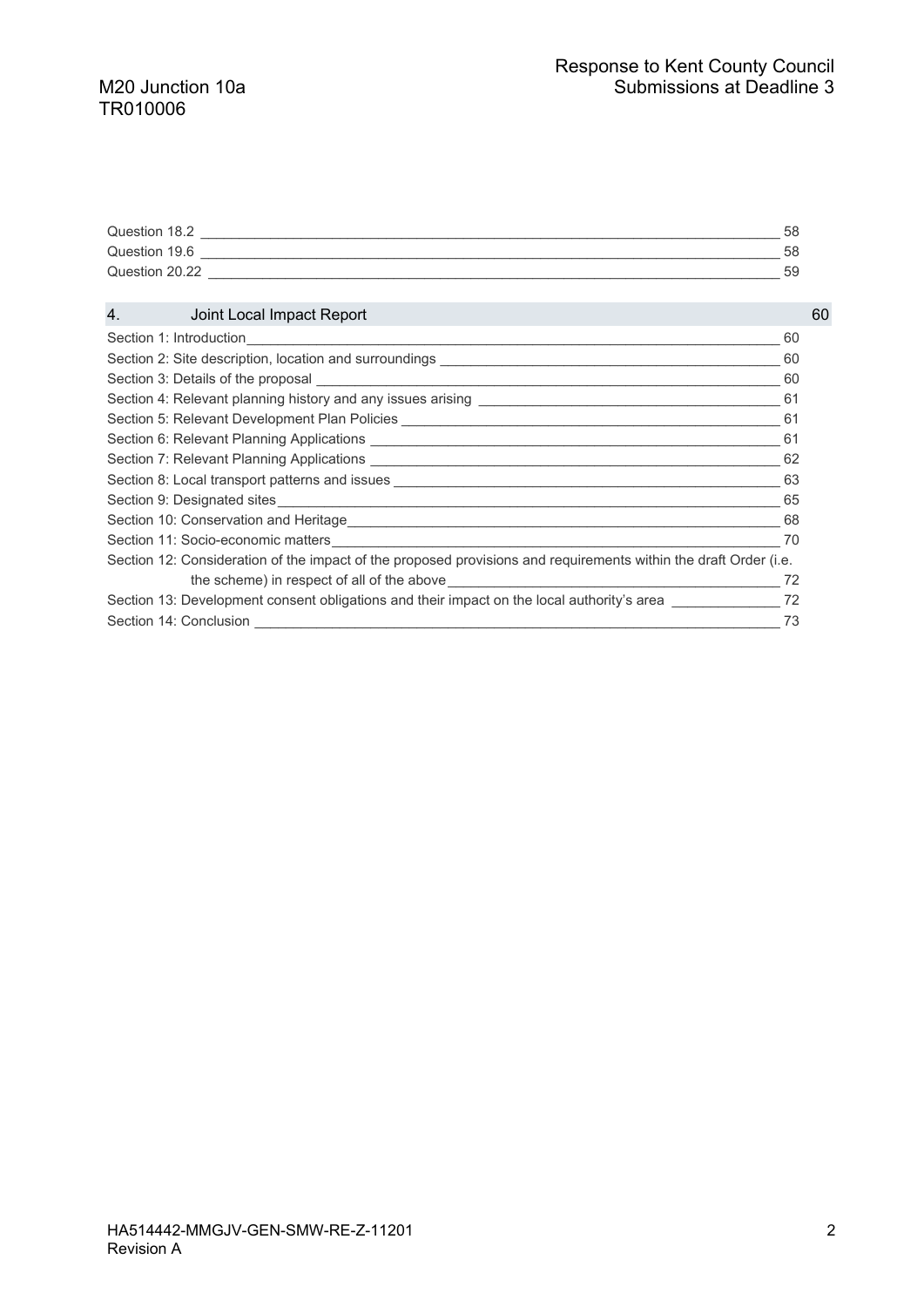### 1. Written Representations

| <b>PINS Ref.</b> | <b>Written Representation from Kent County Council</b>                                                                                                                                                                                                                                                                 | <b>Response from Highways England (the Applicant)</b>                                                                                                                                                                                                                                                                                                                                                                                                                                                                                                                                                                                                                                                                                                  |
|------------------|------------------------------------------------------------------------------------------------------------------------------------------------------------------------------------------------------------------------------------------------------------------------------------------------------------------------|--------------------------------------------------------------------------------------------------------------------------------------------------------------------------------------------------------------------------------------------------------------------------------------------------------------------------------------------------------------------------------------------------------------------------------------------------------------------------------------------------------------------------------------------------------------------------------------------------------------------------------------------------------------------------------------------------------------------------------------------------------|
| <b>REP3-023</b>  |                                                                                                                                                                                                                                                                                                                        |                                                                                                                                                                                                                                                                                                                                                                                                                                                                                                                                                                                                                                                                                                                                                        |
| 023.01           | <b>Highways and Transportation</b><br>It is the view of the County Council – as Local Highway<br>Authority - that HE should take on maintenance responsibility<br>for the section of A20 Hythe Road between the extent of HE's<br>asset at M20 J10 and the proposed connection of M20 J10A<br>with the A20 Hythe Road. | Highways England acknowledges that local traffic will use the<br>A20 in preference if this is perceived as being a quicker route.<br>The traffic numbers are expected to be relatively small; the<br>traffic model forecasts this to be in the order of 5 to 10 vehicles<br>an hour. Please refer to Chapter 6, para 6.5.36 of the<br>Consultation Report for further details. The main traffic<br>travelling east towards Dover or west towards London will be<br>directed through new A2070 Link Road and new M20 J10a.<br>A20 will be signed as a local road. Please see our Signing<br>Strategy document (Volume 7, 7.5 Signing Strategy) for the<br>detailed information about our signing strategy for the existing<br>M20 J10 and new M20 J10a. |
|                  |                                                                                                                                                                                                                                                                                                                        | Highways England will not trunk the A20 Hythe Road between<br>M20 J10 and M20 J10a for the following reasons:                                                                                                                                                                                                                                                                                                                                                                                                                                                                                                                                                                                                                                          |
|                  |                                                                                                                                                                                                                                                                                                                        | 1. Traffic modelling (PP.56-57 on the published TAR) clearly<br>shows a significant reduction of traffic flows on this section with<br>the new J10a (remarkable for northbound/westbound vehicles).<br>This confirms that the traffic using this section would be mainly<br>local traffic with local destinations (i.e. Tesco, William Harvey<br>Hospital, Ashford centre to/from south-eastern area of A20).<br>Therefore this would not fully align to the objectives of<br>Highways England Strategic Road Network;                                                                                                                                                                                                                                 |
|                  |                                                                                                                                                                                                                                                                                                                        | 2. There will be a cost to Highways England to upgrade the<br>assets to the appropriate standards;                                                                                                                                                                                                                                                                                                                                                                                                                                                                                                                                                                                                                                                     |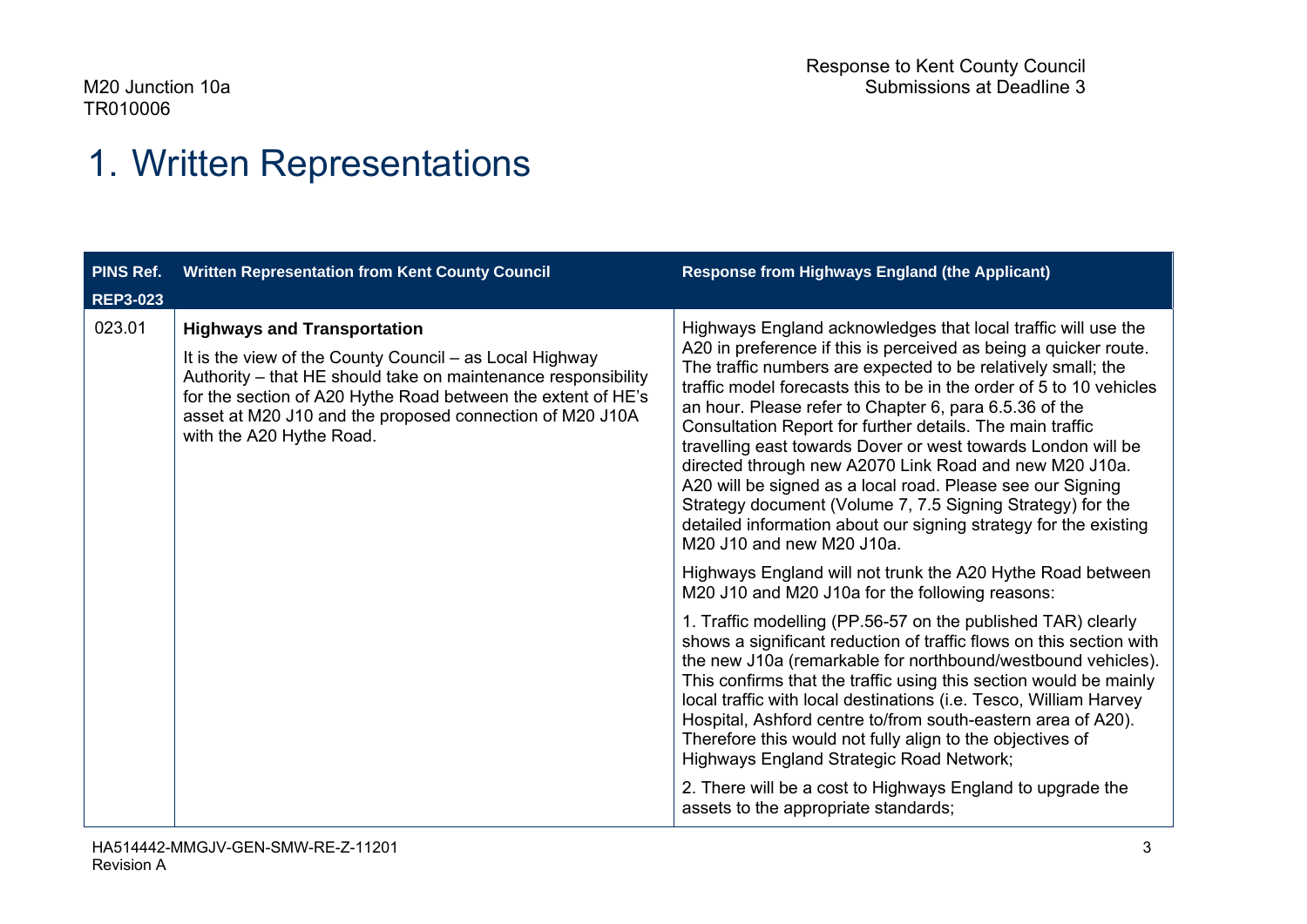| <b>PINS Ref.</b>  | <b>Written Representation from Kent County Council</b>                                                                                                                                                                              | <b>Response from Highways England (the Applicant)</b>                                                                                                                                                                                                                                                                                                                                                                                                                                                                                                                                                                                                    |
|-------------------|-------------------------------------------------------------------------------------------------------------------------------------------------------------------------------------------------------------------------------------|----------------------------------------------------------------------------------------------------------------------------------------------------------------------------------------------------------------------------------------------------------------------------------------------------------------------------------------------------------------------------------------------------------------------------------------------------------------------------------------------------------------------------------------------------------------------------------------------------------------------------------------------------------|
| <b>REP3-023</b>   |                                                                                                                                                                                                                                     |                                                                                                                                                                                                                                                                                                                                                                                                                                                                                                                                                                                                                                                          |
|                   |                                                                                                                                                                                                                                     | 3. This will mean changes to Service Provider contracts as it is<br>an increase in responsibility."                                                                                                                                                                                                                                                                                                                                                                                                                                                                                                                                                      |
| 023.02            | There is a congestion issue with traffic attempting to access the<br>A2070 trunk road network at its junction with Barrey Road and<br>severe delays are routinely experienced. KCC is satisfied that                                | Highways England understand concern regarding the Barrey<br>Road exit onto the A2070, we notice that a number of residents<br>have raised similar concerns in the relevant representations.                                                                                                                                                                                                                                                                                                                                                                                                                                                              |
|                   | this issue will be addressed outside the remit of this scheme,<br>provided that HE provides resources and gives the necessary<br>land and permissions to facilitate and implement any<br>improvements required around the junction. | The last traffic assessment of the Barrey Road Junction was<br>done prior to 2013 when permission to occupy the empty units<br>in the Ashford Retail Park was given, and at that time it was<br>indicated that there would be a negligible impact on traffic<br>overall. Therefore before the Scheme starts Highways England<br>Area 4 have already put in place enhancements to the A2070<br>and Barrey Road by improving signage and visibility at the<br>junction, and we will be reducing the speed limit to 40mph on<br>Bad Munstereifel Road and re-routing traffic for right hand turns<br>around the link road roundabout as part of the Scheme. |
|                   |                                                                                                                                                                                                                                     | Any subsequent amendment to this junction would require a<br>Traffic Assessment of the Ashford Retail park and residential<br>traffic impact to be initiated by the local network authority at the<br>request of local stakeholders, which is not part of the Scheme<br>as Highways England Major Projects deals with Nationally<br>Significant Infrastructure (NSIP) Construction.                                                                                                                                                                                                                                                                      |
|                   |                                                                                                                                                                                                                                     | Furthermore after a meeting on 30 November 2016 with Local<br>Authorities and local businesses further discussions between<br>Highways England Area4 Spatial Planning and Kent County<br>Council were planned, and they are currently on-going, to<br>resolve any existing traffic issue ahead of the Scheme, which is<br>supporting the discussion by providing the relevant data and<br>additional traffic surveys.                                                                                                                                                                                                                                    |
| 023.03            | KCC intends to stop up and provide a turning head to alleviate<br>the potential for rat running along Kingsford Street to Mersham                                                                                                   | Noted.                                                                                                                                                                                                                                                                                                                                                                                                                                                                                                                                                                                                                                                   |
| <b>Revision A</b> | HA514442-MMGJV-GEN-SMW-RE-Z-11201                                                                                                                                                                                                   | 4                                                                                                                                                                                                                                                                                                                                                                                                                                                                                                                                                                                                                                                        |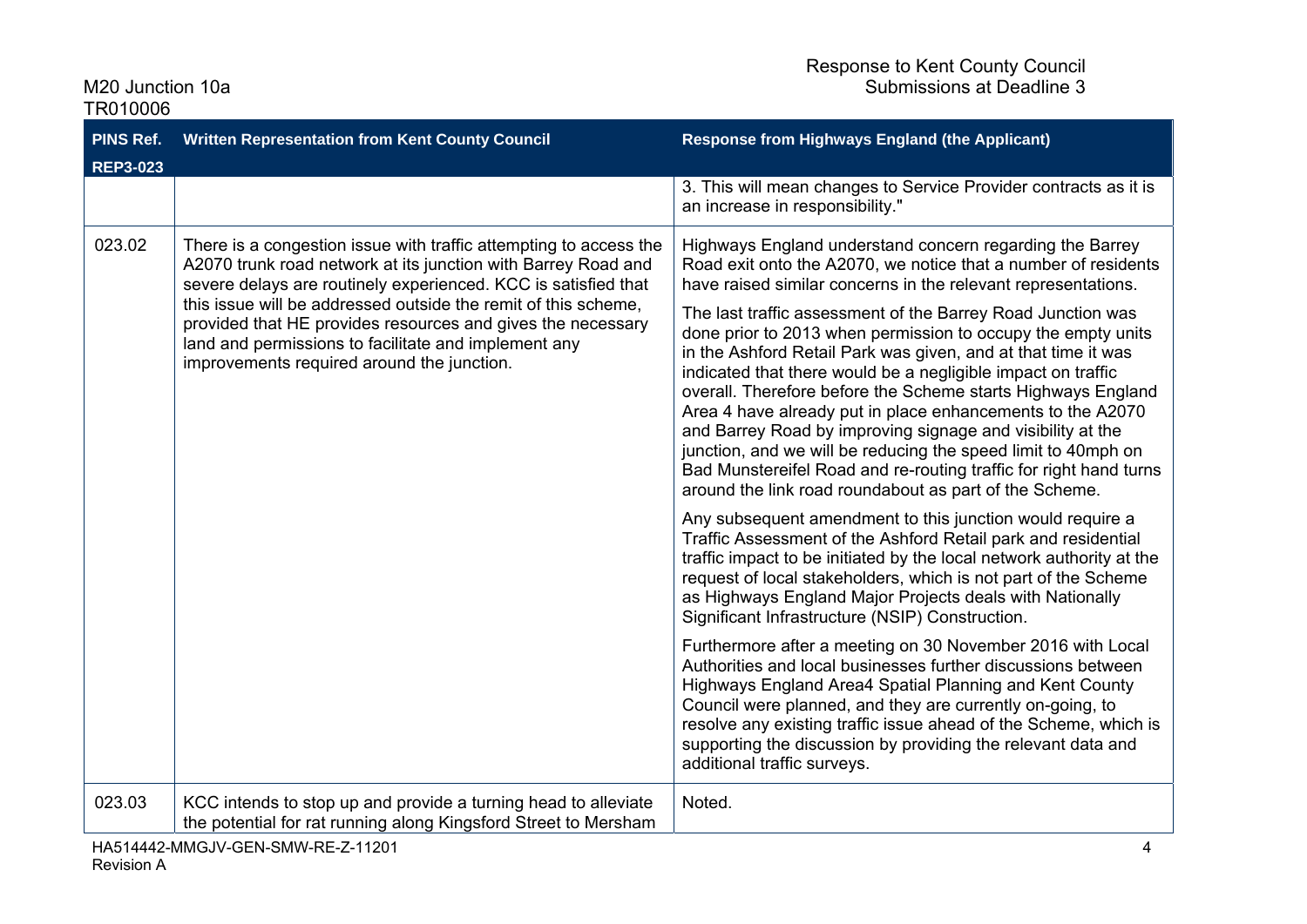| <b>PINS Ref.</b><br><b>REP3-023</b> | <b>Written Representation from Kent County Council</b>                                                                                                                                                                                                                                                                                                                                                                                                                                                                         | <b>Response from Highways England (the Applicant)</b>                                                                                                                                                                                                                                                                                                                                                                                                                                                                                                                                   |
|-------------------------------------|--------------------------------------------------------------------------------------------------------------------------------------------------------------------------------------------------------------------------------------------------------------------------------------------------------------------------------------------------------------------------------------------------------------------------------------------------------------------------------------------------------------------------------|-----------------------------------------------------------------------------------------------------------------------------------------------------------------------------------------------------------------------------------------------------------------------------------------------------------------------------------------------------------------------------------------------------------------------------------------------------------------------------------------------------------------------------------------------------------------------------------------|
|                                     | and to mitigate the potential for HGV traffic using an unsuitable<br>route to bypass J10a when there are issues on the strategic<br>network. This will be undertaken outside the remit of this<br>scheme, and HE will need to allow the necessary access for<br>these works.                                                                                                                                                                                                                                                   |                                                                                                                                                                                                                                                                                                                                                                                                                                                                                                                                                                                         |
| 023.04                              | <b>Public Rights of Way</b><br>In respect of Kingsford Bridge, KCC understands that the<br>bridge will be designed to accommodate equestrians and that<br>sign 956.1 will be erected, which allows for this. Provided that<br>this provision is incorporated into the proposal, KCC's<br>comments in its Relevant Representation (RR-026) requiring<br>equestrian provision are now addressed.                                                                                                                                 | Highways England can confirm that the bridge has been<br>designed to accommodate equestrians and that the additional<br>signs will be erected.                                                                                                                                                                                                                                                                                                                                                                                                                                          |
| 023.05                              | In relation to PRoW – south side, KCC would expect drawings<br>to show gaps in any drainage ditches/lagoons, to show that<br>connections from the retained PRoW are physically possible.<br>This is a simple but necessary change, which KCC is not<br>content has yet been adequately addressed.                                                                                                                                                                                                                              | PRoW number AE338 and AE337A (located on the south side<br>of the new A2070 Link Road) are located on the land owned<br>and managed by the Friends Life, looking into their planning<br>application 14/00906/AS new building (Plot 6) is proposed in<br>this location. The stopping up or re-directing of those two<br>footways should be managed by Friends Life.                                                                                                                                                                                                                      |
| 023.06                              | <b>Cultural Heritage</b><br>KCC considers the assessment of cultural heritage issues to be<br>reasonable.<br>Assessment of Sevington Church should reflect the complexity<br>of its significance and mitigation will need to be agreed with<br>Historic England. KCC advises that impacts on heritage and the<br>setting of Sevington Church and landscape features need also<br>to be discussed with KCC. KCC would welcome an opportunity<br>to be part of any discussions between Highways England and<br>Historic England. | Discussions with Historic England continue in relation to the<br>Sevington Church and will be reported in the Statement of<br>Common Ground (DCO Document 8.4). Kent County Council<br>will be party to discussions between Highways England and<br>Historic England.<br>A written scheme of investigation for the intrusive<br>archaeological evaluation of the Scheme area is being<br>produced and will be issued to the KCC Historic Environment<br>Service for discussion/approval. The archaeological evaluation<br>works will be completed in advance of construction works. The |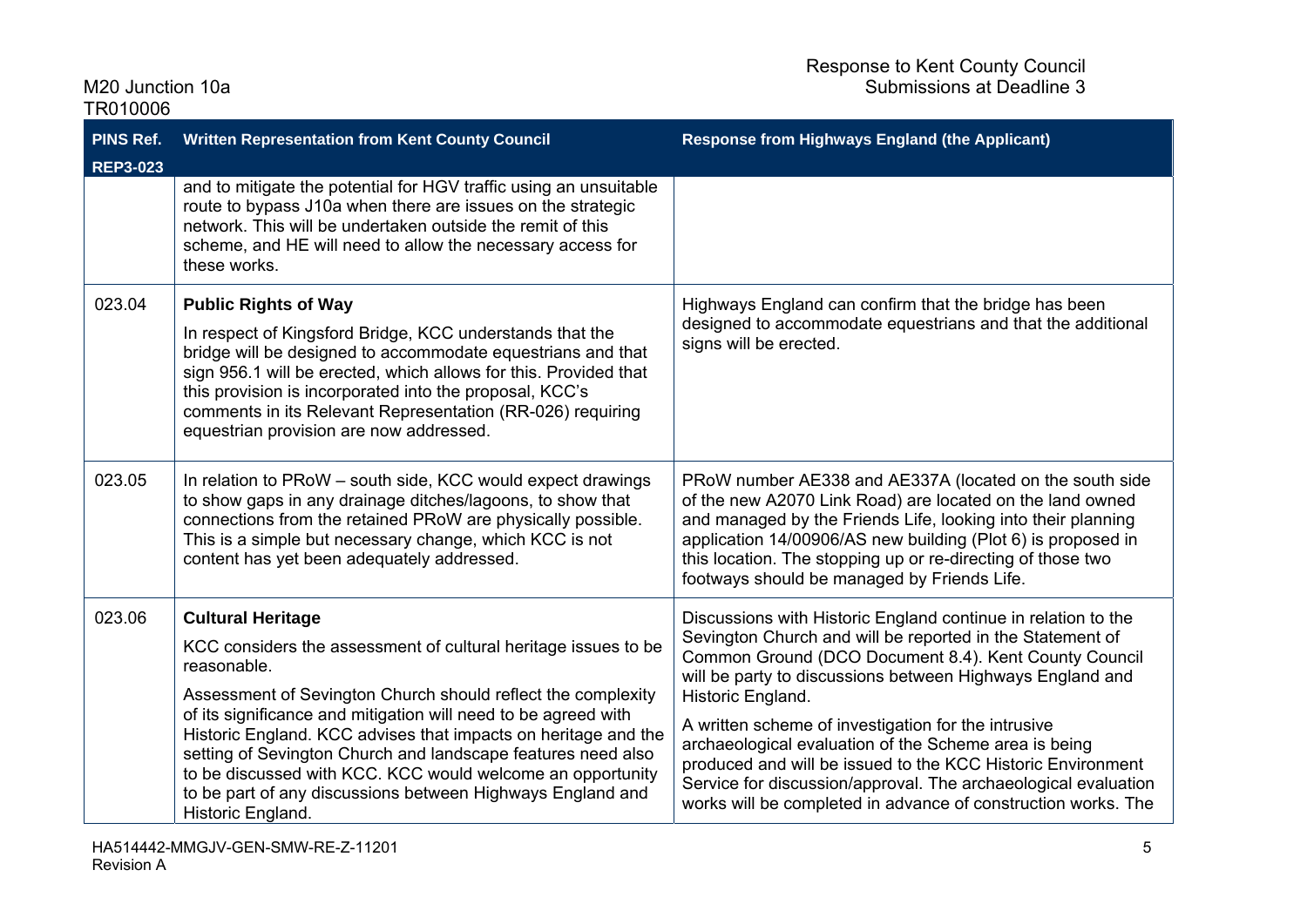| TR010006        |                                                                                                                                                                                                                                                                                                                                                                                                                                                                                                                                                                                                        |                                                                                                                                                                                                              |
|-----------------|--------------------------------------------------------------------------------------------------------------------------------------------------------------------------------------------------------------------------------------------------------------------------------------------------------------------------------------------------------------------------------------------------------------------------------------------------------------------------------------------------------------------------------------------------------------------------------------------------------|--------------------------------------------------------------------------------------------------------------------------------------------------------------------------------------------------------------|
| PINS Ref.       | <b>Written Representation from Kent County Council</b>                                                                                                                                                                                                                                                                                                                                                                                                                                                                                                                                                 | <b>Response from Highways England (the Applicant)</b>                                                                                                                                                        |
| <b>REP3-023</b> | Evaluation work is limited in suggesting that there are no<br>significant archaeological remains and archaeological<br>mitigation needs to be integrated into all aspects of the<br>scheme.                                                                                                                                                                                                                                                                                                                                                                                                            | strategy for archaeological mitigation will be followed as<br>detailed in Schedule 2 of the dDCO (DCO Document 3.1).                                                                                         |
| 023.07          | <b>Biodiversity</b><br>The County Council is satisfied that there is a sound<br>understanding of what species and habitats are present and<br>the mitigation required. There is a need to ensure that the time<br>to create/ enhance the habitat for the required mitigation is<br>considered in the development timetable. In addition, where<br>relocation is proposed, HE will need to ensure that this takes<br>into account any planned/consented developments, to ensure<br>that the mitigation proposed can take place.                                                                         | Noted.                                                                                                                                                                                                       |
| 023.08          | <b>Surface Water Management</b><br>The flood risk assessments and drainage strategy information<br>have been reviewed and KCC - as Lead Local Flood Authority<br>- is generally satisfied with the proposal for the management of<br>surface water.                                                                                                                                                                                                                                                                                                                                                    | Noted.                                                                                                                                                                                                       |
| 023.09          | <b>Minerals and Waste</b><br>The Minerals Assessment that HE has carried out is not<br>comprehensive enough to comply with the Kent Waste and<br>Minerals Plan 2013-30. A Minerals Assessment, examining the<br>actual occurrence, characteristics and viability of the three<br>identified economically important minerals (Sub-Alluvial River<br>Terrace Deposits, Weald Clay Formation and the Hythe<br>Formation (Kentish Ragstone)), will need to be undertaken. The<br>scheme should be assessed against the exemption from the<br>safeguarding presumption criteria as set out by Policy DM7 of | An update to the Minerals Assessment will be produced in<br>discussion with Kent County Council on the scope of the<br>updates required. The updated Minerals Assessment will be<br>submitted in due course. |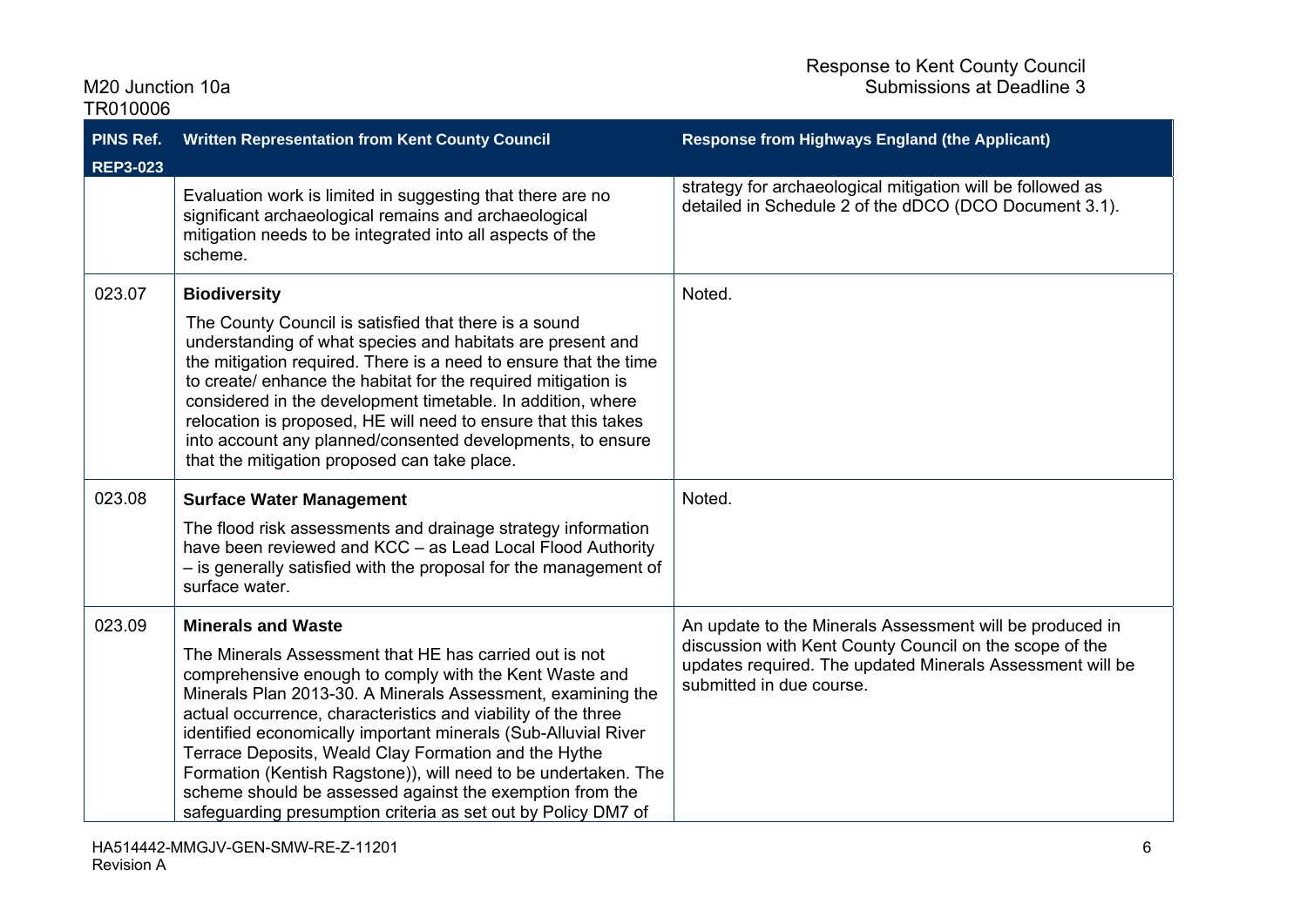| TR010006                            |                                                                                                                                    |                                                                                                                                                                                                 |
|-------------------------------------|------------------------------------------------------------------------------------------------------------------------------------|-------------------------------------------------------------------------------------------------------------------------------------------------------------------------------------------------|
| <b>PINS Ref.</b><br><b>REP3-023</b> | <b>Written Representation from Kent County Council</b>                                                                             | <b>Response from Highways England (the Applicant)</b>                                                                                                                                           |
|                                     | the Kent Waste and Minerals Plan 2013-30, to ascertain<br>whether the scheme is incompatible or not with minerals<br>safeguarding. |                                                                                                                                                                                                 |
| 023.10                              | HE's Draft Development Consent Order (DCO)                                                                                         | Noted, see below                                                                                                                                                                                |
|                                     | KCC has provided initial comments on HE's draft DCO (OD-<br>008), which are set out in appendices to this letter.                  |                                                                                                                                                                                                 |
| 023.11                              | <b>Article No 1</b>                                                                                                                | No response required                                                                                                                                                                            |
|                                     | None                                                                                                                               |                                                                                                                                                                                                 |
| 023.12                              | <b>Article No 2</b>                                                                                                                | No response required                                                                                                                                                                            |
|                                     | None                                                                                                                               |                                                                                                                                                                                                 |
| 023.13                              | <b>Article No 3</b>                                                                                                                | No response required                                                                                                                                                                            |
|                                     | None                                                                                                                               |                                                                                                                                                                                                 |
| 023.14                              | <b>Article No 4</b>                                                                                                                | No response required                                                                                                                                                                            |
|                                     | None                                                                                                                               |                                                                                                                                                                                                 |
| 023.15                              | <b>Article No 5</b>                                                                                                                | We presume the question relates to Article 5(3). Article 21(3)                                                                                                                                  |
|                                     | There is no definition of when decision will be made. This<br>should be in conjunction with ABC/KCC.                               | effectively means that the Applicant will be required to notify the<br>relevant planning authority of which option it intends to<br>construct before commencement of the development. It is not |
|                                     |                                                                                                                                    | necessary or appropriate for ABC or KCC to be involved in the<br>decision of which option is constructed.                                                                                       |
| 023.16                              | <b>Article No 6</b>                                                                                                                | No response required                                                                                                                                                                            |
|                                     | None                                                                                                                               |                                                                                                                                                                                                 |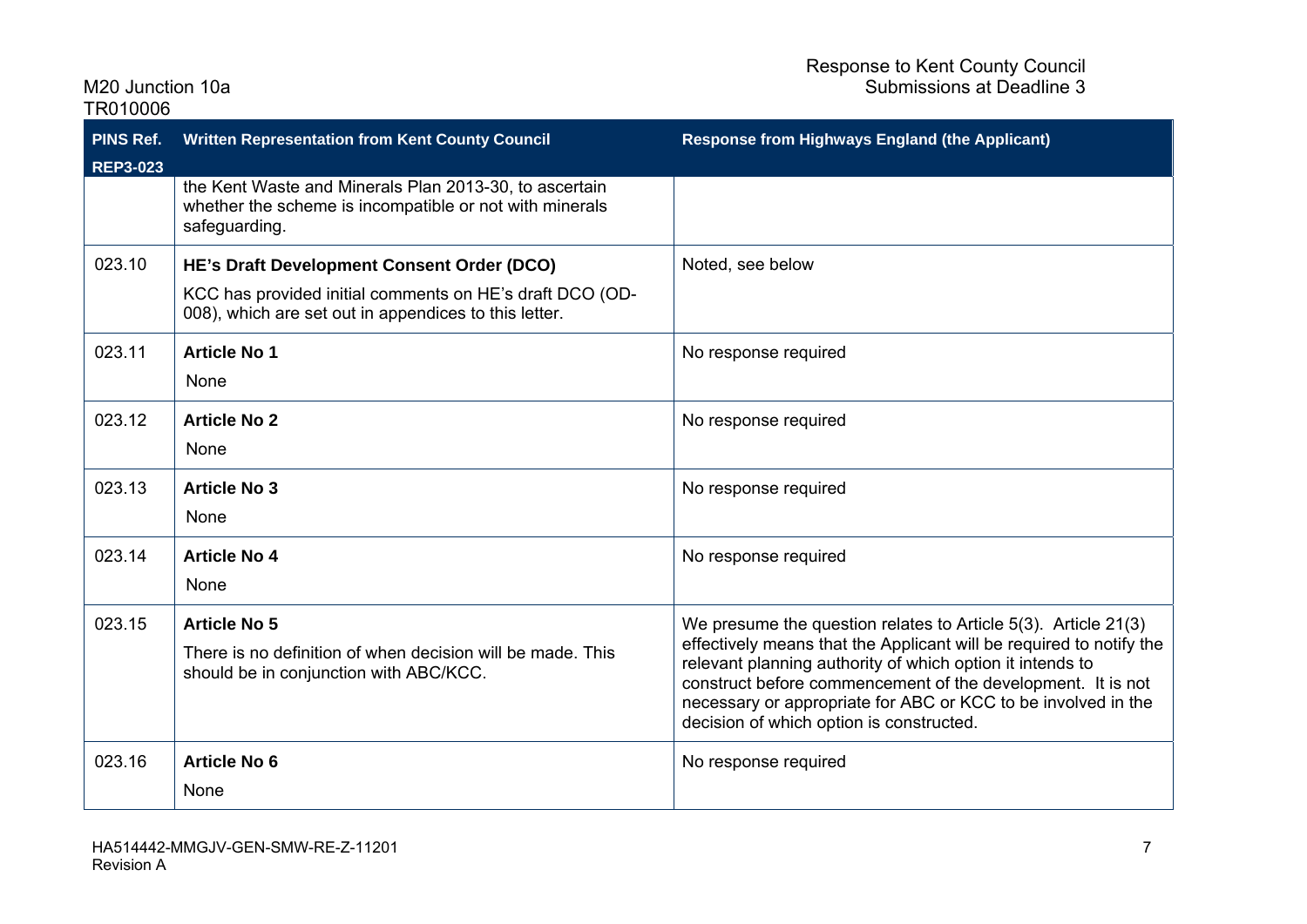| <b>PINS Ref.</b><br><b>REP3-023</b> | <b>Written Representation from Kent County Council</b>                                                                                                                                                                                                                                                                                                                                                                                                                                                                     | <b>Response from Highways England (the Applicant)</b>                                                                                                                                                                                                                                                                                                                                                                                                                                                                                                                                                                                                                                                                                                      |
|-------------------------------------|----------------------------------------------------------------------------------------------------------------------------------------------------------------------------------------------------------------------------------------------------------------------------------------------------------------------------------------------------------------------------------------------------------------------------------------------------------------------------------------------------------------------------|------------------------------------------------------------------------------------------------------------------------------------------------------------------------------------------------------------------------------------------------------------------------------------------------------------------------------------------------------------------------------------------------------------------------------------------------------------------------------------------------------------------------------------------------------------------------------------------------------------------------------------------------------------------------------------------------------------------------------------------------------------|
| 023.17                              | <b>Article No 7</b><br>None                                                                                                                                                                                                                                                                                                                                                                                                                                                                                                | No response required                                                                                                                                                                                                                                                                                                                                                                                                                                                                                                                                                                                                                                                                                                                                       |
| 023.18                              | <b>Article No 8</b><br>No impact in terms of land issues for KCC unless more land is<br>required to provide a scheme without so much deviation.<br>Levels of deviation excessive and I would suggest not even<br>possible given the site constraints. Not covered in ES.<br>Consultation with KCC of any proposed deviation is required.                                                                                                                                                                                   | Deviation outside the extents shown on the plan will require the<br>deviation to be assessed to ensure that the impacts are not<br>materially new or materially worse (Article 8), consultation with<br>the relevant planning authority and approval from the Secretary<br>of State. Deviation outside the extents would also only be<br>possible if the Applicant has secured the necessary proprietary<br>rights.                                                                                                                                                                                                                                                                                                                                        |
| 023.19                              | <b>Article No 9</b><br>None                                                                                                                                                                                                                                                                                                                                                                                                                                                                                                | No response required                                                                                                                                                                                                                                                                                                                                                                                                                                                                                                                                                                                                                                                                                                                                       |
| 023.20                              | <b>Article No 10</b><br>None                                                                                                                                                                                                                                                                                                                                                                                                                                                                                               | No response required                                                                                                                                                                                                                                                                                                                                                                                                                                                                                                                                                                                                                                                                                                                                       |
| 023.21                              | <b>Article No 11</b><br>3)<br>If section 56(a) of the Streetworks Act 1991 does not apply then<br>KCC have no powers to give directions to the timing of the<br>work. This scheme will have a big impact on the local network<br>particularly the A20. KCC has stated in the response to the First<br>Questions that HE need to comply with the Kent Permit and<br>Kent Lane Rental scheme. This is at odds with this.<br>The rest of this section gives even more reason to insist on HE<br>taking on maintenance of A20. | In order for the project to be delivered the Applicant must<br>proceed with it within a certain timeframe. The Applicant will<br>continue to liaise with KCC regarding the timing of the works<br>but the delivery of the project cannot be delayed while KCC<br>give priority to other minor street works within its area. The<br>Applicant is the Highway Authority for major roads and<br>networks in England and it is in their interest to construct the<br>scheme according to the standards expected by the 1991 Act.<br>Article 12 requires any road which is to be maintained by KCC<br>is constructed to their reasonable satisfaction therefore KCC<br>should not be concerned about the disapplication of various<br>sections of the 1991 Act. |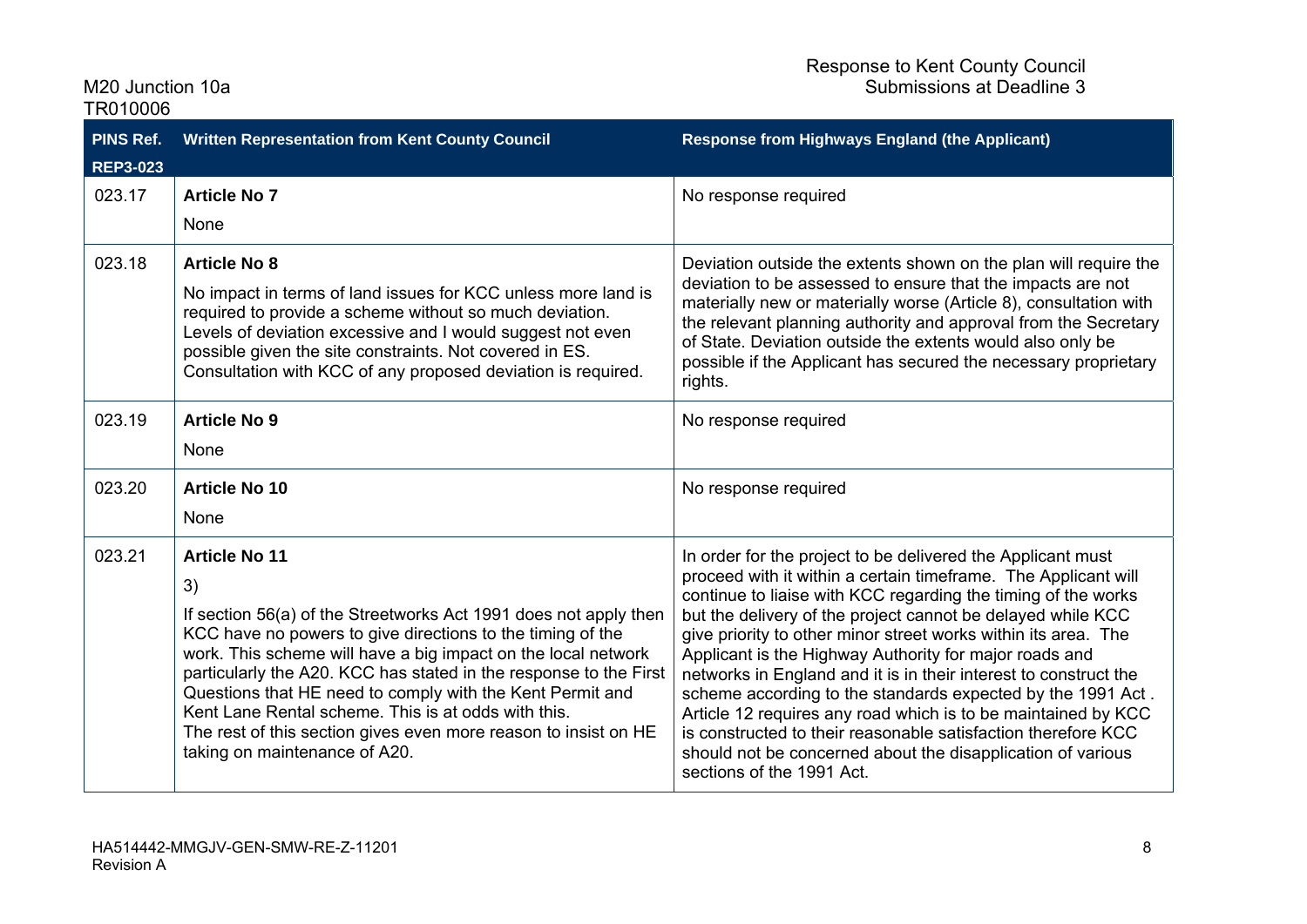| TR010006                     |                                                                                                                                                                                                                                                                                                                                                                         |                                                                                                                                                                                                                                                                                       |
|------------------------------|-------------------------------------------------------------------------------------------------------------------------------------------------------------------------------------------------------------------------------------------------------------------------------------------------------------------------------------------------------------------------|---------------------------------------------------------------------------------------------------------------------------------------------------------------------------------------------------------------------------------------------------------------------------------------|
| PINS Ref.<br><b>REP3-023</b> | <b>Written Representation from Kent County Council</b>                                                                                                                                                                                                                                                                                                                  | <b>Response from Highways England (the Applicant)</b>                                                                                                                                                                                                                                 |
| 023.22                       | <b>Article No 12</b><br>KCC require that the A20 is maintained by HE following<br>construction of the scheme.                                                                                                                                                                                                                                                           | The Applicant requires further information concerning this<br>request.                                                                                                                                                                                                                |
| 023.23                       | <b>Article No 13</b><br>None                                                                                                                                                                                                                                                                                                                                            | No response required                                                                                                                                                                                                                                                                  |
| 023.24                       | <b>Article No 14</b><br>The Traffic and Transport Management Plan needs to be<br>agreed with KCC. All temporary stopping up and restriction of<br>use of streets will need to be agreed with KCC. Compliance<br>with Kent Lane Rental Scheme and Kent Permit Scheme<br>required will also be required but that I precluded in Article 11<br>above so need to challenge. | DCO Requirement 3 provides the consultation which KCC seek<br>here. Article 14 only permits the Applicant to temporarily stop<br>up and restrict the use of streets if it is the street authority. If it<br>is not the street authority the street authority's consent (Art)<br>14(4) |
| 023.25                       | <b>Article No 15</b><br>The Traffic and Transport Management Plan needs to be<br>agreed with KCC. All permanent stopping up and restriction of<br>use of streets will need to be agreed with KCC. Compliance<br>with Kent Lane Rental Scheme and Kent Permit Scheme<br>required will also be required but that I precluded in Article 11<br>above so need to challenge. | See response above                                                                                                                                                                                                                                                                    |
| 023.26                       | <b>Article No 16</b><br>All access to/from the works on the local network to be agreed<br>with KCC.                                                                                                                                                                                                                                                                     | KCC's concerns are addressed in DCO Requirement 3. The<br>Applicant will consult with KCC as required in order to comply<br>with DCO Requirement 3                                                                                                                                    |
| 023.27                       | <b>Article No 17</b><br>No comment                                                                                                                                                                                                                                                                                                                                      | No response required                                                                                                                                                                                                                                                                  |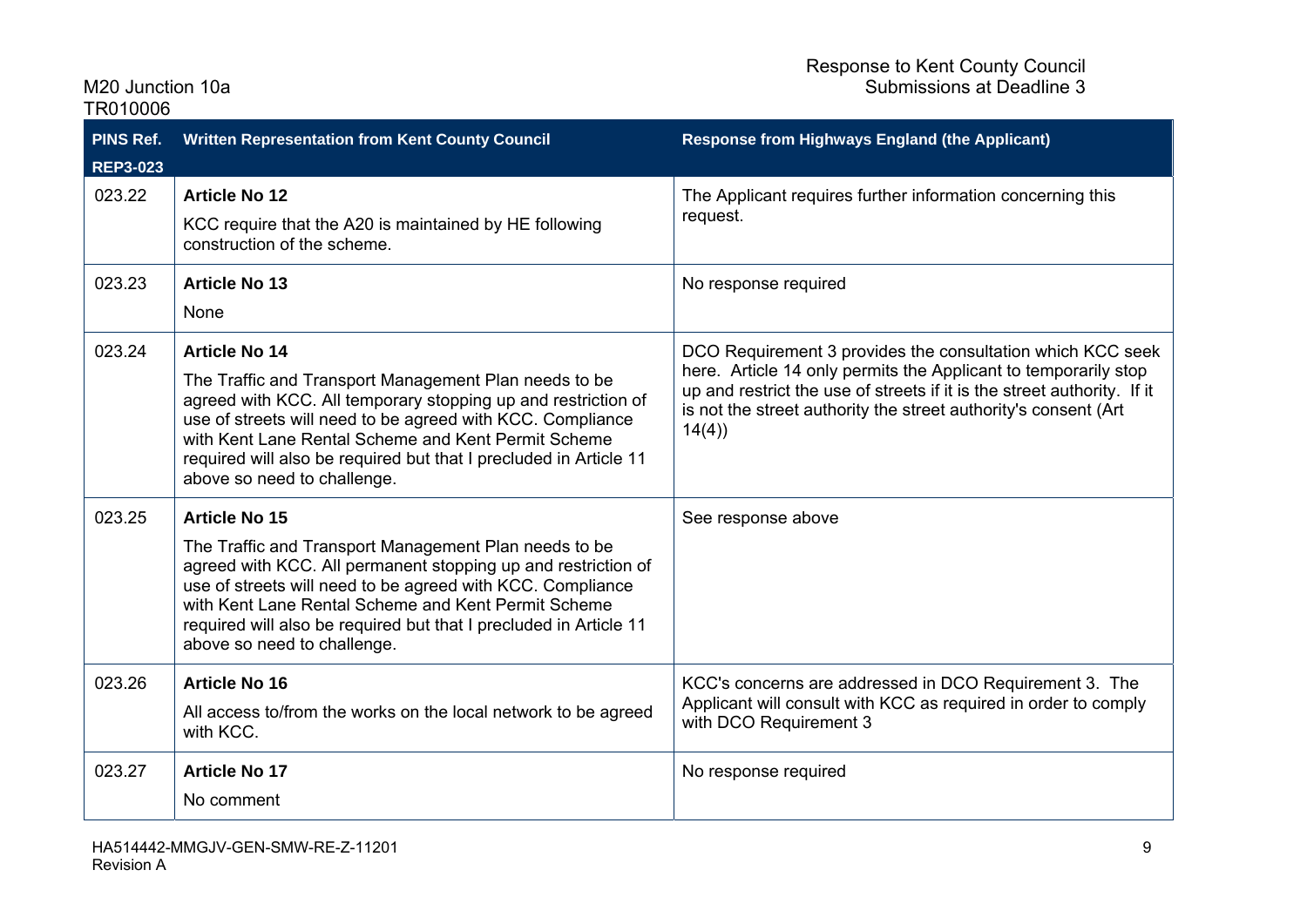| TR010006         |                                                                                                                                                                                                                                |                                                       |
|------------------|--------------------------------------------------------------------------------------------------------------------------------------------------------------------------------------------------------------------------------|-------------------------------------------------------|
| <b>PINS Ref.</b> | <b>Written Representation from Kent County Council</b>                                                                                                                                                                         | <b>Response from Highways England (the Applicant)</b> |
| <b>REP3-023</b>  |                                                                                                                                                                                                                                |                                                       |
| 023.28           | <b>Article No 18</b>                                                                                                                                                                                                           | No response required                                  |
|                  | No comment                                                                                                                                                                                                                     |                                                       |
| 023.29           | <b>Article No 19</b>                                                                                                                                                                                                           | No response required                                  |
|                  | None                                                                                                                                                                                                                           |                                                       |
| 023.30           | <b>Article No 20</b>                                                                                                                                                                                                           | <b>Noted</b>                                          |
|                  | KCC owns some land within the scheme area. Most of this is<br>highway land and intended to be transferred to Highways<br>England as part of the scheme.                                                                        |                                                       |
| 023.31           | <b>Article No 21</b>                                                                                                                                                                                                           | The Applicant is willing to meet KCC to discuss this. |
|                  | The scheme mostly effects highway land. Highways have an<br>argument to retain certain aspects of the highway, where<br>appropriate. A meeting is needed with Highways England to go<br>through the land they wish to acquire. |                                                       |
| 023.32           | <b>Article No 22</b>                                                                                                                                                                                                           | No response required                                  |
|                  | Not applicable.                                                                                                                                                                                                                |                                                       |
| 023.33           | <b>Article No 23</b>                                                                                                                                                                                                           | No response required                                  |
|                  | Not applicable.                                                                                                                                                                                                                |                                                       |
| 023.34           | <b>Article No 24</b>                                                                                                                                                                                                           | <b>Noted</b>                                          |
|                  | No Rights of Way affected.                                                                                                                                                                                                     |                                                       |
|                  | In land terms, KCC is being asked to pass this land to<br>Highways England.                                                                                                                                                    |                                                       |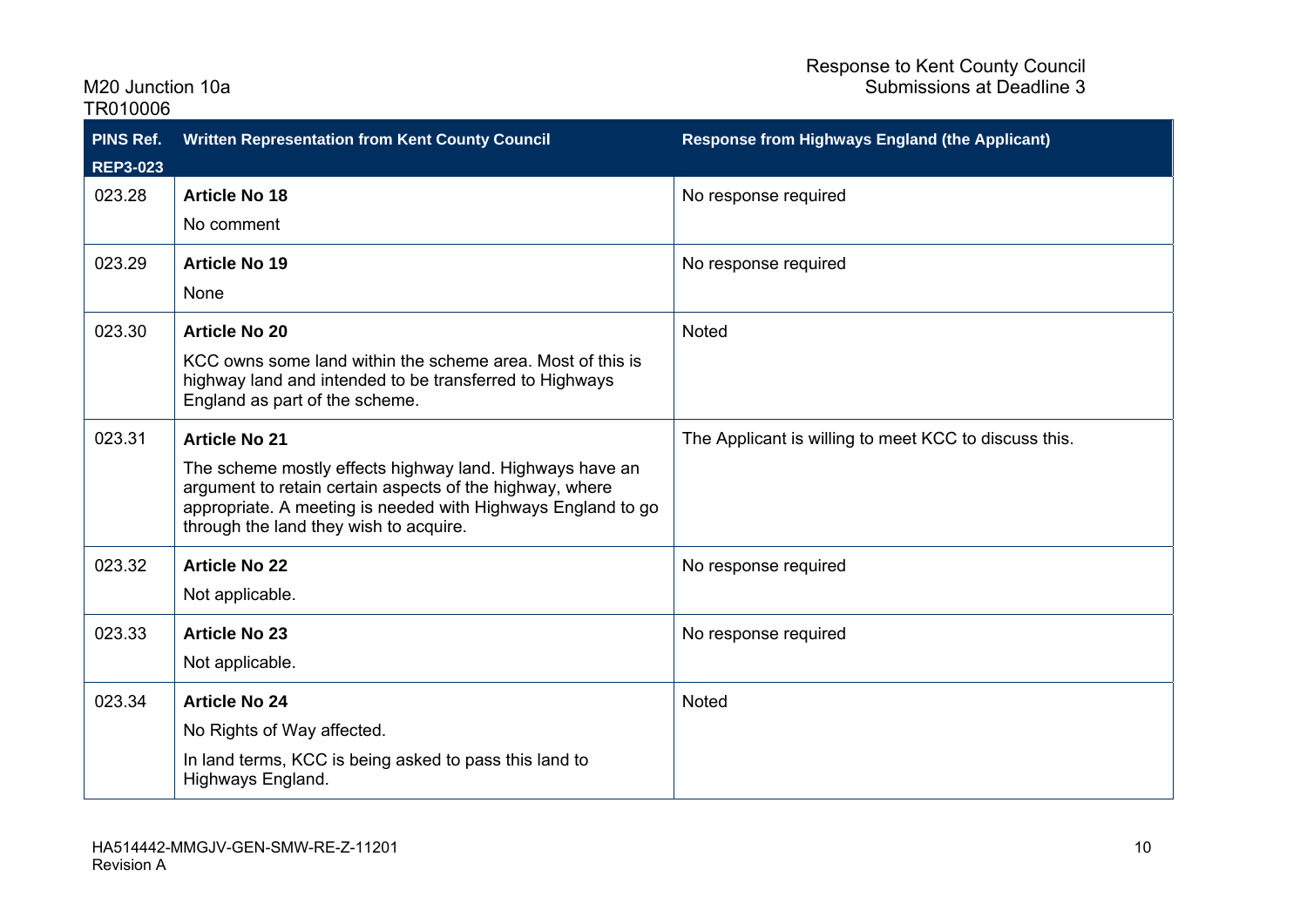| TR010006        |                                                                                                                                                                                                                                        |                                                                                                                                                                                                                                                                               |
|-----------------|----------------------------------------------------------------------------------------------------------------------------------------------------------------------------------------------------------------------------------------|-------------------------------------------------------------------------------------------------------------------------------------------------------------------------------------------------------------------------------------------------------------------------------|
| PINS Ref.       | Written Representation from Kent County Council                                                                                                                                                                                        | <b>Response from Highways England (the Applicant)</b>                                                                                                                                                                                                                         |
| <b>REP3-023</b> |                                                                                                                                                                                                                                        |                                                                                                                                                                                                                                                                               |
| 023.35          | <b>Article No 25</b>                                                                                                                                                                                                                   | The description of the PRoW as proposed will be amended in                                                                                                                                                                                                                    |
|                 | Yes KCC has approved the extinguishments.<br>28 days is considered sufficient notice in line with statutory<br>requirements.                                                                                                           | the final dDCO. The 'Right of Ways and Access Plans' drawing<br>Sheet 3 will be amended to show the full extent of the AE339<br>path. Path AE338 is currently shown on 'Right of Ways and<br>Access Plans' on Sheet 3.                                                        |
|                 | The map and description for PRoW AE339, Sevington is<br>incorrect. The Public Footpath extends across the A2070 to<br>Church Road Eats of the A2070. The description and<br>corresponding plan should therefore reflect the following; |                                                                                                                                                                                                                                                                               |
|                 | Parish - Sevington                                                                                                                                                                                                                     |                                                                                                                                                                                                                                                                               |
|                 | Highway to be stopped up - Public Right of Way AE339                                                                                                                                                                                   |                                                                                                                                                                                                                                                                               |
|                 | Extent of stopping up - From the Barrey Road/Church Road<br>junction West of the A2070 to where it meets Church Road<br>again, East of the A2070 a distance of 184 metres, shown on<br>sheet 3 of the rights of way and access plans.  |                                                                                                                                                                                                                                                                               |
|                 | A copy of the made DCO at the date of making the Order and<br>posting of the Order, must be sent to KCC's PRoW & Access<br>Service to allow changes to be made to the Definitive Map and<br>Statement of Public Rights of Way          |                                                                                                                                                                                                                                                                               |
|                 | For the avoidance of doubt path AE338 should also be<br>annotated into the rights of way and access plan 3.                                                                                                                            |                                                                                                                                                                                                                                                                               |
| 023.36          | <b>Article No 26</b>                                                                                                                                                                                                                   | Please specify.                                                                                                                                                                                                                                                               |
|                 | One section of the identified land appears to be a track serving<br>adjacent properties. More information is needed about whether<br>there are any rights granted that affect this land.                                               | The access 'track' shown in black on the 'Right of Ways and<br>Access Plans' drawings will be permanently acquired and<br>stopped up. The new private means of access, see reference<br>label 3 on the 'Right of Ways and Access Plans' drawings will<br>be provided instead. |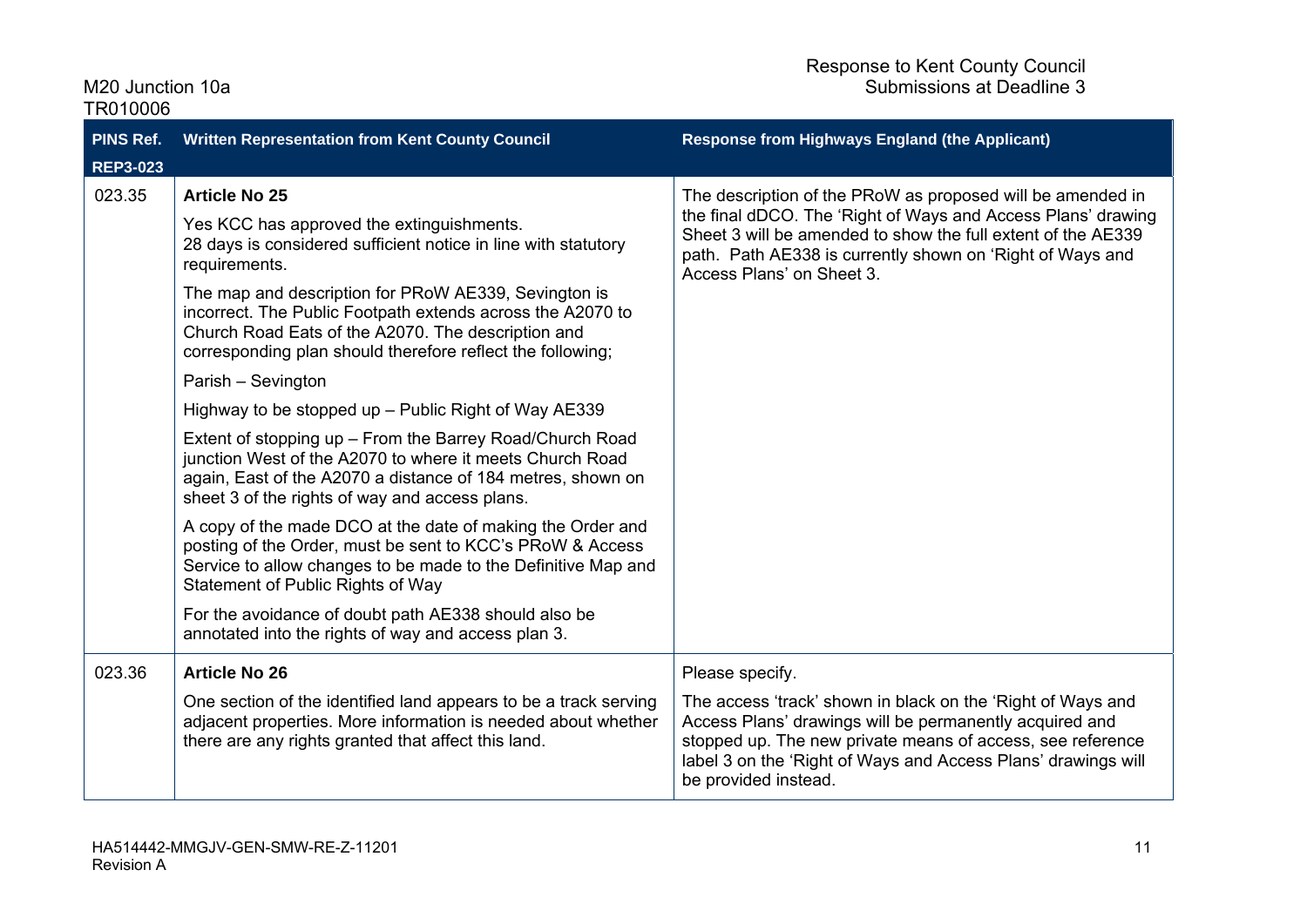| TR010006                            |                                                                                                                                                                                |                                                                                                                                                                                                                                                                                                                                                             |
|-------------------------------------|--------------------------------------------------------------------------------------------------------------------------------------------------------------------------------|-------------------------------------------------------------------------------------------------------------------------------------------------------------------------------------------------------------------------------------------------------------------------------------------------------------------------------------------------------------|
| <b>PINS Ref.</b><br><b>REP3-023</b> | Written Representation from Kent County Council                                                                                                                                | <b>Response from Highways England (the Applicant)</b>                                                                                                                                                                                                                                                                                                       |
| 023.37                              | <b>Article No 27</b><br>Art $27(4)$ – the reference to s.3 (preliminary notices) does not<br>appear to tie up with the relevant section of the 1981 act<br>currently in force. | Article 27 seeks to modify the 1981 Act. However, it is noted<br>that from the 2 February there have been amendments made to<br>the 1981 Act to remove the requirement for preliminary notices.<br>The Applicant is considering whether it wishes to amend the<br>DCO accordingly and will provide further information to the<br>examination in due course. |
| 023.38                              | <b>Article No 28</b><br>No comment                                                                                                                                             | No response required                                                                                                                                                                                                                                                                                                                                        |
| 023.39                              | <b>Article No 29</b><br>Part of several titles only has been requested by Highways<br>England. This should not be an issue.                                                    | <b>Noted</b>                                                                                                                                                                                                                                                                                                                                                |
| 023.40                              | <b>Article No 30</b><br>No comment                                                                                                                                             | No response required                                                                                                                                                                                                                                                                                                                                        |
| 023.41                              | <b>Article No 31</b><br>No comment                                                                                                                                             | No response required                                                                                                                                                                                                                                                                                                                                        |
| 023.42                              | <b>Article No 32</b><br>No comment                                                                                                                                             | No response required                                                                                                                                                                                                                                                                                                                                        |
| 023.43                              | <b>Article No 33</b><br>No comment                                                                                                                                             | No response required                                                                                                                                                                                                                                                                                                                                        |
| 023.44                              | <b>Article No 34</b><br>No comment                                                                                                                                             | No response required                                                                                                                                                                                                                                                                                                                                        |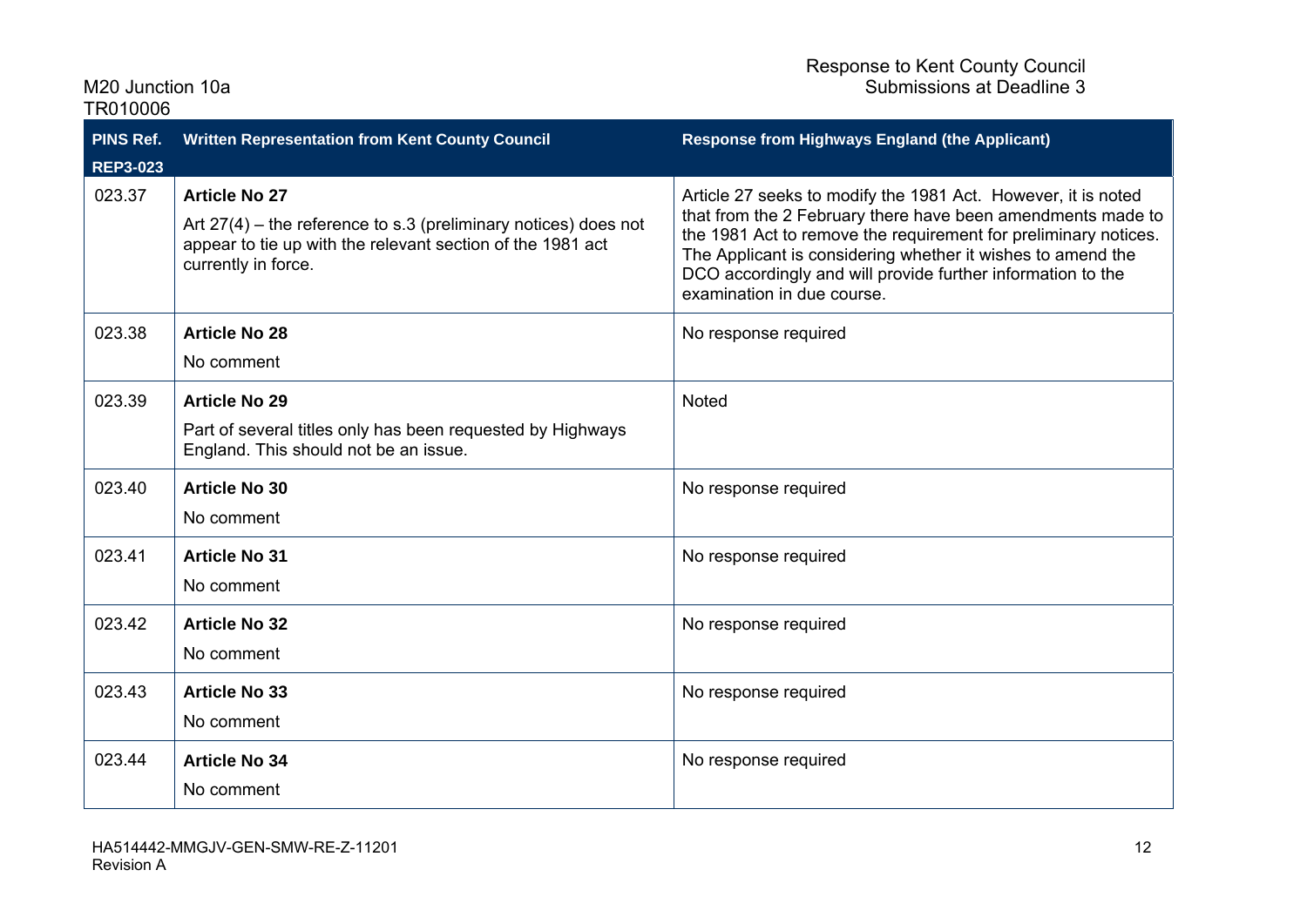| <b>PINS Ref.</b><br><b>REP3-023</b> | <b>Written Representation from Kent County Council</b>                                                                                                                                                                                                                                                                                                                                                                                                                                                                                                                                                           | <b>Response from Highways England (the Applicant)</b>                   |
|-------------------------------------|------------------------------------------------------------------------------------------------------------------------------------------------------------------------------------------------------------------------------------------------------------------------------------------------------------------------------------------------------------------------------------------------------------------------------------------------------------------------------------------------------------------------------------------------------------------------------------------------------------------|-------------------------------------------------------------------------|
| 023.45                              | <b>Article No 35</b><br>No comment                                                                                                                                                                                                                                                                                                                                                                                                                                                                                                                                                                               | No response required                                                    |
| 023.46                              | <b>Article No 36</b><br>No comment                                                                                                                                                                                                                                                                                                                                                                                                                                                                                                                                                                               | No response required                                                    |
| 023.47                              | <b>Article No 37</b><br>No comment                                                                                                                                                                                                                                                                                                                                                                                                                                                                                                                                                                               | No response required                                                    |
| 023.48                              | <b>Article No 38</b><br>Any works need to have consideration to wildlife legislation<br>(Wildlife and Countryside Act 1981/Habitat Regulations)<br>On-going maintenance does not mean that the HE can cause a<br>breach of these legislations - HE needs to demonstrate that<br>they are taking it in to consideration.<br>They could say: In carrying out any activity authorised by<br>paragraph (1), the undertaker must take steps to avoid a<br>breach of the provisions of the Wildlife and Countryside Act<br>1981 and the Conservation of Habitats and Species<br>Regulations 2010 or any successor acts | The Applicant is content for the Article to be amended as<br>suggested. |
| 023.49                              | <b>Article No 39</b><br>None                                                                                                                                                                                                                                                                                                                                                                                                                                                                                                                                                                                     | No response required                                                    |
| 023.50                              | <b>Article No 40</b><br>None                                                                                                                                                                                                                                                                                                                                                                                                                                                                                                                                                                                     | No response required                                                    |
| 023.51                              | <b>Article No 41</b>                                                                                                                                                                                                                                                                                                                                                                                                                                                                                                                                                                                             | No response required                                                    |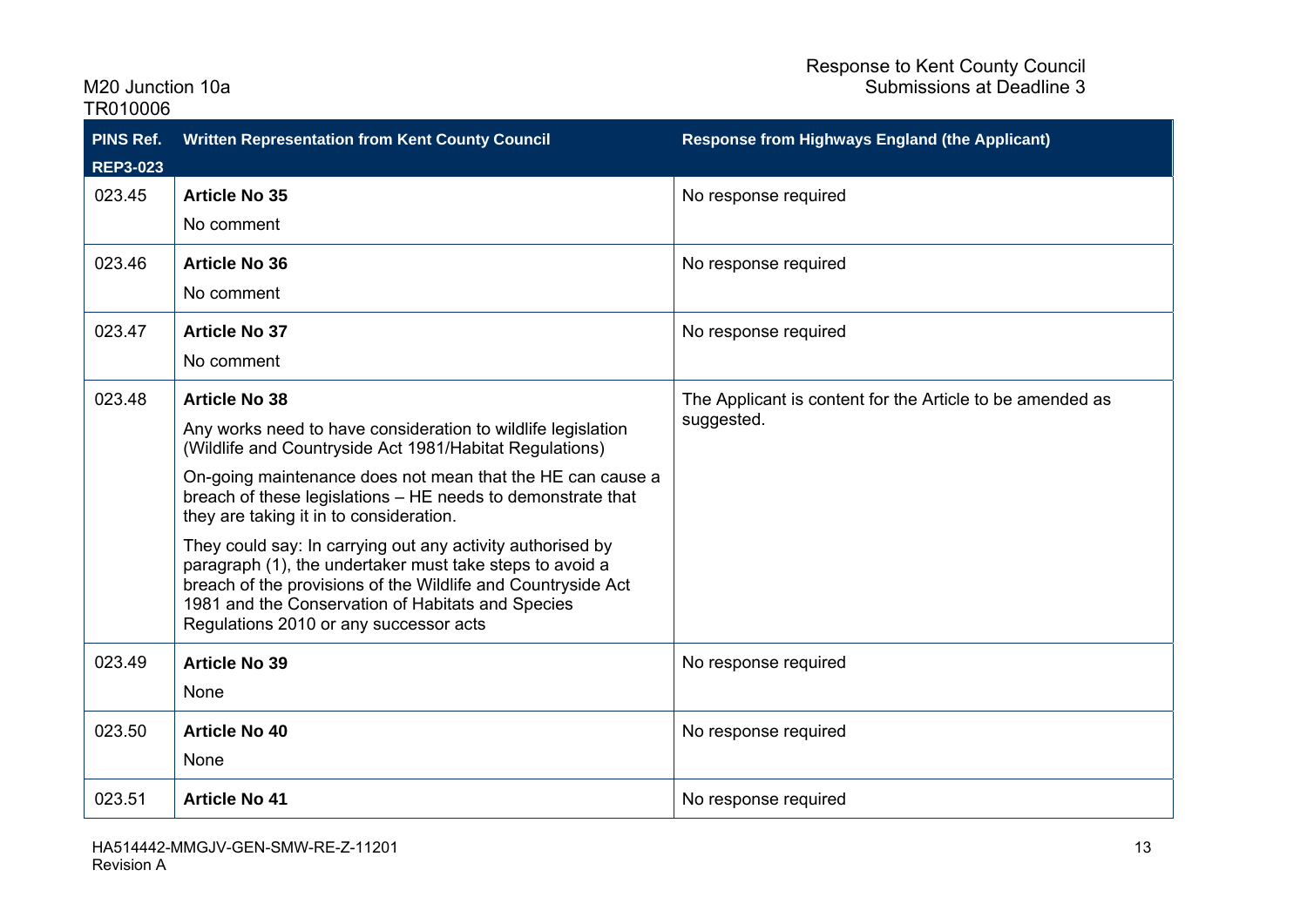| <b>PINS Ref.</b><br><b>REP3-023</b> | <b>Written Representation from Kent County Council</b>                                                                                        | <b>Response from Highways England (the Applicant)</b>                                                                                                               |
|-------------------------------------|-----------------------------------------------------------------------------------------------------------------------------------------------|---------------------------------------------------------------------------------------------------------------------------------------------------------------------|
|                                     | None                                                                                                                                          |                                                                                                                                                                     |
| 023.52                              | <b>Article No 42</b><br>None                                                                                                                  | No response required                                                                                                                                                |
| 023.53                              | <b>Article No 43</b><br>As submitted                                                                                                          | No response required                                                                                                                                                |
| 023.54                              | <b>Article No 44</b><br>No comment                                                                                                            | No response required                                                                                                                                                |
| 023.55                              | <b>Article No 45</b><br>No comment                                                                                                            | No response required                                                                                                                                                |
| 023.56                              | <b>Article No 46</b><br>No comment                                                                                                            | No response required                                                                                                                                                |
| 023.57                              | <b>Article No 47</b><br>No comment                                                                                                            | No response required                                                                                                                                                |
|                                     | <b>Schedule 1</b><br>Work No 4 - No reference to the two bypass lanes on the new<br>roundabout on Bad Munstereifel Road one from the south to | Work No. 4 - dDCO description refers to the A2070 link road<br>roundabout, the two bypass lanes are part of the roundabout so<br>they are not described separately. |
|                                     | J10(north) to accommodate local traffic and the second from<br>J10a (East) to the south.                                                      | Work No.10 $-$ is the construction of a new roundabout junction<br>to connect the A2070 to the A2070 link road. No emergency<br>access required.                    |
|                                     | Work No. 10 and Work No. 11 (a) - Should there be emergency<br>access from J10 onto M20 eastbound from William Harvey<br>Hospital?            | Work No.11 $-$ is the strengthening of the existing Swatfield<br>Bridge on the A20 Hythe Road.                                                                      |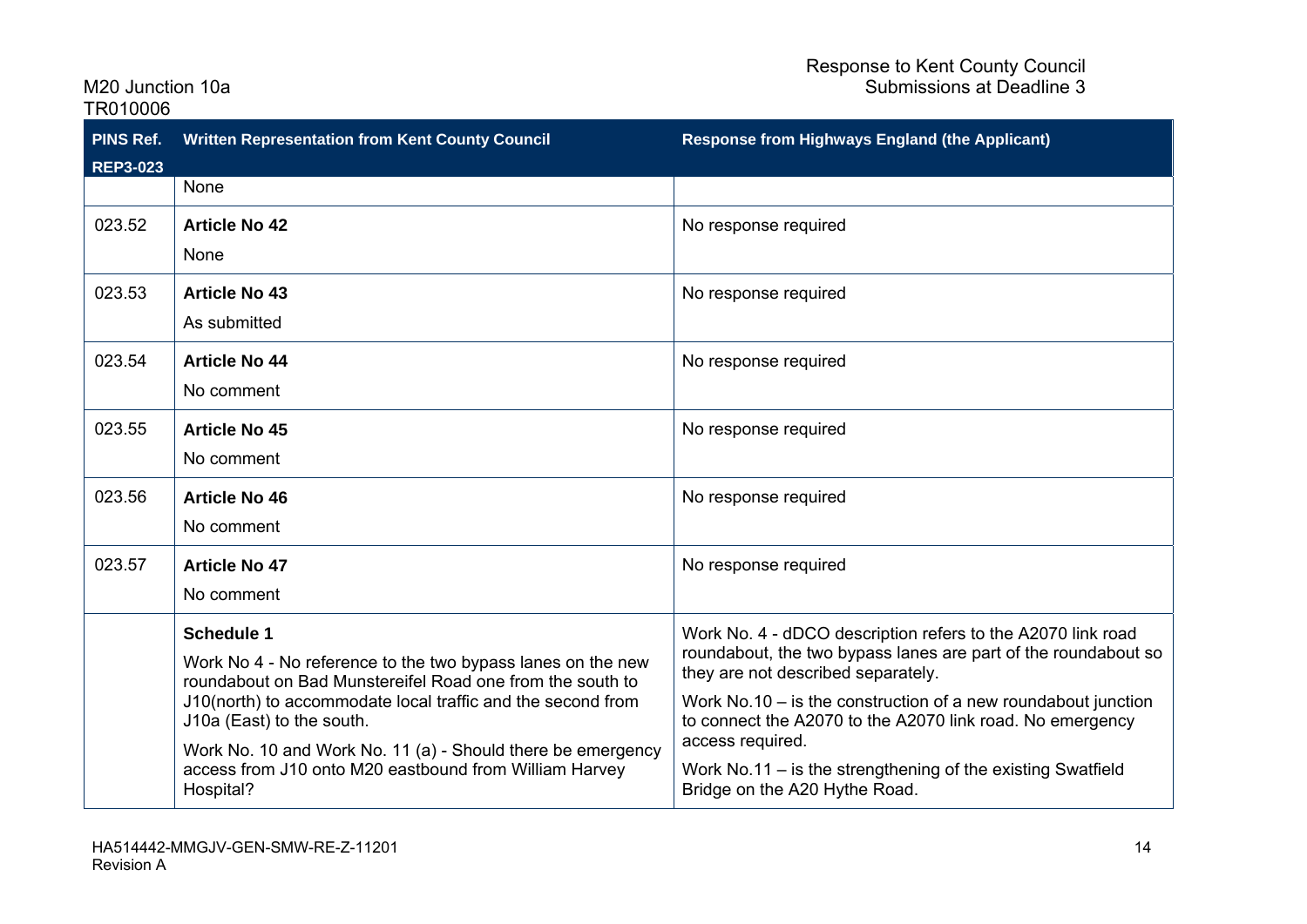| PINS Ref.<br><b>REP3-023</b> | <b>Written Representation from Kent County Council</b>                                                                                                                                                                              | <b>Response from Highways England (the Applicant)</b>                                                                                                                                                                                                                                                                    |
|------------------------------|-------------------------------------------------------------------------------------------------------------------------------------------------------------------------------------------------------------------------------------|--------------------------------------------------------------------------------------------------------------------------------------------------------------------------------------------------------------------------------------------------------------------------------------------------------------------------|
|                              | Work No. 13 Should there be emergency access from M20 J10<br>Westbound for access to William Harvey Hospital?                                                                                                                       | Work No. 12 and No. 13 - emergency access to the William<br>Harvey Hospital is not provided as is not required.                                                                                                                                                                                                          |
|                              | <b>Schedule 2 - Requirements Part 1</b><br>3. CEMP<br>CEMP to be prepared in consultation with KCC.                                                                                                                                 | Highways England is content to amend Requirement 3<br>(Construction Environmental Management Plan) of the dDCO<br>so that KCC is consulted on the CEMP.                                                                                                                                                                  |
|                              | 4. Landscaping<br>KCC should be consulted.                                                                                                                                                                                          | Highways England is content to amend Schedule 2,<br>Requirement 4.-(1) of the dDCO to also consult with Kent<br>County Council as the Local Highways Authority.                                                                                                                                                          |
|                              | 5. Implementation and maintenance of Landscaping<br>No comment.                                                                                                                                                                     | No response required                                                                                                                                                                                                                                                                                                     |
|                              | 6. Fencing<br>No comment                                                                                                                                                                                                            | No response required                                                                                                                                                                                                                                                                                                     |
|                              | <b>7. Contaminated land</b><br>No comment                                                                                                                                                                                           | No response required                                                                                                                                                                                                                                                                                                     |
|                              | 8. Archaeology<br>No comment                                                                                                                                                                                                        | It is accepted that further investigation will be required and it is<br>considered that Requirement 8.-(1) as drafted adequately<br>reflects this eventuality.                                                                                                                                                           |
|                              | 9. Protected Species<br>Biodiversity:<br>The text says this: The requirement only covers protected<br>species during construction. KCC is not sure with this wording,<br>as if there are any works that need to be carried out post | Requirement 9.-(1) could be amended to include "and<br>associated remedial works if required" after "authorised<br>development"<br>Requirement 9.-(1) could be amended by adding a full stop<br>after "species" and introducing a new sentence or sub-<br>requirement as follows: "The Ecological Clerk of Works on site |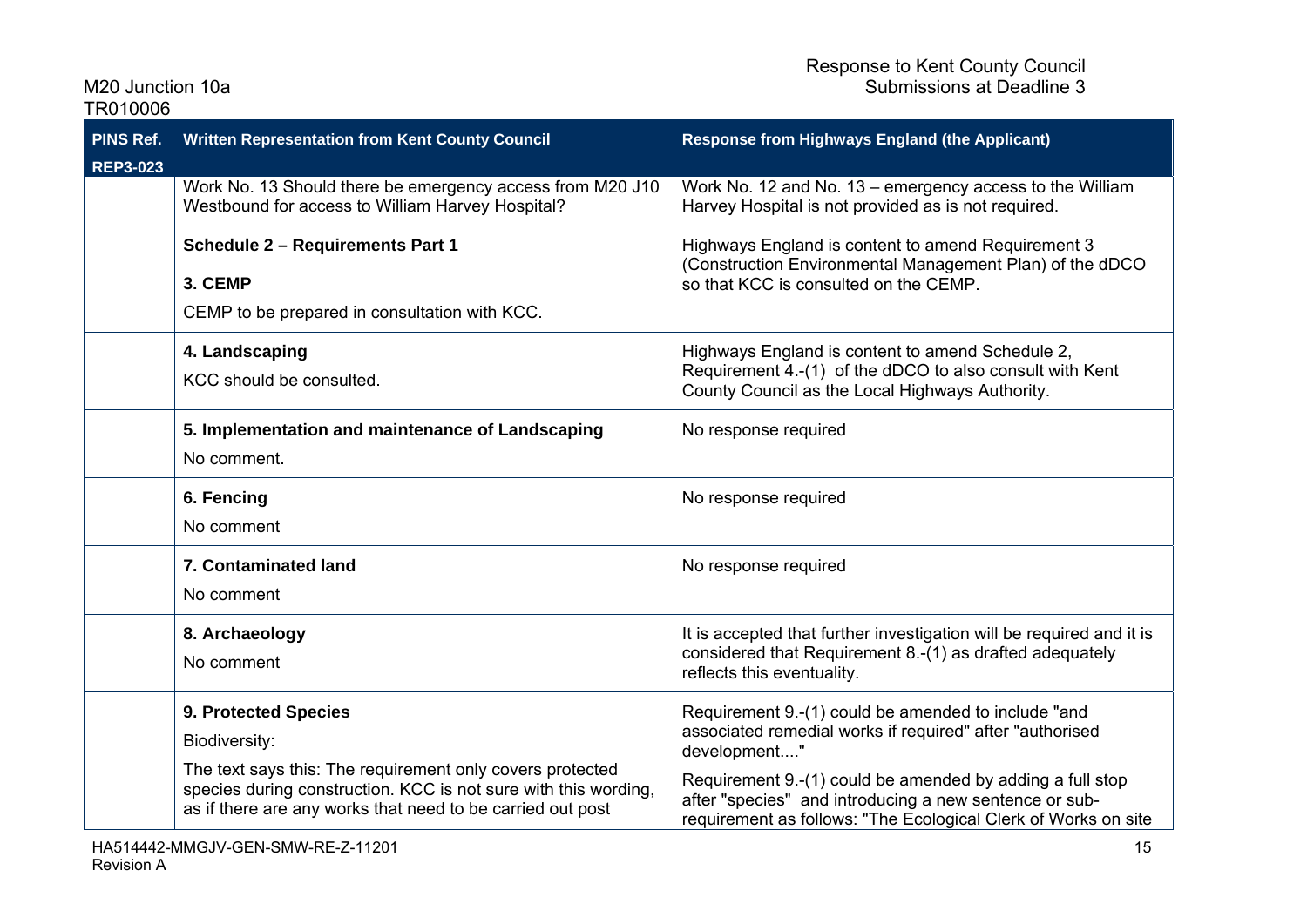| <b>PINS Ref.</b><br><b>REP3-023</b> | <b>Written Representation from Kent County Council</b>                                                                                                                                                                                                                                                                                                                                                                                                                                                                                                                                                                                                                                                                                                                                                                                                                                                                                                                                                                                                                                                                                                    | <b>Response from Highways England (the Applicant)</b>                                                                                                                                                                                                                                                                                                                                                                                                                         |
|-------------------------------------|-----------------------------------------------------------------------------------------------------------------------------------------------------------------------------------------------------------------------------------------------------------------------------------------------------------------------------------------------------------------------------------------------------------------------------------------------------------------------------------------------------------------------------------------------------------------------------------------------------------------------------------------------------------------------------------------------------------------------------------------------------------------------------------------------------------------------------------------------------------------------------------------------------------------------------------------------------------------------------------------------------------------------------------------------------------------------------------------------------------------------------------------------------------|-------------------------------------------------------------------------------------------------------------------------------------------------------------------------------------------------------------------------------------------------------------------------------------------------------------------------------------------------------------------------------------------------------------------------------------------------------------------------------|
|                                     | construction (e.g. habitats have not established properly) they<br>will need to take protected species in to account.<br>KCC is not sure why NE/LPAs need to be contacted<br>immediately if a protected species (previously un recorded) is<br>identified on site. HE should agree a plan before contacting<br>NE/LPAs to alert them to the changes in the mitigation<br>strategies/monitoring plans. Works should stop but KCC is not<br>in agreement on the arbitrary 10 metre buffer - if a protected<br>species is recorded within a particular habitat it is likely that it<br>may be present within all of that habitat not just 10 metres. HE<br>should identify the area that they should cease work. KCC<br>would expect an ecologist to be present on site for the majority<br>of the works (where it will result in a loss of natural habitat) so<br>this should not cause any delay.<br>There does not appear to be any reference to the Ashford<br>Green Corridor Local Nature Reserve (LNR) and Highfield Lane<br>Roadside Nature Reserve (RNR). KCC does not consider that<br>the appropriate mitigation measures are proposed and secured | will be responsible for reporting any new protected species<br>found on site to Natural England and the relevent Planning<br>Authority in accordance with pre-agreed plans with the same<br>bodies. for such an eventuality."<br>Requirement 9.-(1) should be redrafted to apply the 10m buffer<br>zone to nesting birds only, giving the Ecological Clerk of Works<br>on site the responsibility to determine any appropriate exclusion<br>zone for protected species found. |
|                                     | in the DCO to mitigate for the loss of these habitats.                                                                                                                                                                                                                                                                                                                                                                                                                                                                                                                                                                                                                                                                                                                                                                                                                                                                                                                                                                                                                                                                                                    |                                                                                                                                                                                                                                                                                                                                                                                                                                                                               |
|                                     | <b>10.Traffic Management</b><br>Highway Operations have not seen draft plan. Does it include<br>allowance should Operation Stack be initiated when Traffic<br>Management is in place?<br>KCC to agree the Traffic and Transport Management Plan.                                                                                                                                                                                                                                                                                                                                                                                                                                                                                                                                                                                                                                                                                                                                                                                                                                                                                                          | The plan has not been drafted yet. The proposed traffic<br>management needed for the scheme has been discussed in<br>relation to Operation Stack with Kent Police, KCC and RCC at<br>Godstone. We are fully aware of the impact of Operation Stack<br>and the contractor is also aware of its impact and the need for<br>continuous engagement with the Police, KCC and RCC.                                                                                                  |
|                                     | 11. Detailed design<br>KCC to be consulted on the detailed design.                                                                                                                                                                                                                                                                                                                                                                                                                                                                                                                                                                                                                                                                                                                                                                                                                                                                                                                                                                                                                                                                                        | KCC will be consulted on the detailed design for roads and<br>bridges for which they are the local highway authority.                                                                                                                                                                                                                                                                                                                                                         |
|                                     | 12. Surface and foul water drainage                                                                                                                                                                                                                                                                                                                                                                                                                                                                                                                                                                                                                                                                                                                                                                                                                                                                                                                                                                                                                                                                                                                       | Agreed.                                                                                                                                                                                                                                                                                                                                                                                                                                                                       |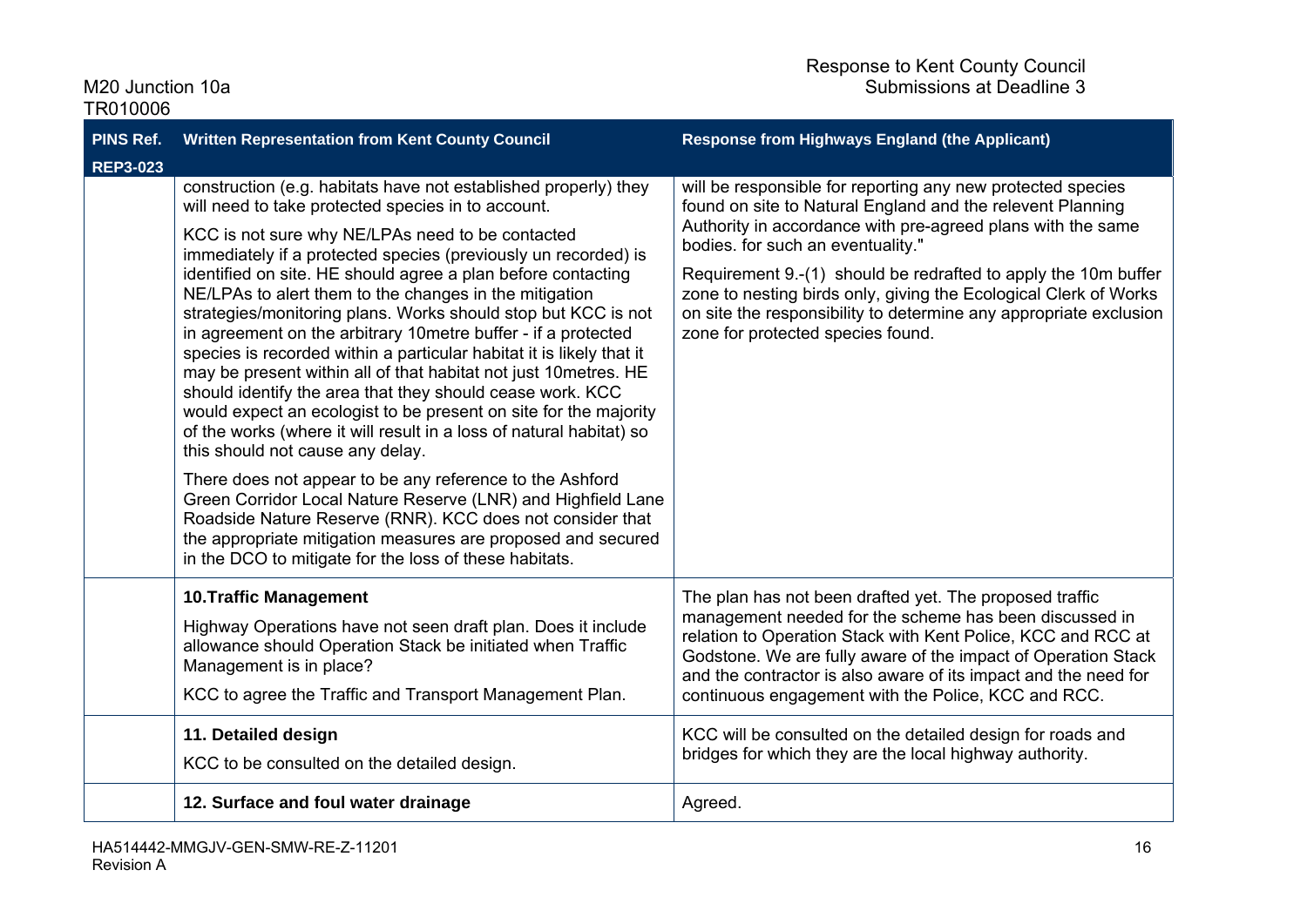| TR010006         |                                                                                                                                                                                                                                                                                                                                                                                                                                       |                                                                                             |
|------------------|---------------------------------------------------------------------------------------------------------------------------------------------------------------------------------------------------------------------------------------------------------------------------------------------------------------------------------------------------------------------------------------------------------------------------------------|---------------------------------------------------------------------------------------------|
| <b>PINS Ref.</b> | <b>Written Representation from Kent County Council</b>                                                                                                                                                                                                                                                                                                                                                                                | <b>Response from Highways England (the Applicant)</b>                                       |
| <b>REP3-023</b>  | KCC has previously reviewed the Flood Risk Assessments and<br>Drainage Strategies and are generally satisfied with the<br>principles discussed. KCC as the Lead Local Flood Authority<br>should be added as the statutory consultee for surface water<br>drainage in planning in order to review the detailed drainage<br>scheme information in conjunction with the local planning<br>authority, the Environment Agency and the IDB. |                                                                                             |
|                  | 13. Approvals and amendments to approved details<br>No comments.                                                                                                                                                                                                                                                                                                                                                                      | No response required                                                                        |
|                  | 14. Alternative A2070 options<br>Highways: KCC will be consulted on planning for Stour Park<br>site.                                                                                                                                                                                                                                                                                                                                  | Noted. We assume you are referring to the U19 site being<br>promoted by Friends Life/Aviva. |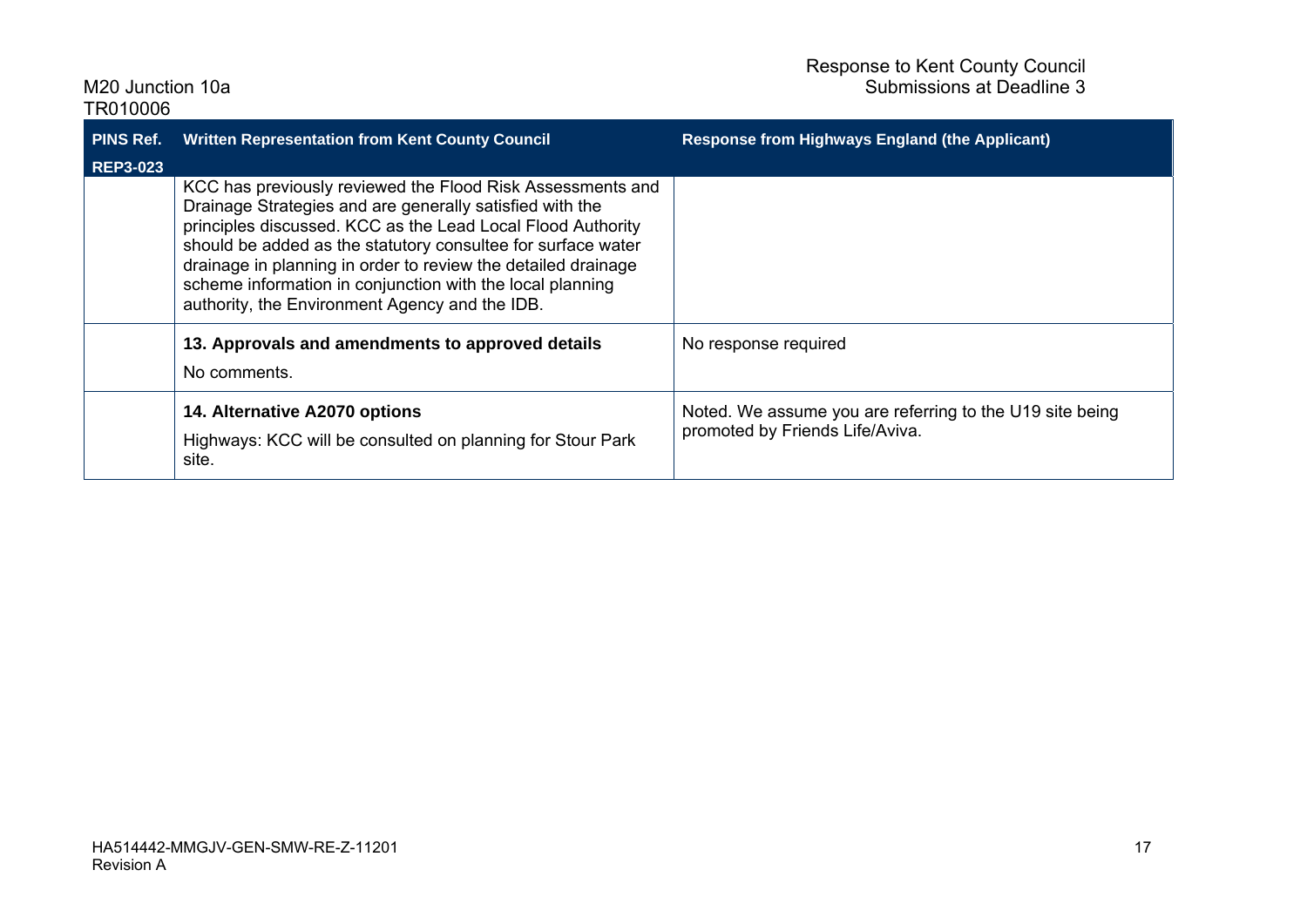### 2. Summary of Relevant Representations

| <b>PINS Ref.</b> | <b>Relevant Representation from Kent County Council</b>                                                                                                                                                                                                                                                                                                                                                                   | <b>Response from Highways England (the Applicant)</b>                                                                                                                    |
|------------------|---------------------------------------------------------------------------------------------------------------------------------------------------------------------------------------------------------------------------------------------------------------------------------------------------------------------------------------------------------------------------------------------------------------------------|--------------------------------------------------------------------------------------------------------------------------------------------------------------------------|
| <b>REP3-025</b>  |                                                                                                                                                                                                                                                                                                                                                                                                                           |                                                                                                                                                                          |
| 025.01           | KCC fully supports the proposal for the construction of the M20<br>J10a.                                                                                                                                                                                                                                                                                                                                                  | No Response required.                                                                                                                                                    |
| 025.02           | In the Ashford Borough Council (ABC) - KCC District Delivery<br>Deal (2015), the new junction is listed as one of the 'Big 8'<br>strategic projects identified as having the greatest collective<br>ability to unlock thousands of jobs and homes in the Ashford<br>Borough. KCC has set out its full commitment to work closely<br>with the Borough Council to enable the delivery of the 'Big 8'<br>strategic projects. | No Response required.                                                                                                                                                    |
| 025.03           | KCC and ABC have jointly commissioned an Independent<br>Review of the Environmental Statement (ES) (APP-029 to APP-<br>208). This may result in recommendations for further areas of<br>work and KCC will welcome the opportunity to comment on<br>matters of detail at future stages of the Examination process.                                                                                                         | No Response required.                                                                                                                                                    |
| 025.04           | The principal submissions that KCC intends to make in relation<br>to the application will relate to:<br>- All matters concerning KCC as Local Highway Authority;<br>- All surface water management matters of the scheme relevant<br>to KCC as the Lead Local Flood Authority; and<br>- Minerals and waste impacts;                                                                                                       | For Highways England responses to KCC's relevant<br>representations dated 3 October 2016 please see 'Comments'<br>on Relevant Representations' report PINS Ref REP3-017. |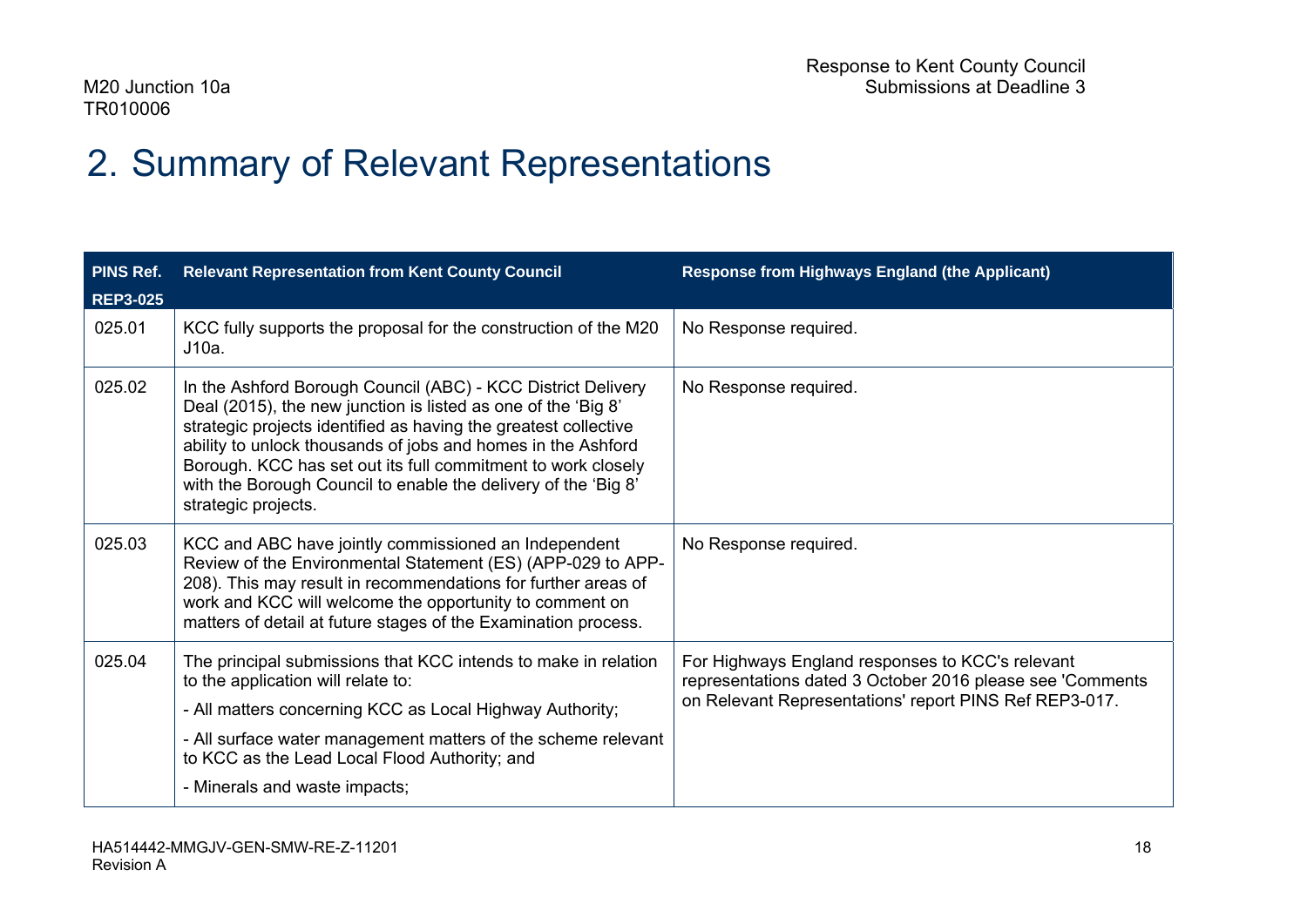| <b>PINS Ref.</b><br><b>REP3-025</b> | <b>Relevant Representation from Kent County Council</b> | <b>Response from Highways England (the Applicant)</b> |
|-------------------------------------|---------------------------------------------------------|-------------------------------------------------------|
|                                     | - Public Rights of Way impacts;                         |                                                       |
|                                     |                                                         |                                                       |
|                                     | - Asset management/ maintenance                         |                                                       |
|                                     | - Cultural heritage impacts; and                        |                                                       |
|                                     | - Biodiversity impacts.                                 |                                                       |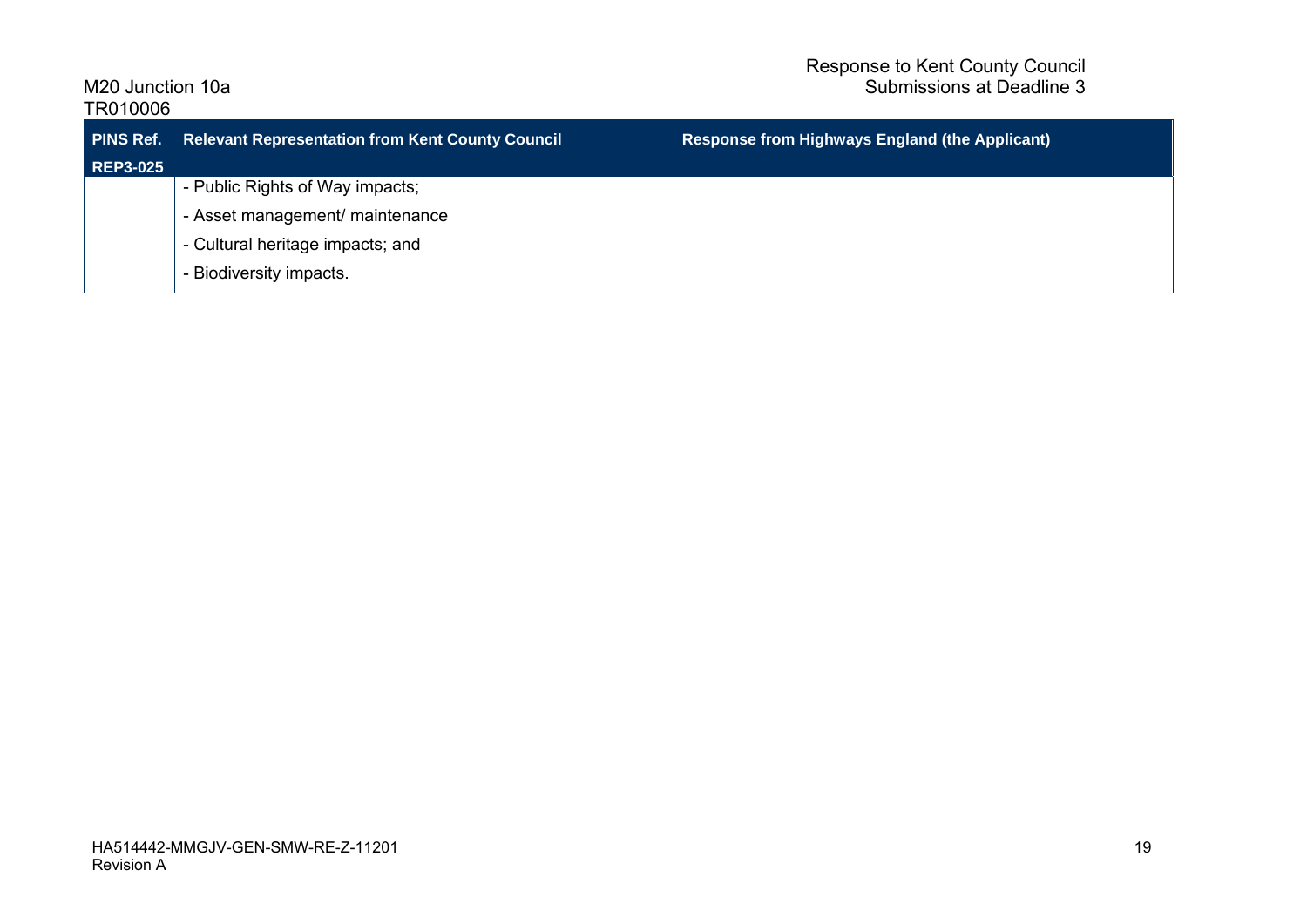### 3. Response to ExA's First Written Questions

#### Question 1.1

Having regard to the criteria listed in para 1.2 of the NPSNN, is there any reason why the proposed development should not be determined in accordance with the NPSNN?

| <b>PINS</b><br><b>Question</b><br><b>Number</b> | <b>Response from Kent County Council</b>                                                                                                                                                                                                                                                                                           | Comment on response from Highways England (the Applicant) |
|-------------------------------------------------|------------------------------------------------------------------------------------------------------------------------------------------------------------------------------------------------------------------------------------------------------------------------------------------------------------------------------------|-----------------------------------------------------------|
| 1.1                                             | KCC can see no reason why the development should not be<br>determined in accordance with the criteria set out in<br>paragraph 1.2 of the NPSNN, subject to Highways England<br>(HE) addressing the issues raised by KCC in this document<br>and within the Relevant Representations submitted by ABC<br>(RR-002) and KCC (RR-026). | Agreed, no response required.                             |

#### Question 1.2

To what extent would the proposed development deliver the objectives of NPSNN to increase the capacity and improve the performance of the Strategic Road Network?

| <b>PINS</b><br><b>Question</b><br><b>Number</b> | <b>Response from Kent County Council</b>                                                                                                                                                                                                                       | <b>Comment on response from Highways England (the Applicant)</b> |
|-------------------------------------------------|----------------------------------------------------------------------------------------------------------------------------------------------------------------------------------------------------------------------------------------------------------------|------------------------------------------------------------------|
| 1.2                                             | The proposed development by HE is supported, particularly as<br>there is a compelling in principle need for a new Junction 10a<br>and link road to provide further capacity to facilitate residential<br>and employment development in the Ashford Borough, as | Agreed, no response required.                                    |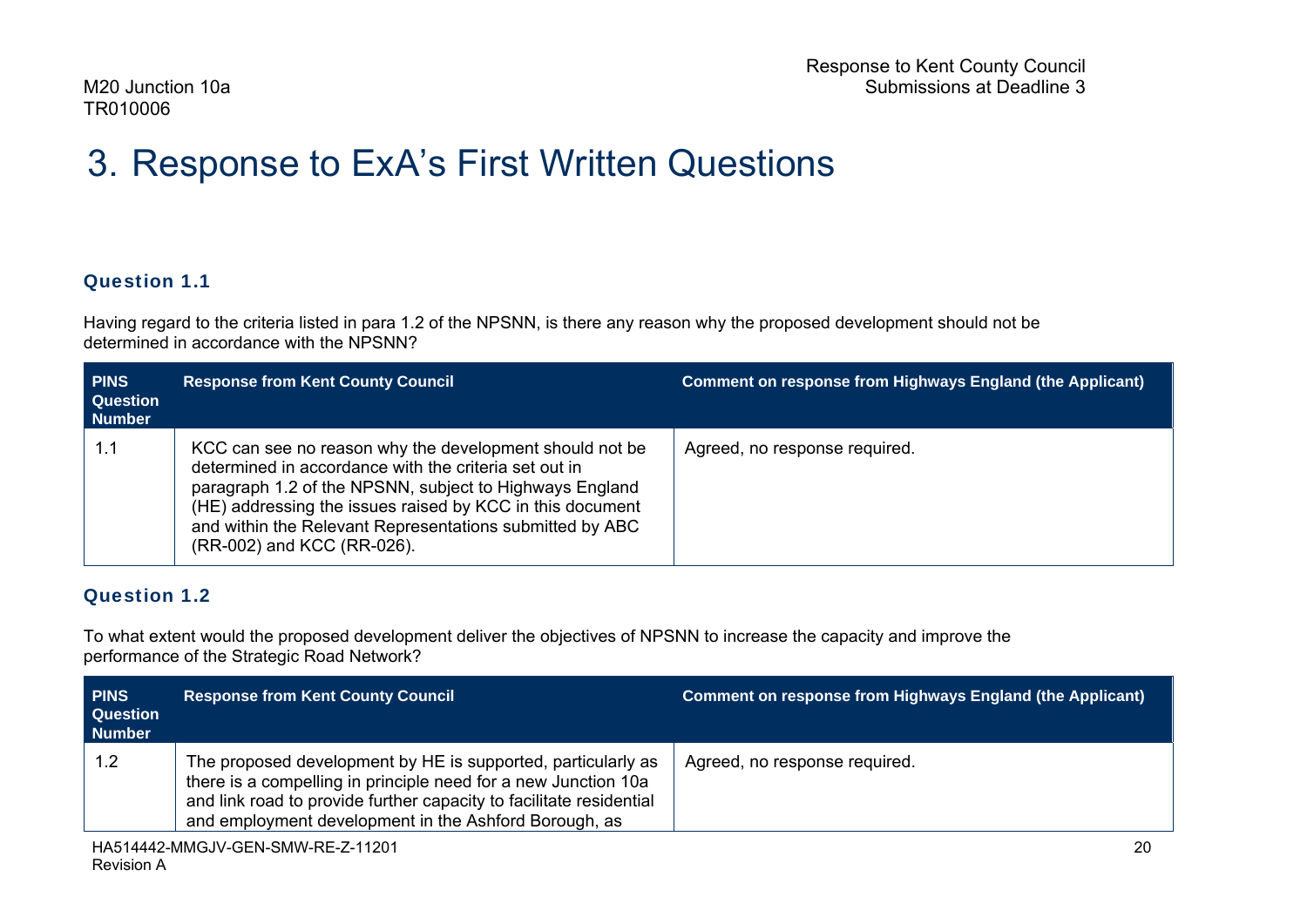| <b>PINS</b><br><b>Question</b><br><b>Number</b> | <b>Response from Kent County Council</b>                                                                                                                                                                                                                                                                                                                                                                                                                                                                   | <b>Comment on response from Highways England (the Applicant)</b> |
|-------------------------------------------------|------------------------------------------------------------------------------------------------------------------------------------------------------------------------------------------------------------------------------------------------------------------------------------------------------------------------------------------------------------------------------------------------------------------------------------------------------------------------------------------------------------|------------------------------------------------------------------|
|                                                 | identified in the Ashford Borough Council (ABC) Core Strategy<br>(2008) and Urban Sites and Infrastructure DPD (2012). The<br>scheme has been listed in the ABC - KCC Delivery Deal (2015)<br>as one of the 'Big 8' strategic projects that have been identified<br>as having the greatest collective ability to unlock thousands of<br>jobs and homes in the Ashford Borough. ABC's emerging Local<br>Plan 2030 also places emphasis on the importance of the<br>proposed development in enabling growth. |                                                                  |
|                                                 | KCC considers that the scheme would deliver the objectives of<br>the NPSNN to increase capacity and is satisfied that<br>appropriate capacity assessments have been carried out and<br>shared with the County Council as Local Highway Authority<br>$(LHA)$ .                                                                                                                                                                                                                                              |                                                                  |

#### Question 1.3

Has an adequate assessment of options been undertaken to comply with the requirement in NPSNN para 4.27?

| <b>PINS</b><br><b>Question</b><br><b>Number</b> | <b>Response from Kent County Council</b>                                                                                                                                                                                                                                                                                                                                                                                                                                                                                                                                                         | Comment on response from Highways England (the Applicant) |
|-------------------------------------------------|--------------------------------------------------------------------------------------------------------------------------------------------------------------------------------------------------------------------------------------------------------------------------------------------------------------------------------------------------------------------------------------------------------------------------------------------------------------------------------------------------------------------------------------------------------------------------------------------------|-----------------------------------------------------------|
| 1.3                                             | The NPSNN requirement set out in paragraph 4.27 states that<br>all options should be subject to appraisal which considers<br>viable modal alternatives. The assessment of options is<br>documented in HE's application for a Development Consent<br>Order (ES chapter $3 - APP-031$ ) and culminated in the<br>Secretary of State's preferred route announcement in March<br>2010, and is considered adequate by KCC. The County<br>Council is satisfied that all appropriate options were explored,<br>taking into account value and risk, to promote the best value,<br>risk managed solution. | Agreed, no response required.                             |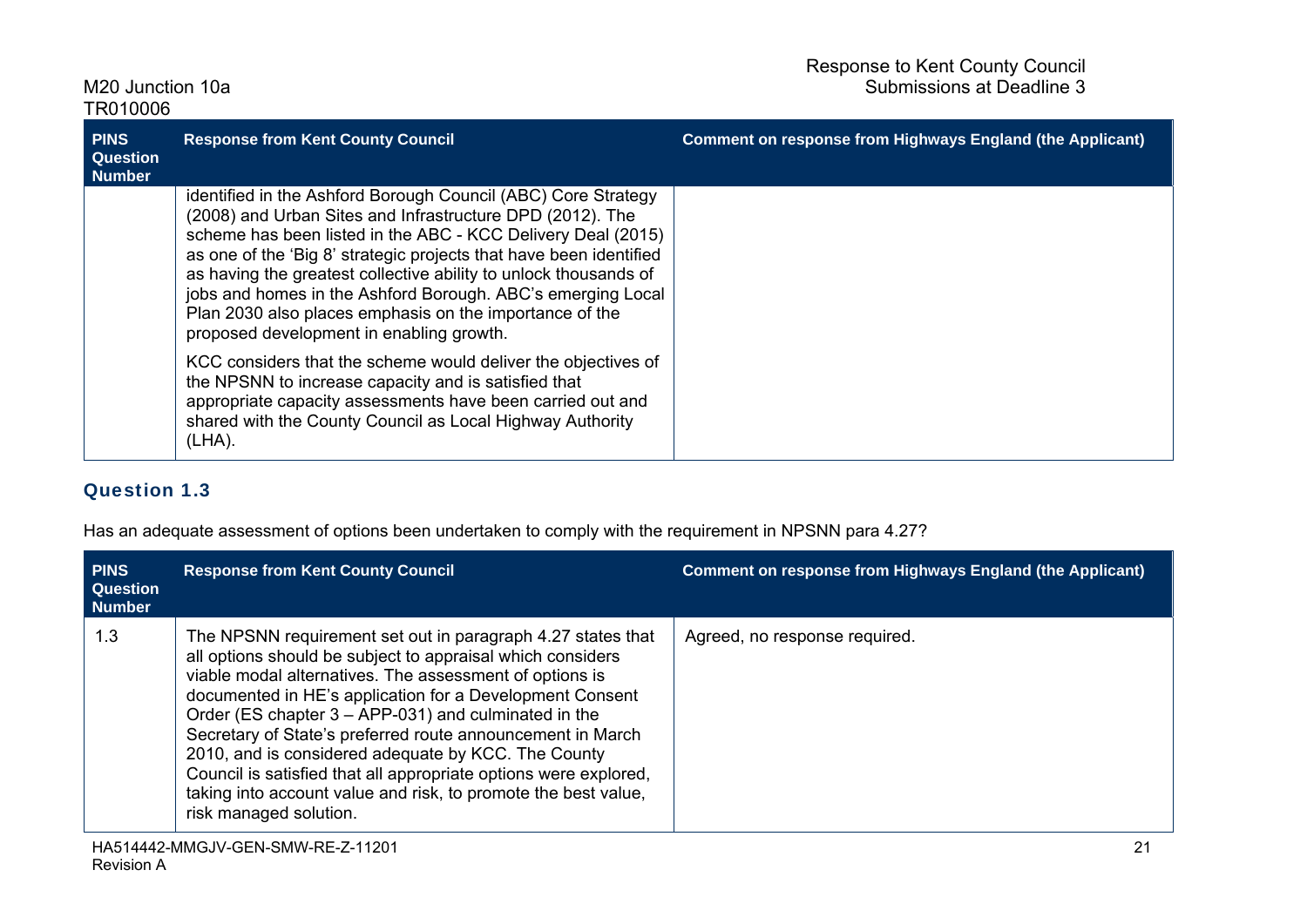#### Question 1.4

To what extent would the proposed development be sustainable in accordance with NPSNN paras 3.1 to 3.5?

| <b>PINS</b><br><b>Question</b><br><b>Number</b> | <b>Response from Kent County Council</b>                                                                                                                                                                                                                                                                                                                                                                                                                                                                                                                                                                                                                              | <b>Comment on response from Highways England (the Applicant)</b>                                                                                                        |
|-------------------------------------------------|-----------------------------------------------------------------------------------------------------------------------------------------------------------------------------------------------------------------------------------------------------------------------------------------------------------------------------------------------------------------------------------------------------------------------------------------------------------------------------------------------------------------------------------------------------------------------------------------------------------------------------------------------------------------------|-------------------------------------------------------------------------------------------------------------------------------------------------------------------------|
| 1.4                                             | The NSPNN sets out the need for development to be<br>sustainable and to minimise social and environmental impacts<br>and improve quality of life, incorporating mitigation and benefits<br>in accordance with the National Planning Policy Framework<br>(NPPF) and Planning Practice Guidance. There are elements<br>of HE's assessment of social and environmental impacts that<br>require clarification and/ or improvement to ensure that the<br>scheme is sustainable. These are set out in detail in KCC's<br>(RR-026) and ABC's Relevant Representation (RR-002), as<br>well as within this document and KCC will consider the HE<br>response on in due course. | For Highways England responses to KCC's relevant<br>representations dated 3 October 2016 please see 'Comments<br>on Relevant Representations' report PINS Ref REP3-017. |

#### Question 1.5

To what extent would the proposed development deliver appropriate environmental and social benefits as required by NPSNN para 3.3?

| <b>PINS</b><br><b>Question</b><br><b>Number</b> | <b>Response from Kent County Council</b>                                                                                                                                                                                                                    | <b>Comment on response from Highways England (the Applicant)</b>                                                                                                        |
|-------------------------------------------------|-------------------------------------------------------------------------------------------------------------------------------------------------------------------------------------------------------------------------------------------------------------|-------------------------------------------------------------------------------------------------------------------------------------------------------------------------|
| 1.5                                             | NPSNN paragraph 3.3 sets out an expectation that applicants<br>avoid and mitigate environmental and social impacts in line<br>with the principles set out in the NPPF and the Government's<br>Planning Practice Guidance and that applicants should provide | For Highways England responses to KCC's relevant<br>representations dated 3 October 2016 please see 'Comments<br>on Relevant Representations' report PINS Ref REP3-017. |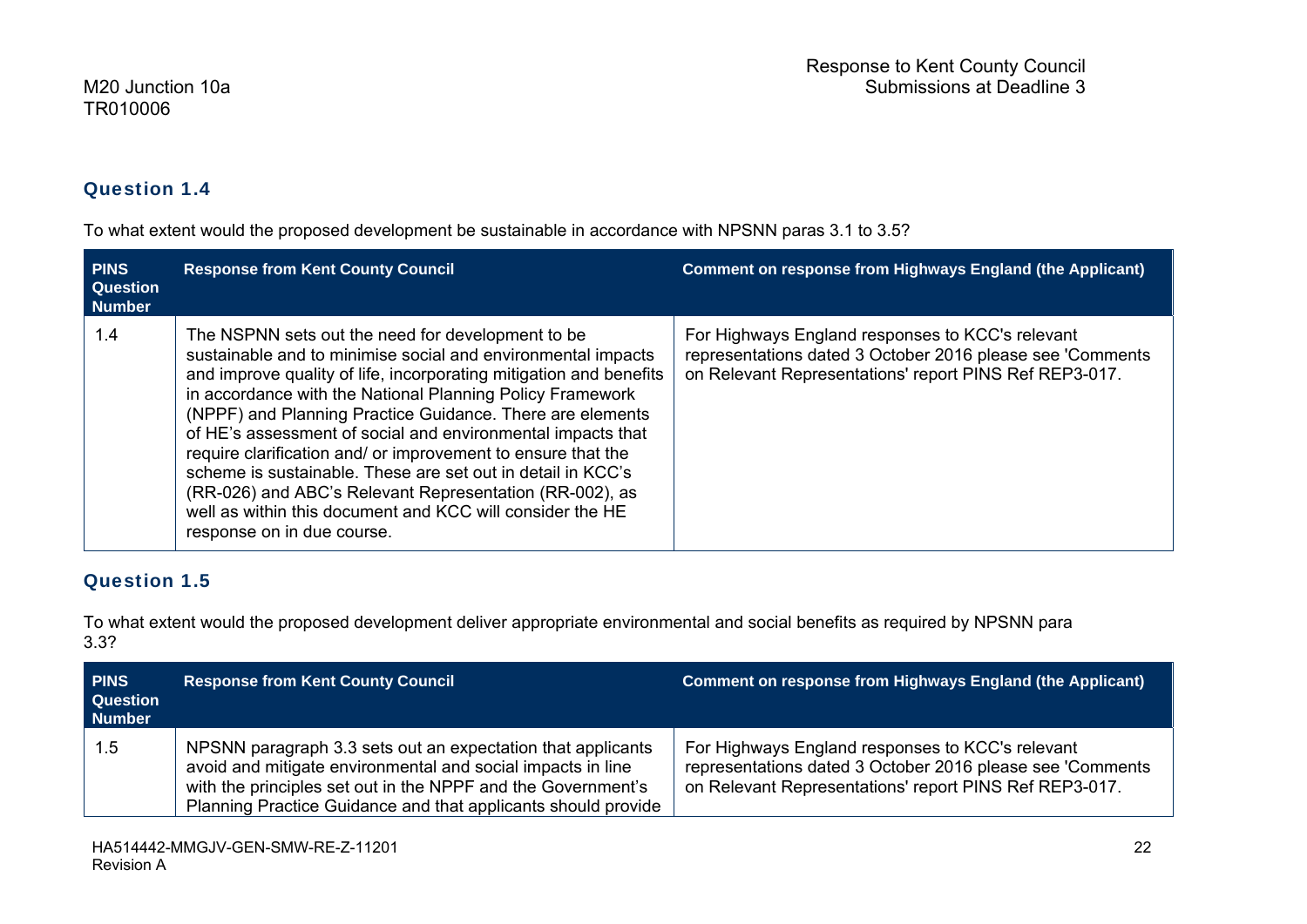| <b>PINS</b><br><b>Question</b><br>Number | <b>Response from Kent County Council</b>                                                                                                                                                                                                                                      | <b>Comment on response from Highways England (the Applicant)</b> |
|------------------------------------------|-------------------------------------------------------------------------------------------------------------------------------------------------------------------------------------------------------------------------------------------------------------------------------|------------------------------------------------------------------|
|                                          | evidence that reasonable opportunities to deliver<br>environmental and social benefits have been considered. KCC<br>refers to question 1.4 in respect of the need for clarity and/or<br>improvements for some social and environmental impacts<br>associated with the scheme. |                                                                  |

#### Question 1.6

Are the local authorities satisfied that the traffic forecasts and economic case for the proposed development have been adequately tested through the local transport model, and that the requirements of paras 4.5 and 4.6 of NPSNN have been met? See also Section 19 of this document.

| <b>PINS</b><br><b>Question</b><br><b>Number</b> | <b>Response from Kent County Council</b>                                                                                                                                                                                                                                                                                                                                                                                                                                                                     | <b>Comment on response from Highways England (the Applicant)</b> |
|-------------------------------------------------|--------------------------------------------------------------------------------------------------------------------------------------------------------------------------------------------------------------------------------------------------------------------------------------------------------------------------------------------------------------------------------------------------------------------------------------------------------------------------------------------------------------|------------------------------------------------------------------|
| 1.6                                             | Paragraphs 4.5 and 4.6 of the NPSNN set out the need for<br>applications to be supported by a business case in accordance<br>with the Treasure Green Book principles and for applications to<br>be supported by a local transport model to provide sufficiently<br>accurate detail of the impacts of a project. KCC is satisfied that<br>the proposed scheme introduces measures to improve safety<br>for all modes of transport and the transport modelling carried<br>out to support the scheme is robust. | No response required.                                            |

#### Question 1.7

Are the local authorities satisfied that the Applicant has demonstrated good design as required by NPSNN paras 4.28 to 4.35?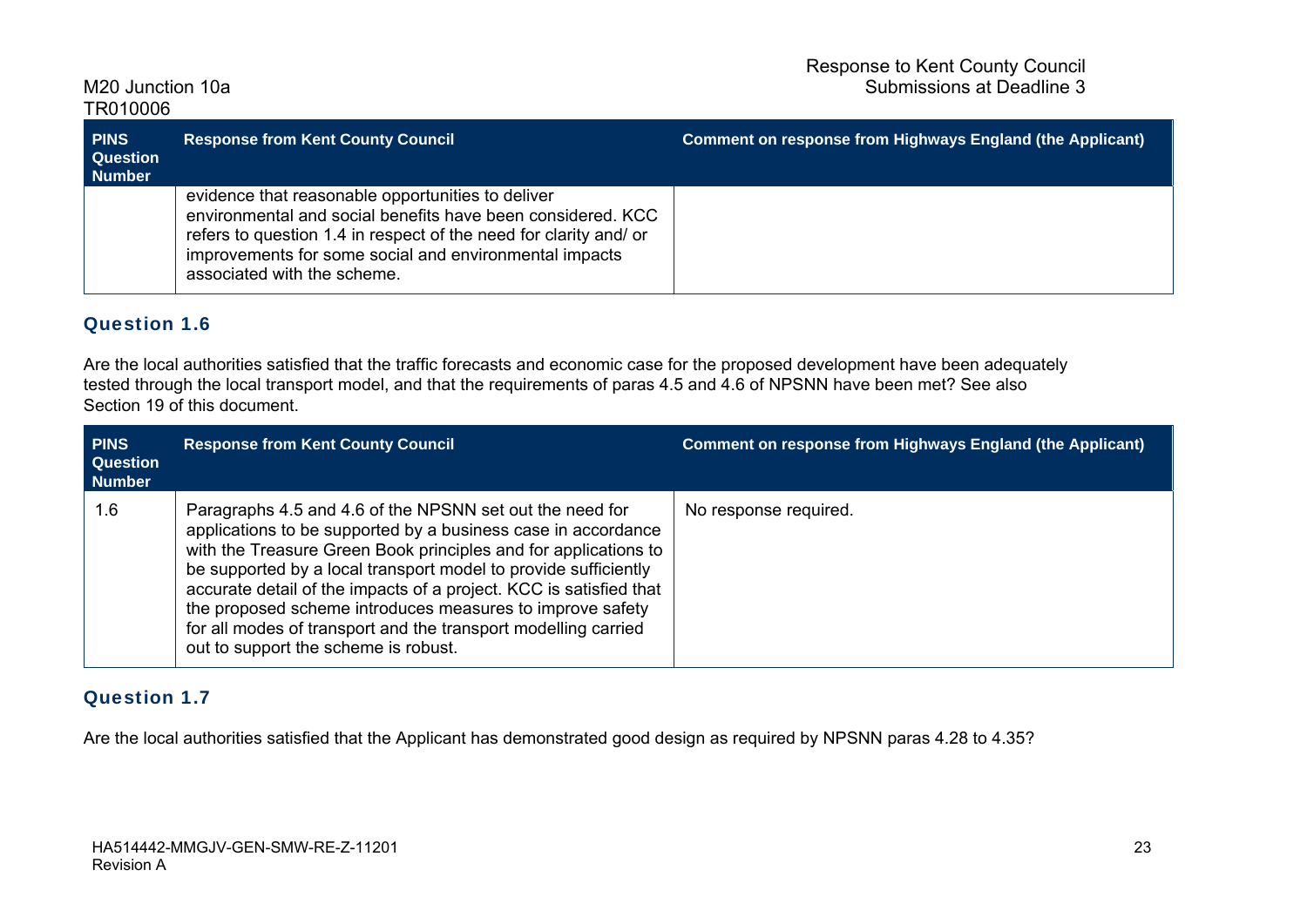| <b>PINS</b><br><b>Question</b><br><b>Number</b> | <b>Response from Kent County Council</b>                                                                                                                                                                                                                                                                                                                                                                                                                                                                                                                                                                                                                                                                                | <b>Comment on response from Highways England (the Applicant)</b>                                                                                                                    |
|-------------------------------------------------|-------------------------------------------------------------------------------------------------------------------------------------------------------------------------------------------------------------------------------------------------------------------------------------------------------------------------------------------------------------------------------------------------------------------------------------------------------------------------------------------------------------------------------------------------------------------------------------------------------------------------------------------------------------------------------------------------------------------------|-------------------------------------------------------------------------------------------------------------------------------------------------------------------------------------|
| 1.7                                             | The NPSNN, in paragraphs 4.28-4.35, sets out criteria for good<br>design for national network infrastructure, relating not just to<br>visual appearance, but with an emphasis on ensuring<br>sustainable infrastructure which is sensitive to place. KCC is<br>satisfied that the scheme design sustains improvements to<br>operational efficiency for future years and has, in general, been<br>sensitively designed. However, KCC would draw attention to,<br>and support ABC's Relevant Representation (RR-002), which<br>sets out areas where the design of the scheme could<br>potentially be improved and where clarification and/ or<br>improvement is needed in respect of social and environmental<br>impacts. | For Highways England responses to the ABC relevant<br>representation issues dated 3 October 2016 please see<br>'Comments on Relevant Representations' report PINS Ref.<br>REP3-017. |

#### Question 1.8

Does the Applicant accurately identify the Development Plans and Transport Plans currently in place for each of the local authorities against which the proposed development falls to be assessed?

| <b>PINS</b><br><b>Question</b><br><b>Number</b> | <b>Response from Kent County Council</b>                                                                                                                                                                                                                                                                                                                              | <b>Comment on response from Highways England (the Applicant)</b>                                                                                                                                                                                                                                                                                                                                                                                                                                                                                                           |
|-------------------------------------------------|-----------------------------------------------------------------------------------------------------------------------------------------------------------------------------------------------------------------------------------------------------------------------------------------------------------------------------------------------------------------------|----------------------------------------------------------------------------------------------------------------------------------------------------------------------------------------------------------------------------------------------------------------------------------------------------------------------------------------------------------------------------------------------------------------------------------------------------------------------------------------------------------------------------------------------------------------------------|
| 1.8                                             | No. Under 'Case for the Scheme' (APP 209), the national and<br>local policy context has been set out. KCC would refer the<br>Inspector to a comprehensive list of relevant policy documents,<br>as set out in the ABC-KCC Local Impact Report (LIR). This<br>includes policy documents that have not been included in the<br>'Case for the Scheme' policy assessment. | We have compared the list of policies in the LIR and Case for<br>the Scheme and we have identified one policy is missing -<br>SPG6. This policy refers to an infrastructure fund for<br>developers to contribute to. Also the last paragraph states that<br>"Long-term M20 junction 10 improvement (Junction 10a) - The<br>SATS technical work established beyond any reasonable doubt<br>that a major new long-term improvement to M20 access on the<br>eastern side of Ashford is going to be necessary in the future".<br>This policy supports Highways England Scheme. |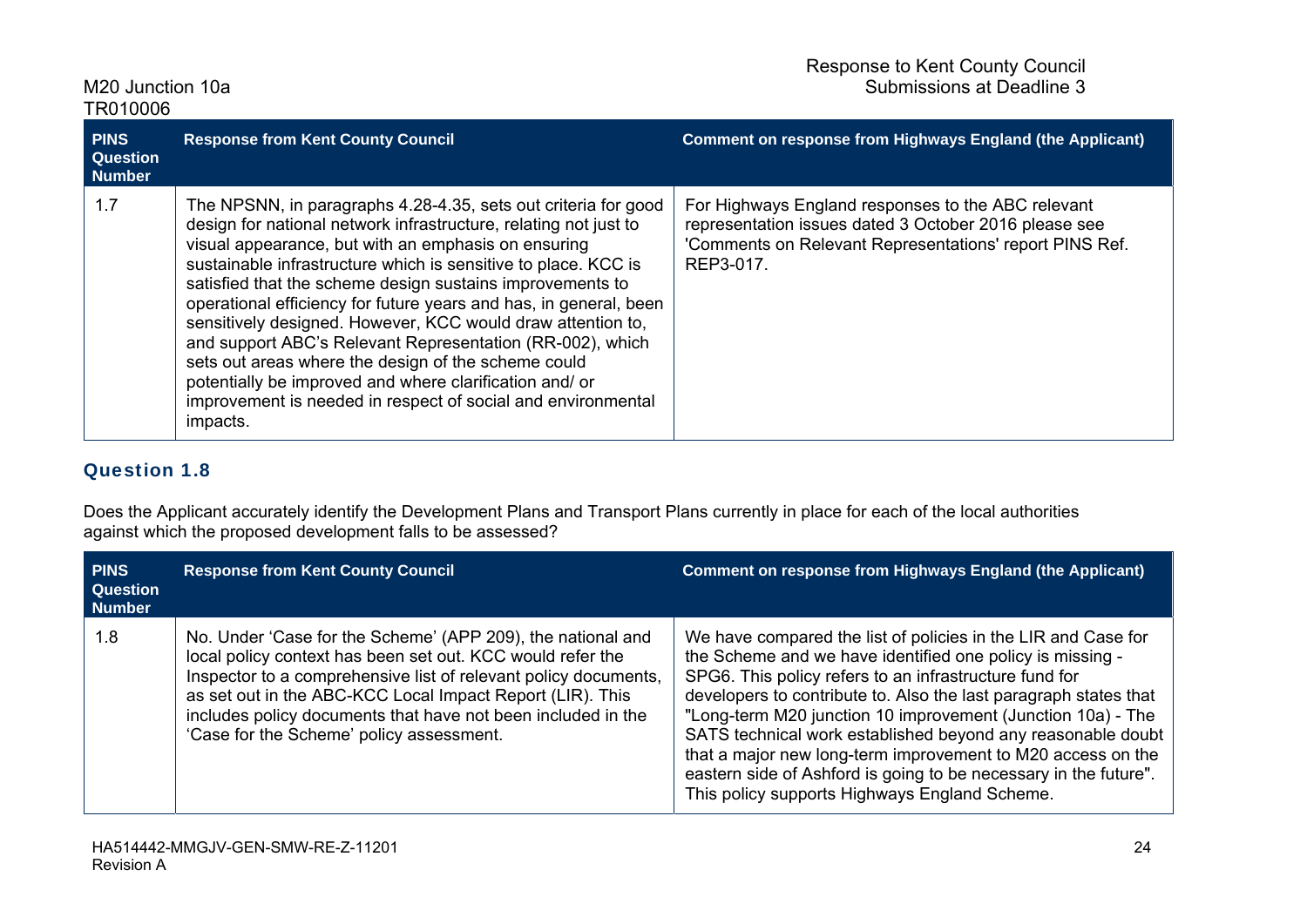#### Question 1.9

Do the local authorities agree with the Applicant's assessment of the proposed development against the relevant policies of each Council? If not, please identify any areas of conflict and explain the reasons why the proposed development would be in conflict.

| <b>PINS</b><br><b>Question</b><br><b>Number</b> | <b>Response from Kent County Council</b>                                                                                                                                                                                                                                                                                                                                                                                                                                                                                                                                                                                                                                                                                                                | <b>Comment on response from Highways England (the Applicant)</b>    |
|-------------------------------------------------|---------------------------------------------------------------------------------------------------------------------------------------------------------------------------------------------------------------------------------------------------------------------------------------------------------------------------------------------------------------------------------------------------------------------------------------------------------------------------------------------------------------------------------------------------------------------------------------------------------------------------------------------------------------------------------------------------------------------------------------------------------|---------------------------------------------------------------------|
| 1.9                                             | The scheme has been assessed by HE to comply with local<br>transport policy. The LTP3 identifies the scheme as a Major<br>Transport Scheme to provide highway capacity and KCC<br>considers that the proposal therefore complies with the<br>overarching objectives of LTP3 and is also supported in the<br>emerging LTP4.<br>There are areas of detail, particularly in respect of social and<br>environmental matters, that KCC has requested that HE<br>addresses and in addition, matters raised by ABC that KCC<br>agrees need to be addressed in order to make the scheme<br>policy compliant. Provided that these matters are addressed,<br>KCC is content that the proposal assessment addresses the<br>principle issues set out in KCC policy. | Highways England are reviewing the issues raised by ABC and<br>KCC. |

### Question 1.10

Is the proposed development compatible with regional and local strategies to increase uptake and mode share for public transport, walking and cycling?

| <b>PINS</b><br><b>Question</b><br><b>Number</b> | <b>Response from Kent County Council</b>                                                                                                                       | <b>Comment on response from Highways England (the Applicant)</b> |
|-------------------------------------------------|----------------------------------------------------------------------------------------------------------------------------------------------------------------|------------------------------------------------------------------|
| 1.10                                            | KCC is satisfied that every effort has been made to<br>accommodate connections to support non-motorised users and<br>to facilitate access to public transport. | No response required.                                            |
|                                                 |                                                                                                                                                                |                                                                  |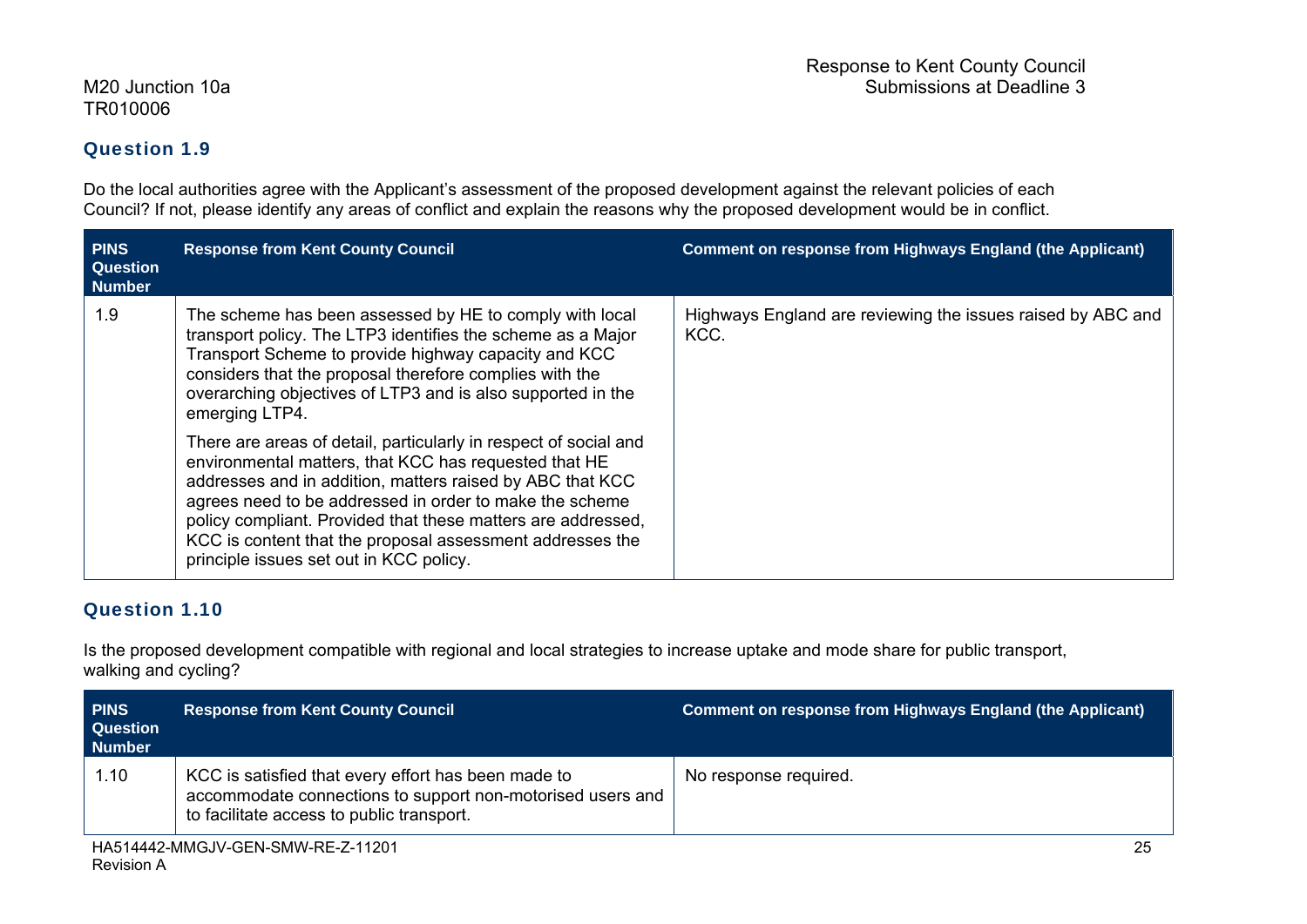### Question 1.11

Are there any developments which are either proposed in, or in accordance with, Local Plans which might be affected by the proposed development? If so, please identify and explain what the effects would be.

| <b>PINS</b><br><b>Question</b><br><b>Number</b> | <b>Response from Kent County Council</b>                                                                                                                                                                          | <b>Comment on response from Highways England (the Applicant)</b> |
|-------------------------------------------------|-------------------------------------------------------------------------------------------------------------------------------------------------------------------------------------------------------------------|------------------------------------------------------------------|
| 1.11                                            | The ABC-KCC LIR sets out the developments that might be<br>affected by the proposed development. KCC can confirm that<br>there are no mineral or waste developments proposed in the<br>area that may be affected. | No response required.                                            |

#### Question 2.1

General points:

i. To what extent have the local authorities been involved in the engineering and design of the proposed development?

ii. Are the local authorities content with the design as articulated in the application?

iii. Are the local authorities satisfied that the solution chosen for each of the new bridges is appropriate?

| <b>PINS</b><br><b>Question</b><br><b>Number</b> | <b>Response from Kent County Council</b>                                                                                                                                                                                                                                                                                                                                                                        | <b>Comment on response from Highways England (the Applicant)</b>                                                                                                                                                                                 |
|-------------------------------------------------|-----------------------------------------------------------------------------------------------------------------------------------------------------------------------------------------------------------------------------------------------------------------------------------------------------------------------------------------------------------------------------------------------------------------|--------------------------------------------------------------------------------------------------------------------------------------------------------------------------------------------------------------------------------------------------|
| 2.1                                             | In general terms;<br>i. KCC has been involved in all aspects of the project in respect<br>of engineering and design.<br>ii. In general terms, KCC is content with the design of the<br>proposed scheme. However, there are a number of detailed<br>design matters, addressed more fully in ABC's Relevant<br>Representation (RR-002) which KCC agrees require action in<br>order to make the scheme acceptable. | i. No response required.<br>ii. For Highways England responses to the ABC relevant<br>representation issues dated 3 October 2016 please see<br>'Comments on Relevant Representations' report PINS Ref<br>REP3-017.<br>iii. No response required. |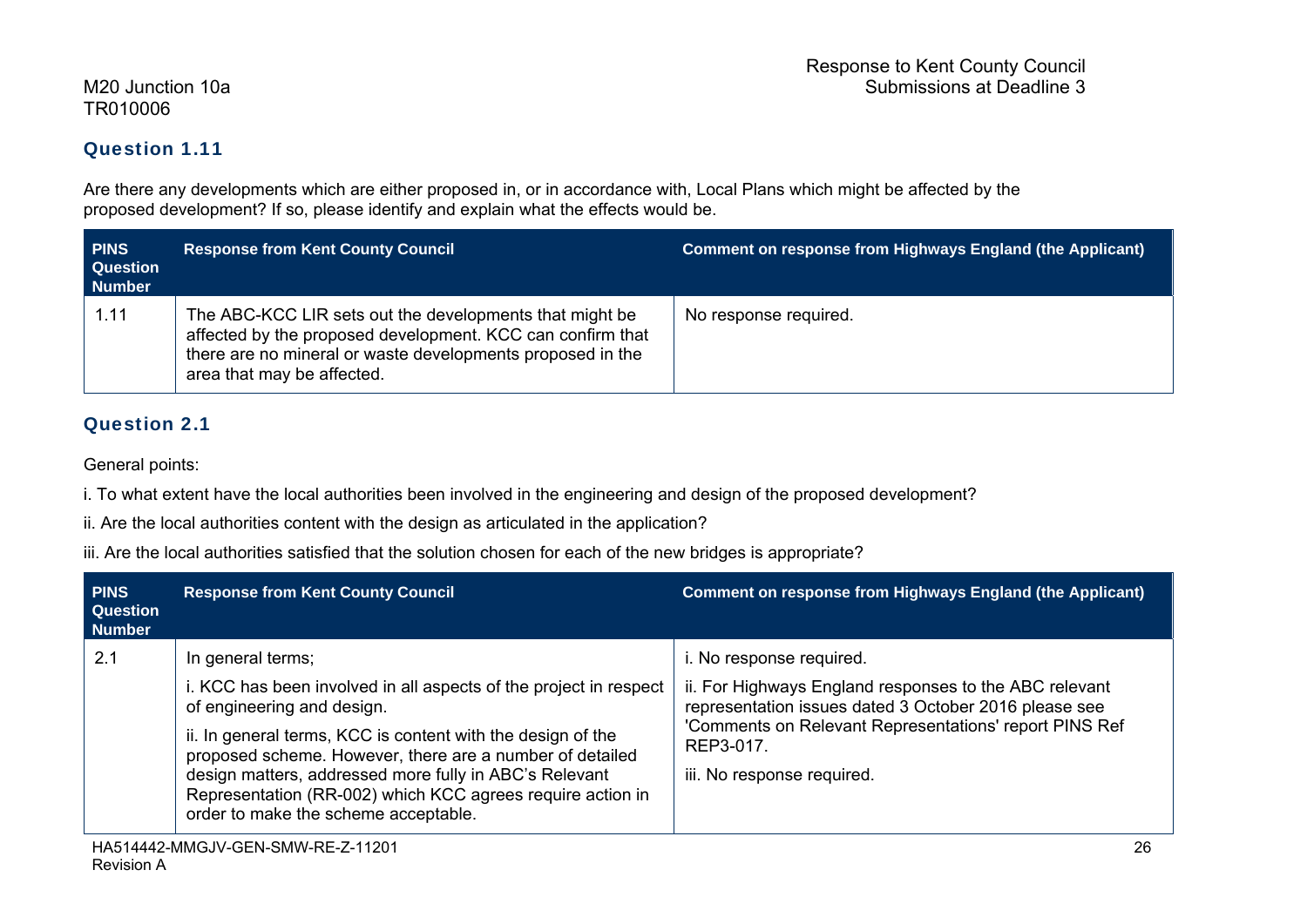| <b>PINS</b><br><b>Question</b><br><b>Number</b> | <b>Response from Kent County Council</b>                                | <b>Comment on response from Highways England (the Applicant)</b> |
|-------------------------------------------------|-------------------------------------------------------------------------|------------------------------------------------------------------|
|                                                 | iii. KCC is satisfied that the new bridge solutions are<br>appropriate. |                                                                  |

#### Question 2.2

Section 2.3 provides a Description of the Main Scheme:

i. Re para 2.3.30, Footpaths and Cycleways, would KCC confirm that the proposed development, based on a strategy for the closure of a number of Public Rights of Way (PRoWs) and the construction of alternatives, has been agreed with KCC?

ii. Re paras 2.3.40 to 2.3.45, Statutory Undertakers Diversions, are the Statutory Undertakers (SW, SG, SEW) and telecoms service providers (BT and Vodafone) content with the diversions proposed to the services for which they are responsible, and the Statutory Undertaker schedule cited at para 2.6.17?

iii. Would the Applicant detail the assessment work that has been undertaken with regard to the diversion of the various utilities, taking into account that the location and the length of the diversion works are stated to be not known at this stage, and state how the assessment work has been reflected in the ES?

iv. Re para 2.3.40, the relocation of the Southern Water Pumping Station, this work does not appear to be depicted on ES Figure 2.1 [APP-049] or on the Works Plans [OD-011]. Would the Applicant supply a new or revised figure/ plan to illustrate the location of this feature?

v. Re para 2.3.41, diversion of high pressure gas main, the ES states that this diversion would be the responsibility of SGN, and the power to undertake this work is sought in Work 22 of the draft Development Consent Order (dDCO) [OD-008]. It is unclear whether the ES has assessed the impacts of this work as part of the development for which consent is sought, or whether this Work would in fact be delivered outside of the DCO process. Would the Applicant clarify this point?

vi. Re paras 2.3.42 to 2.3.46, Statutory Undertaker Diversions, the ES does not provide any clarity as to whose responsibility it would be to undertake the works. Would the Applicant identify these responsibilities, and how these responsibilities would relate to the powers which would be given to Highways England through the dDCO to deliver these works?

vii. Re para 2.3.43, diversion of the UK Power Networks apparatus and the required new substation, this substation does not appear to be depicted on ES Figure 2.1 [APP-049] or on the Works Plans [OD-011]. Would the Applicant supply a new or revised figure/ plan to illustrate the location of this feature?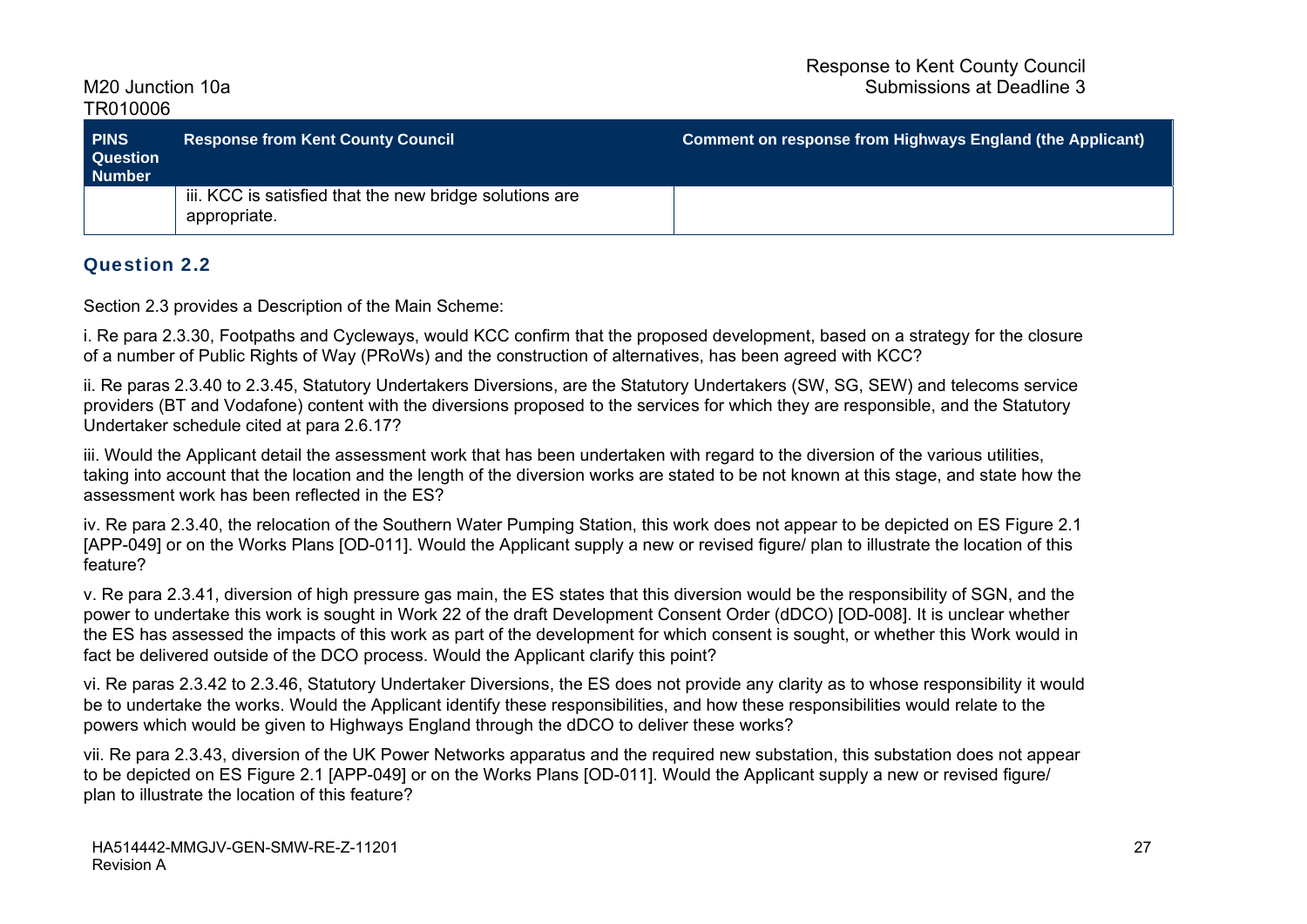| <b>PINS</b><br><b>Question</b><br><b>Number</b> | <b>Response from Kent County Council</b>                                                                                                                                                                                                                                                                                                                                                                                        | <b>Comment on response from Highways England (the Applicant)</b> |
|-------------------------------------------------|---------------------------------------------------------------------------------------------------------------------------------------------------------------------------------------------------------------------------------------------------------------------------------------------------------------------------------------------------------------------------------------------------------------------------------|------------------------------------------------------------------|
| 2.2                                             | i. KCC can confirm that this is correct and the proposed<br>development, based on a strategy for the closure of a number<br>of Public Rights of Way (PRoW) and construction of<br>alternatives, has been agreed by KCC. The proposed new non-<br>motorised users (NMU) facilities will compensate for the loss of<br>PRoW. The constraints on access to the PRoW diminish their<br>already low community or recreational value. | i. Agreed, no response required.                                 |

#### Question 2.3

Section 2.5 addresses Environmental Mitigation Design Measures:

i. Further to the matters raised as part of their relevant representations, are IPs content with the proposed mitigation measures for Nature Conservation (Natural England, other IPs), Landscape Design (IPs), Noise (IPs), Replacement Open Space (IPs)?

ii. Re para 2.5.10, acoustic bund to the rear of Summerhill Place, the height of this bund is not specified. Would the Applicant specify the dimensions of this bund as used for the purposes of the ES assessment?

iii. Re para 2.5.11, would the Applicant state how the thin surface course will be secured in the dDCO [OD-008]?

| <b>PINS</b><br><b>Question</b><br><b>Number</b> | <b>Response from Kent County Council</b>                                                                                                                                                                                                                                                                                                                                                                                                                                                             | <b>Comment on response from Highways England (the Applicant)</b>                                                                                                                           |
|-------------------------------------------------|------------------------------------------------------------------------------------------------------------------------------------------------------------------------------------------------------------------------------------------------------------------------------------------------------------------------------------------------------------------------------------------------------------------------------------------------------------------------------------------------------|--------------------------------------------------------------------------------------------------------------------------------------------------------------------------------------------|
| 2.3                                             | i. KCC has reviewed the scheme documentation and is<br>satisfied that there is a good understanding of the ecological<br>interest and what mitigation is required in respect of nature<br>conservation. A timetable has been produced and it<br>demonstrates that the necessary mitigation will be<br>implemented at the correct time of year and prior to any works<br>commencing.<br>KCC supports the matters raised in ABC's Relevant<br>Representation (RR-002). in respect of landscape design, | For Highways England responses to the KCC and ABC<br>relevant representation issues dated 3 October 2016 please<br>see 'Comments on Relevant Representations' report PINS Ref<br>REP3-017. |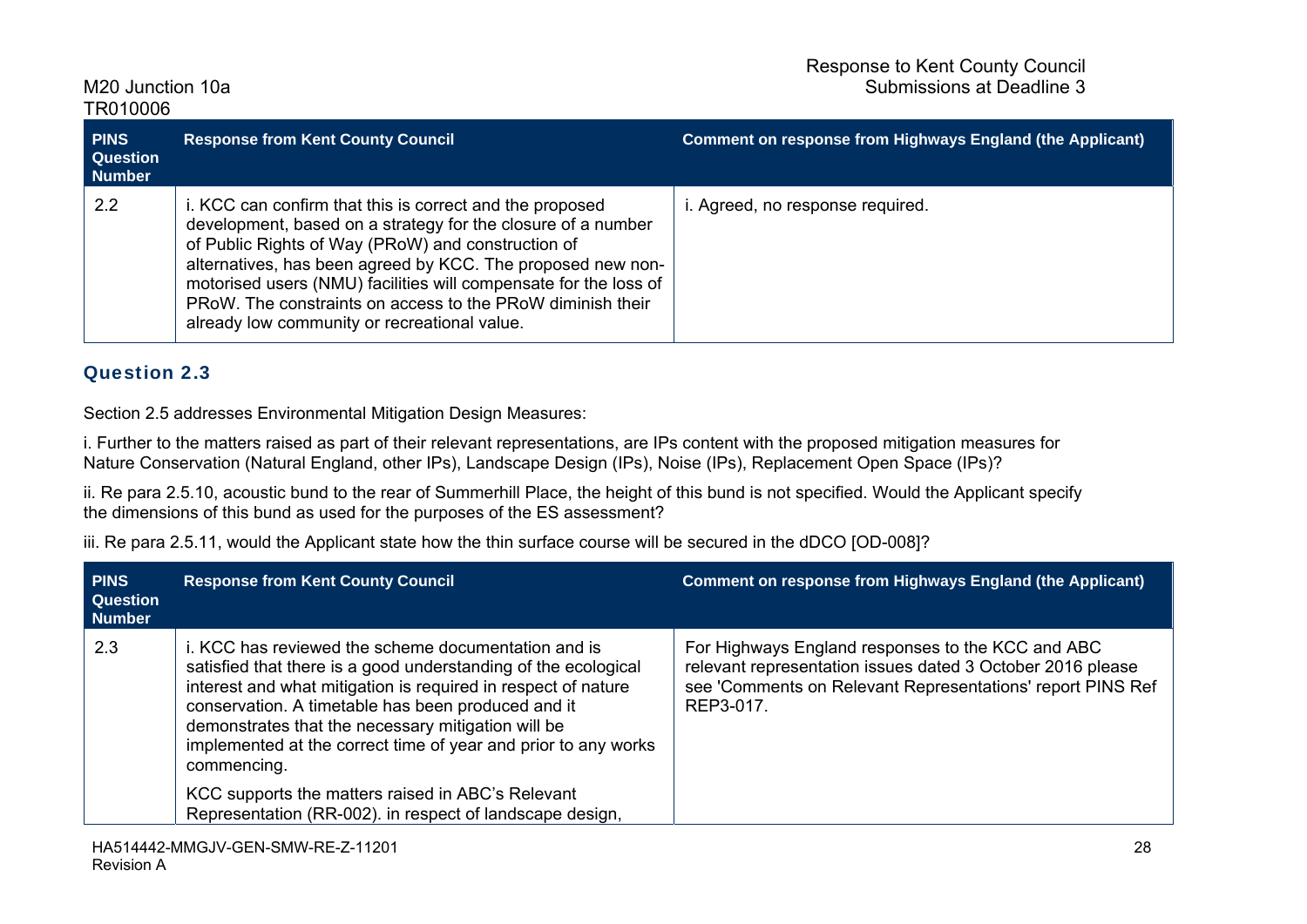| <b>PINS</b><br><b>Question</b><br><b>Number</b> | <b>Response from Kent County Council</b>                               | Comment on response from Highways England (the Applicant) |
|-------------------------------------------------|------------------------------------------------------------------------|-----------------------------------------------------------|
|                                                 | noise and replacement open space, all of which HE needs to<br>address. |                                                           |

#### Question 2.4

Section 2.6 considers the Construction of the Scheme:

i. Would IPs identify any areas in which they are not content with the Applicant's proposals for the construction strategy, access, construction compounds, and outline Construction Environmental Management Plan (oCEMP) [APP-204]?

ii. Re paras 2.6.5 to 2.6.7, core working hours and need for night time works, a greater number and range of activities which could be undertaken at night are specified in dDCO Requirement 3(2)(e) [OD-008] in comparison to the works described within the ES. Would the Applicant clarify how all night time works specified in the dDCO have been assessed in the ES, including the assumptions made to inform the assessment?

iii. Re para 2.6.6, night time working hours, the anticipated hours of the night time works are set out here, but these working hours are not reflected in the dDCO [OD-008]. Would the Applicant state how these night time working hours will be secured in the dDCO? Would the Applicant, ABC and KCC state whether these timings have been agreed between them?

iv. Re para 2.6.10, presence and use of main construction compound, would the Applicant provide evidence to demonstrate how all assumptions made in this para have been secured in the dDCO and/ or specific sections of the oCEMP [APP-204] (and the same in respect of the other temporary construction compound)?

v. Re para 2.6.16, PRoWs, would the Applicant clarify the assumptions that have been made with respect to temporary footpath diversions for the purpose of assessing effects on PRoW users on a worst case basis?

| <b>PINS</b><br><b>Question</b><br><b>Number</b> | <b>Response from Kent County Council</b>                                                                                                                                                                                                                  | <b>Comment on response from Highways England (the Applicant)</b> |
|-------------------------------------------------|-----------------------------------------------------------------------------------------------------------------------------------------------------------------------------------------------------------------------------------------------------------|------------------------------------------------------------------|
| 2.4                                             | i. KCC will seek to work closely with HE and ABC on the draft<br>Development Consent Order (DCO), in progressing the details<br>of the construction of the scheme. At this stage, KCC makes<br>the following comments in respect of highways, Sustainable | No response needed.                                              |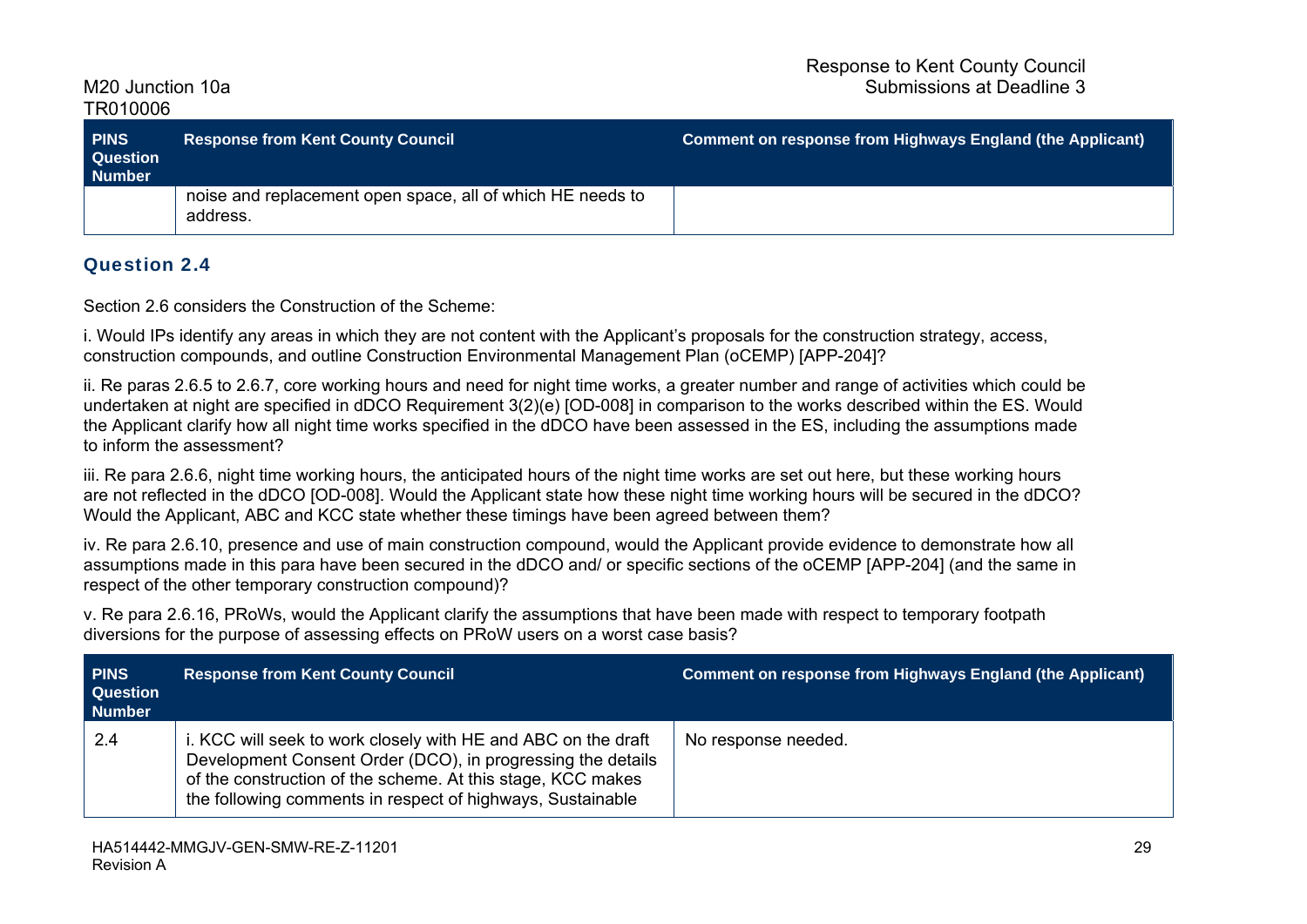| M20 Junction 10a<br>TR010006                    |                                                                                                                                                                                                                                                                                                                                                                                                                                                                                                                                                                                                                                                                                                                                                                           | Submissions at Deadline 3                                                                                                                                   |
|-------------------------------------------------|---------------------------------------------------------------------------------------------------------------------------------------------------------------------------------------------------------------------------------------------------------------------------------------------------------------------------------------------------------------------------------------------------------------------------------------------------------------------------------------------------------------------------------------------------------------------------------------------------------------------------------------------------------------------------------------------------------------------------------------------------------------------------|-------------------------------------------------------------------------------------------------------------------------------------------------------------|
| <b>PINS</b><br><b>Question</b><br><b>Number</b> | <b>Response from Kent County Council</b>                                                                                                                                                                                                                                                                                                                                                                                                                                                                                                                                                                                                                                                                                                                                  | <b>Comment on response from Highways England (the Applicant)</b>                                                                                            |
|                                                 | Urban Drainage (SuDS), waste, minerals and waste, PROW<br>and ecology implications:                                                                                                                                                                                                                                                                                                                                                                                                                                                                                                                                                                                                                                                                                       |                                                                                                                                                             |
|                                                 | HIGHWAYS: The ES (The Proposed Scheme: APP-030)<br>suggests that the construction programme could be optimised<br>from that presented (Jan 2018 to May 2020) to achieve a<br>revised 'opening to traffic' date of March 2019. It is suggested<br>that this could be achieved by carrying out the environmental<br>mitigation and construction concurrently. Contradiction with<br>final sentence. However, the Buildability Report (APP-158)<br>suggests that the diversion of the high pressure gas main has<br>a lead in period of 18 months and a construction of 6 months<br>and is therefore critical (together with a number of other<br>Statutory Undertaker diversions). As such, KCC does not<br>agree that an open to traffic date of March 2019 is achievable. | Highways England are working closely with their contractor to<br>discuss the construction programme to ensure that the open to<br>traffic date is achieved. |
|                                                 | The Buildability Report (APP-158) shows that there are 4<br>options for strengthening Swatfield Culvert; Option 1 has been<br>included in the Programme but this involves one-way working<br>on this section of the A20 for 6 months. Given that Highfield<br>Bridge will also be closed to traffic at the start of the<br>Programme and KCC intends to close the link between<br>Highfield Lane and Kingsford Street, keeping 2-way working on<br>the A20 is necessary and therefore Option 2 should be used.                                                                                                                                                                                                                                                            | Point noted by Highways England. Their contractor will review<br>this suggestion.                                                                           |
|                                                 | The Traffic and Transport Management Plan, which is referred<br>to at para. 2.6.21 (APP-030) is to be agreed with KCC.<br>Compliance with the Kent Lane Rental Scheme and Kent<br>Permit Scheme is also required.                                                                                                                                                                                                                                                                                                                                                                                                                                                                                                                                                         | Highways England will consult with KCC when preparing the<br>Traffic and Transport Management Plan.                                                         |
|                                                 | SuDS: In terms of construction strategy and management, as<br>the Lead Local Flood Authority, KCC has no comments to<br>make. Due to the location of the scheme adjacent a main river,<br>the Environment Agency (EA) would be the main interested<br>statutory party in terms of the effect of the construction stages                                                                                                                                                                                                                                                                                                                                                                                                                                                   | Noted. Discussions with the Environment Agency are ongoing<br>with regards to the flood risk assessment and pollution risks<br>during construction.         |

Response to Kent County Council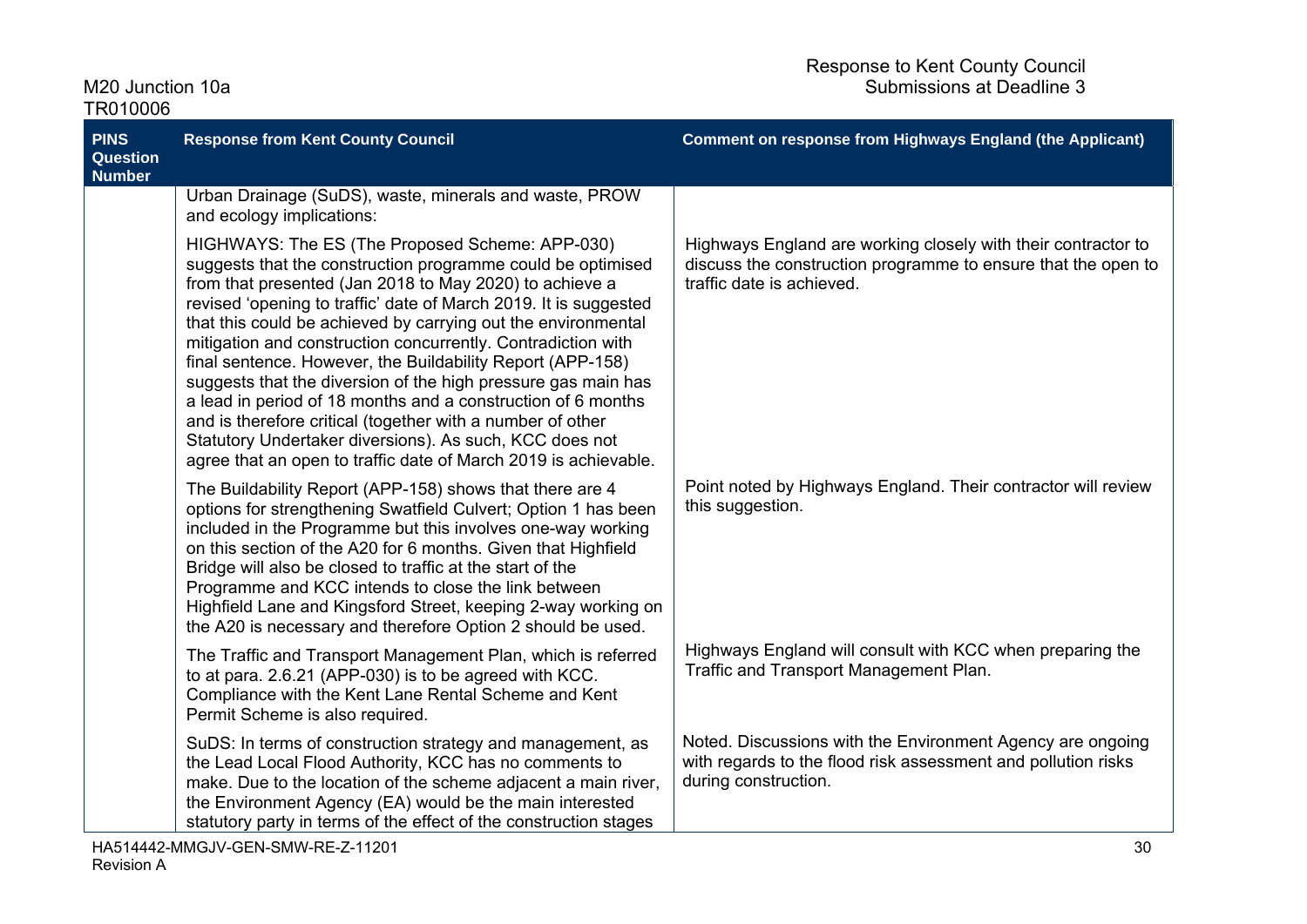| ,,,,,,,,,,<br><b>PINS</b><br>Question | <b>Response from Kent County Council</b>                                                                                                                                                                                                                                                                                                                                                                                                                                                                                                                                               | <b>Comment on response from Highways England (the Applicant)</b>                                                                                                                                                                                                                                                                                                                            |
|---------------------------------------|----------------------------------------------------------------------------------------------------------------------------------------------------------------------------------------------------------------------------------------------------------------------------------------------------------------------------------------------------------------------------------------------------------------------------------------------------------------------------------------------------------------------------------------------------------------------------------------|---------------------------------------------------------------------------------------------------------------------------------------------------------------------------------------------------------------------------------------------------------------------------------------------------------------------------------------------------------------------------------------------|
| <b>Number</b>                         |                                                                                                                                                                                                                                                                                                                                                                                                                                                                                                                                                                                        |                                                                                                                                                                                                                                                                                                                                                                                             |
|                                       | upon flood risks from the main river flows and pollution risks<br>during construction.                                                                                                                                                                                                                                                                                                                                                                                                                                                                                                 |                                                                                                                                                                                                                                                                                                                                                                                             |
|                                       | WASTE: As the Waste Disposal Authority, KCC has no<br>comments to make on the application in respect of the<br>construction of the scheme. KCC has considered the scheme<br>in light of the 'Mersham Quarry Landfill' which features on<br>Figure 2.3 Volume 6.2 (APP-051), 'The Environmental<br>Constraints Plan', but can confirm that KCC does not have any<br>active interest in the site (including monitoring).                                                                                                                                                                 | No response required.                                                                                                                                                                                                                                                                                                                                                                       |
|                                       | MINERALS AND WASTE: A Site Waste Management Plan is<br>welcomed and KCC would like the opportunity to comment on<br>this plan once it is available. There is a construction and<br>demolition recycling facility located in close proximity at the<br>Sevington Rail depot, which may provide a sustainable solution<br>in dealing with waste arising from construction. Details on<br>waste management in the Construction and Environmental<br>Management Plan (CEMP) (APP-204) are comprehensive and<br>appropriate with a strong sustainable stance in line with best<br>practice. | An outline Site Waste Management Plan is being drafted in<br>cooperation with the Contractor and will be submitted to the<br>Examiner in due course. This will set the requirements for the<br>full Site Waste Management Plan, which will be produced by<br>the Contractor during the Detailed Design stage. KCC will be<br>given the opportunity to comment on this plan, when available. |
|                                       | PRoW: PRoWs affected by the development and due to be<br>closed would require temporary closures, should any other<br>Order to "Stop up" the PRoW not be made prior to the<br>commencement of the scheme. Clarity is required to determine<br>at which stage Orders for paths closures will be made.                                                                                                                                                                                                                                                                                   | Article 14 of the DCO provides for the temporary stopping up<br>and restriction of use of streets. The Applicant is not intending<br>to close any PROWs before the commencement of the<br>authorised development.                                                                                                                                                                           |
|                                       | BIODIVERSITY: KCC has reviewed the scheme<br>documentation and is satisfied that there is a good<br>understanding of the ecological interest and what mitigation is<br>required in respect of nature conservation. A timetable has<br>been produced and it demonstrates that the necessary<br>mitigation will be implemented at the correct time of year and<br>prior to any works commencing. There is a need to ensure that                                                                                                                                                          | No response required.                                                                                                                                                                                                                                                                                                                                                                       |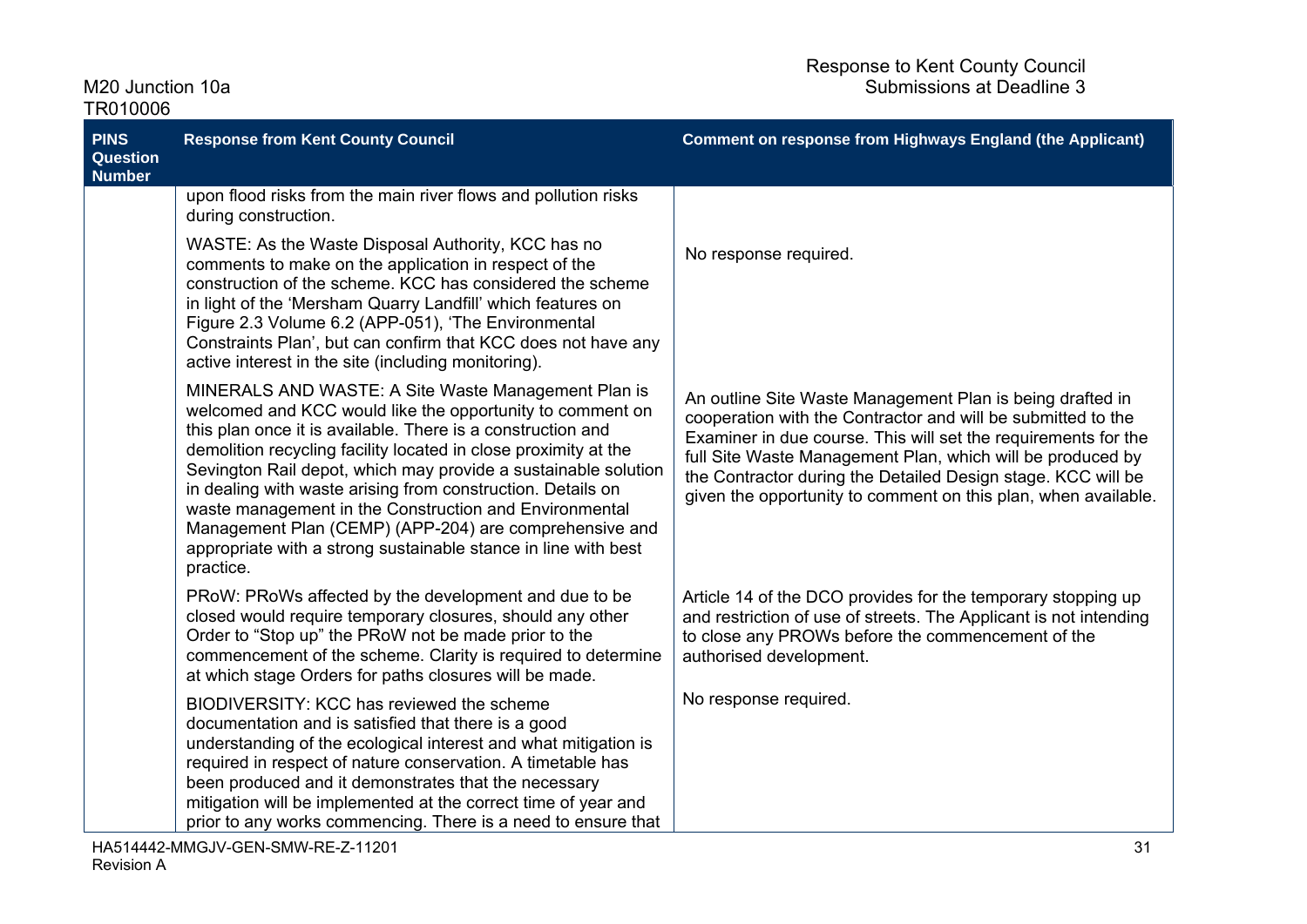| <b>PINS</b><br><b>Question</b><br><b>Number</b> | <b>Response from Kent County Council</b>                                                                                                                                                                                                                                                                                                                                                                                                                                    | <b>Comment on response from Highways England (the Applicant)</b>                                                                                     |
|-------------------------------------------------|-----------------------------------------------------------------------------------------------------------------------------------------------------------------------------------------------------------------------------------------------------------------------------------------------------------------------------------------------------------------------------------------------------------------------------------------------------------------------------|------------------------------------------------------------------------------------------------------------------------------------------------------|
|                                                 | the time to create/ enhance the habitat for the required<br>mitigation is considered in the development timetable. In<br>addition, where relocation is proposed, HE will need to ensure<br>that this takes into account any planned/consented<br>developments, to ensure that the mitigation proposed can take<br>place.                                                                                                                                                    |                                                                                                                                                      |
|                                                 | iii. The proposed hours of night-time working have not been<br>agreed by KCC. At this stage, KCC would advise that in<br>relation to the heritage asset at Sevington Church, hours of<br>construction should respect any activities being held at the<br>Church. It is important that this church functions appropriately<br>and the construction work should not detrimentally impact on<br>functions of the church. Liaison with the church wardens will be<br>essential. | iii. Liaison with the church wardens will be carried out by the<br>Contractor during the Detailed Design stage, prior to<br>construction commencing. |
|                                                 | From an ecology perspective, it is considered that sufficient<br>measures have been proposed to minimise impacts. There has<br>been no discussion/agreement with KCC - as the Minerals and<br>Waste Planning Authority - on proposed hours.                                                                                                                                                                                                                                 | Please refer to Highways England's Response to Examining<br>Authority's First Written Questions Report 2 Ref 10.9.                                   |

### Question 2.5

Section 2.7 considers the Maintenance and Management Measures:

i. Would KCC, as the relevant local Highway Authority, confirm its agreement with the maintenance and management responsibilities as outlined in this section?

ii. Would the Applicant provide a detailed description of the maintenance and management requirements, including the assumptions that have informed the assessment and how these would be secured in the dDCO [OD-008]?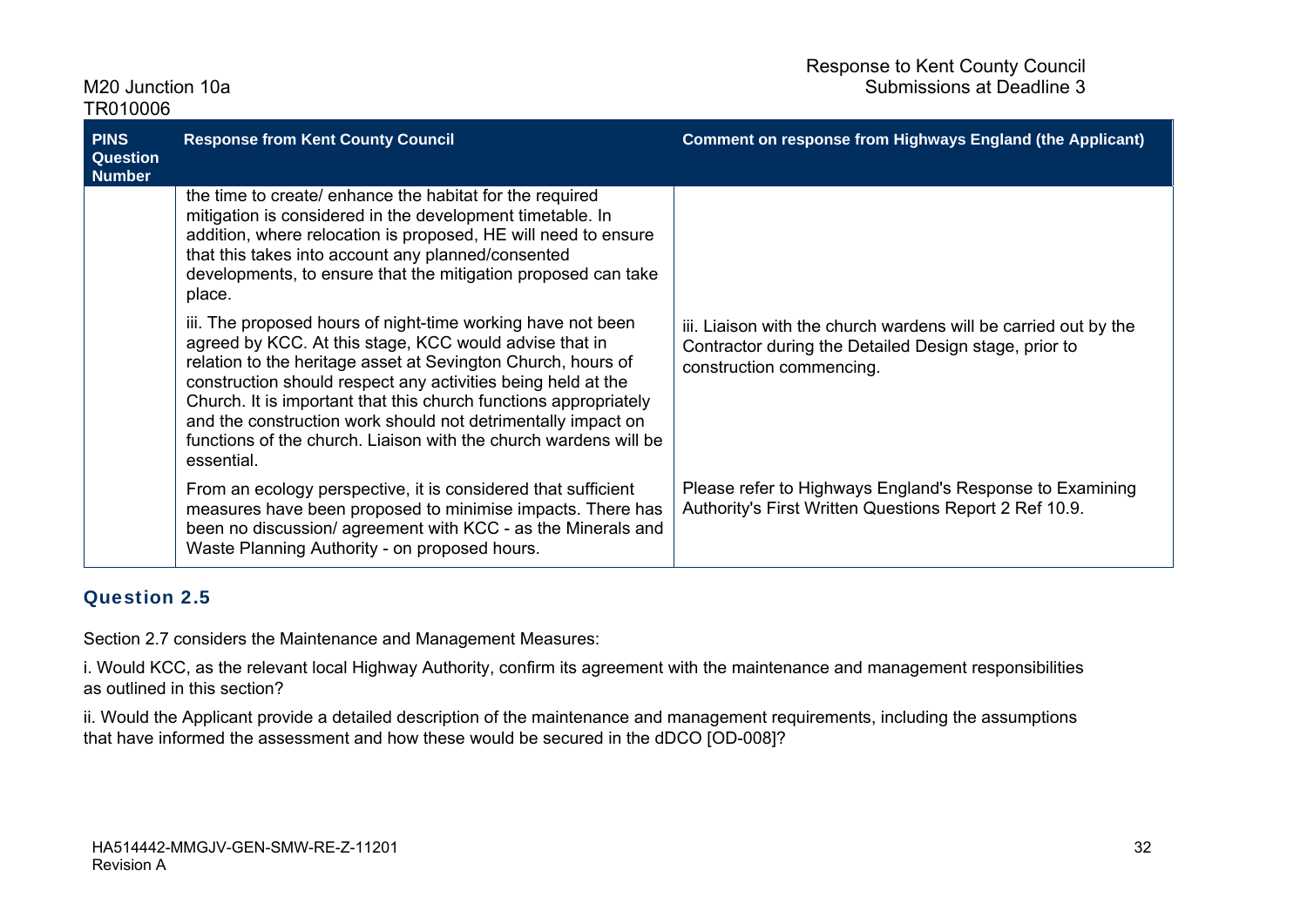| M <sub>20</sub> Junction 10a |  |
|------------------------------|--|
| TR010006                     |  |

| 101000                                          |                                                                                                                                                                                                                                                              |                                                                                                                                                                                                                                                                                                                                                                                                                                                                                                                                                                                                                                                                                                                                                                                                                                                                                                                                                                                                                                                                                             |
|-------------------------------------------------|--------------------------------------------------------------------------------------------------------------------------------------------------------------------------------------------------------------------------------------------------------------|---------------------------------------------------------------------------------------------------------------------------------------------------------------------------------------------------------------------------------------------------------------------------------------------------------------------------------------------------------------------------------------------------------------------------------------------------------------------------------------------------------------------------------------------------------------------------------------------------------------------------------------------------------------------------------------------------------------------------------------------------------------------------------------------------------------------------------------------------------------------------------------------------------------------------------------------------------------------------------------------------------------------------------------------------------------------------------------------|
| <b>PINS</b><br><b>Question</b><br><b>Number</b> | <b>Response from Kent County Council</b>                                                                                                                                                                                                                     | <b>Comment on response from Highways England (the Applicant)</b>                                                                                                                                                                                                                                                                                                                                                                                                                                                                                                                                                                                                                                                                                                                                                                                                                                                                                                                                                                                                                            |
| 2.5                                             | At present, KCC does not agree with the maintenance and<br>management responsibilities set out in section 2.7. Particularly,<br>the maintenance responsibility for the existing A20 Hythe Road<br>should be with the incumbent Area 4 Managing Agent for HE. | Highways England will not trunk the A20 Hythe Road between<br>M20 J10 and M20 J10a for the following reasons:<br>- Traffic modelling (PP.56-57 on the published TAR) clearly<br>shows a significant reduction of traffic flows on this section with<br>the new J10a (remarkable for northbound/westbound vehicles).<br>This confirms that the traffic using this section would be mainly<br>local traffic with local destinations (i.e. Tesco, William Harvey<br>Hospital, Ashford centre to/from south-eastern area of A20).<br>Therefore this would not fully align to the objectives of<br>Highways England Strategic Road Network;<br>- There will be a cost to Highways England to upgrade the<br>assets to the appropriate standards;<br>- This will mean changes to Service Provider contracts as it is<br>an increase in responsibility.<br>We do not anticipate additional traffic on A20. The new vertical<br>road alignment dictates that we have to add more dead load<br>onto Swatfield Bridge, and it is for this reason that we are<br>strengthening the existing structure. |

#### Question 3.1

Would the local authorities confirm that they are content with the scheme need and objectives as articulated in sections 3.2 and 3.3, respectively? Please identify any disagreement, with counter proposals supported by evidence.

| <b>PINS</b><br><b>Question</b><br><b>Number</b> | <b>Response from Kent County Council</b>                                                   | Comment on response from Highways England (the Applicant) |
|-------------------------------------------------|--------------------------------------------------------------------------------------------|-----------------------------------------------------------|
| 3.1                                             | KCC is content with the scheme need and objectives<br>articulated in sections 3.2 and 3.3. | No response required.                                     |
|                                                 |                                                                                            |                                                           |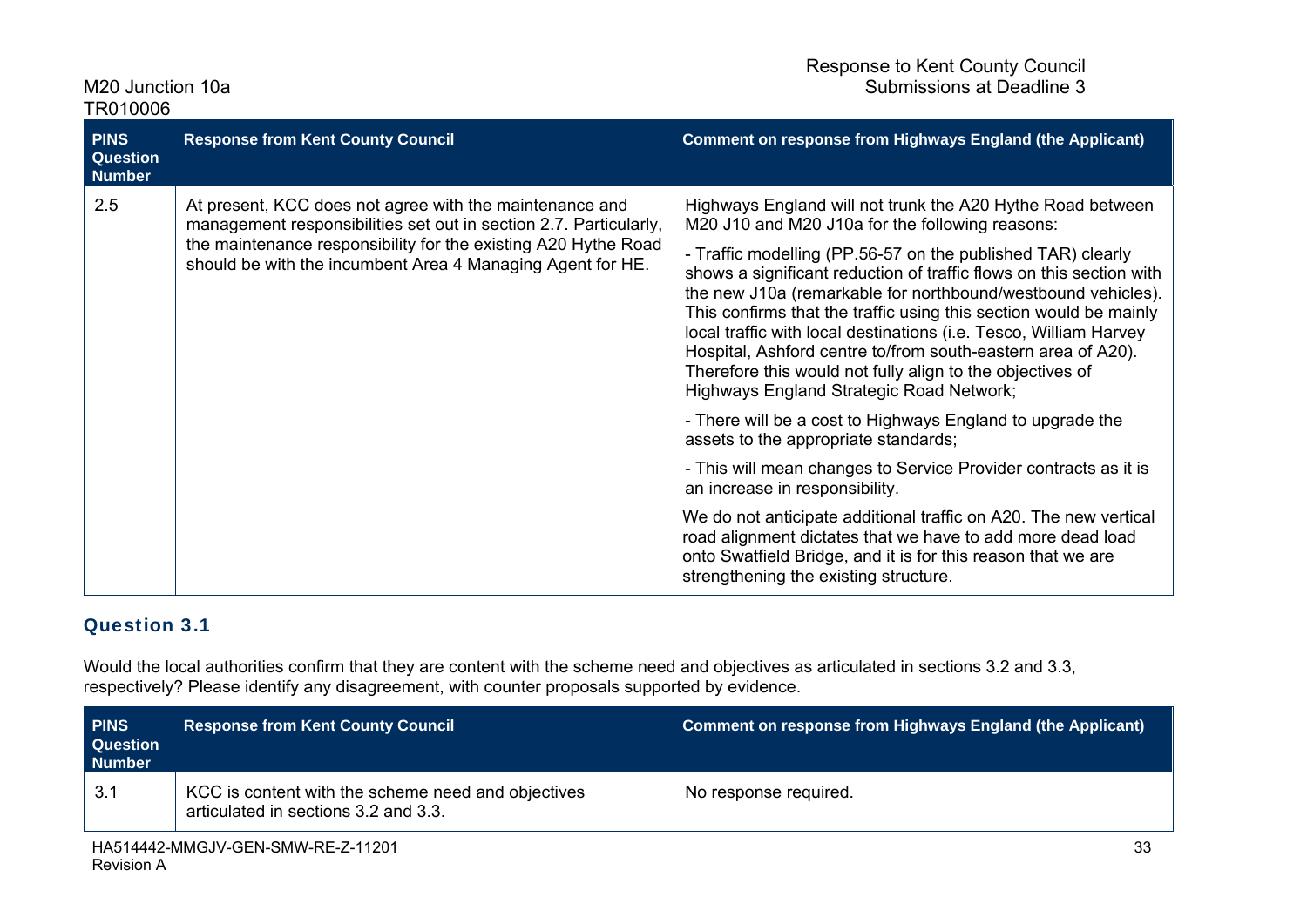### Question 3.2

Would the local authorities confirm that they are content with the process used to identify the proposed development (the Main Scheme and the Alternative Scheme) as articulated in section 3.4? Please identify any disagreement, with counter proposals supported by evidence.

| <b>PINS</b><br><b>Question</b><br><b>Number</b> | <b>Response from Kent County Council</b>                                                                    | <b>Comment on response from Highways England (the Applicant)</b> |
|-------------------------------------------------|-------------------------------------------------------------------------------------------------------------|------------------------------------------------------------------|
| 3.2                                             | KCC is content with the process to identify the proposed<br>development that is articulated in section 3.4. | No response required.                                            |

### Question 4.1

Section 4.7 considers Mitigation Measures and Enhancements in general, which are then addressed by individual topic:

i. Since it would appear that the level of significance of effects has not been assessed both before and after the implementation of mitigation (with reference to established EIA methodology guidance), would the Applicant explain how the nature and extent of the worst case potential effects of the proposed development will be known, if the proposed mitigation measures fail satisfactorily to mitigate the potential impacts? Local authorities are also invited to comment on the Applicant's approach in this respect.

ii. Would the Applicant confirm and justify the confidence levels that the proposed mitigation measures would be successful (with particular reference to the Register of Environmental Actions and Commitments set out in Appendix D of the oCEMP [APP-204])?

iii. Would ABC and KCC state whether the proposed mitigation approach includes sufficient ongoing monitoring of the mitigation strategies to provide for early identification of any circumstances whereby the mitigation measures are not proving to be successful and the actions that would be taken to address this?

| <b>PINS</b><br><b>Question</b><br><b>Number</b> | <b>Response from Kent County Council</b>                                                                                    | Comment on response from Highways England (the Applicant)                                                                                                                                  |
|-------------------------------------------------|-----------------------------------------------------------------------------------------------------------------------------|--------------------------------------------------------------------------------------------------------------------------------------------------------------------------------------------|
| 4.1                                             | i. In respect of biodiversity impacts, KCC considers that it<br>would be expected for monitoring to be carried out. Ongoing | i. Monitoring of protected species will be undertaken prior to<br>construction, during the 2017 survey season. This will include<br>surveys for GCN, Bats, badgers and water voles and any |
|                                                 |                                                                                                                             |                                                                                                                                                                                            |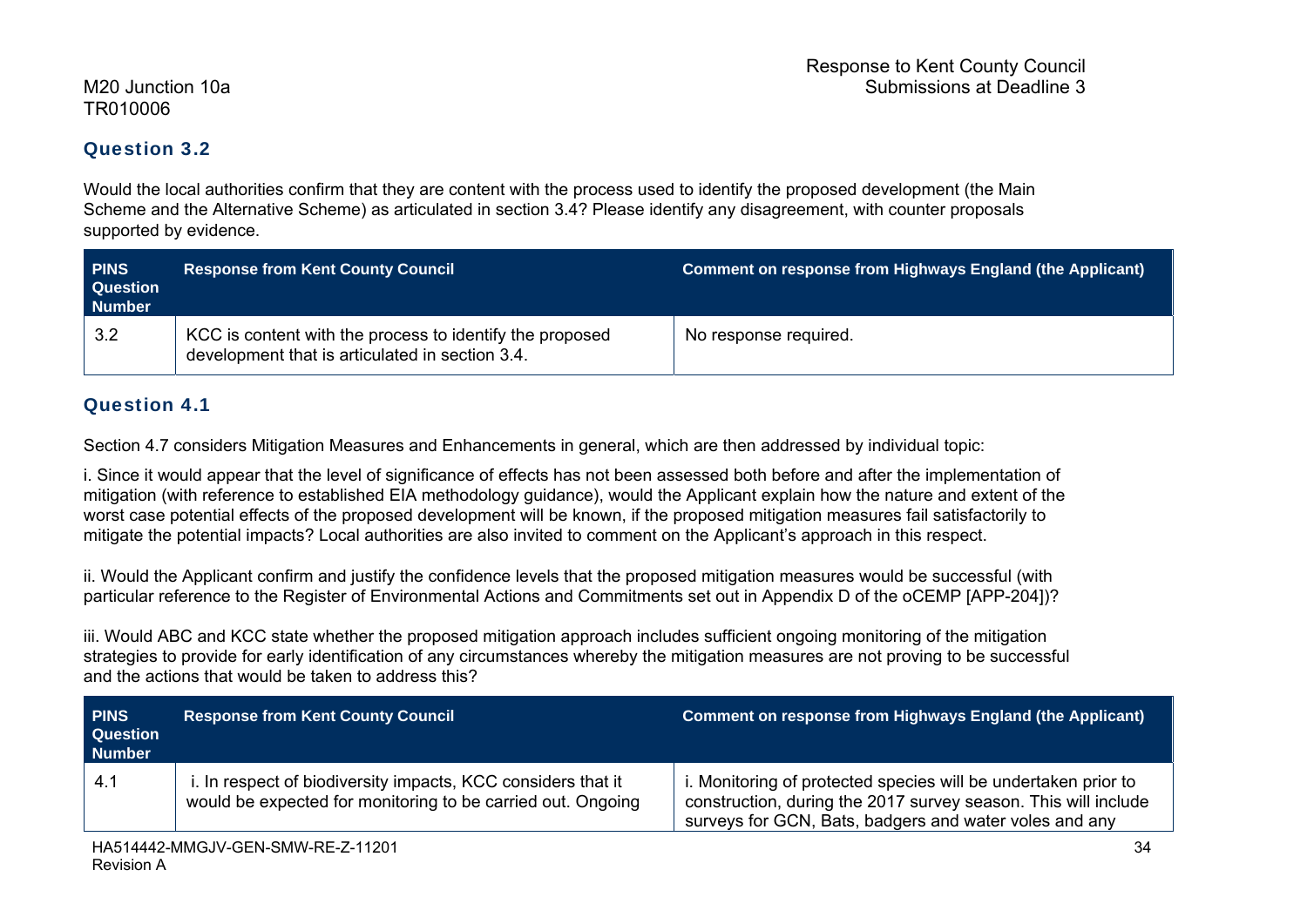| M20 Junction 10a<br>TR010006                                                                                                                                                                                                                                                                                                                                                                                                                                                                                                                                                                                                                                |                                                                                                                                                                                                                                                                                                                                                                                                                                                                                                                                     | Submissions at Deadline 3                                                                                                                                                                                                                                                                                                                                                                                                                                                                    |  |
|-------------------------------------------------------------------------------------------------------------------------------------------------------------------------------------------------------------------------------------------------------------------------------------------------------------------------------------------------------------------------------------------------------------------------------------------------------------------------------------------------------------------------------------------------------------------------------------------------------------------------------------------------------------|-------------------------------------------------------------------------------------------------------------------------------------------------------------------------------------------------------------------------------------------------------------------------------------------------------------------------------------------------------------------------------------------------------------------------------------------------------------------------------------------------------------------------------------|----------------------------------------------------------------------------------------------------------------------------------------------------------------------------------------------------------------------------------------------------------------------------------------------------------------------------------------------------------------------------------------------------------------------------------------------------------------------------------------------|--|
| <b>PINS</b><br><b>Question</b><br><b>Number</b>                                                                                                                                                                                                                                                                                                                                                                                                                                                                                                                                                                                                             | <b>Response from Kent County Council</b>                                                                                                                                                                                                                                                                                                                                                                                                                                                                                            | <b>Comment on response from Highways England (the Applicant)</b>                                                                                                                                                                                                                                                                                                                                                                                                                             |  |
|                                                                                                                                                                                                                                                                                                                                                                                                                                                                                                                                                                                                                                                             | monitoring would be able to identify any issues and measures<br>taken to rectify them.                                                                                                                                                                                                                                                                                                                                                                                                                                              | additional information will be added into the EPS licences. This<br>approach has been agreed with Natural England.                                                                                                                                                                                                                                                                                                                                                                           |  |
|                                                                                                                                                                                                                                                                                                                                                                                                                                                                                                                                                                                                                                                             | iii. Biodiversity: In respect of biodiversity impact, KCC considers<br>that the proposed mitigation approach does not include<br>sufficient ongoing monitoring - the oCEMP (APP-204) only<br>specifically states that dormouse and reptile monitoring will be<br>carried out. KCC would expect that an assessment of the<br>vegetation is carried out, to consider how it is establishing and<br>identifying additional works required. The habitat assessment<br>will also identify if there are additional surveys of reptile and | iii. Monitoring of planting will be undertaken during the<br>aftercare period to ensure its successful establishment and that<br>it meets its objective as replacement habitat for protected<br>species. During these audits, any remedial work or habitat<br>management required will be recorded and actioned. The<br>frequency of these audits will be addressed during the Detailed<br>Design stage as part of the Series 3000 Appendices (i.e. the<br>relevant specification of works). |  |
|                                                                                                                                                                                                                                                                                                                                                                                                                                                                                                                                                                                                                                                             | dormice required. KCC would also expect badger surveys to be<br>carried out, as there are known setts within the area. The<br>monitoring should be spread over 5-10 years.                                                                                                                                                                                                                                                                                                                                                          | Species monitoring requirements are included within the Ghost<br>Licences/ Letter of No Impediment and these have been<br>agreed with Natural England                                                                                                                                                                                                                                                                                                                                        |  |
|                                                                                                                                                                                                                                                                                                                                                                                                                                                                                                                                                                                                                                                             | KCC and ABC have jointly commissioned an independent<br>detailed technical review of this question; which as follows:                                                                                                                                                                                                                                                                                                                                                                                                               | Badger monitoring post-completion is not proposed under the<br>mitigation licence method statement, which has been agreed                                                                                                                                                                                                                                                                                                                                                                    |  |
| Air quality monitoring: Construction dust mitigation strategies<br>would be delivered through the Construction Environmental<br>Management Plan (CEMP). This allows for monitoring<br>environmental management on site and raises no specific<br>concerns.<br>Regarding mitigation of operational effects, no mitigation is<br>proposed, given that no significant effects were predicted.<br>However, the Examining Authority's report of findings on the<br>M4 Junctions 3 to 12 Smart Motorway <sub>1</sub> concluded, in regard to<br>significance of air quality effects, that the use of IAN 174/13 for<br>determining significance was questionable: | with Natural England. The badger setts affected by the Main<br>and Alternative Schemes consist of two subsidiary setts and<br>one outlier, which are to be permanently closed. As these setts<br>are not considered to be main setts they will be closed without<br>the need for creation of an artificial badger sett, as badgers are                                                                                                                                                                                              |                                                                                                                                                                                                                                                                                                                                                                                                                                                                                              |  |
|                                                                                                                                                                                                                                                                                                                                                                                                                                                                                                                                                                                                                                                             | likely to have alternative setts within the vicinity. Therefore, as<br>setts are to be permanently closed and no artificial sett is to be<br>constructed there is no justification for ongoing monitoring.                                                                                                                                                                                                                                                                                                                          |                                                                                                                                                                                                                                                                                                                                                                                                                                                                                              |  |
|                                                                                                                                                                                                                                                                                                                                                                                                                                                                                                                                                                                                                                                             | Air quality monitoring: Highways England supports ABC and<br>KCC's view that any construction dust mitigation would be<br>delivered through the CEMP.                                                                                                                                                                                                                                                                                                                                                                               |                                                                                                                                                                                                                                                                                                                                                                                                                                                                                              |  |
|                                                                                                                                                                                                                                                                                                                                                                                                                                                                                                                                                                                                                                                             | "Since there are indications that expert views on the definition<br>of significance are changing, we consider that there is some<br>question as to the weight which should be attributed to the<br>advice in IAN 174/13 regarding levels of significance. That in                                                                                                                                                                                                                                                                   | ABC and KCC refer to the Panel's consideration in their advice<br>to the SoS Transport for the M4 Jn3-12 Smart motorway<br>scheme. In particular ABC and KCC seek a recommendation<br>that air quality monitoring be put in place in the event that the                                                                                                                                                                                                                                      |  |

Response to Kent County Council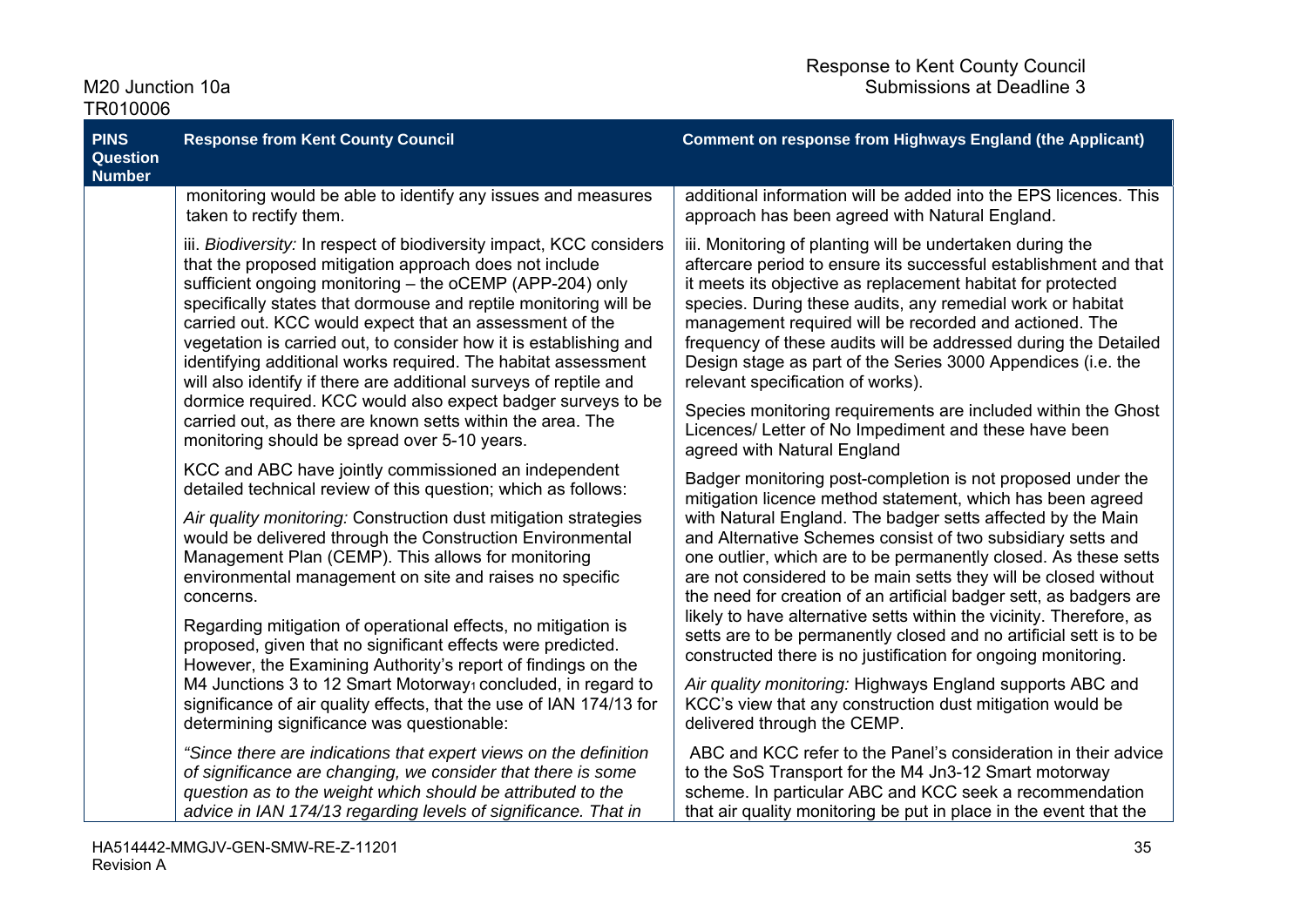| M20 Junction 10a |  |
|------------------|--|
| TR010006         |  |

| <b>PINS</b><br><b>Question</b><br><b>Number</b>                                                                                                                                                                                                                                    | <b>Response from Kent County Council</b>                                                                                                                                                                                                                                                                                                                                                                                                                                                                                 | <b>Comment on response from Highways England (the Applicant)</b>                                                                                                                                                                                                                                                                                                                                                                                          |
|------------------------------------------------------------------------------------------------------------------------------------------------------------------------------------------------------------------------------------------------------------------------------------|--------------------------------------------------------------------------------------------------------------------------------------------------------------------------------------------------------------------------------------------------------------------------------------------------------------------------------------------------------------------------------------------------------------------------------------------------------------------------------------------------------------------------|-----------------------------------------------------------------------------------------------------------------------------------------------------------------------------------------------------------------------------------------------------------------------------------------------------------------------------------------------------------------------------------------------------------------------------------------------------------|
|                                                                                                                                                                                                                                                                                    | turn calls into question the interpretation of the Applicant's air<br>quality assessment in relation to the effect within the AQMAs                                                                                                                                                                                                                                                                                                                                                                                      | M20 [Jn10a] scheme did materially worsen air quality, and<br>appropriate mitigation could be put in place.                                                                                                                                                                                                                                                                                                                                                |
|                                                                                                                                                                                                                                                                                    | where NO <sub>2</sub> levels would be above the objective value."<br>The Secretary of State's decision on the M4 Smart Motorway<br>application <sub>2</sub> supported this view and additionally required<br>ambient monitoring:<br>"26. The Secretary of State has noted the Panel's concerns that<br>the definition of significance used in the applicant's air quality<br>assessment may be out of date and may not represent a                                                                                       | Highways England has undertaken its assessment based on<br>the published guidance as set out in the DMRB and associated<br>IANs. The outcome of the assessment has been considered<br>against the requirements set out in the NPS NN and concluded<br>that the scheme does not result in a significant air quality effect<br>nor does it affect the UK's reported ability to comply with the<br>Air Quality Directive.                                    |
|                                                                                                                                                                                                                                                                                    | sufficiently precautionary approach in the light of the<br>uncertainties referred to above, and that as a result the                                                                                                                                                                                                                                                                                                                                                                                                     | Paragraph 5.7.102 of the Panel's comments provides context<br>to their consideration of the M4,                                                                                                                                                                                                                                                                                                                                                           |
|                                                                                                                                                                                                                                                                                    | proposed development may impact on the ability of local<br>authorities to comply with the air quality objectives within the<br>AQMAs affected by the proposed development (PR 5.7.67-78).<br>He also shares the Panel's concern about the potential risk to<br>the health of the high residential populations in areas through<br>which the M4 passes and which have been declared AQMAs,<br>should the effects of the proposed development exceed the<br>applicant's forecast levels of NO <sub>2</sub> (PR 5.7.79-82). | "5.7.102 We accept that the Applicant has undertaken its<br>assessment of air quality impacts in accordance with published<br>guidance and best practice. However, we have set out reasons<br>why we find that there is the potential for the forecasts of<br>operational effects to be less than certain. We also identify our<br>reasons why we consider that a precautionary approach should<br>be adopted in this case having regard in particular to |
| "27. The Secretary of State agrees with the Panel that, in the<br>light of the uncertainties referred to above and the highly<br>sensitive areas through which the M4 passes, it is appropriate<br>to take a prudent and cautionary approach on this issue (PR<br>$5.7.83 - 88$ ). | developing methodology. There are large numbers of<br>households and community uses which lie close to the M4 and<br>within the AQMAs. Any significant increase in the levels of NO2<br>over and above the standards set out in the EU AQD would be<br>a risk to the health of those who live and work within these<br>areas."                                                                                                                                                                                           |                                                                                                                                                                                                                                                                                                                                                                                                                                                           |
|                                                                                                                                                                                                                                                                                    | He agrees further for the reasons given by the Panel that a<br>requirement should be included in the Order requiring the<br>applicant to monitor the actual concentrations of NO2 within the<br>AQMAs and, if it is found that that the proposed development<br>has materially worsened air quality, then a scheme of mitigation<br>must be prepared in consultation with the relevant local<br>authorities. He is satisfied that requirement 26 as                                                                      | Of note in the panel's consideration, they considered the large<br>number of properties (close to the M4) and within AQMAs. For<br>this scheme there are no AQMAs for which any receptor<br>considered within the assessment reside within and<br>consequently the context is not the same.                                                                                                                                                               |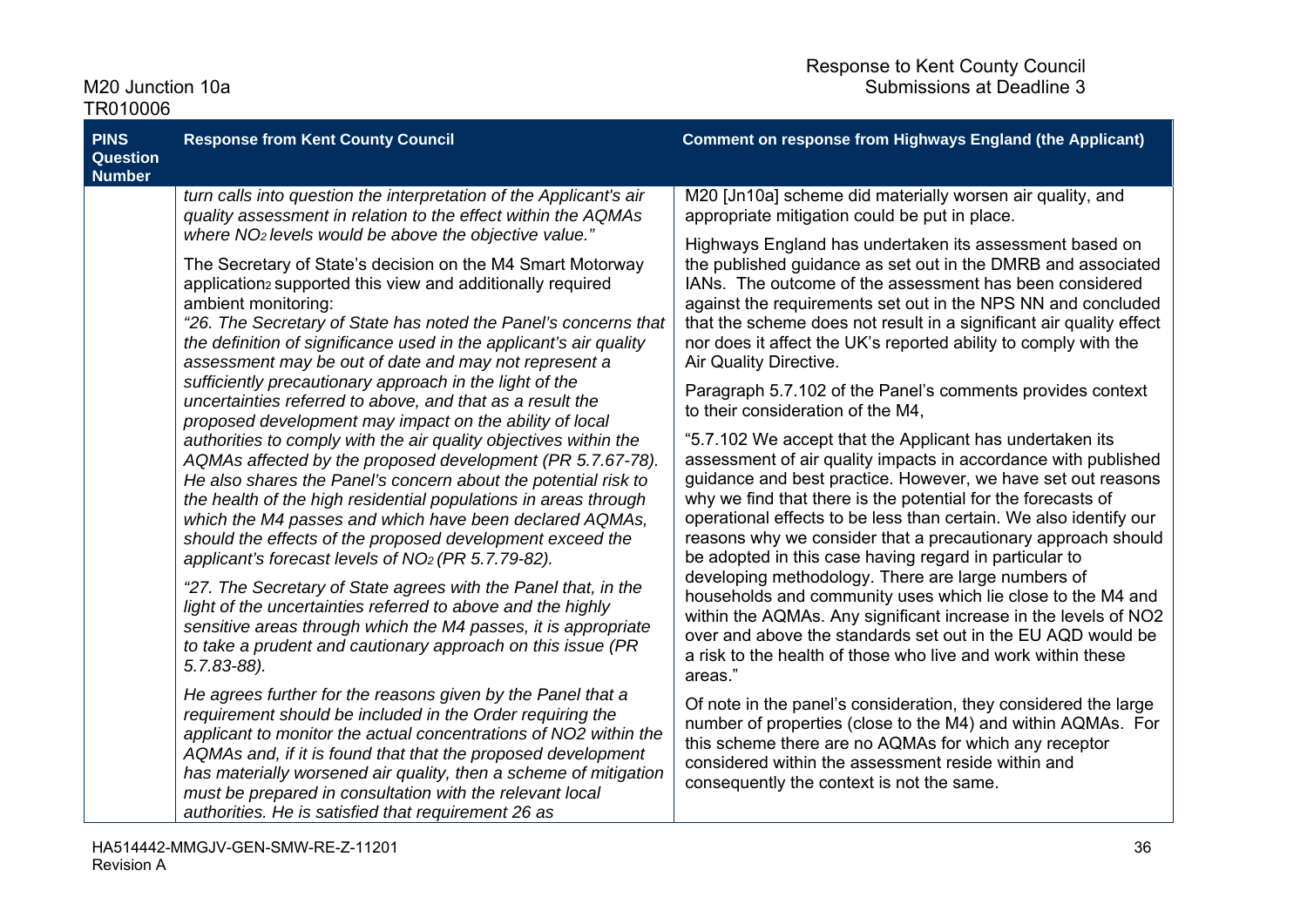| M20 Junction 10a |  |
|------------------|--|
| TR010006         |  |

| <b>PINS</b><br><b>Question</b><br><b>Number</b>                                                                                                                                                                                                                                                                                                                                                                                                               | <b>Response from Kent County Council</b>                                                                                                                                                                                                                                                                                                                                  | <b>Comment on response from Highways England (the Applicant)</b>                                                                                                                                                                                                                                                                                                                                                             |
|---------------------------------------------------------------------------------------------------------------------------------------------------------------------------------------------------------------------------------------------------------------------------------------------------------------------------------------------------------------------------------------------------------------------------------------------------------------|---------------------------------------------------------------------------------------------------------------------------------------------------------------------------------------------------------------------------------------------------------------------------------------------------------------------------------------------------------------------------|------------------------------------------------------------------------------------------------------------------------------------------------------------------------------------------------------------------------------------------------------------------------------------------------------------------------------------------------------------------------------------------------------------------------------|
|                                                                                                                                                                                                                                                                                                                                                                                                                                                               | recommended by the Panel is justified in the particular<br>circumstances of this case (PR 5.7.89-99). The Secretary of<br>State has concluded, like the Panel, that with the inclusion of<br>requirement 26 in the Order the proposed development would                                                                                                                   | The specific air quality requirements in the M4 Jn3-12 DCO<br>(Section 26) for air quality monitoring (which is used to inform a<br>material worsening and need for mitigation) and of particular<br>reference is Section 26 (1) (a):                                                                                                                                                                                        |
|                                                                                                                                                                                                                                                                                                                                                                                                                                                               | satisfy the tests in paragraph 5.13 of the NPSNN, contribute to<br>securing compliance with EU limit values in accordance with                                                                                                                                                                                                                                            | "Air quality monitoring and management                                                                                                                                                                                                                                                                                                                                                                                       |
|                                                                                                                                                                                                                                                                                                                                                                                                                                                               | Defra's Air Quality Plan and help safeguard against any harmful<br>impacts on human health (PR 5.7.105)."                                                                                                                                                                                                                                                                 | 26. - (1) No part of the authorised development is to<br>commence until the undertaker has prepared a monitoring                                                                                                                                                                                                                                                                                                             |
|                                                                                                                                                                                                                                                                                                                                                                                                                                                               | Given the Secretary of State's decision regarding the M4 Smart                                                                                                                                                                                                                                                                                                            | scheme for Nitrogen Dioxide ("NO2"). The monitoring scheme<br>$must-$                                                                                                                                                                                                                                                                                                                                                        |
|                                                                                                                                                                                                                                                                                                                                                                                                                                                               | Motorway scheme, we recommend air quality monitoring be put<br>in place for this scheme. In the event that the M20 scheme did<br>materially worsen air quality, appropriate mitigation could then<br>be put in place.                                                                                                                                                     | (a) be prepared in consultation with the relevant local<br>authorities ("the air quality authorities") for those Air Quality<br>Management Areas in which the authorised development is<br>located where both a change in air quality in excess of<br>$0.4\mu$ g/m <sup>3</sup> is predicted in the environmental statement, and<br>where annual mean concentrations are above the national air<br>quality objective value;" |
| Noise: In regard to the construction phase the ES specifically<br>refers to using a code of construction practice to ensure<br>application of the Section 61 prior approval process from the<br>Control of Pollution act 1974 to set noise limits based on the<br>information provided in the ES, for the construction works to be<br>monitored and for corrective action to take place should the<br>limits be exceeded (Best Practicable Means permitting). | As demonstrated in Table 5.13 and 5.20 of DCO Document ES<br>6.1 - Chapter 5 - Air Quality for those receptors with modelled<br>annual mean NO2 concentration greater than 40µg/m <sup>3</sup> all<br>changes are less than $0.4\mu g/m3$ . Consequently, they would not<br>meet the needs for air quality monitoring as described in the<br>DCO requirements for the M4. |                                                                                                                                                                                                                                                                                                                                                                                                                              |
|                                                                                                                                                                                                                                                                                                                                                                                                                                                               | In regard to the operational phase the ES makes no reference<br>to monitoring or corrective action if mitigation measures are not                                                                                                                                                                                                                                         | Therefore, there is no need for air quality monitoring following<br>the opening of the scheme.                                                                                                                                                                                                                                                                                                                               |
|                                                                                                                                                                                                                                                                                                                                                                                                                                                               | proving to be successful. In the past this has been fairly<br>common, but recently the approval of some schemes e.g. the<br>A14 Huntingdon to Cambridge widening DCO has specifically<br>required post commissioning noise monitoring and required<br>proposals to remedy any defective mitigation measures this<br>may reveal.                                           | Noise: There is no requirement in DMRB for post-construction<br>noise monitoring, and there are inherent difficulties in using this<br>means to validate changes and benefits reported in the ES<br>(see 'Comments on Relevant Representations' report PINS<br>Ref. [TBC]). The Examining Authority's "Report of Findings and<br>Conclusions and Recommendation to the Secretary of State for                                |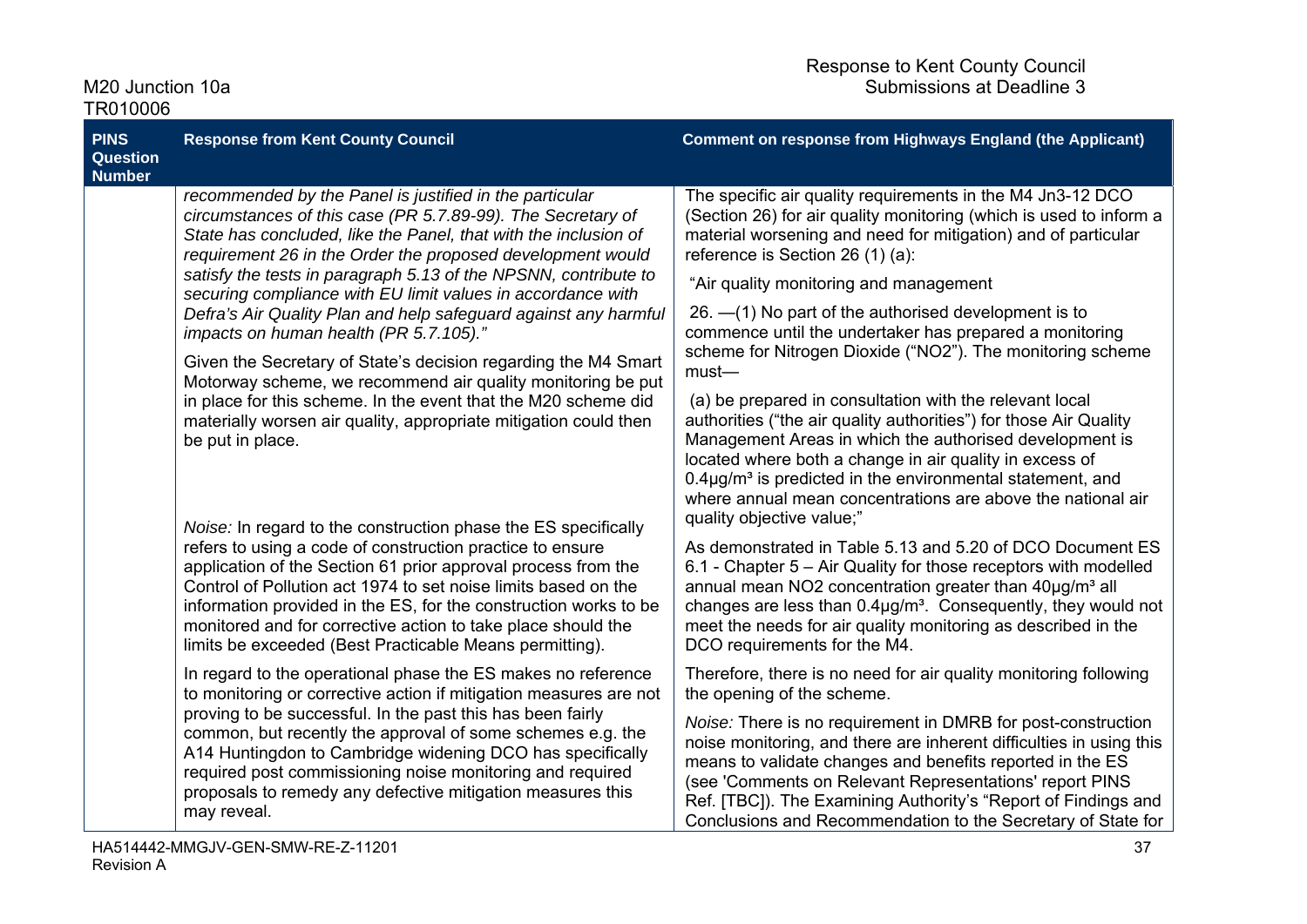| TR010006                                 |                                                                                                                                                                                                                                                                                                                                                                                                                                                                                                                                                                                                                                                                                                                                                                                                                                                                                                                                                                                                                                                                                                                                                                                                                                                                                                                                                                                                                                                                                                                                                                                                                                         |                                                                                                                                                                                                                                                                                                                                                                                                                                                                                                                                                                                                                                                                                                                                                                                                                                                                                                                                                                                                                                                                                                                                                                                                                                                                                                                                                                           |
|------------------------------------------|-----------------------------------------------------------------------------------------------------------------------------------------------------------------------------------------------------------------------------------------------------------------------------------------------------------------------------------------------------------------------------------------------------------------------------------------------------------------------------------------------------------------------------------------------------------------------------------------------------------------------------------------------------------------------------------------------------------------------------------------------------------------------------------------------------------------------------------------------------------------------------------------------------------------------------------------------------------------------------------------------------------------------------------------------------------------------------------------------------------------------------------------------------------------------------------------------------------------------------------------------------------------------------------------------------------------------------------------------------------------------------------------------------------------------------------------------------------------------------------------------------------------------------------------------------------------------------------------------------------------------------------------|---------------------------------------------------------------------------------------------------------------------------------------------------------------------------------------------------------------------------------------------------------------------------------------------------------------------------------------------------------------------------------------------------------------------------------------------------------------------------------------------------------------------------------------------------------------------------------------------------------------------------------------------------------------------------------------------------------------------------------------------------------------------------------------------------------------------------------------------------------------------------------------------------------------------------------------------------------------------------------------------------------------------------------------------------------------------------------------------------------------------------------------------------------------------------------------------------------------------------------------------------------------------------------------------------------------------------------------------------------------------------|
| <b>PINS</b><br>Question<br><b>Number</b> | <b>Response from Kent County Council</b>                                                                                                                                                                                                                                                                                                                                                                                                                                                                                                                                                                                                                                                                                                                                                                                                                                                                                                                                                                                                                                                                                                                                                                                                                                                                                                                                                                                                                                                                                                                                                                                                | <b>Comment on response from Highways England (the Applicant)</b>                                                                                                                                                                                                                                                                                                                                                                                                                                                                                                                                                                                                                                                                                                                                                                                                                                                                                                                                                                                                                                                                                                                                                                                                                                                                                                          |
|                                          | Landscape and visual impacts: Reference has been made to<br>the following documents in answer to this question:<br>• Chapter 7 (Volume 6.1) Landscape (especially Section 7.6)<br>• Chapter 2 (Volume 6.2) The Proposed Scheme (especially<br>para 2.74)<br>• Appendix 7.1, Volume 6.3 Arboricultural Implications<br>Assessment<br>• Environmental Masterplan drawings<br>• Appendix 2.2 Volume 6.3 - Indicative Planting Schedule<br>• Chapter 17 (Volume 6.1) Environmental Management<br>• Appendix 17.1 - Outline Construction Environmental<br>Management Plan (CEMP)<br>• Appendix 17.2 - Indicative Contents of a Handover<br>Environmental Management Plan (HEMP)<br>Issues with the current set of documents:<br>• The masterplan drawings identify the elements of landscape<br>mitigation in accordance with DMRB Vol 10 Section 0 Part 2.<br>Landscape mitigation may be for the purposes of screening,<br>landscape integration, nature conservation and visual amenity.<br>Reference to the function of proposed mitigation is shown<br>generally in the cross sections and referenced in the key, but<br>there is insufficient detail to demonstrate how each mitigation<br>element is supposed to function.<br>• Chapter 2 of the ES sets out landscape mitigation in general<br>terms and in para 2.74 refers to the need for a full handover on<br>completion of the scheme (HEMP) with details of landscape<br>objectives, management prescriptions and monitoring which<br>would form part of the ongoing management contract. The<br>HEMP is currently only prepared as an indicative contents<br>(appendix 17.2) | Transport" for the A14 Cambridge to Huntingdon Widening<br>Scheme did consider post-commissioning noise monitoring to<br>be a requirement – although this does not appear to have been<br>transcribed as a formal Requirement to the Order itself. It<br>should also be noted that the ability to achieve a quantifiable<br>measure of mitigation benefits may be more complex in the<br>case of the M20 Junction 10a Scheme owing to the complexity<br>of new road alignments. However, Highways England will<br>explore with ABC whether a mutually satisfactory method of<br>establishing benefits due to specific noise mitigation can be<br>undertaken.<br>Landscape and visual impacts: No response required.<br>Issue with the current set of documents:<br>First bullet: In line with the requirements of DMRB, the<br>environmental functions for each area of planting have been<br>referenced in order to provide the rationale behind design<br>decisions, and what is intended to be achieved by the planting<br>choice. Further information will be provided during the Detailed<br>Design stage.<br>Second bullet: Further information regarding production of<br>handover documents will be addressed during the Detailed<br>Design stage, as standard.<br>Third bullet: The LEMP will be prepared by the Contractor<br>during the Detailed Design stage. |

M20 Junction 10a Submissions at Deadline 3

Response to Kent County Council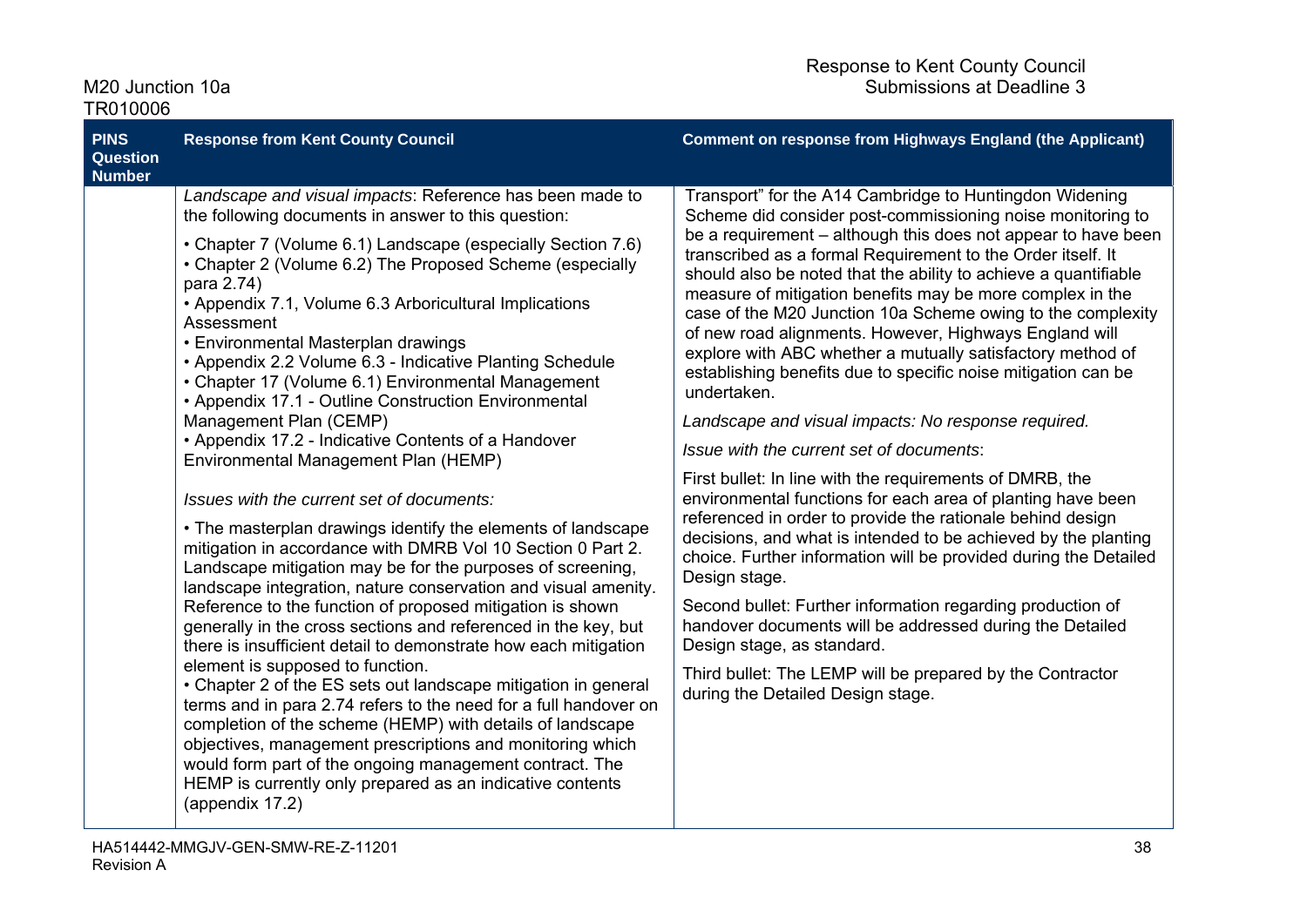| <b>PINS</b><br><b>Question</b><br><b>Number</b> | <b>Response from Kent County Council</b>                                                                                                                                                                                                                                                                                                                                                                                                                                                                                                                                                                                                                                                                                                                                                                                                                                                                                                                                    | <b>Comment on response from Highways England (the Applicant)</b>                                                                                                                                                                                                                                                                                                                                                                                                                                                                                          |
|-------------------------------------------------|-----------------------------------------------------------------------------------------------------------------------------------------------------------------------------------------------------------------------------------------------------------------------------------------------------------------------------------------------------------------------------------------------------------------------------------------------------------------------------------------------------------------------------------------------------------------------------------------------------------------------------------------------------------------------------------------------------------------------------------------------------------------------------------------------------------------------------------------------------------------------------------------------------------------------------------------------------------------------------|-----------------------------------------------------------------------------------------------------------------------------------------------------------------------------------------------------------------------------------------------------------------------------------------------------------------------------------------------------------------------------------------------------------------------------------------------------------------------------------------------------------------------------------------------------------|
|                                                 | • Chapter 17, Appendix 17.1 (Outline CEMP), appendix D,<br>provides broad objectives regarding the monitoring of<br>landscape during construction and operation. It also makes<br>reference to the need for an LEMP which is yet to be written.                                                                                                                                                                                                                                                                                                                                                                                                                                                                                                                                                                                                                                                                                                                             |                                                                                                                                                                                                                                                                                                                                                                                                                                                                                                                                                           |
|                                                 | To answer this question, further details are needed in relation<br>to the proposed mitigation strategy and environmental<br>masterplan. Detailed information on the often multiple function'<br>of the proposed mitigation, as shown on the Masterplan<br>drawings, would assist with this. The preparation of a draft<br>LEMP would provide greater detail on site specific control<br>measures building on the general environmental requirements<br>identified in Chapter 17 of the ES and would set out how the<br>scheme would adapt and deliver the required landscape<br>mitigation measures. The draft LEMP could be prepared during<br>this Examination period.                                                                                                                                                                                                                                                                                                    | The LEMP will be prepared by the Contractor during the<br>Detailed Design stage.                                                                                                                                                                                                                                                                                                                                                                                                                                                                          |
|                                                 | Currently there is not sufficient information on the mitigation<br>strategies or ongoing monitoring. Monitoring actions which<br>enable the early identification of circumstances whereby<br>mitigation measures may fail are not detailed although it is<br>noted that reference is made to Series 3000 which provides<br>standards in relation to ground preparation, weed and pest<br>control, treatment of delivered stock and ongoing replacement<br>of dead stock etc. During construction, information on the<br>phasing of works including opportunities for advanced<br>mitigation planting and protection of early planting would also<br>be informative and could be contained within the LEAP. It is<br>noted that para 7.2.9 of Appendix 17.1 specifically mentions the<br>preparation of a LEAP to 'ensure the establishment and<br>continued growth of new plant stock to ensure proposed<br>mitigation planting meets its objectives as set out in the ES'. | Monitoring will be addressed during the Detailed Design stage,<br>giving timescales and the type of monitoring required during the<br>aftercare period.<br>It is not understood what the term 'LEAP' refers to in this<br>context, and it is assumed that the intention was to refer to the<br>LEMP. Information on the phasing of works, including<br>opportunities for advanced mitigation planting and protection of<br>early planting, will be contained within the LEMP that will be<br>produced by the Contractor during the Detailed Design stage. |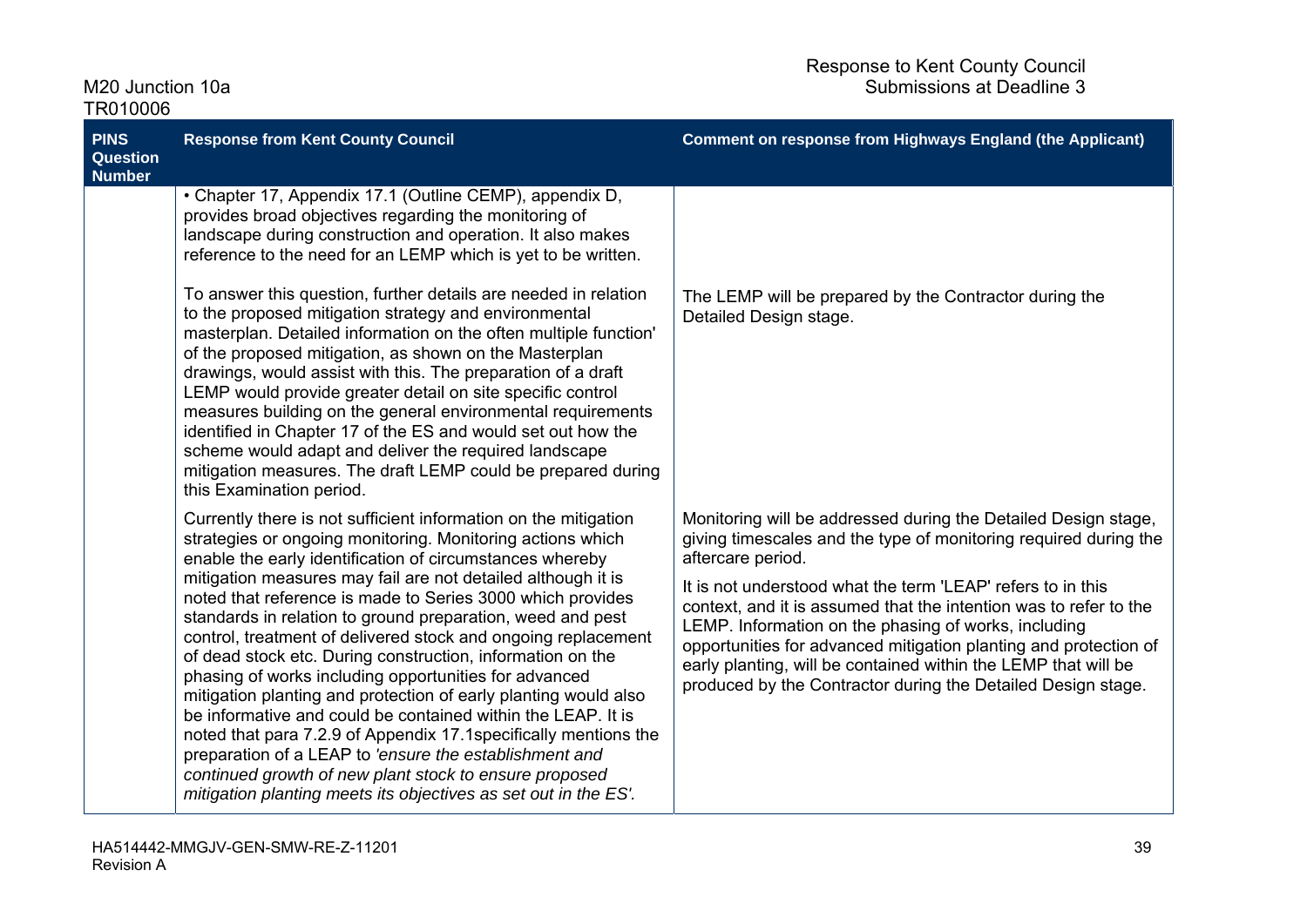### Question 5.1

Having regard to the judgment of the High Court on 2 November 20161 in which the Court found in favour of the Claimant (ClientEarth) and against the Defendant (the Secretary of State for Environment, Food and Rural Affairs (SoSEFRA)), and quashed Defra's Air Quality Plan (AQP) of December 20152:

i. Would the Applicant state whether the air quality modelling used in the preparation of ES Chapter 5 is in any way affected by the quashing of the AQP or the critique in the judgment of the modelling used by Defra, and explain why this is indeed the case (or not) with particular reference to assumptions made in relation to emissions from Euro 6 diesel cars and the COPERT calculation factors?

ii. Will the judgment's conclusion in para 95(ii), that the relevant Secretary of State fell into error in relation to Article 23 of Directive 2008/50/EC of the European Parliament and of the Council of 21 May 2008, in fixing on a projected compliance date of 2020 (2025 for London) (or any other parts of the Judgment) have any implications for the air quality assessment and conclusions presented in Chapter 5 of the ES, particularly in relation to the Compliance Risk Assessment described in paras 5.8.18 to 5.8.19 of that chapter?

iii. If so, what is the likely timescale for the preparation and submission to the Examination of any revised assessments and documents now needed?

iv. What is the response of the local authorities and Statutory Parties (the Environment Agency, Public Health England) to this judgment in terms of the air quality assessment for the proposed development?

The ExA is aware that a High Court Order has been made requiring the SoSEFRA to publish a draft modified Air Quality Plan by 4:00pm on 24 April 2017 and a final modified Air Quality Plan to be published and notified to the European Commission by 4:00pm on Monday 31 July 2017.

Following such publication of a draft plan, the ExA may need to ask further questions as to the extent to which it may affect the Applicant's previous assessment(s), the application documents or any other representations made as part of the Examination. The ExA is also aware that the deadline for publication and notification to the European Commission of the final modified Air Quality Plan in July 2017 post-dates the anticipated closure of the examination in June 2017. The ExA will not have been able to take this into account if its publication is after the close of the Examination, but it will be a matter for the Secretary of State for Transport to take it into account as he sees fit before making his decision.

| <b>PINS</b><br><b>Question</b><br><b>Number</b> | <b>Response from Kent County Council</b>                                                                | Comment on response from Highways England (the Applicant)                                                                 |
|-------------------------------------------------|---------------------------------------------------------------------------------------------------------|---------------------------------------------------------------------------------------------------------------------------|
| $-5.1$                                          | iv. KCC and ABC have jointly commissioned an independent<br>detailed technical review of this question. | There is a distinction between air quality objectives (as<br>regulated by the Air Quality (England) Regulations 2000, and |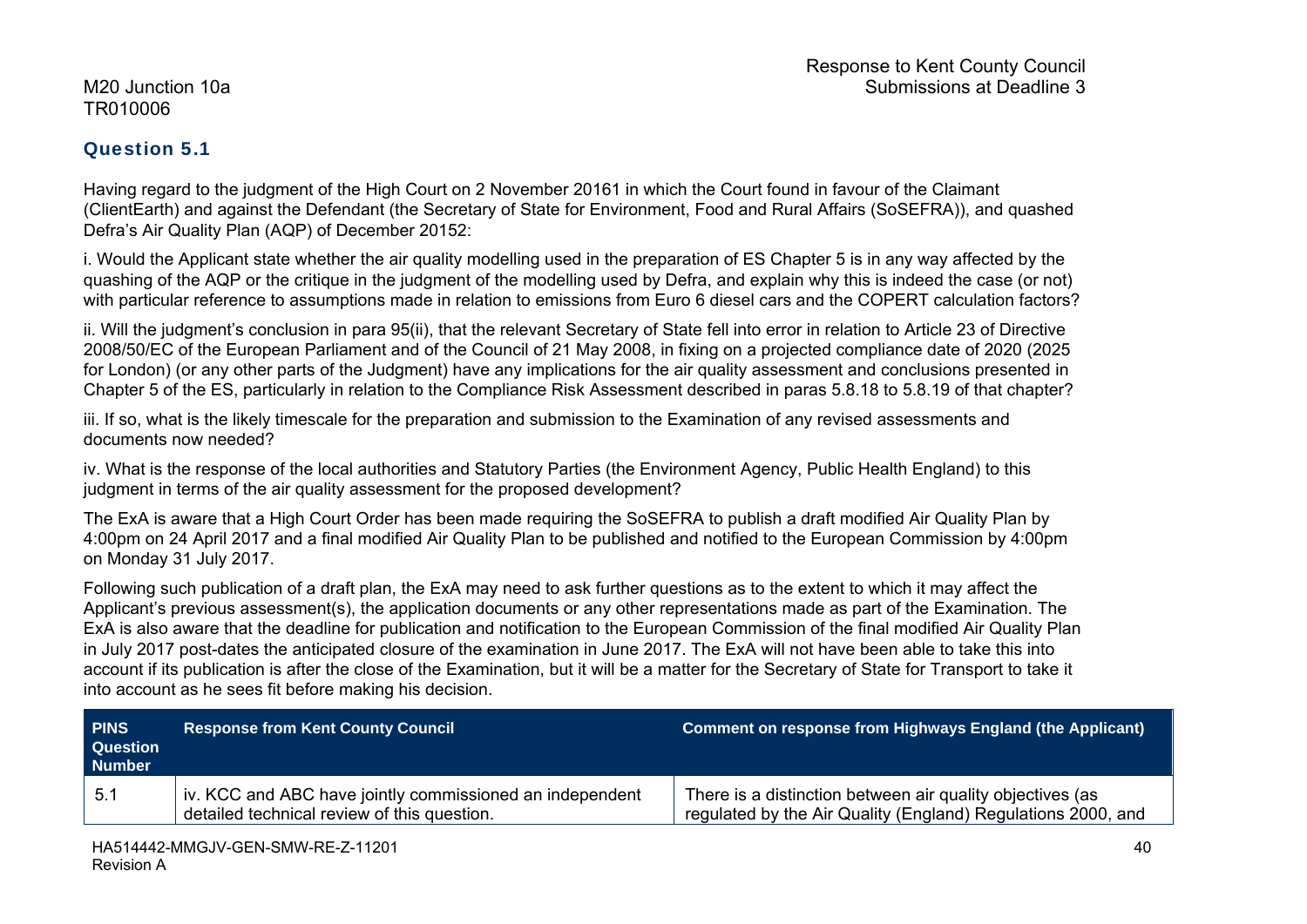| M20 Junction 10a<br>TR010006                                                                                                                                                                                                                                                                                                                                                                                                                                                                                                                                                                                                                                                                                                                                                                                                                                                                                                                                                                                                                                                   |                                                                                                                                                                                                                                                                                                                                                                                     | <b>Response to Kent County Council</b><br>Submissions at Deadline 3                                                                                                                                                                                                                                                                                                                                                                                                                                                                                                                                                                                                                                                   |
|--------------------------------------------------------------------------------------------------------------------------------------------------------------------------------------------------------------------------------------------------------------------------------------------------------------------------------------------------------------------------------------------------------------------------------------------------------------------------------------------------------------------------------------------------------------------------------------------------------------------------------------------------------------------------------------------------------------------------------------------------------------------------------------------------------------------------------------------------------------------------------------------------------------------------------------------------------------------------------------------------------------------------------------------------------------------------------|-------------------------------------------------------------------------------------------------------------------------------------------------------------------------------------------------------------------------------------------------------------------------------------------------------------------------------------------------------------------------------------|-----------------------------------------------------------------------------------------------------------------------------------------------------------------------------------------------------------------------------------------------------------------------------------------------------------------------------------------------------------------------------------------------------------------------------------------------------------------------------------------------------------------------------------------------------------------------------------------------------------------------------------------------------------------------------------------------------------------------|
| <b>PINS</b><br><b>Question</b><br><b>Number</b>                                                                                                                                                                                                                                                                                                                                                                                                                                                                                                                                                                                                                                                                                                                                                                                                                                                                                                                                                                                                                                | <b>Response from Kent County Council</b>                                                                                                                                                                                                                                                                                                                                            | <b>Comment on response from Highways England (the Applicant)</b>                                                                                                                                                                                                                                                                                                                                                                                                                                                                                                                                                                                                                                                      |
|                                                                                                                                                                                                                                                                                                                                                                                                                                                                                                                                                                                                                                                                                                                                                                                                                                                                                                                                                                                                                                                                                | The judgment referred to has, in particular, clarified the<br>meaning of Article 23 of the Air Quality Directive. Mr Justice<br>Garnham states in paragraph 51 of the judgment3: "It is plain<br>from the words of the Article that the Member State is obliged<br>to ensure that the plans are devised in such a way as to meet<br>the limit value in the shortest possible time." | 2002 amendment) and EU Limit Values as defined by the Air<br>Quality Directive and implemented by the Air Quality Standards<br>Regulations 2010. Whilst annual mean NO2 concentrations<br>have the same thresholds i.e. $40\mu g/m^3$ , they do not have the<br>same legal requirements and consequently it is not permissible<br>to refer to air quality objectives as being EU Limit Values.                                                                                                                                                                                                                                                                                                                        |
| For the proposed scheme, there are a limited number of<br>assessed locations where annual mean NO2 is predicted both<br>to exceed the air quality objective (and EU limit value) and to<br>increase with the proposed scheme (see Table 5.13 in the ES).<br>These increases are small.<br>The effects predicted as arising from the proposed scheme<br>were modelled on the basis of a number of assumptions that<br>could be affected by the implementation of the national plans to<br>achieve limit values. Should the plans be implemented<br>successfully, and given that the number of locations predicted<br>to be exceeding the limit value and the predicted changes in<br>NO <sub>2</sub> are both small, it is likely that these exceedances may not<br>occur. Therefore, the proposed scheme should not be viewed<br>as necessarily being an impediment to meeting the limit value<br>"in the shortest possible time". On this basis, it is suggested<br>that air quality monitoring might be a suitable means of<br>determining the need for mitigation measures. | The NPS NN in paragraphs 5.12 and 5.13 sets out the two<br>distinct requirements for the consideration of judgement of<br>significance and identifying whether a scheme could affect the<br>UK's reported ability to comply with the AQD.                                                                                                                                           |                                                                                                                                                                                                                                                                                                                                                                                                                                                                                                                                                                                                                                                                                                                       |
|                                                                                                                                                                                                                                                                                                                                                                                                                                                                                                                                                                                                                                                                                                                                                                                                                                                                                                                                                                                                                                                                                | Based on the current reported information ES 6.1 - Chapter 5<br>- Air Quality, beginning at paragraph 5.8.18 on page 36 for the<br>Main Scheme and paragraph 5.8.42 on Page 42 for the<br>Alternative Scheme, neither of the two schemes would affect<br>the UK's reported ability to comply with the AQD.                                                                          |                                                                                                                                                                                                                                                                                                                                                                                                                                                                                                                                                                                                                                                                                                                       |
|                                                                                                                                                                                                                                                                                                                                                                                                                                                                                                                                                                                                                                                                                                                                                                                                                                                                                                                                                                                                                                                                                |                                                                                                                                                                                                                                                                                                                                                                                     | The highest PCM annual mean NO2 concentration within the<br>study area corresponds with the M20 (Defra Link Census ID<br>37955) (see Table 5.14 and Table 5.21 presented in ES 6.1 -<br>Chapter 5 – Air Quality) Based on the reported information this<br>PCM link has an annual mean NO2 concentration of<br>28.3µg/m3 in the Scheme Opening Year (2018). The scheme<br>and alternative scheme results in a maximum increase in NO2<br>of 1.1µg/m3 and 1.0µg/m3 respectively. This would result in<br>maximum equivalent PCM with Scheme concentration of<br>$29.4\mu g/m3$ and $29.3\mu g/m3$ respectively. In all instances the<br>modelled concentrations would be below the EU limit value of<br>$40\mu g/m3$ . |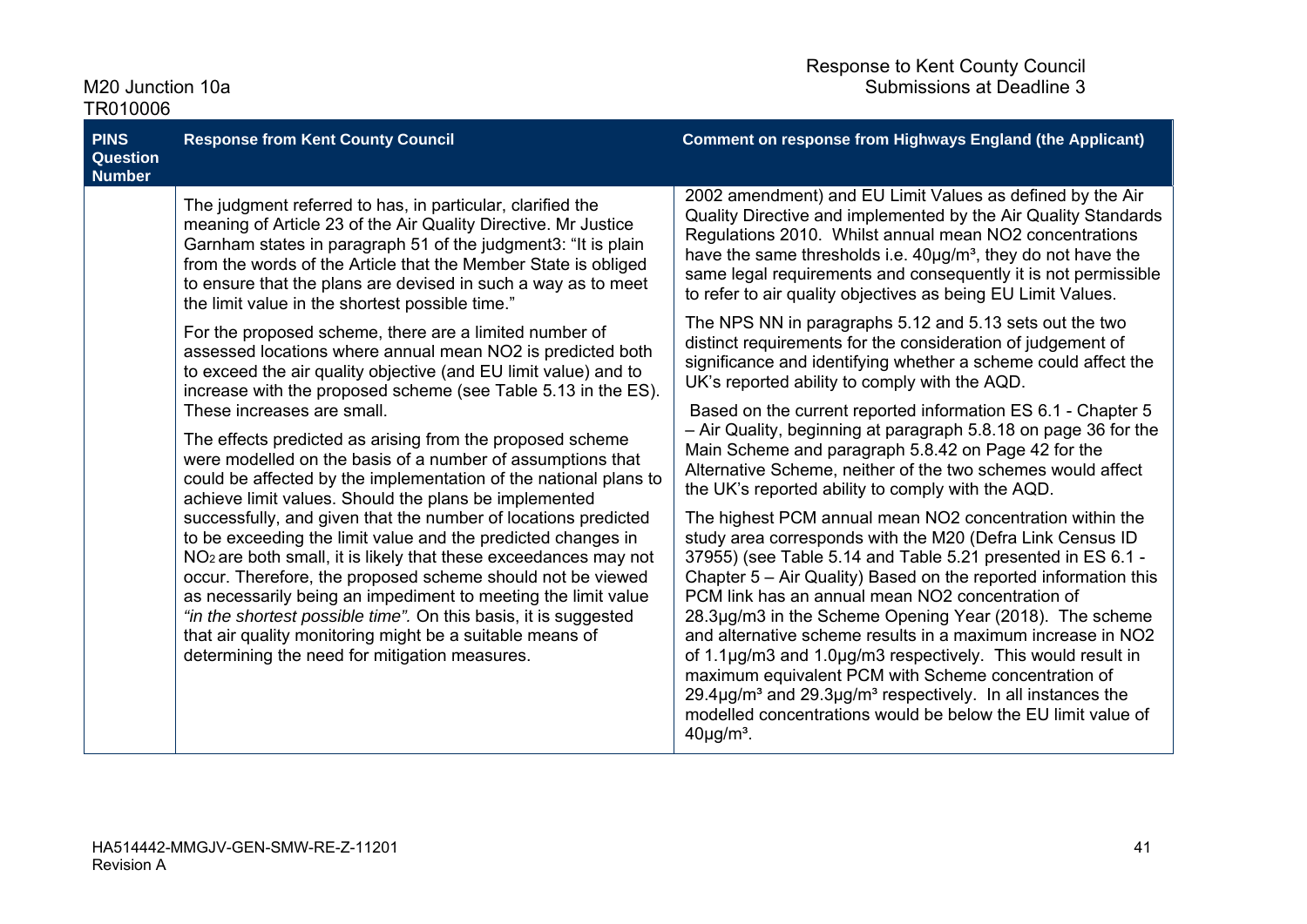### Question 5.2

Section 5.3 sets out the method of assessment for air quality, based on the Design Manual for Roads and Bridges (DMRB) and several of Highways England's Interim Advice Notes (IANs).

i. Would the Applicant and the local authorities state whether the study area and the scope of the assessment of construction and operational effects have been discussed and agreed between them, with reference to any relevant evidence to support this agreement?

ii. Would the Applicant clarify the reasons for the withdrawal of the IAN175/13 guidance and, in light of its withdrawal, comment on the relevance and reliance that can be placed on the air quality assessment?

iii. Re para 5.3.7, would the Applicant confirm whether the stated 234 movements are two-way or one-way and what proportion of light-duty/ heavy-duty vehicles has been assumed?

iv. As the ES reports that the haul route locations are unknown at this stage, and the estimated construction traffic route distribution may therefore be subject to change, would the Applicant provide, with reference to evidence within the Transport Assessment [APP-210], its justification for how the decision to scope out construction traffic air quality effects from further assessment has been made on the basis of a worst case scenario (particularly given that 234 movements is stated as being "average" flows during the construction period)? In doing so, would the Applicant respond to the comments raised by ABC at para 5.2 of its Relevant Representation [RR-002] and the potential need for further assessment under DMRB for the construction phase?

v. Para 5.3.27 states that, whilst traffic data for the future years of 2023 and 2033 are available, an assessment of the future years has not been undertaken because the 2018 opening year assessment is judged to result in the greatest potential effects due to the expected improvements in vehicle emission standards and background pollutant concentrations. Would the Applicant provide evidence to demonstrate that this is indeed the case, and that the predicted improvement of vehicle emission standards outweigh the growth in traffic volumes, particularly in the context of the recent high court judgment as cited in Q5.1 in this document?

vi. Re paras 5.3.62 to 5.3.65, which present the criteria for assessing the effects on human health, would the Applicant clarify whether all the receptors identified are 'properties' (ie residential receptors), or if other receptors are identified (eg public buildings such as schools, hospitals) whether the same criteria apply?

vii. Given that the local air quality assessment is not assessing future trends and only 2018 as a worst case (see ES paras 5.3.35 to 5.3.45), would the Applicant clarify why the regional air quality assessment is subject to a long term assessment (as set out at para 5.3.71)?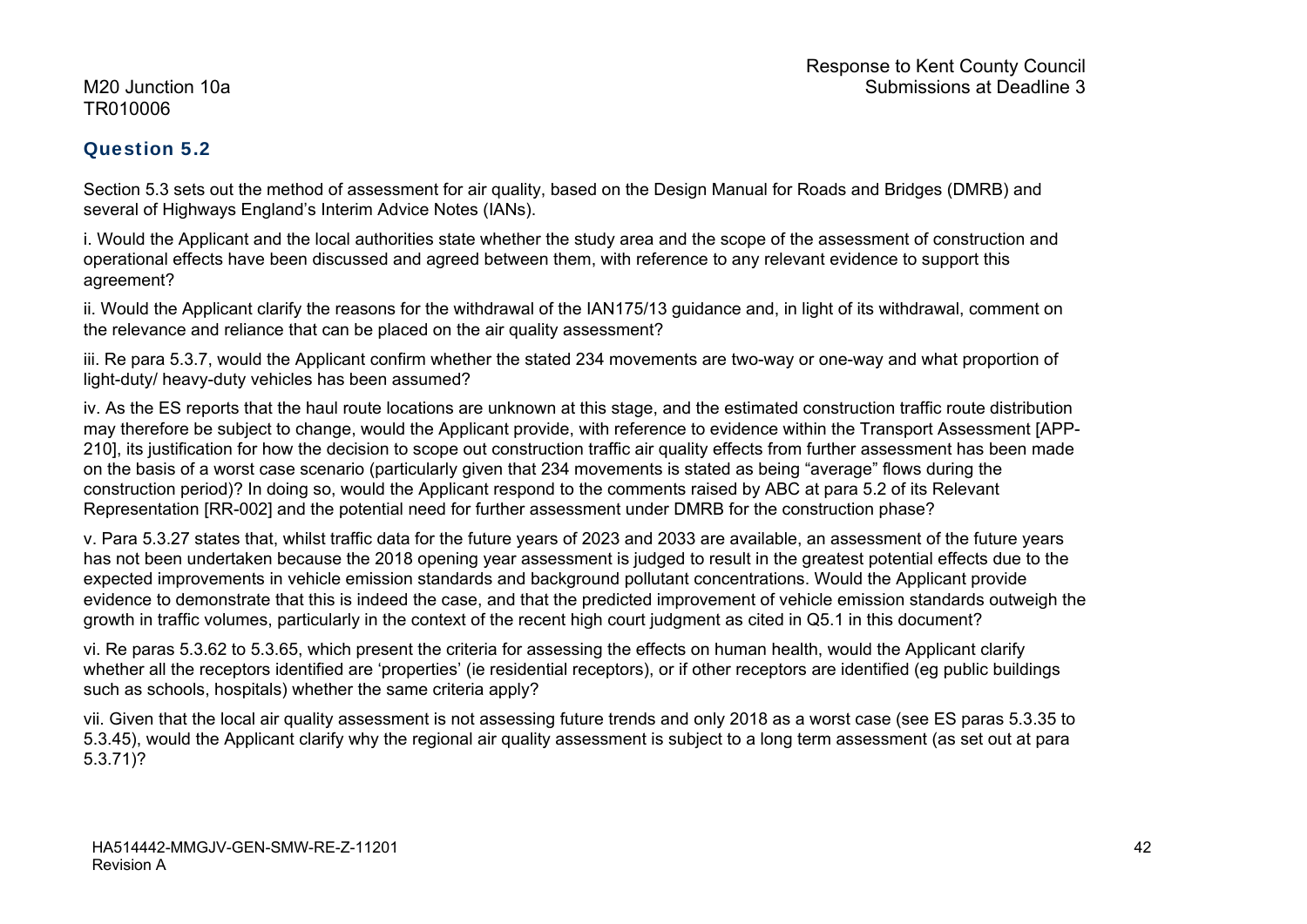| <b>PINS</b><br><b>Question</b><br><b>Number</b>                                                                                                      | <b>Response from Kent County Council</b>                                                                                                                                                                                                                                                                                                                                                                                                                                                                                  | <b>Comment on response from Highways England (the Applicant)</b>                                                                                                                                                                                                                                                                                                         |
|------------------------------------------------------------------------------------------------------------------------------------------------------|---------------------------------------------------------------------------------------------------------------------------------------------------------------------------------------------------------------------------------------------------------------------------------------------------------------------------------------------------------------------------------------------------------------------------------------------------------------------------------------------------------------------------|--------------------------------------------------------------------------------------------------------------------------------------------------------------------------------------------------------------------------------------------------------------------------------------------------------------------------------------------------------------------------|
| 5.2<br>KCC has not been involved in discussions concerning the<br>study area and scope of the assessment of construction and<br>operational effects. | The air quality assessment has been completed following the<br>advice set out in the Design Manual for Roads and Bridges<br>(DMRB), Volume 11, Section3, Part 1 (air quality) and<br>accompanying Interim Advice Notes. The air quality chapter of<br>DMRB provides advice in paragraph 3.12 regarding the<br>qualifying changes in traffic characteristics to define the study<br>area. Paragraph 3.13 of the air quality chapter identifies that<br>receptors within 200m of an affected road need to be<br>considered. |                                                                                                                                                                                                                                                                                                                                                                          |
|                                                                                                                                                      |                                                                                                                                                                                                                                                                                                                                                                                                                                                                                                                           | The use of the DMRB methodology and accompanying IANs is<br>consistent with HE's approach to all its scheme assessments.<br>The completion of the robust air quality assessment for this<br>scheme has considered receptors within 200m and this is<br>addresses the scoping comments raised by ABC (Table 5.7 of<br>the DCO Document ES 6.1 - Chapter 5 - Air Quality). |
|                                                                                                                                                      |                                                                                                                                                                                                                                                                                                                                                                                                                                                                                                                           | To date Highways England has not had an opinion from ABC<br>nor KCC that they disagree with the approach published in the<br>ES including the study area (DCO Document ES 6.2 Figure<br>$5.2$ ).                                                                                                                                                                         |
|                                                                                                                                                      |                                                                                                                                                                                                                                                                                                                                                                                                                                                                                                                           | KCC was formally consulted during the scoping exercise but<br>did not provide any comment on the Scoping Report (as<br>reported in Appendix 1 and Appendix 2 of DCO Document 6.3<br>Appendix 4.2).                                                                                                                                                                       |
|                                                                                                                                                      |                                                                                                                                                                                                                                                                                                                                                                                                                                                                                                                           | At the meeting on 21st March 2016 between the Applicant and<br>ABC it was discussed and agreed that the assessment would<br>be undertaken in accordance with the Design Manual for<br>Roads and Bridges (DMRB HA207/07) guidance and<br>subsequent Interim Advice Notes.                                                                                                 |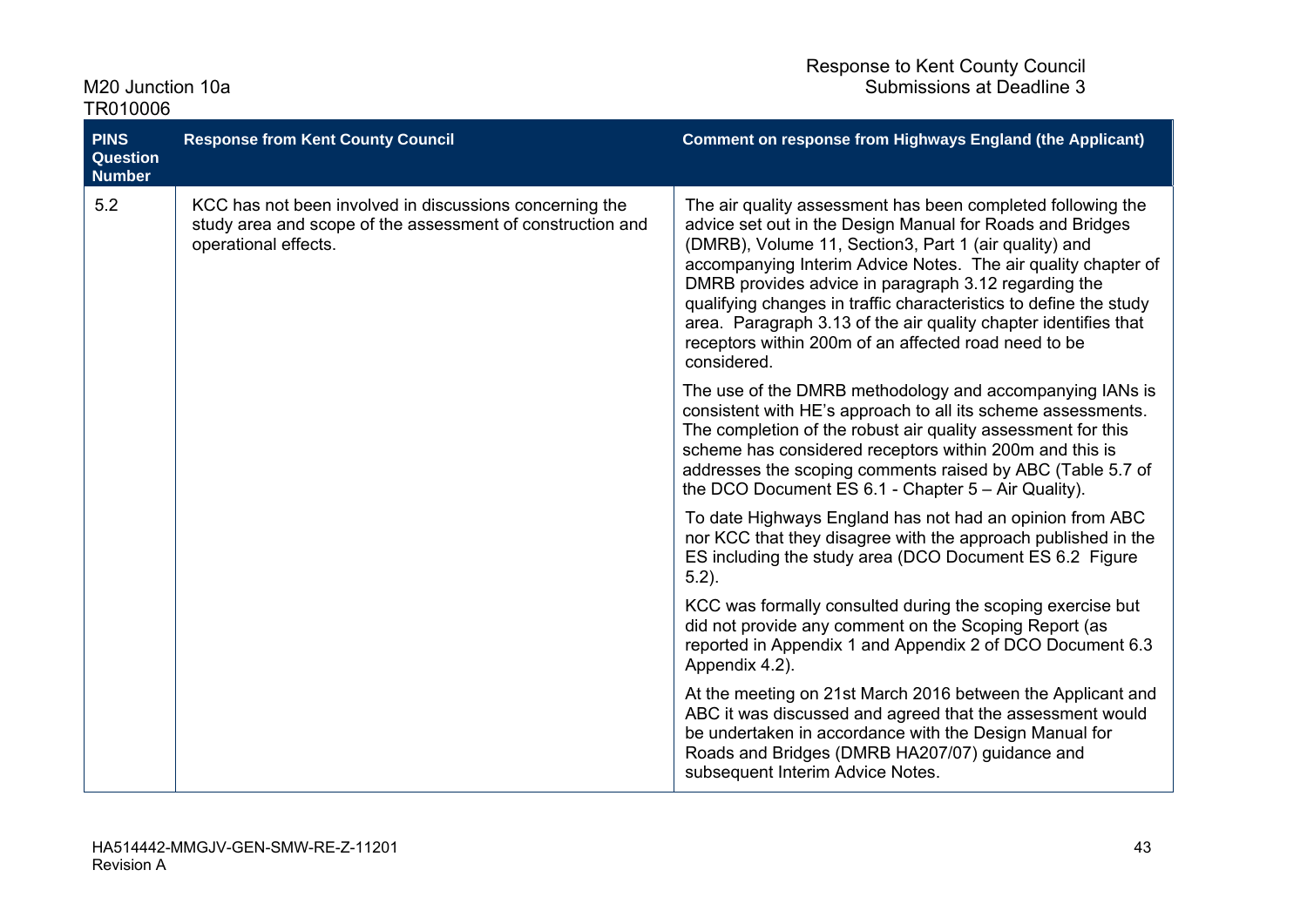### Question 5.6

Section 5.8, Predicted Air Quality Effects:

i. Since tables 5.13 and 5.20 identify a number of receptors that are predicted to have NO2 values in excess of the limit value of 40  $\mu$ g/m<sup>3</sup>, while tables 5.26 and 5.27 state that there are no receptors where the magnitude of change in air quality would result in a significant effect as a result of the main scheme or alternative scheme, would the Applicant explain its approach to these exceedances in the context of the IAN 174/13 criteria?

ii. Would the local authorities identify any areas in which they are not content with the conclusions stated in Table 5.28: Overall Evaluation of Local Air Quality Significance, which essentially states that there are no overall significant effects in relation to any of the key criteria questions?

iii. Para 5.8.16 of the ES states that annual mean PM10 concentrations are predicted to be well below the relevant objectives for both the 'do minimum' (DM) and 'do something' (DS) scenarios, and therefore no significant effects are predicted. Would the Applicant clarify which receptors were considered in respect to the assessment of PM10 vehicle emissions for both the main and the alternative schemes given that para 5.3.15 of the ES states that the assessment will only consider the worst affected receptors only?

iv. Would the Applicant clarify the impact of the withdrawal of the IAN175/13 guidance on the outcomes of the compliance risk assessment process as described in paras 5.8.18 to 5.8.19 and elsewhere?

v. Only a single pollution climate mapping (PCM) link is captured as part of the modelling on the basis that, where changes in NO2 concentrations are less than 0.4ug/m<sup>3</sup>, impacts are imperceptible. Regardless of these 'imperceptible' changes, would the Applicant confirm the number of links (and present the relevant information) for any such links where the equivalent PCM (based on the Applicant's receptor results) is greater than 40µg/m<sup>3</sup>?

vi. Re para 5.8.55, would local authorities identify any areas in which they are not content with the conclusions stated in Table 5.29: Regional Impacts, which shows modest reductions in NOx and PM10 between the 2018 DM and DS scenarios, and likewise for 2033, but a 30% reduction in NOx between 2014 and 2018 and a 62% reduction between 2014 and 2033

| <b>PINS</b><br><b>Question</b><br><b>Number</b> | <b>Response from Kent County Council</b>                                                                                                                                                                                          | Comment on response from Highways England (the Applicant)                                                                                                             |
|-------------------------------------------------|-----------------------------------------------------------------------------------------------------------------------------------------------------------------------------------------------------------------------------------|-----------------------------------------------------------------------------------------------------------------------------------------------------------------------|
| 5.6                                             | KCC and ABC have jointly commissioned an independent<br>detailed technical review of this question.<br>ii) The conclusion that the overall effect for either scheme is<br>not significant appears reasonable. However, we do have | The assessment has been undertaken in accordance with<br>DMRB v11, s3, p1 (air quality) and all associated Interim<br>Advice Notes, although specifically IAN 174/13. |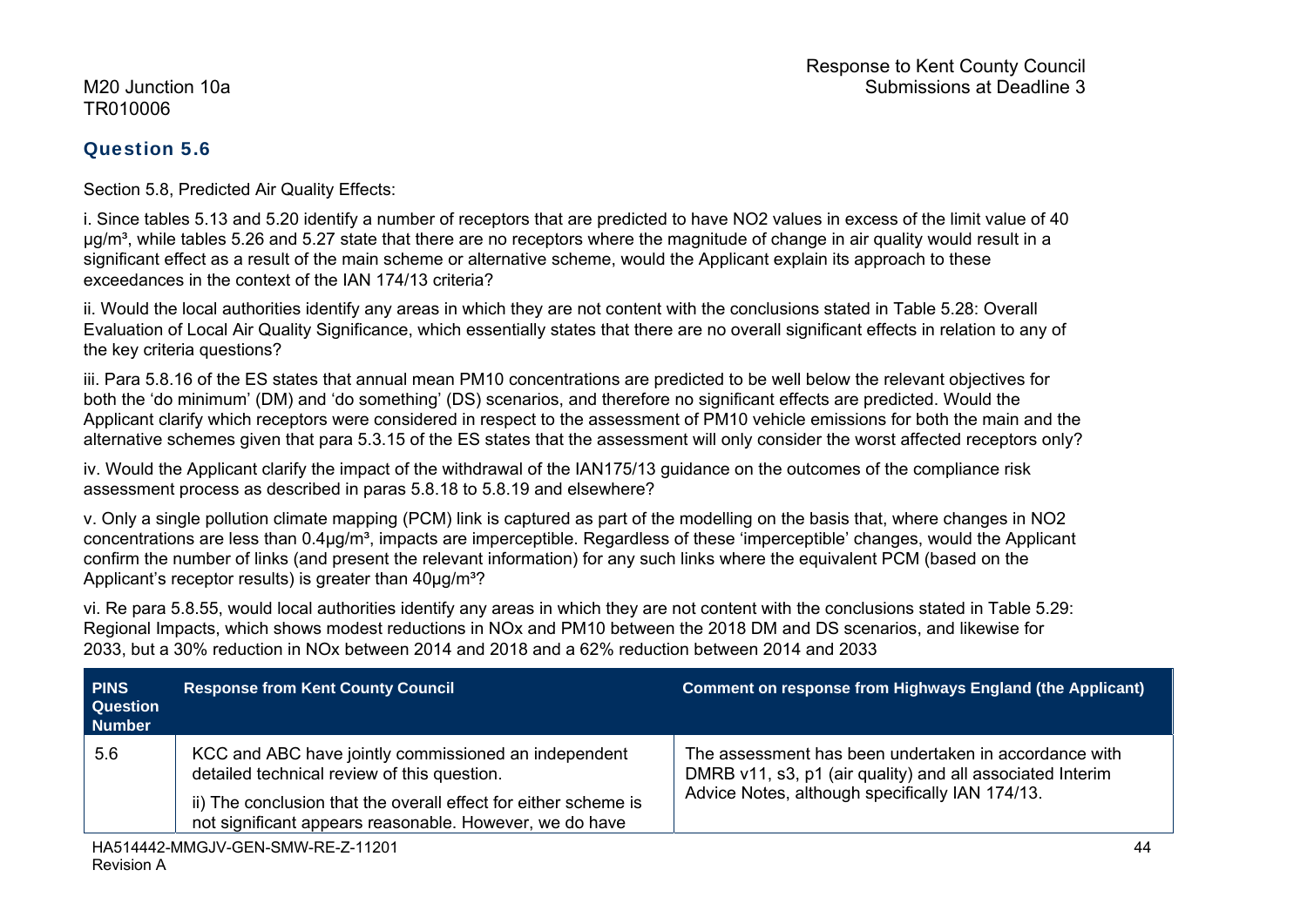| Response to Kent County Council |
|---------------------------------|
| Submissions at Deadline 3       |

M20 Junction 10a TR010006

| <b>PINS</b><br><b>Question</b><br><b>Number</b> | <b>Response from Kent County Council</b>                                                                                                                                                                                                                                                                                                                                                                                                                                                                                                                                                                                                                                                                                                                                                                                                                                                                                                                                                                                                                                                                                                                                                                              | <b>Comment on response from Highways England (the Applicant)</b>                                                                                                                                                                                                                                                                                                                                                                                                                                                                                                                                                                                                                                                                                                                                                                                                                                                                                                                                                                                                                                                                                                                                                                                                                                                                                                                                                                                                                                                                                                                                                                                                                                                                                                                                |
|-------------------------------------------------|-----------------------------------------------------------------------------------------------------------------------------------------------------------------------------------------------------------------------------------------------------------------------------------------------------------------------------------------------------------------------------------------------------------------------------------------------------------------------------------------------------------------------------------------------------------------------------------------------------------------------------------------------------------------------------------------------------------------------------------------------------------------------------------------------------------------------------------------------------------------------------------------------------------------------------------------------------------------------------------------------------------------------------------------------------------------------------------------------------------------------------------------------------------------------------------------------------------------------|-------------------------------------------------------------------------------------------------------------------------------------------------------------------------------------------------------------------------------------------------------------------------------------------------------------------------------------------------------------------------------------------------------------------------------------------------------------------------------------------------------------------------------------------------------------------------------------------------------------------------------------------------------------------------------------------------------------------------------------------------------------------------------------------------------------------------------------------------------------------------------------------------------------------------------------------------------------------------------------------------------------------------------------------------------------------------------------------------------------------------------------------------------------------------------------------------------------------------------------------------------------------------------------------------------------------------------------------------------------------------------------------------------------------------------------------------------------------------------------------------------------------------------------------------------------------------------------------------------------------------------------------------------------------------------------------------------------------------------------------------------------------------------------------------|
|                                                 | further comment on the first bullet point that provides<br>supporting evidence to this overall conclusion. This bullet<br>point states:<br>"There are 5 receptors above the annual mean NO2 objective<br>in the opening year Do-Minimum scenario in both the Main<br>and Alternative Schemes. The changes caused by the Main<br>and Alternative Scheme are predicted to be imperceptible at<br>these locations."<br>The use of different criteria for assessing significance could<br>lead to the prediction of significant effects at a limited number<br>of locations (see response to 4.1(iii) above). The Secretary of<br>State's decision on the M4 Smart Motorway application4<br>supports the view that the approach taken regarding<br>significance may not be precautionary enough. A more<br>precautionary approach would necessitate a change in the<br>bullet point above, although we reiterate that the overall<br>effect would likely remain not significant.<br>vi) No concerns. Although there is still substantial uncertainty<br>regarding the efficacy for NO <sub>x</sub> of Euro 6 vehicles, we do not<br>think that any uncertainty is likely to undermine the<br>conclusions in this section. | ABC make reference to an alternative document published by<br>Environmental Protection UK and Institute of Air Quality<br>Management's on Land-Use Planning & Development Control:<br>Planning for Air Quality guidance published January 2017. The<br>latest version of this document provides advice on the<br>applicability of their document including statements, set out in<br>the paragraphs 1.4, 6.3 and 6.4 (reproduce verbatim below)<br>when the advice should not be applied including the<br>assessment of road schemes promoted by Highways England.<br>1.4 ""This guidance, of itself, can have no formal or legal status<br>and is not intended to replace other guidance that does have<br>this status. For example, industrial development regulated by<br>the Environment Agency, and requiring an Environmental<br>Permit, is subject to the EA's risk assessment methodology,<br>while for major new road schemes, Highways England has<br>prepared a series of advice notes on assessing impacts and<br>risk of non-compliance with limit values"".<br>6.3 As set out in the introduction in Chapter 1, this guidance<br>document is not intended to replace guidance that exists for<br>certain types of development, notably:<br>• industrial developments that require a Permit;<br>• highways schemes promoted by Highways England; or<br>• activities associated with sources of dust (e.g. mineral<br>extraction, waste handling, construction) or odours.<br>6.4 "The guidance provided by the Environment Agency and<br>Highways England has a formal status, reflecting the<br>connections these organisations have with Government<br>departments. This EPUK/IAQM guidance has no such status<br>and is not intended as a substitute for the formal guidance."" |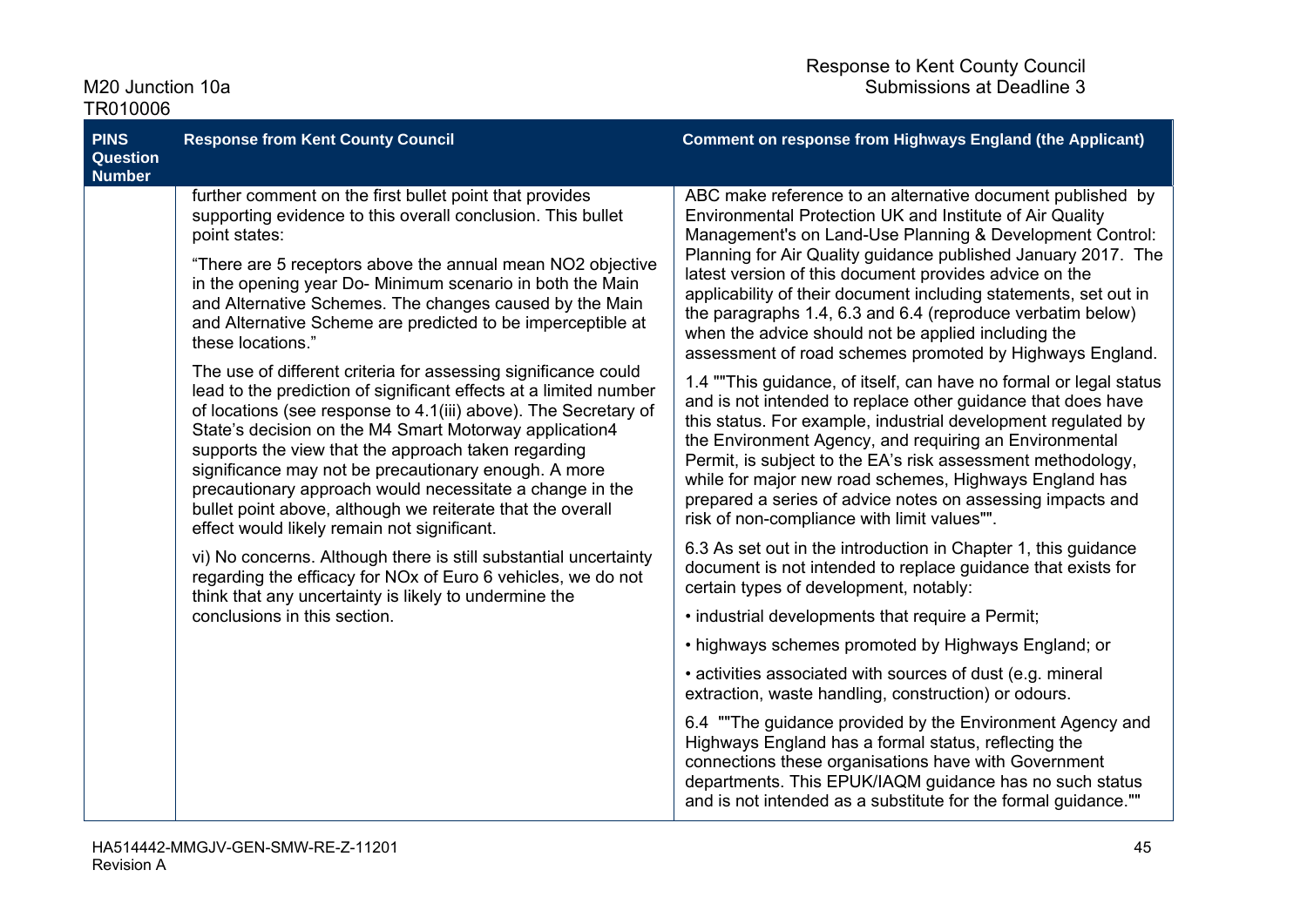| <b>PINS</b><br><b>Question</b><br><b>Number</b> | <b>Response from Kent County Council</b> | <b>Comment on response from Highways England (the Applicant)</b>                                                                                                                                                                                                              |
|-------------------------------------------------|------------------------------------------|-------------------------------------------------------------------------------------------------------------------------------------------------------------------------------------------------------------------------------------------------------------------------------|
|                                                 |                                          | As noted by the ABC and their consultants TEMPLE who were<br>employed to review the air quality assessment who stated ""it is<br>unlikely that the overall effect would be considered significant,<br>even with the use of EPUK guidance rather than DMRB and<br>IAN 174/13"" |
|                                                 |                                          | It is worth clarifying that the judgement of significant air quality<br>effects is based on a professional consideration of the overall<br>outcome of the assessment, and significance effects are not<br>attributed an individual receptor.                                  |

### Question 6.2

Section 6.9, Mitigation and Compensation Measures, and Section 6.10, Predicted Cultural Heritage Effects refer to Table 6.8 Predicted Temporary Construction Effects of the Main Scheme, Table 6.9 Predicted Permanent Construction Effects of the Main Scheme, and Table 6.10 Predicted Operational Effects of the Main Scheme.

i. In its Relevant Representation [RR-026], KCC made specific comments on the cultural heritage assessment; for example, KCC considers that the areas north of St Mary's church should be subject to further archaeological evaluation, and also that more effort should be made to determine whether the Grade II listed milestone is indeed no longer present as stated by the Applicant. Would the Applicant and KCC discuss and confirm what progress has been made towards reaching agreement on these matters?

| <b>PINS</b><br><b>Question</b><br><b>Number</b> | <b>Response from Kent County Council</b>                                                                                                                                                                                                                                                                                                                                                | <b>Comment on response from Highways England (the Applicant)</b>                                                                                                                                                                                                                                                                                                                                                                     |
|-------------------------------------------------|-----------------------------------------------------------------------------------------------------------------------------------------------------------------------------------------------------------------------------------------------------------------------------------------------------------------------------------------------------------------------------------------|--------------------------------------------------------------------------------------------------------------------------------------------------------------------------------------------------------------------------------------------------------------------------------------------------------------------------------------------------------------------------------------------------------------------------------------|
| 6.2                                             | KCC advises that the following considerations need to be<br>taken into account by HE:<br>• Mitigation to limit detrimental impact on the Sevington<br>Church needs to be timely, robust and appropriate. Changes<br>and construction to accommodate the new bridge and new<br>access arrangements need to be in place as soon as<br>possible and integrated into the earliest phases of | •The details of the construction mitigation<br>strategy/methodology for the designated heritage assets and<br>historic landscape features will be incorporated into the CEMP,<br>which will be fully developed by the Contractor during the<br>Detailed Design stage. This will include the methodologies for<br>the management of the landscape and noise mitigation<br>measures for St Mary's Church and the manor complex. Timing |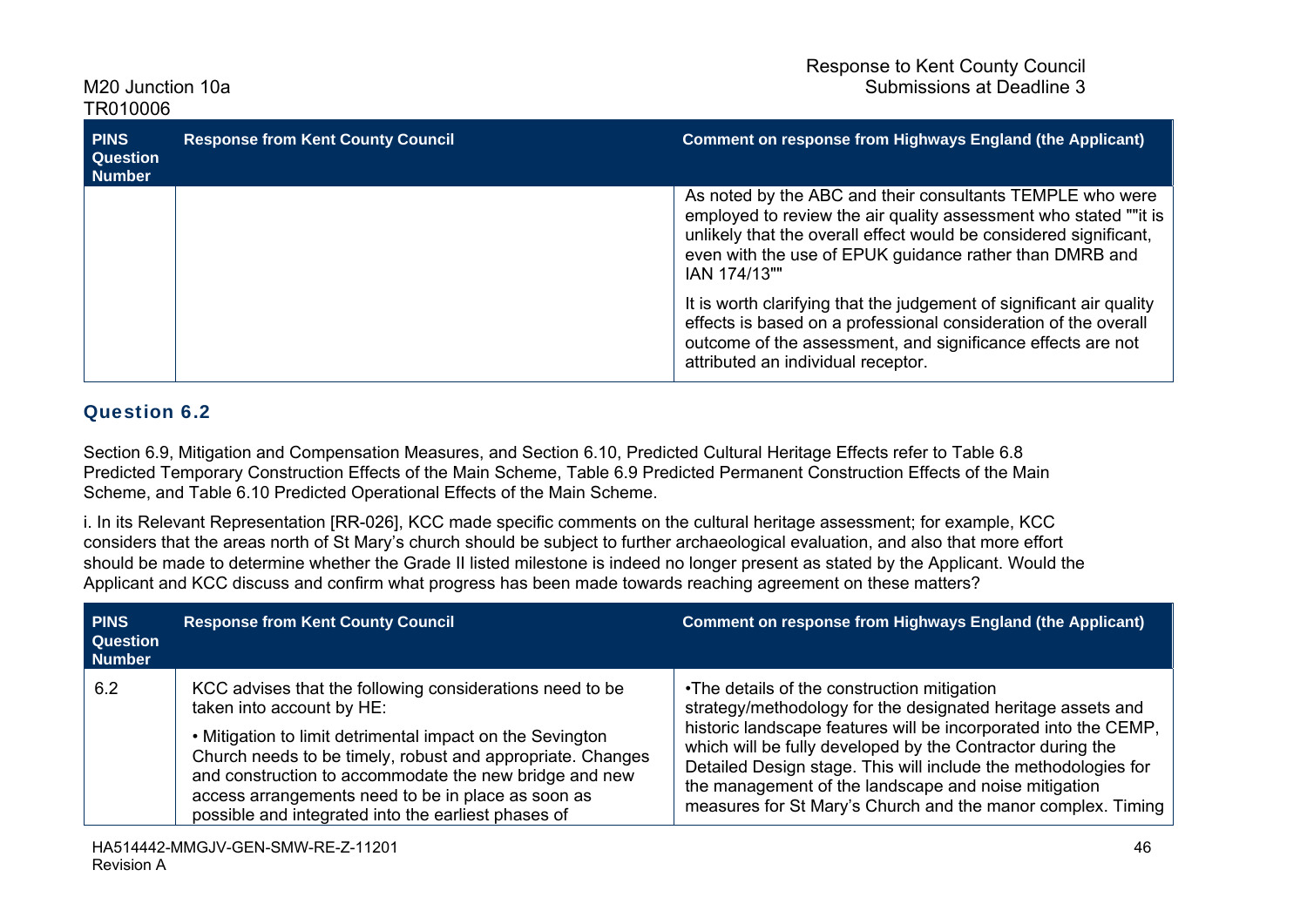| M <sub>20</sub> Junction 10a |  |
|------------------------------|--|
| TR010006                     |  |

| <b>PINS</b><br><b>Question</b><br><b>Number</b> | <b>Response from Kent County Council</b>                                                                                                                                                                                                                                                                                                                                                                                                                                                                                 | <b>Comment on response from Highways England (the Applicant)</b>                                                                                                                                                                                                                                                                                                               |
|-------------------------------------------------|--------------------------------------------------------------------------------------------------------------------------------------------------------------------------------------------------------------------------------------------------------------------------------------------------------------------------------------------------------------------------------------------------------------------------------------------------------------------------------------------------------------------------|--------------------------------------------------------------------------------------------------------------------------------------------------------------------------------------------------------------------------------------------------------------------------------------------------------------------------------------------------------------------------------|
|                                                 | construction works, not an end phase and HE will need to<br>discuss with Heritage England;                                                                                                                                                                                                                                                                                                                                                                                                                               | and sequencing of the provision of the new Church Road<br>Footbridge to ensure continued viability of the Church and any<br>proposed interim measures will be incorporated into the<br>CEMP.                                                                                                                                                                                   |
|                                                 | • Archaeological evaluation works need to be undertaken well<br>in advance of construction works. The programme of<br>archaeological works needs to be in accordance with<br>specifications agreed with the County Archaeologist. They<br>need to be monitored by the County Archaeologists and<br>areas for construction need to be signed off by the County<br>Archaeologist. As such, the County Archaeologist needs to<br>be fully involved with the implementation of the programme of<br>archaeological works; and | • An archaeological Written Scheme of Investigation (WSI) is<br>being produced and will be issued to the KCC Archaeologist for<br>comment/sign off. The evaluation works will be undertaken in<br>accordance with the WSI, in advance of the construction<br>works. The KCC Archaeologist will be involved in the<br>monitoring and sign off of the archaeological works.      |
|                                                 | • The programme of archaeological works needs to include<br>appropriate reporting to the County Archaeologist. Reports<br>on fieldwork need to be sent promptly and in draft form to the<br>County Archaeologist to ensure all areas impacted by the<br>scheme and appropriately archaeologically mitigated.                                                                                                                                                                                                             | • All archaeological works will be undertaken in line with the<br>requirements listed in Schedule 2 of the DCO, including sign<br>off and programming. Archaeological reports will be produced<br>for each phase of archaeological evaluation and mitigation.<br>Draft reports will be sent to the KCC Archaeologist for<br>comment sign off.                                  |
|                                                 | KCC is happy to discuss and progress these points with HE<br>and would request being involved in any discussions with HE<br>and Historic England.                                                                                                                                                                                                                                                                                                                                                                        | Consultation/liaison with Historic England, KCC and ABC will<br>be undertaken throughout pre-construction, construction and<br>post-construction phases. The stakeholders will have the<br>opportunity to comment on the mitigation measure details<br>contained in the CEMP, Traffic Management Plan and the WSI<br>in advance of the commencement of the construction works. |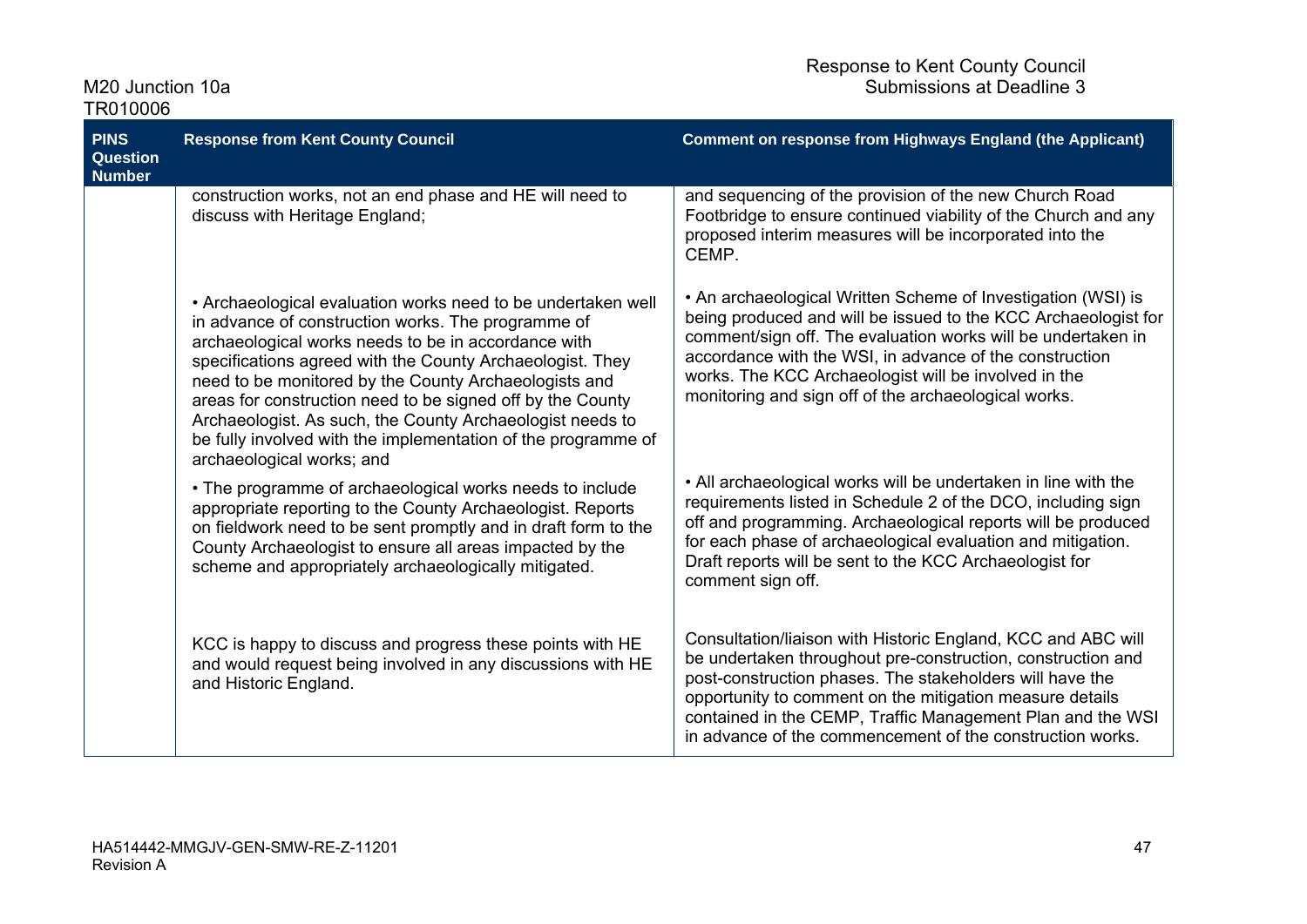### Question 6.3

Section 6.11, Conclusions, records the Applicant's position with regard to the Grade I Listed St Mary's Church at Sevington, the core of Sevington comprising the Grade II Listed Court Lodge and Barn, the Grade II Listed Ransley Cottage, Redbur and Redbur Barn on Kingsford Street, and some archaeological remains.

i. Would local authorities identify any areas in which they are not content with the conclusions stated in this section?

ii. As set out in its Relevant Representation [RR-018], Historic England does not consider that the assessment as presented in the ES provides all of the information required to determine the precise nature or extent of the harm to the setting of the Grade I listed St Mary's Church, Sevington. This view appears to be shared by the councils in their Relevant Representations [RR-001, RR-026], with a particular focus on ensuring the delivery of suitable mitigation. Would the Applicant provide a response in addressing the concerns of Historic England and the councils in relation to St Mary's Church?

| <b>PINS</b><br><b>Question</b><br><b>Number</b> | <b>Response from Kent County Council</b>                                                                                                                                                                                                                                                                                                                                          | <b>Comment on response from Highways England (the Applicant)</b>                                                                                                                                                                                                                                                                                                                                                      |
|-------------------------------------------------|-----------------------------------------------------------------------------------------------------------------------------------------------------------------------------------------------------------------------------------------------------------------------------------------------------------------------------------------------------------------------------------|-----------------------------------------------------------------------------------------------------------------------------------------------------------------------------------------------------------------------------------------------------------------------------------------------------------------------------------------------------------------------------------------------------------------------|
| 6.3                                             | KCC advises that HE needs to provide Historic England and<br>the County Archaeologist with a robust mitigation method<br>statement and programme for Sevington Church. Historic<br>England and the County Archaeologist will need time and<br>resource to comment on draft mitigation strategies for<br>Sevington Church and the wider programme of<br>archaeological mitigation. | The details of the construction mitigation strategy/methodology<br>for the designated heritage assets and historic landscape<br>features will be incorporated into the CEMP, which will be<br>produced by the Contractor during the Detailed Design stage.<br>This will include the methodologies for the management of the<br>landscape and noise mitigation measures for St Mary's Church<br>and the manor complex. |

### Question 7.1

Section 7.5, Baseline Information, records the sources of information that have been used for the baseline, including relevant designations, national and local landscape character, and the visual baseline.

i. Would the local authorities identify any areas in which they disagree with the baseline information?

ii. Would the Applicant confirm whether the selection of viewpoints was agreed in consultation with the local planning authorities and other relevant stakeholders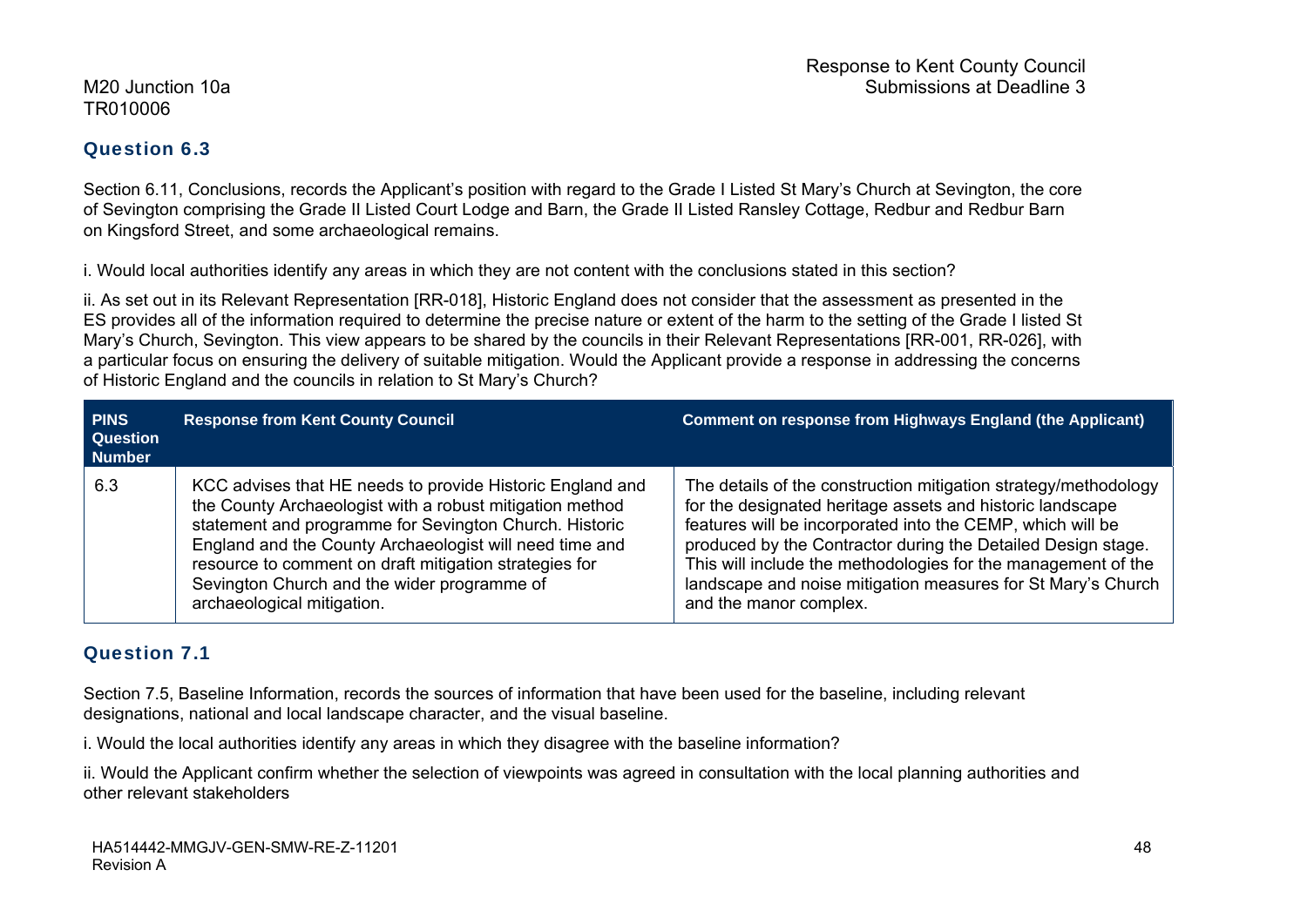| M <sub>20</sub> Junction 10a |  |
|------------------------------|--|
| TR010006                     |  |

| <b>PINS</b><br><b>Question</b><br><b>Number</b> | <b>Response from Kent County Council</b>                                                                                                                                                                                                                                                                                                                                                                                                                                                                                                                                                                                                                                                                                                                                                                                                                                                                                                                                                                                                                                                                                                                                                                                                                                                           | <b>Comment on response from Highways England (the Applicant)</b>                                                                                                                                                                                                                                                                                                                                                                                                                                                                                                                                                                                                                                                                                                                                                                                                                                                                                                                                                                                                                                    |
|-------------------------------------------------|----------------------------------------------------------------------------------------------------------------------------------------------------------------------------------------------------------------------------------------------------------------------------------------------------------------------------------------------------------------------------------------------------------------------------------------------------------------------------------------------------------------------------------------------------------------------------------------------------------------------------------------------------------------------------------------------------------------------------------------------------------------------------------------------------------------------------------------------------------------------------------------------------------------------------------------------------------------------------------------------------------------------------------------------------------------------------------------------------------------------------------------------------------------------------------------------------------------------------------------------------------------------------------------------------|-----------------------------------------------------------------------------------------------------------------------------------------------------------------------------------------------------------------------------------------------------------------------------------------------------------------------------------------------------------------------------------------------------------------------------------------------------------------------------------------------------------------------------------------------------------------------------------------------------------------------------------------------------------------------------------------------------------------------------------------------------------------------------------------------------------------------------------------------------------------------------------------------------------------------------------------------------------------------------------------------------------------------------------------------------------------------------------------------------|
| 7.1                                             | In respect of heritage assets, KCC advises that details of the<br>impact and mitigation for the setting of Sevington Church, other<br>designated heritage assets affected by the scheme and historic<br>landscape features (such as hedgerows and lanes) need to be<br>formulated in consultation with Historic England, district and<br>county conservation officers and the County Archaeologist.<br>KCC and ABC have jointly commissioned an independent<br>detailed technical review of this question.<br>This question has been answered in relation to Chapter 7 of<br>the ES only. Comments on the baseline information have been<br>provided in an earlier Technical ES Review Report (section<br>5.0). Whilst baseline information on landscape character and<br>visual receptors is broadly accepted a number of points have<br>previously been raised in relation to the presentation of<br>baseline data, no reference to the Ashford Green and Blue<br>Grid Strategy and that some visual receptors have not been<br>picked up. Refer to question 7.2 i)<br>In that respect, KCC defers to the comments raised by ABC in<br>its Relevant Representation (RR-002) and would respectfully<br>request the opportunity to comment on any outcomes<br>stemming from these recommendations. | Historic England has been consulted and comments have been<br>made regarding the setting of St. Mary's Church; an additional<br>photomontage was requested to capture the view from the<br>church. This has been completed and the photomontage has<br>been provided to Historic England along with an explanation of<br>planting proposals (See Statement of Common Ground with<br>Historic England).<br>Visual receptors have been grouped in instances where similar<br>views are afforded. Whilst specific reference to the Ashford<br>Blue Green Corridor has not been made within the<br>Environmental Statement (DCO Document 6.1 and 6.2), the<br>principles for creating continuity with established green<br>corridors have been considered and implemented within the<br>Environmental Masterplan (DCO Document 6.2, Figure 2.6 a to<br>g and 2.7 a to c) for the Main and Alternative Schemes.<br>A more detailed response to ABC's Relevant Representations<br>dated 3rd October 2016 on this topic is provided in 'Comments<br>on Relevant Representations' report PINS Ref REP3-017. |

### Question 8.2

Section 8.5, Assumptions and Limitations, refers to five site surveys, and points to Appendices 8.1, 8.2 and 8.3, Volume 6.3 [APP-175 to APP-178] for pertinent constraints or limitations to the surveys.

i. Would Natural England and the local authorities identify any specific areas of concern as to the content of this section, in particular the level of the survey effort?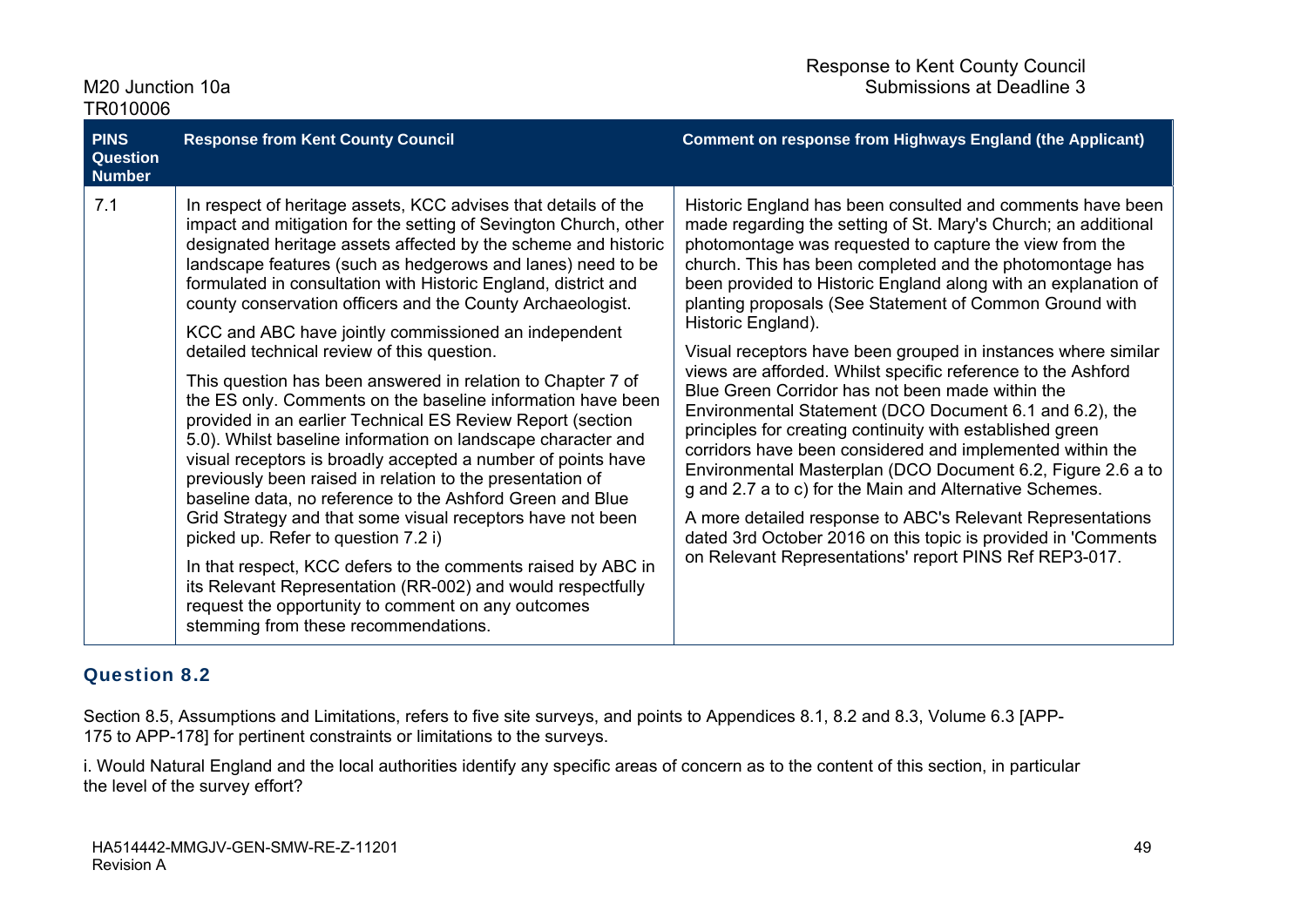| <b>PINS</b><br><b>Question</b><br><b>Number</b> | <b>Response from Kent County Council</b>                                                                                                                                                                                                                                                                                                                                         | <b>Comment on response from Highways England (the Applicant)</b> |
|-------------------------------------------------|----------------------------------------------------------------------------------------------------------------------------------------------------------------------------------------------------------------------------------------------------------------------------------------------------------------------------------------------------------------------------------|------------------------------------------------------------------|
| 8.2                                             | KCC has reviewed the scheme documentation and is satisfied<br>that there is a good understanding of the ecological interest<br>and what mitigation is required in respect of nature<br>conservation. A timetable has been produced and it<br>demonstrates that the necessary mitigation will be<br>implemented at the correct time of year and prior to any works<br>commencing. | No response required.                                            |

### Question 8.3

Section 8.6, Baseline Information, lists the surveys that have been undertaken, including designated sites, habitats, and protected species, together with an assessment of value and decisions on whether to include or exclude.

i. Would Natural England confirm agreement (or otherwise) as to whether the Applicant has screened all of the relevant European sites into its Assessment of Impacts on European Sites (AIES) report [APP-208]; and with reference to tables 5.3 to 5.10 of the AIES [APP-208], whether it has identified the correct qualifying features/ interests for each European site? If not, would Natural England identify which European sites and qualifying features/ interests are not accurately reflected in the AIES and confirm the correct European sites and their qualifying features/ interests?

ii. Would the Applicant confirm that it will submit at Deadline 4 an updated version of the AIES or of tables 5.3 to 5.10, as appropriate, in the event that Natural England identifies, in its response to question (i), any discrepancies with the European sites and/ or qualifying features/ interests screened into the AIES?

iii. Would Natural England confirm agreement (or otherwise) with the Applicant's conclusion as presented in its AIES [APP-208] that the proposed development would not result in any likely significant effects, either alone or in-combination with other plans or projects, on any of the following European sites: Stodmarsh Ramsar; Stodmarsh Special Protection Area (SPA); Stodmarsh Special Area of Conservation (SAC); Thanet Coast and Sandwich Bay Ramsar; Thanet Coast and Sandwich Bay SPA; Thanet Coast SAC; Sandwich Bay SAC; and Wye and Crundale Downs SAC?

iv. Would Natural England and the Applicant confirm (or otherwise) that an Appropriate Assessment is not required?

v. Re designated sites, Table 8.6, these sites are not annotated on the Environmental Constraints Plan, Figure 2.3 [APP-051], so it is unclear which site is which. Would the Applicant provide a revised version of Figure 2.3 which clearly labels each of the sites?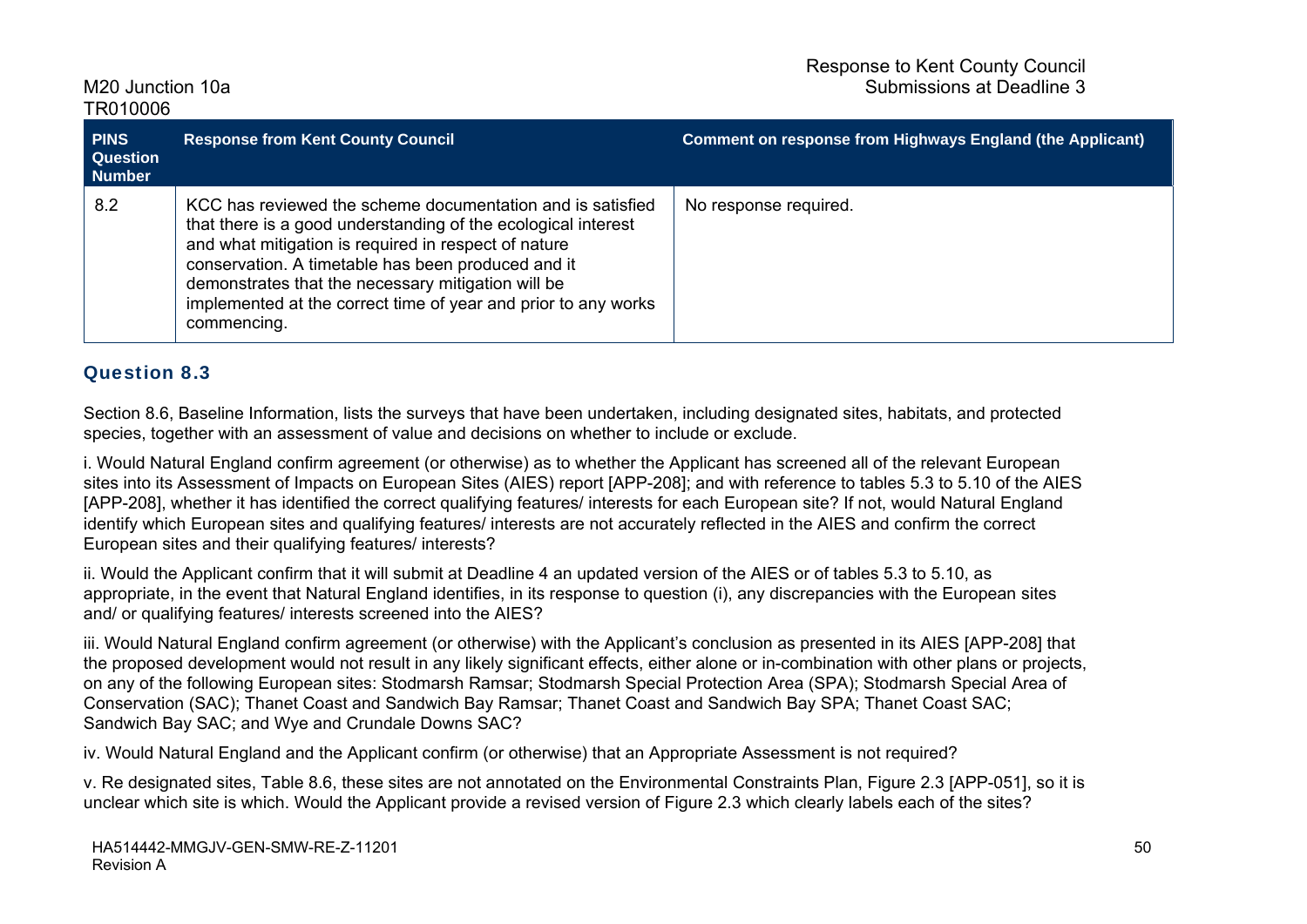vi. Re Table 8.9, Ashford Green Corridor Local Nature Reserve (LNR) and Highfield Lane Roadside Nature Reserve (RNR) both lie partially within the DCO boundary. The proposed development would result in the permanent loss of 0.12ha of broadleaved woodland and amenity grassland habitats within the Ashford Green Corridor LNR and the permanent loss of 0.02ha of semiimproved grassland habitat within the Highfield Lane RNR. Would the local authorities state whether they are in agreement that appropriate mitigation measures are proposed and secured in the dDCO [OD-008] to mitigate for the loss of these habitats?

| <b>PINS</b><br><b>Question</b><br><b>Number</b> | <b>Response from Kent County Council</b>                                                                                                                                                                                                                                                                                                                                                                                                                                                                                                                                                                                                                                                                                                                    | <b>Comment on response from Highways England (the Applicant)</b>                                                                                                                                                                                                                                                                                          |
|-------------------------------------------------|-------------------------------------------------------------------------------------------------------------------------------------------------------------------------------------------------------------------------------------------------------------------------------------------------------------------------------------------------------------------------------------------------------------------------------------------------------------------------------------------------------------------------------------------------------------------------------------------------------------------------------------------------------------------------------------------------------------------------------------------------------------|-----------------------------------------------------------------------------------------------------------------------------------------------------------------------------------------------------------------------------------------------------------------------------------------------------------------------------------------------------------|
| 8.3                                             | iv. KCC has reviewed the scheme documentation and is<br>satisfied that there is a good understanding of the ecological<br>interest and what mitigation is required in respect of nature<br>conservation. A timetable has been produced and it<br>demonstrates that the necessary mitigation will be<br>implemented at the correct time of year and prior to any works<br>commencing.<br>However, whilst the DCO refers specifically to species, there<br>does not appear to be any reference to the Ashford Green<br>Corridor Local Nature Reserve (LNR) and Highfield Lane<br>Roadside Nature Reserve (RNR). As such, KCC does not<br>consider that the appropriate mitigation measures are<br>proposed and secured in the DCO to mitigate for the loss of | The mitigation proposals are described in the Environmental<br>Masterplan proposals (DCO Document 6.2, Figure 2.6f). The<br>inclusion of the Ashford Green Corridor LNR and Highfield<br>Lane Roadside Nature Reserve within the dDCO in order to<br>secure mitigation measures can be considered as part of the<br>ongoing discussions with ABC and KCC. |
|                                                 | these habitats.                                                                                                                                                                                                                                                                                                                                                                                                                                                                                                                                                                                                                                                                                                                                             |                                                                                                                                                                                                                                                                                                                                                           |

### Question 11.1

Section 11.3 sets out the method of assessment for noise and vibration, based on the DMRB, World Health Organisation sources and other sources.

i. Would the Applicant and local authorities confirm whether the study area for the assessment of both construction and operational effects has been agreed between them?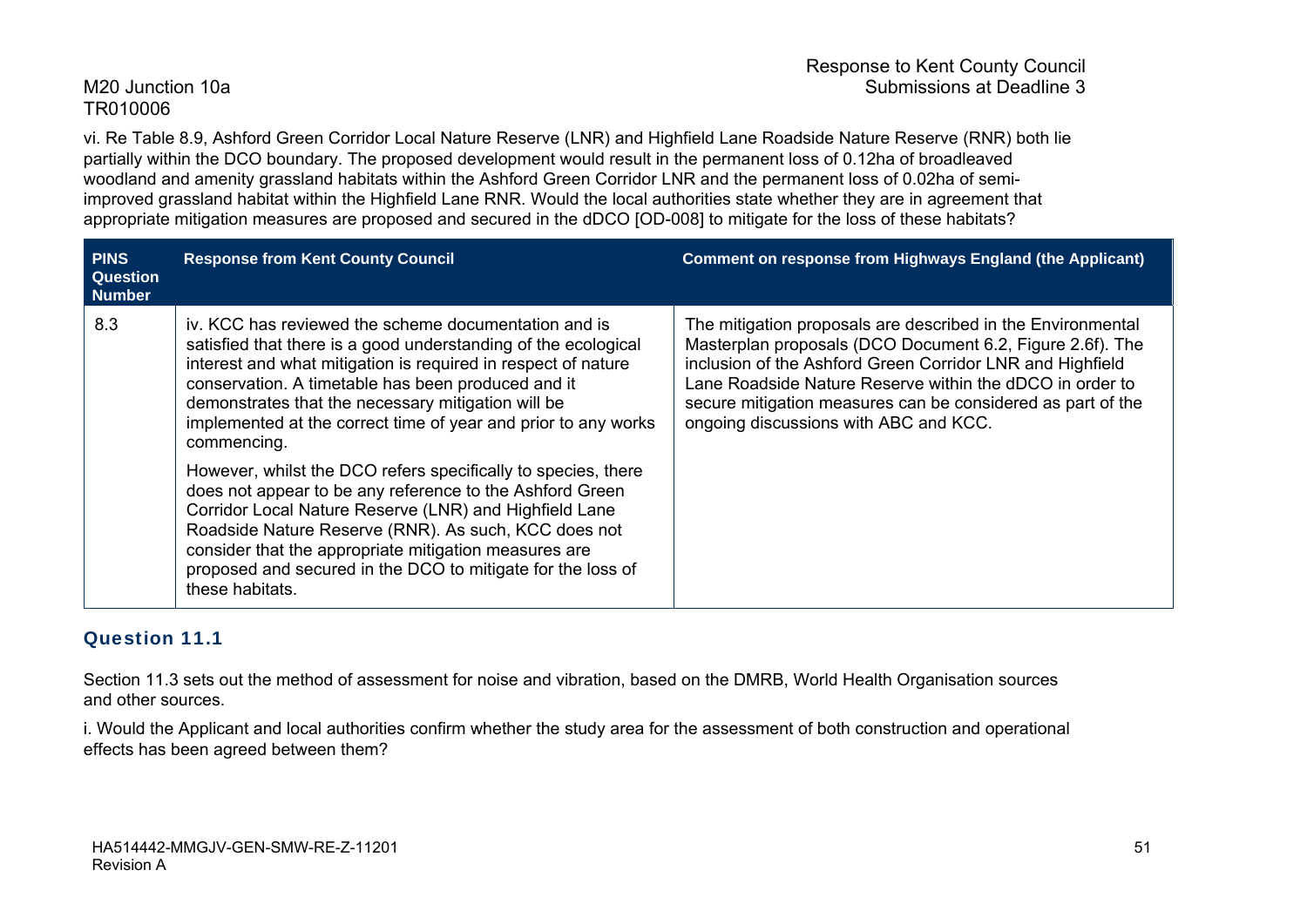| <b>PINS</b><br><b>Question</b><br><b>Number</b> | <b>Response from Kent County Council</b>                    | <b>Comment on response from Highways England (the Applicant)</b>                                                                                                                                                                                                                                                                                                                                                                                                               |
|-------------------------------------------------|-------------------------------------------------------------|--------------------------------------------------------------------------------------------------------------------------------------------------------------------------------------------------------------------------------------------------------------------------------------------------------------------------------------------------------------------------------------------------------------------------------------------------------------------------------|
| 11.1                                            | The study area for assessment has not been agreed with KCC. | The methodology for determining the study area was set out in<br>the Scoping Report (DCO Document 6.1, Appendix 4.1) which<br>was submitted to the Planning Inspectorate (PINS) on the 21st<br>January 2015. A Scoping Opinion was received from PINS in<br>March 2015 (DCO Document 6.3 Appendix 4.2), which<br>included a response from KCC. In addition, an Emerging<br>Environmental Statement Workshop was held with<br>stakeholders, including KCC, on the 9th May 2016. |

### Question 11.3

Section 11.6, Baseline Information, records the sources of information that have been used for the baseline in terms of the local environment and the baseline survey.

i. Would the Applicant clarify any DMRB references or other guidance/ criteria against which the baseline survey data has been undertaken?

ii. Would the Applicant and the local authorities state whether the baseline for the assessment of noise and vibration has been agreed between them, including the scope of the noise survey and the monitoring locations, for both the construction and operational phases of the scheme?

iii. Para 11.6.3 states that, in relation to baseline conditions "there are absorptive acoustic barriers alongside the A2070 on its approach to junction 10 and continuing for some distance around the interchange towards Hythe Road". Would the Applicant confirm the extent to which these existing barriers will be affected by the proposed development and the extent to which their assumed level of performance has been considered as part of the construction and operational assessments presented in the ES?

| <b>PINS</b><br><b>Question</b><br><b>Number</b> | <b>Response from Kent County Council</b>                                  | Comment on response from Highways England (the Applicant) |
|-------------------------------------------------|---------------------------------------------------------------------------|-----------------------------------------------------------|
| 11.3                                            | iii. The consultancy jointly commissioned by ABC and KCC<br>advises that: | No response required.                                     |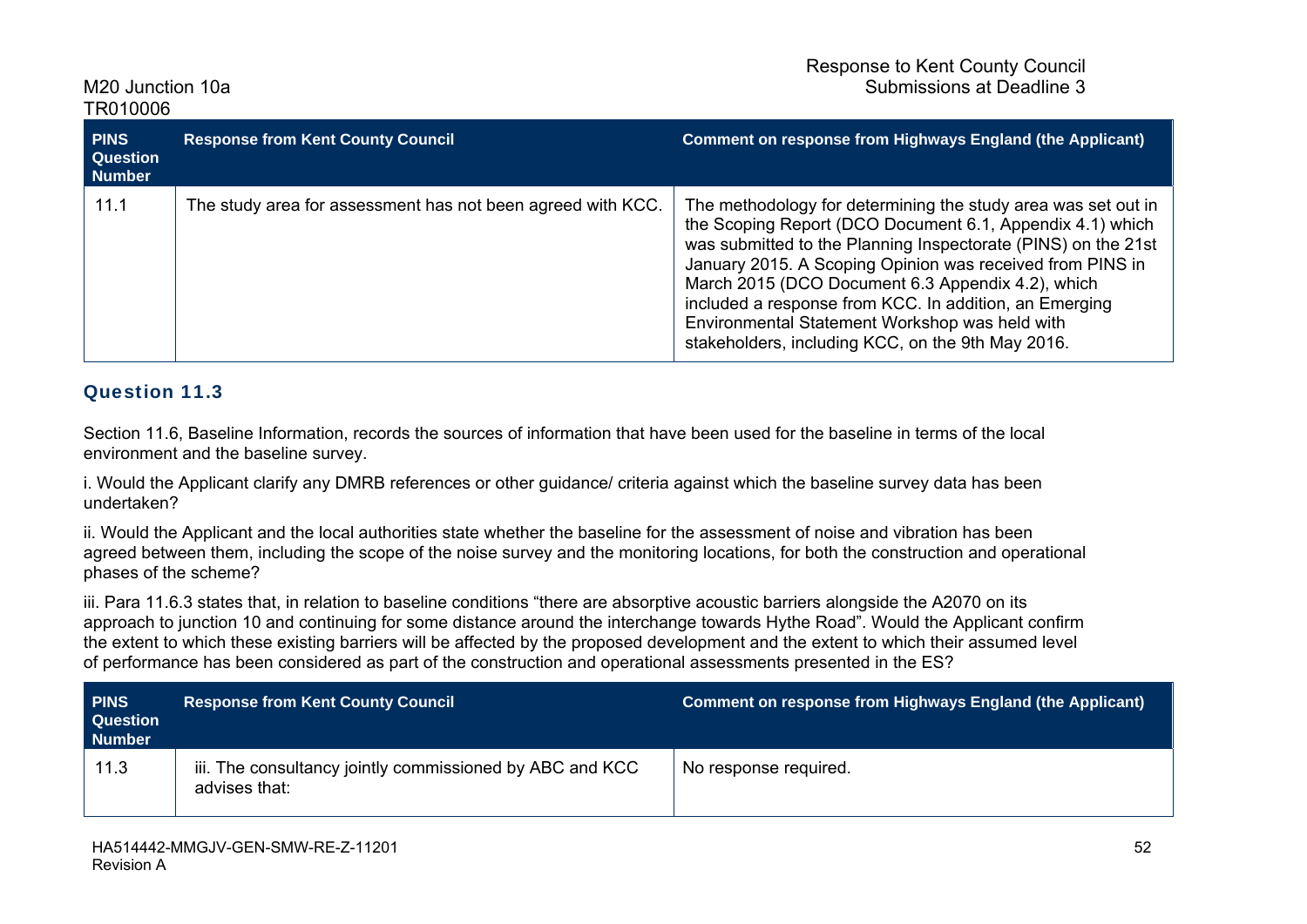| M <sub>20</sub> Junction 10a<br>TR010006                                                                                                                                                                                                                                                                                                                                                                                                                                                                                                                                                                                                                                                                                                                                                                                                                                                                                                                                                                                                                                                                                                                                                                                                                                                                                                                                                                                                                                                                                 | Submissions at Deadline 3                                        |
|--------------------------------------------------------------------------------------------------------------------------------------------------------------------------------------------------------------------------------------------------------------------------------------------------------------------------------------------------------------------------------------------------------------------------------------------------------------------------------------------------------------------------------------------------------------------------------------------------------------------------------------------------------------------------------------------------------------------------------------------------------------------------------------------------------------------------------------------------------------------------------------------------------------------------------------------------------------------------------------------------------------------------------------------------------------------------------------------------------------------------------------------------------------------------------------------------------------------------------------------------------------------------------------------------------------------------------------------------------------------------------------------------------------------------------------------------------------------------------------------------------------------------|------------------------------------------------------------------|
| <b>PINS</b><br><b>Response from Kent County Council</b><br><b>Question</b><br><b>Number</b>                                                                                                                                                                                                                                                                                                                                                                                                                                                                                                                                                                                                                                                                                                                                                                                                                                                                                                                                                                                                                                                                                                                                                                                                                                                                                                                                                                                                                              | <b>Comment on response from Highways England (the Applicant)</b> |
| The Noise Survey in Section 11.6, Baseline Information of<br>the ES is helpful in regard to the assessment of construction<br>noise impacts; and is considered suitable for this purpose.<br>The noise monitoring locations are considered appropriate<br>and suitable for characterising existing noise conditions in<br>the area for the purpose of the assessment of construction<br>noise impacts at this stage of the development of the<br>scheme. The survey data reported in the ES is in the range<br>to be expected in such locations and is similar to data<br>reported in surveys for other schemes in this locality.<br>However, the Noise Survey in Section 11.6, Baseline<br>Information of the ES has no role in the assessment of<br>operation noise effects or appraisal of mitigation options.<br>This is because the DMRB process requires use of the<br>CRTN methodology to calculate traffic noise based on<br>Annual AverageWeekday Traffic information i.e. the sound<br>levels are very long term averages and it would be<br>impractical to measure for such long periods at every<br>receptor likely to be affected; whereas calculation of traffic<br>noise using the long established and validated CRTN<br>method allows such data to be developed for all receptors. In<br>addition, for the same reason, the Regulations which govern<br>the entitlement to Noise Insulation specifically require that<br>noise levels are predicted using the CRTN methodology<br>rather than measured. |                                                                  |

### Question 11.6

Section 11.9, Conclusions, summarises the Applicant's conclusions with regard to the noise and vibration effects of the proposed development.

Response to Kent County Council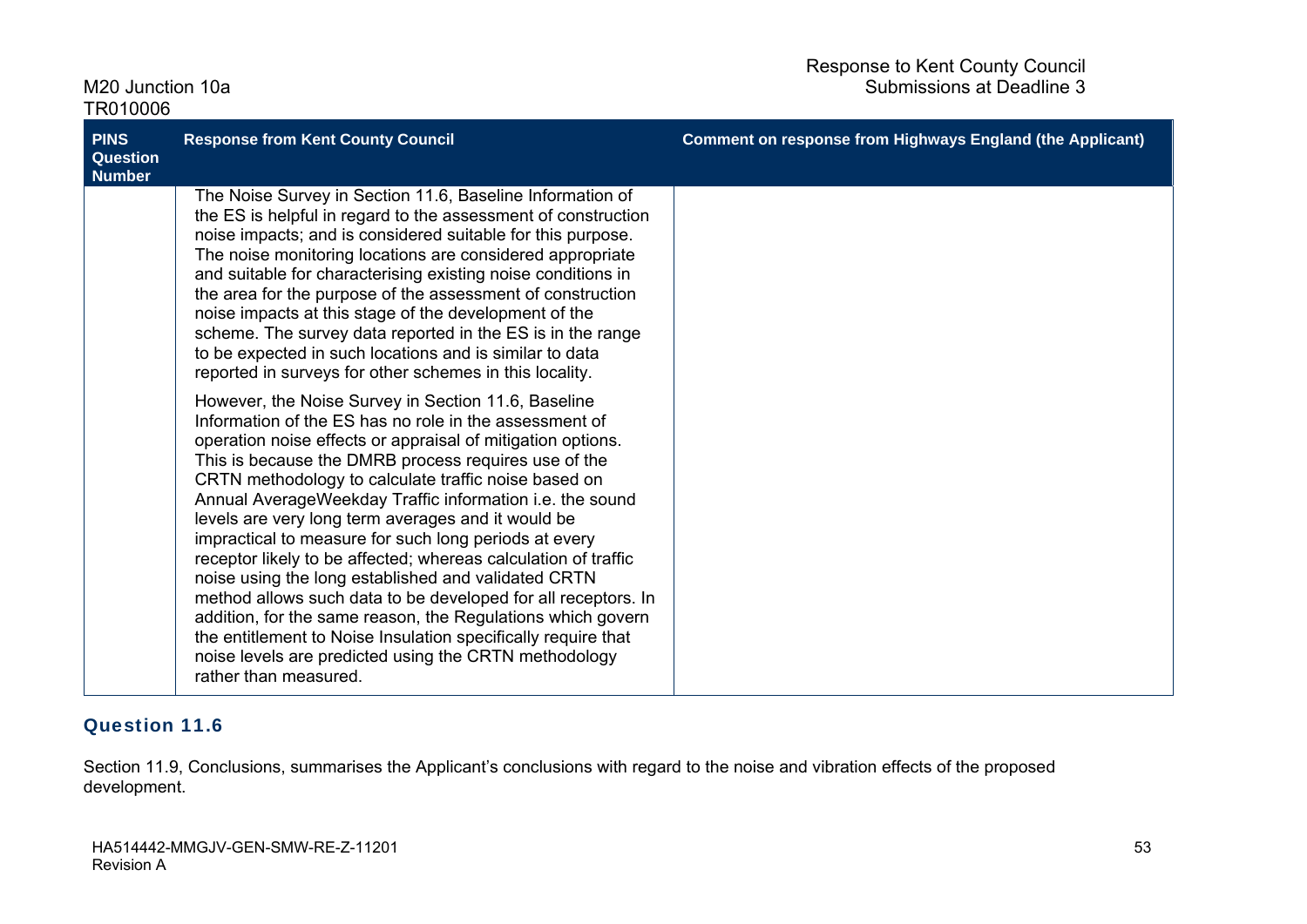i. Would the Applicant and local authorities state to what extent the local authority Environmental Health Officers been consulted on the assessment set out in ES Chapter 11?

ii. Para 11.9.11 states that no significant adverse residual effects have been identified, but "where significant adverse impacts have been predicted in the vicinity of both Schemes, these have been avoided through design and mitigation in the form of the acoustic barriers and a thin road surface course". Table 11.20 summarises significant adverse effects (ie those of moderate or greater significance) as - short term: 30 (main scheme) and 8 (alternative scheme); long term: 10 (main scheme) and 1 (alternative scheme). Would the Applicant clarify the units of measurement in Table 11.20, ie are they individual properties, representative receptors or otherwise?

iii. Would the Applicant clarify on what basis Section 11.9 concludes no significant residual effects are identified, whereas Table 11.20 identifies moderate adverse effects for the main and alternative schemes in both the short term and long term assessments with the scheme(s)?

| <b>PINS</b><br><b>Question</b><br><b>Number</b> | <b>Response from Kent County Council</b>         | <b>Comment on response from Highways England (the Applicant)</b>                                                                                                                                                                                                                                                                                                                                                                                                   |
|-------------------------------------------------|--------------------------------------------------|--------------------------------------------------------------------------------------------------------------------------------------------------------------------------------------------------------------------------------------------------------------------------------------------------------------------------------------------------------------------------------------------------------------------------------------------------------------------|
| 11.6                                            | i. KCC has not been consulted on the assessment. | The methodology for the assessment was set out in the<br>Scoping Report (DCO Document 6.1, Appendix 4.1) which was<br>submitted to the Planning Inspectorate (PINS) on the 21st<br>January 2015. A Scoping Opinion was received from PINS in<br>March 2015 (DCO Document 6.3 Appendix 4.2), which included<br>a response from KCC. In addition, an Emerging Environmental<br>Statement Workshop was held with stakeholders, including<br>KCC, on the 9th May 2016. |

### Question 12.3

Section 12.6, Baseline Information, identifies NMU amenities (including existing PRoWs, footpaths, and cycle routes), baseline NMU surveys, and vehicle travellers.

i. Would the Applicant provide to the Examination the Road Safety Audit of May 2016 (cited in section 7.15 in the Transport Assessment [APP-210])?

ii. What is the position of the local authorities on the Applicant's traffic safety assessment?

```
HA514442-MMGJV-GEN-SMW-RE-Z-11201 
Revision A
```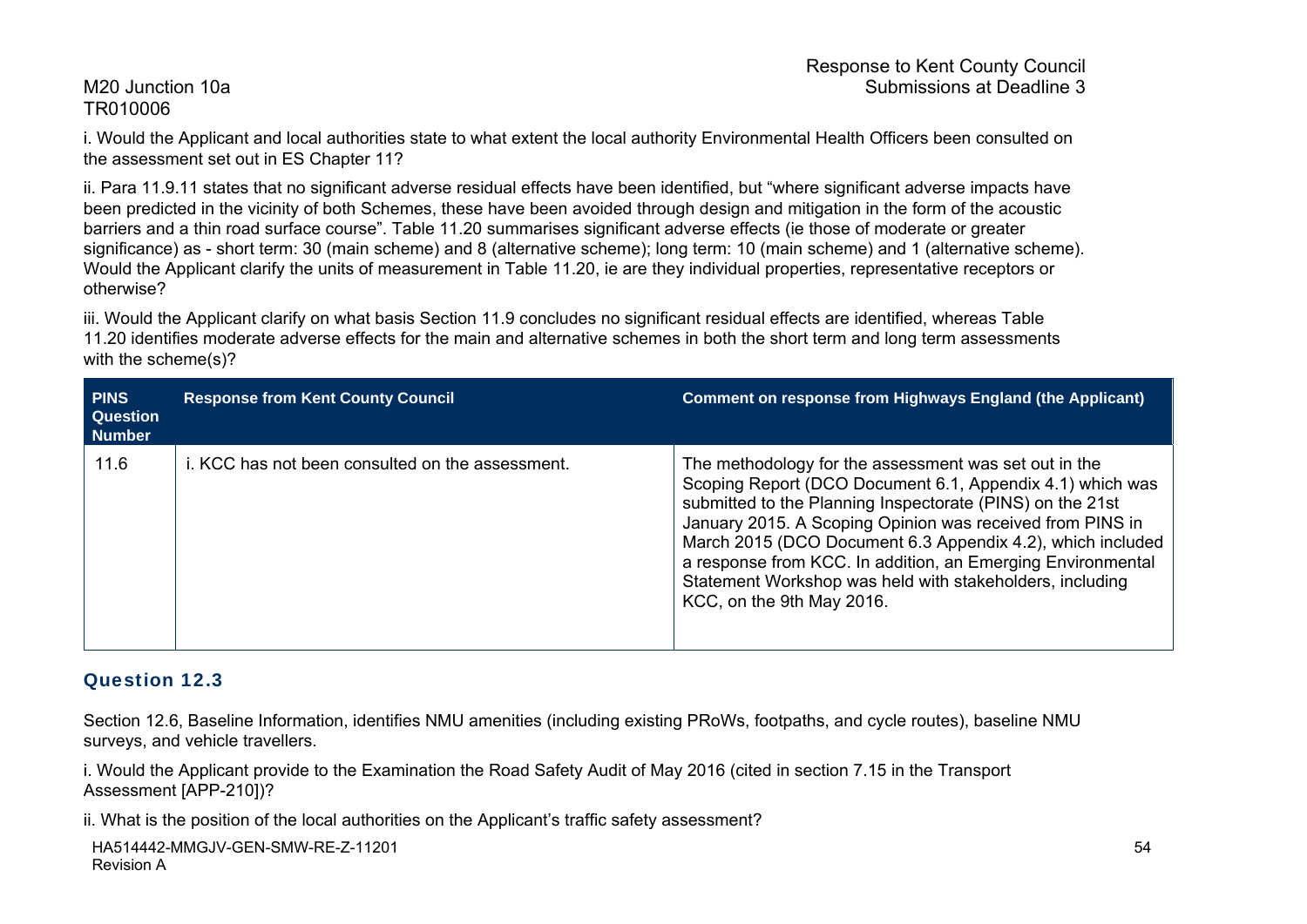| <b>PINS</b><br><b>Question</b><br><b>Number</b> | <b>Response from Kent County Council</b>                                                                                                                                                                                                                                                                                                                                                                                         | <b>Comment on response from Highways England (the Applicant)</b>                                                                                                          |
|-------------------------------------------------|----------------------------------------------------------------------------------------------------------------------------------------------------------------------------------------------------------------------------------------------------------------------------------------------------------------------------------------------------------------------------------------------------------------------------------|---------------------------------------------------------------------------------------------------------------------------------------------------------------------------|
| 12.3                                            | From a highways perspective, KCC is satisfied with the<br>applicant's traffic safety assessment.<br>In respect of PRoW, there is no change expected in respect of<br>safety with all road crossings provided for in the final scheme.<br>An at-grade crossing appears to be a temporarily solution<br>whilst the Church Road footbridge is unavailable. Details of this<br>temporary scheme will be needed to assess its safety. | Details of the temporary crossing point, required during the<br>construction of the Church Road footbridge will be provided to<br>KCC by the Contractor at a later stage. |

#### Question 13.1

Section 13.5, Assumptions and Limitations, states that information has largely been based on desk-based research; that there is no published guidance relating to the assessment of community and private assets so that the assessment draws on other DMRB topics supported by best practice and professional judgement; and that assumptions were made re farm businesses due to a low response rate to the agricultural questionnaires sent out.

i. Would the local authorities identify any areas in which they disagree with the content of this section, and in particular, the fact that only those known access points which would be removed by the proposed development (as shown on the individual farm maps in Appendix A (Sheets 1 to 8) of Appendix 13.3, Volume 6.3) have been considered as part of the assessment?

| <b>PINS</b><br><b>Question</b><br>Number | <b>Response from Kent County Council</b>                               | Comment on response from Highways England (the Applicant) |
|------------------------------------------|------------------------------------------------------------------------|-----------------------------------------------------------|
| 13.1                                     | KCC defers to ABC's response to the First Set of Written<br>Questions. | No response required.                                     |

### Question 15.1

Section 15.3 sets out the method of assessment for the combined and cumulative effects assessment, including the study areas ZoIs for each ES topic chapter, an assessment methodology, and significance criteria, based on the DMRB and other sources.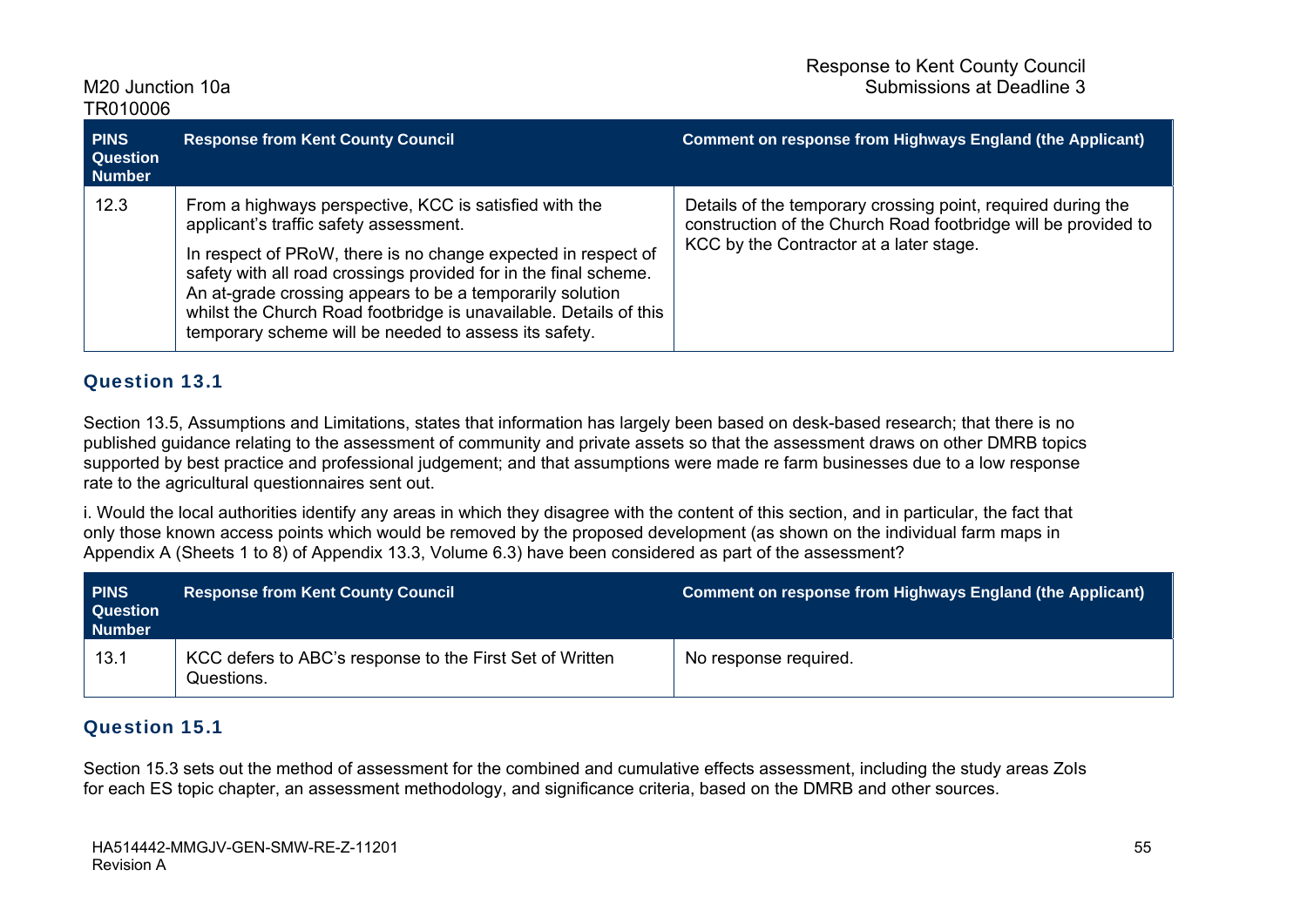i. Would the local authorities, Natural England and the Environment Agency state whether they agree with the scope of the combined and cumulative effects assessment, including the 2 km study area and the planning applications included in the assessment?

| <b>PINS</b><br><b>Question</b><br><b>Number</b> | <b>Response from Kent County Council</b>                                                                                      | <b>Comment on response from Highways England (the Applicant)</b> |
|-------------------------------------------------|-------------------------------------------------------------------------------------------------------------------------------|------------------------------------------------------------------|
| 15.1                                            | KCC does not have any comments on the study area, but<br>refers to the ABC-KCC LIR, which sets out a list of<br>developments. | No response required.                                            |

### Question 15.2

Section 15.6, Predicted Effects, summarises the cumulative residual effects, for each of the other developments for each environmental topic and overall for all other developments and all environmental topics, with the Main and Alternative Schemes in tables 15.9 and 15.10, respectively.

i. The proposed lorry park adjacent to Junction 11 of the M203 (some 8km southeast of the proposed development) does not appear on the 'long list' of 'other developments' at Table 15.8. Given its proximity to, and likely impact on, the proposed development, would the Applicant state why it has not been considered, and if necessary update Chapter 15 of the ES (and other topic chapters of the ES where cumulative effects are assessed) to consider the potential cumulative effect of this scheme, particularly in respect of the traffic modelling study area?

ii. Would other IPs (in particular the local authorities) comment as to the potential for cumulative effects between the proposed development and the lorry park?

| <b>PINS</b><br><b>Question</b><br><b>Number</b> | <b>Response from Kent County Council</b>                                                                                                                                                                                                                                                                                                                                                                                                                                       | <b>Comment on response from Highways England (the Applicant)</b>                                                                                                                                                                                                                                                                          |
|-------------------------------------------------|--------------------------------------------------------------------------------------------------------------------------------------------------------------------------------------------------------------------------------------------------------------------------------------------------------------------------------------------------------------------------------------------------------------------------------------------------------------------------------|-------------------------------------------------------------------------------------------------------------------------------------------------------------------------------------------------------------------------------------------------------------------------------------------------------------------------------------------|
| 15.2                                            | ii) Part of the Lorry Holding Area construction will involve new<br>motorway signing for traffic control. It is essential that timing of<br>this is considered when any traffic management is in place on<br>M20 for construction of J10A. In addition, should Operation<br>Stack come into operation during the construction of J10A, the<br>possible effect of traffic management must be considered. It is<br>envisaged that measures will be in place to ensure access and | The proposed traffic management needed for the scheme has<br>been discussed in relation to Operation Stack with Kent Police,<br>KCC and RCC at Godstone. We are fully aware of the impact<br>of Operation Stack and the contractor is also aware of its<br>impact and the need for continuous engagement with the<br>Police, KCC and RCC. |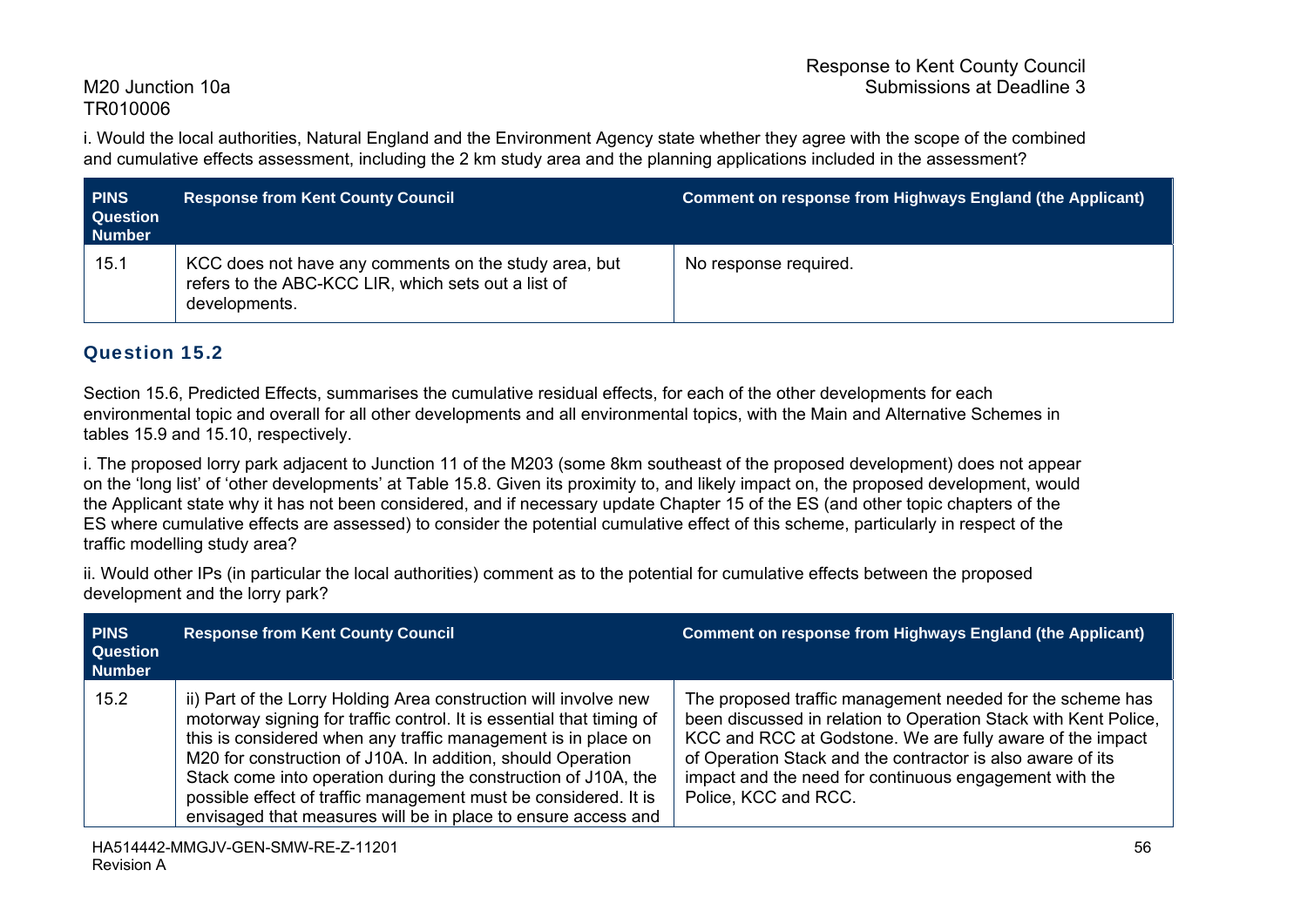| <b>PINS</b><br><b>Question</b><br>Number | <b>Response from Kent County Council</b>                                                                                                                   | Comment on response from Highways England (the Applicant) |
|------------------------------------------|------------------------------------------------------------------------------------------------------------------------------------------------------------|-----------------------------------------------------------|
|                                          | egress to the Lorry Holding Area will be via M20 J11. KCC<br>would respectfully request an opportunity to respond to the<br>applicant's comments under i). |                                                           |

### Question 17.1

Do the local authorities, the Environment Agency and Natural England have further comments, beyond those already expressed, as to the content of the Register of Environmental Actions and Commitments (REAC) contained as Appendix D within the oCEMP, Appendix 17.1, Volume 6.3 [APP-204]?

| <b>PINS</b><br><b>Question</b><br><b>Number</b> | <b>Response from Kent County Council</b>                                                                                                                                                                                    | <b>Comment on response from Highways England (the Applicant)</b> |
|-------------------------------------------------|-----------------------------------------------------------------------------------------------------------------------------------------------------------------------------------------------------------------------------|------------------------------------------------------------------|
| 17.1                                            | KCC has no additional comments to make at this time, but<br>would request the opportunity to comment in detail on the<br>content, as and when changes are made by the EA in<br>response to various detailed matters raised. | No response required.                                            |

#### Question 18.1

Would the local authorities, the Environment Agency and Natural England state whether the proposed development complies with the need to be designed to minimise social and environmental impacts and improve quality of life in accordance with para 3.2 of the NPSNN?

| <b>PINS</b><br><b>Question</b><br><b>Number</b> | <b>Response from Kent County Council</b>                                                                                                                                                                                                                  | <b>Comment on response from Highways England (the Applicant)</b>                                                                                                                  |
|-------------------------------------------------|-----------------------------------------------------------------------------------------------------------------------------------------------------------------------------------------------------------------------------------------------------------|-----------------------------------------------------------------------------------------------------------------------------------------------------------------------------------|
| 18.1                                            | KCC considers that there are elements of the assessment of<br>some of the social and environmental impacts of the proposed<br>scheme that need to be addressed to ensure that the scheme<br>is sustainable. These are set out in detail in ABC's Relevant | For Highways England responses to ABC's and KCC's relevant<br>representations dated 3 October 2016 please see 'Comments<br>on Relevant Representations' report PINS Ref REP3-017. |
|                                                 | HA514442-MMG IV-GEN-SMM-RE-7-11201                                                                                                                                                                                                                        | 57                                                                                                                                                                                |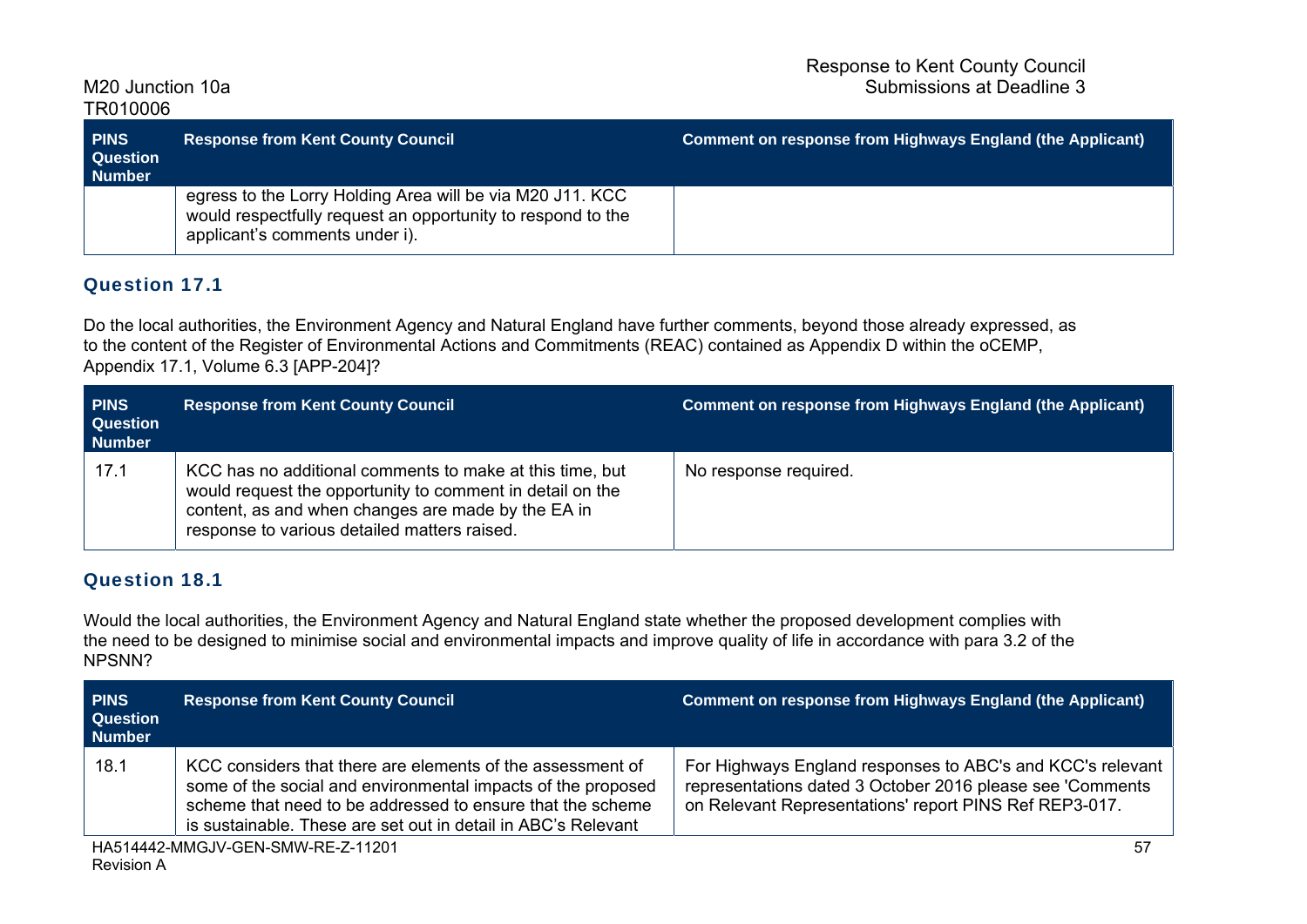| <b>PINS</b><br><b>Question</b><br><b>Number</b> | <b>Response from Kent County Council</b>                                                     | Comment on response from Highways England (the Applicant) |
|-------------------------------------------------|----------------------------------------------------------------------------------------------|-----------------------------------------------------------|
|                                                 | Representation (RR-002), KCC's Relevant Representation<br>(RR-026) and within this response. |                                                           |

### Question 18.2

Would the local authorities, the Environment Agency and Natural England state the extent to which the summaries of key economic, social and environmental impacts are agreed, with evidence to support any disagreement?

| <b>PINS</b><br><b>Question</b><br><b>Number</b> | <b>Response from Kent County Council</b>                                                                                                                                                                                                                                                                                                                                                                                                                                      | <b>Comment on response from Highways England (the Applicant)</b>                                                                                                        |
|-------------------------------------------------|-------------------------------------------------------------------------------------------------------------------------------------------------------------------------------------------------------------------------------------------------------------------------------------------------------------------------------------------------------------------------------------------------------------------------------------------------------------------------------|-------------------------------------------------------------------------------------------------------------------------------------------------------------------------|
| 18.2                                            | There are a number of points set out within ABC's Relevant<br>Representation (RR-002), KCC's Relevant Representation<br>(RR-026) and within this response that should be addressed,<br>which raise points of clarification and further work. As such,<br>KCC would like to review and consider HE's response to these<br>matters before making comment on this question and would<br>respectfully request the opportunity to do so at a later time<br>within the Examination. | For Highways England responses to ABC's relevant<br>representations dated 3 October 2016 please see 'Comments<br>on Relevant Representations' report PINS Ref REP3-017. |

### Question 19.6

Re sections 3, 6 and 7 of the Transport Assessment document, would ABC and KCC state their positions on the Applicant's traffic modelling, including the statement at para 7.7.1 that "the scheme will have minimal impact on mainline journey times" on the M20, and the predicted impact on local road networks (para 7.8 to 7.10)?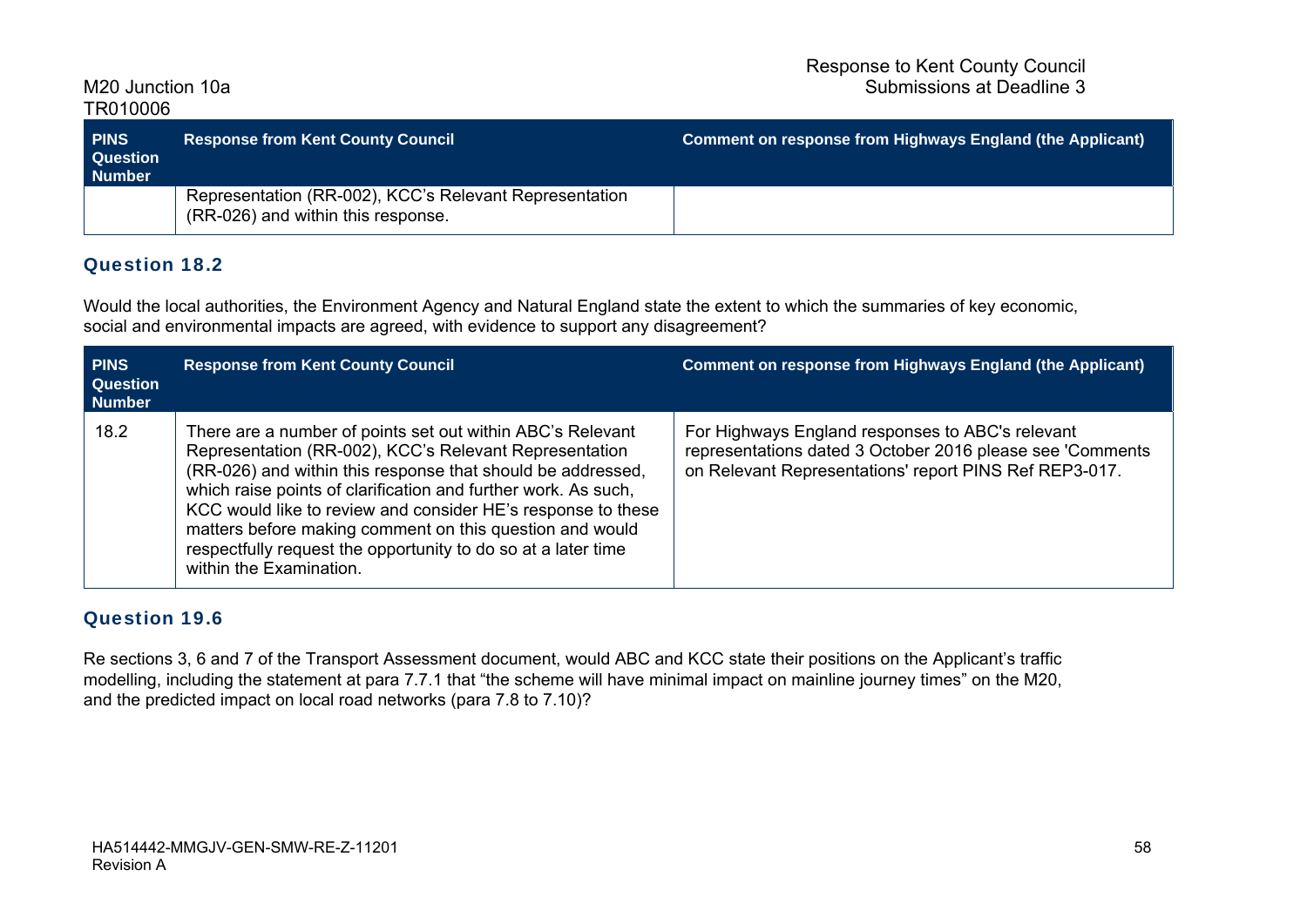Response to Kent County Council M<sub>20</sub> Junction 10a **Submissions at Deadline 3** 

TR010006

| <b>FINS</b><br><b>Question</b><br><b>Number</b> | <b>Response from Kent County Council</b>                                                                                          | Comment on response from Highways England (the Applicant) |
|-------------------------------------------------|-----------------------------------------------------------------------------------------------------------------------------------|-----------------------------------------------------------|
| 19.6                                            | KCC is satisfied that the modelling outputs are robust and that<br>the scheme will have minimal impact on the local road network. | No response required.                                     |

### Question 20.22

Requirement 3 Construction Environmental Management Plan

The oCEMP [APP-204] sets out a series of proposed measures and standards to be applied by Highways England and its contractors throughout the construction period.

i. Do the local authorities or Statutory Parties, responsible for approving the oCEMP under Requirement 3 of the dDCO, have any comments on the sufficiency of the oCEMP for securing the necessary mitigation during the construction of the proposed development?

| <b>PINS</b><br><b>Question</b><br><b>Number</b> | <b>Response from Kent County Council</b>                                                                                                                                                                                                                                                                                                                                                                                                                                                                                                                                                                                                                                                                                                        | <b>Comment on response from Highways England (the Applicant)</b>                                                                                                                                                                                                                                                                                                                                                                                                                                                                                                                                                                                                                                                 |
|-------------------------------------------------|-------------------------------------------------------------------------------------------------------------------------------------------------------------------------------------------------------------------------------------------------------------------------------------------------------------------------------------------------------------------------------------------------------------------------------------------------------------------------------------------------------------------------------------------------------------------------------------------------------------------------------------------------------------------------------------------------------------------------------------------------|------------------------------------------------------------------------------------------------------------------------------------------------------------------------------------------------------------------------------------------------------------------------------------------------------------------------------------------------------------------------------------------------------------------------------------------------------------------------------------------------------------------------------------------------------------------------------------------------------------------------------------------------------------------------------------------------------------------|
| 20.22                                           | HIGHWAYS: All documents relating to the Control of the<br>Effects on Travellers and the Community (APP-204) need to be<br>agreed with KCC.<br>HERITAGE ASSETS: KCC advises that all documents relating<br>to the impact on and mitigation for heritage assets, including<br>archaeological remains, need to be finalised following<br>consultation with the County Archaeologist. All archaeological<br>fieldwork and reporting needs to be in accordance with<br>specifications agreed with the County Archaeologist, especially<br>the KCC Specification Manuals for trial trenching and for Strip,<br>Map and Sample excavation.<br>Further comments in relation to the DCO are set out in the<br>appendix to KCC's Written Representations. | HIGHWAYS: Any documents relating to the Control of the<br>Effects on Travellers and the Community will be reported in the<br>Community Relations Strategy as required by the CEMP. The<br>CEMP will be reviewed by the relevant LPAs as appropriate.<br>HERITAGE ASSETS: A Written Scheme of Investigation for the<br>intrusive archaeological evaluation of the Scheme area is being<br>produced and will be issued to the KCC Historic Environment<br>Service for discussion/approval. The archaeological evaluation<br>works will be completed in advance of construction works. The<br>strategy for archaeological mitigation will be followed as<br>detailed in Schedule 2 of the dDCO (DCO Document 3.1)." |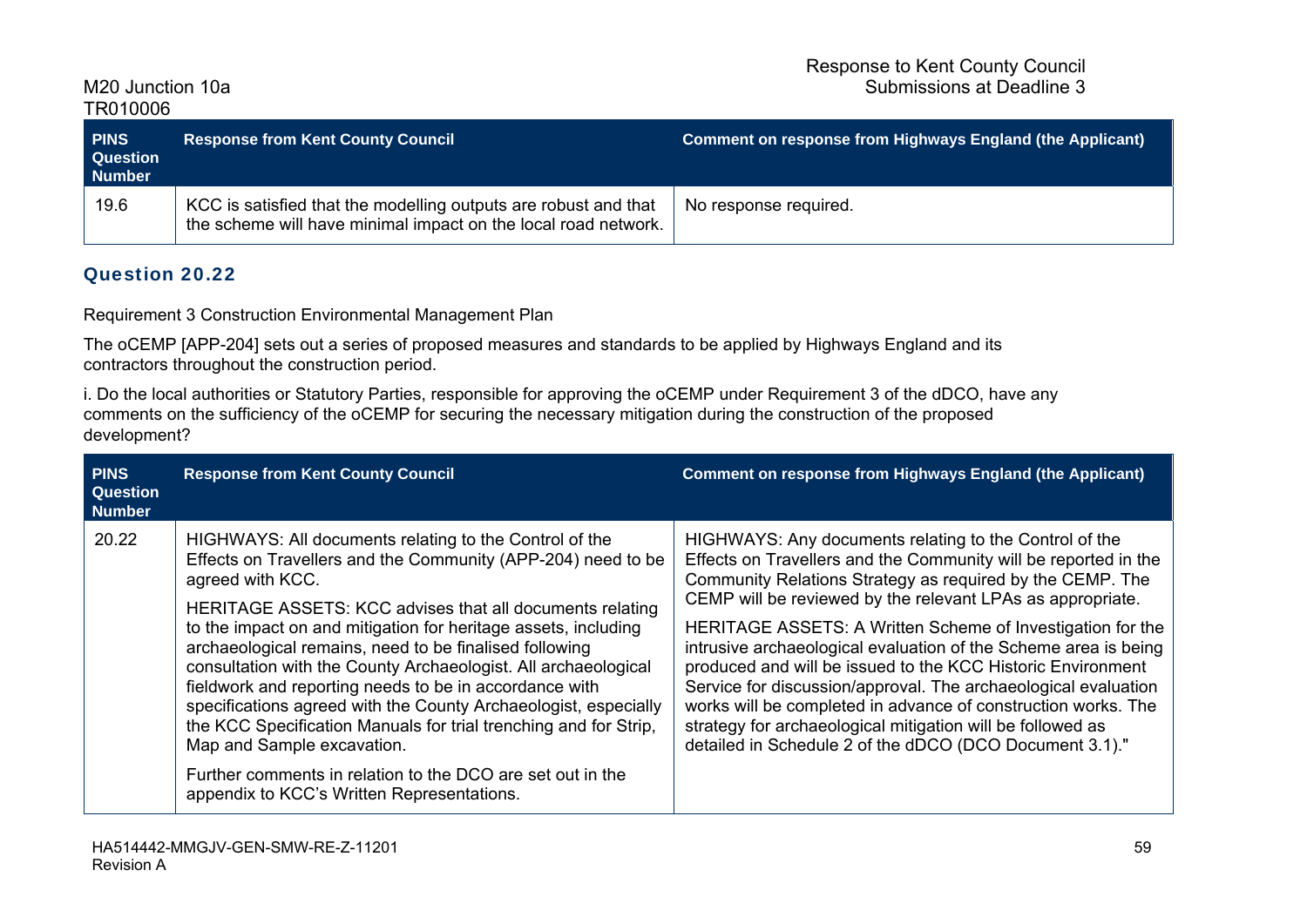### 4. Joint Local Impact Report

This chapter sets out Highways England's response to the impacts identified in the Joint Local Impact Report, to ensure that local issues and impacts are identified, understood and addressed and to aid the Examining Authority in its consideration of the proposal.

#### Section 1: Introduction

Highways England have no comments to make on this section.

#### Section 2: Site description, location and surroundings

For information relating to the context of the scheme please refer to Chapters 1 to 4 of the Environmental Statement (document reference 6.1). Highways England have no comments to make on this section.

#### Section 3: Details of the proposal

For information relating to the context of the scheme please refer to Chapters 1 to 4 of the Environmental Statement (document reference 6.1).

| <b>LIR Ref</b> | <b>Comments from Ashford Borough Council / Kent County Council</b>                                                                                                                                                                                                                                                                                                                                                            | <b>Response from Highways England (the Applicant)</b>                 |
|----------------|-------------------------------------------------------------------------------------------------------------------------------------------------------------------------------------------------------------------------------------------------------------------------------------------------------------------------------------------------------------------------------------------------------------------------------|-----------------------------------------------------------------------|
| 3.2            | The new Junction 10a will incorporate a new 2-lane dual<br>carriageway link road to the existing A2070 Southern Orbital<br>Road (Bad Munstereifel Road). In addition to the new<br>interchange the scheme includes a pedestrian and cycle bridge<br>over the M20 to the east of the new Junction 10a. This will<br>provide a link between Kingsford Street on the south side of the<br>motorway to the A20 on the north side. | This bridge over the M20 will also be designed for equestrian<br>use. |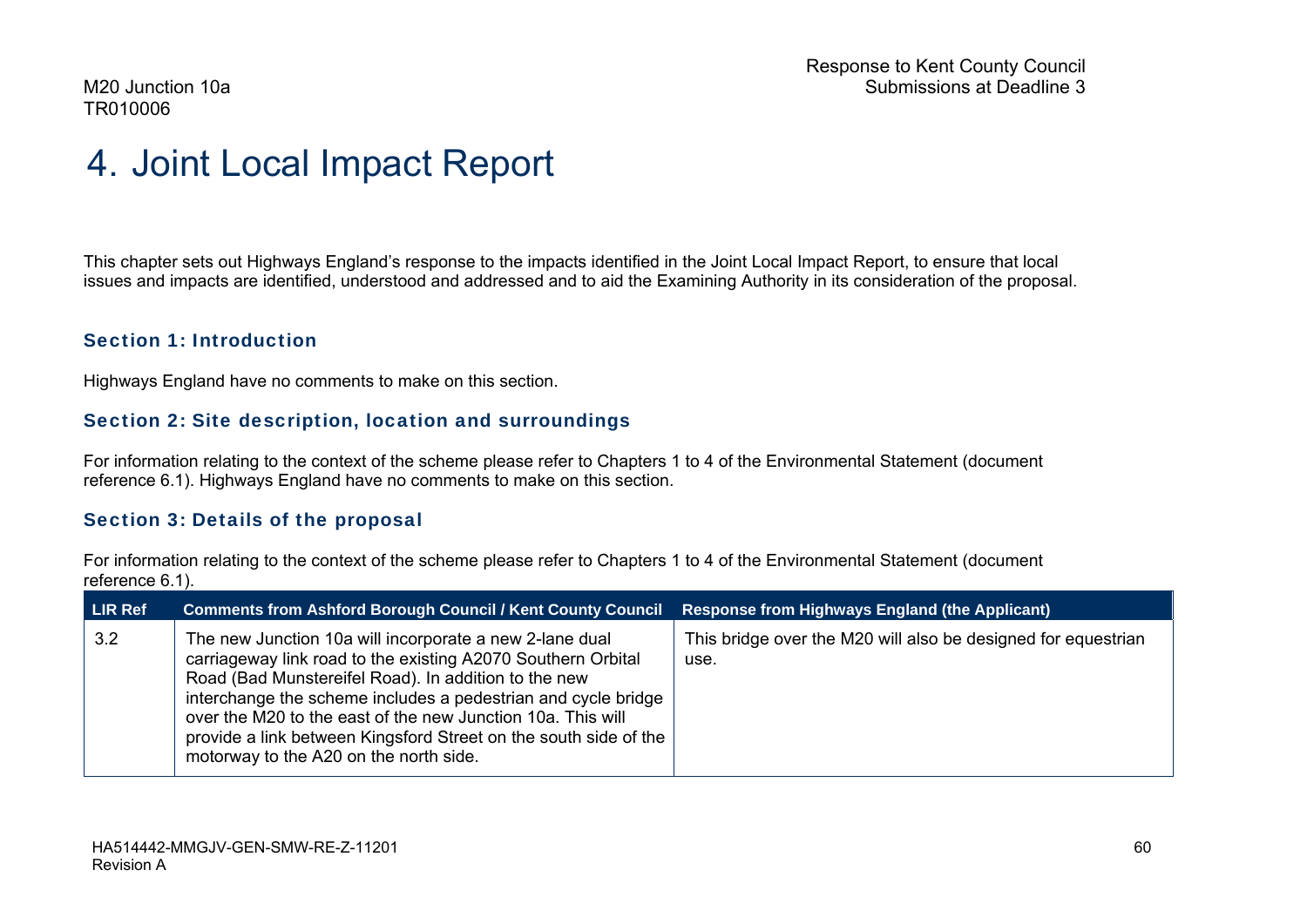### Section 4: Relevant planning history and any issues arising

Highways England have no comments to make on this section.

### Section 5: Relevant Development Plan Policies

| <b>LIR Ref</b> | Comments from Ashford Borough Council / Kent County Council Response from Highways England (the Applicant)                                                                                                                                                                                                                                                                                                                                     |                                                                                                                                                                                                                |
|----------------|------------------------------------------------------------------------------------------------------------------------------------------------------------------------------------------------------------------------------------------------------------------------------------------------------------------------------------------------------------------------------------------------------------------------------------------------|----------------------------------------------------------------------------------------------------------------------------------------------------------------------------------------------------------------|
| 5.16           | There are elements of the scheme that require further work in<br>order to meet some policy requirements and these matters are<br>set up in other documentation being prepared for the<br>Examining Authority. However, in principle, the need for this<br>infrastructure in enabling Ashford's growth has been accepted<br>through the Local Plan process and resulting adopted<br>Development Plan. There is clear evidence-based support for | Highways England have responded to all ABC and KCC<br>documentation submitted to the Examination Authority.<br>Highways England are pleased that ABC and KCC policy<br>support the creation of a new junction. |
|                | the creation of a new junction in policy.                                                                                                                                                                                                                                                                                                                                                                                                      |                                                                                                                                                                                                                |

### Section 6: Relevant Planning Applications

| LIR Ref | <b>Comments from Ashford Borough Council / Kent County Council</b>                                                                                                                                                                                                                                                                 | <b>Response from Highways England (the Applicant)</b>                                                                                                                      |
|---------|------------------------------------------------------------------------------------------------------------------------------------------------------------------------------------------------------------------------------------------------------------------------------------------------------------------------------------|----------------------------------------------------------------------------------------------------------------------------------------------------------------------------|
| 6.3     | ABC's Planning Committee resolved to grant planning<br>permission subject to the completion of a section 106 planning<br>obligation agreement at the Planning Committee meeting 18<br>May 2016. The section 106 agreement includes the following<br>provisions for the delivery of J10a:                                           | Highways England are pleased for the confirmation that the<br>s106 between ABC and the Stour Park Developer includes the<br>closure of Kingsford Street at Highfield Lane. |
|         | Via an obligation to enter into a s.278 agreement with<br>Highways England pursuant to the Highways Act 1980 to make<br>a SPG6 contribution towards increasing strategic highway<br>capacity to accommodate the traffic movements arising from<br>the development of the site through the provision of J10A to the<br>M20 motorway |                                                                                                                                                                            |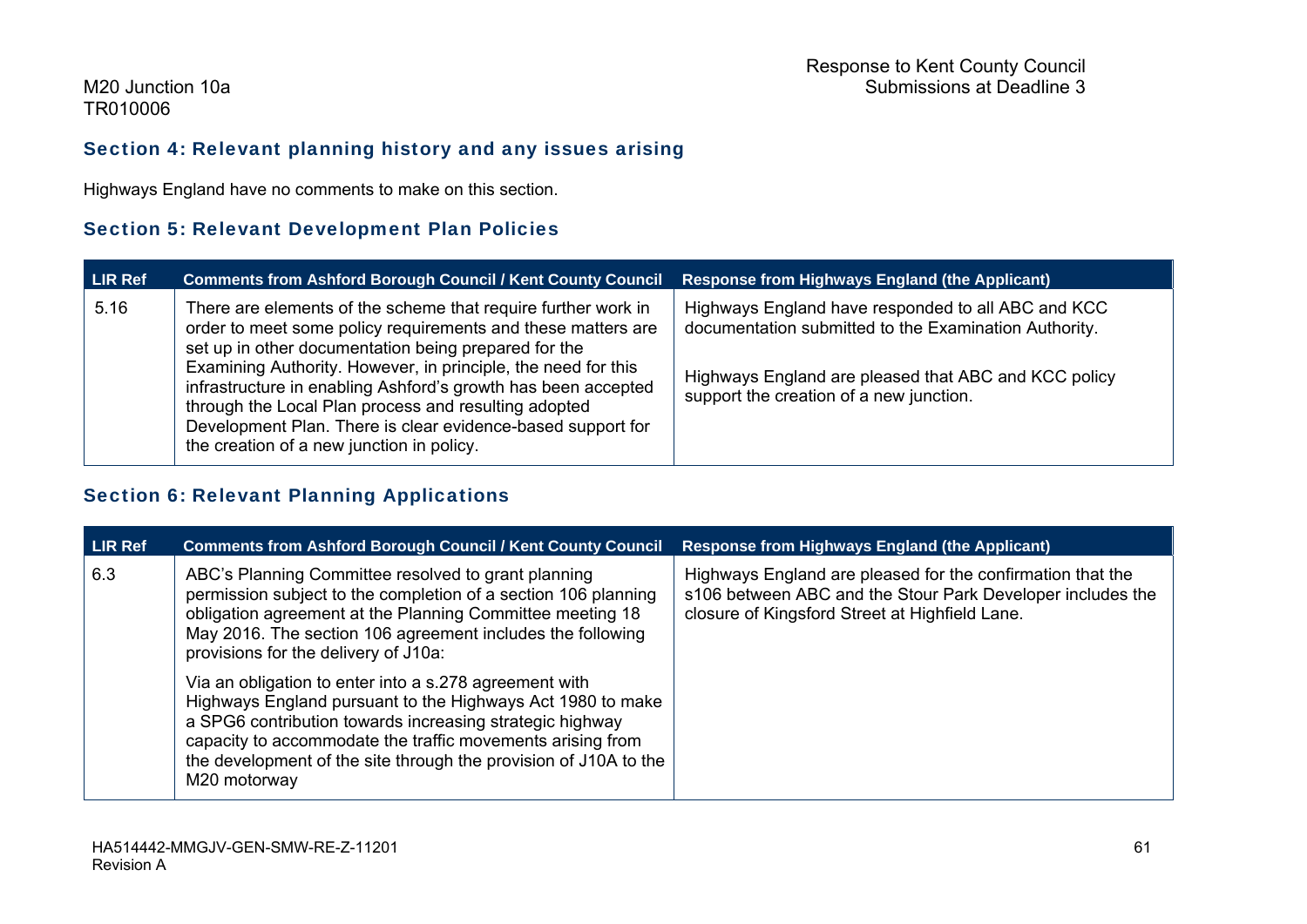| <b>LIR Ref</b> | <b>Comments from Ashford Borough Council / Kent County Council</b>                                                                                                                                                                                                                                                                                                                                                                                                             | <b>Response from Highways England (the Applicant)</b> |
|----------------|--------------------------------------------------------------------------------------------------------------------------------------------------------------------------------------------------------------------------------------------------------------------------------------------------------------------------------------------------------------------------------------------------------------------------------------------------------------------------------|-------------------------------------------------------|
|                | The funding by the applicant of the promotion and<br>implementation by the local highway authority of road closures<br>via Traffic Regulation Orders (TROs) to (A) prevent through<br>traffic moving between Highfield Lane and Kingsford Street as<br>shown on Drawing No. 22233105-32, and (B) prevent through<br>vehicular traffic at the southern end of Church Road (using<br>lockable bollards or similar measures to maintain an access for<br>emergency vehicles only) |                                                       |
|                | Reservation of land through the site - from the principal access<br>connection with the J10A link road on the northern side to the<br>southern boundary broadly in the position shown on the master<br>plan to enable a potential highway connection over the railway<br>to the south - as public highway                                                                                                                                                                      |                                                       |

### Section 7: Relevant Planning Applications

| <b>LIR Ref</b> | <b>Comments from Ashford Borough Council / Kent County Council</b>                                                                                                                                                            | <b>Response from Highways England (the Applicant)</b>                                                                                                                                                                                                                                                                                                                                                                                                                                                                                                                                                                                                                                                                                                                                                                                   |
|----------------|-------------------------------------------------------------------------------------------------------------------------------------------------------------------------------------------------------------------------------|-----------------------------------------------------------------------------------------------------------------------------------------------------------------------------------------------------------------------------------------------------------------------------------------------------------------------------------------------------------------------------------------------------------------------------------------------------------------------------------------------------------------------------------------------------------------------------------------------------------------------------------------------------------------------------------------------------------------------------------------------------------------------------------------------------------------------------------------|
| 7.5            | Particular importance is to be placed on the maintenance of<br>connection between the three churches in the vicinity - St<br>Mary's at Sevington; St Mary the Virgin at Willesborough; and<br>St John the Baptist at Mersham. | The public footpath to the east and west of the St Marys<br>Church Sevington has been identified as a potential medieval<br>route, crossing over the Scheme footprint in the locality of the<br>existing footbridge over the A2070. This possible route could<br>have been part of a larger network of paths that linked into the<br>'Pilgrim Way' which ran from Winchester through Ashford and<br>the Kent Downs to the tomb of Thomas Beckett at Canterbury<br>Cathedral. As with the better known 'Pilgrim Way', the route<br>may predate the medieval period. In order to maintain this<br>potentially historic route, the replacement Church Road<br>footbridge would be aligned to retain the existing visual<br>connectivity between the Ashford and Sevington churches over<br>the A2070 and onwards to the church in Mersham. |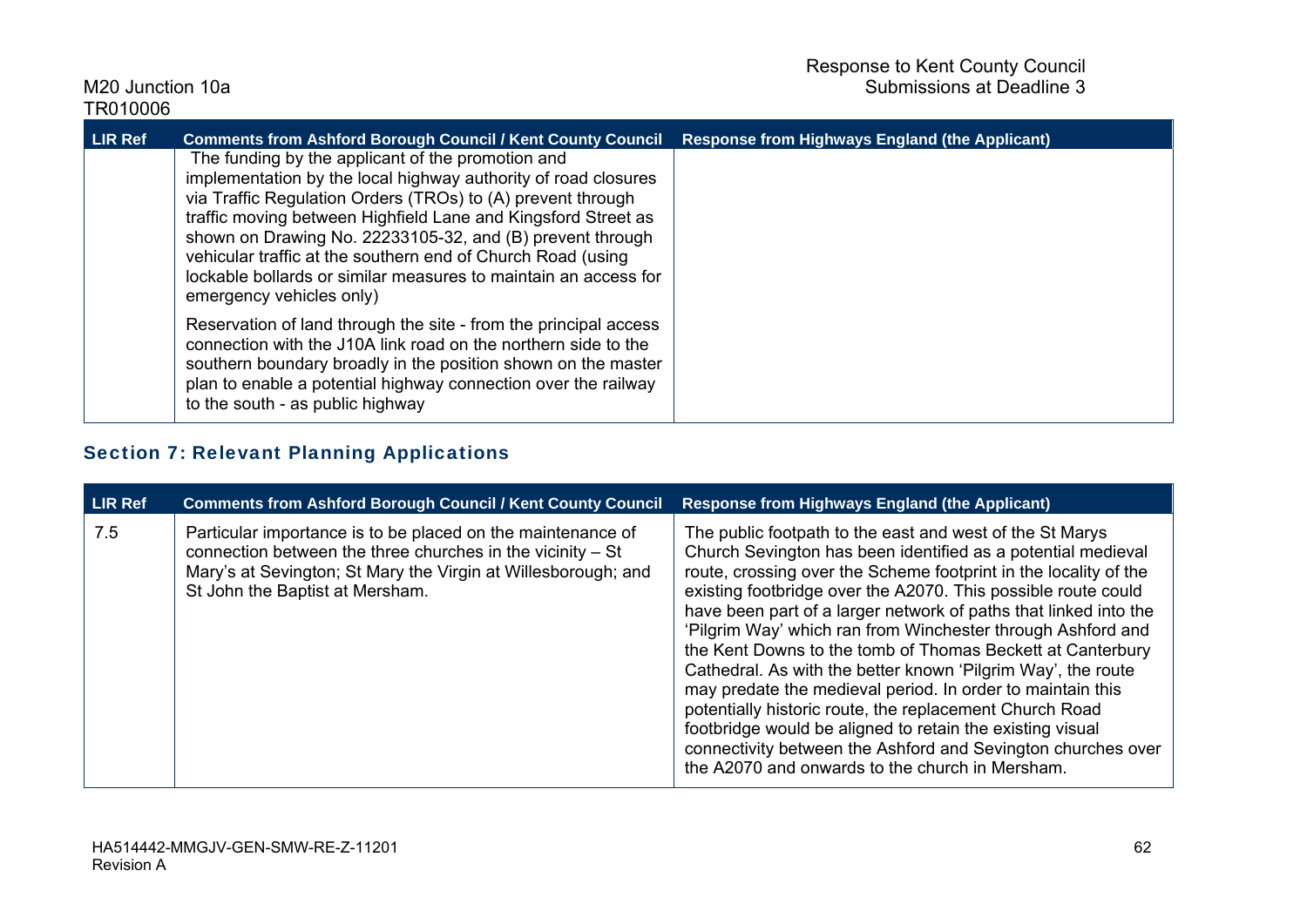### Section 8: Local transport patterns and issues

| LIR Ref | <b>Comments from Ashford Borough Council / Kent County Council</b>                                                                                                                                                                                                                                                                                                    | <b>Response from Highways England (the Applicant)</b>                                                                                                                                                                                                                                                                                                                                                                                                                                                                                                                                                                                                                                                                                                                                                                                                                                                                                                                                                                                                                                                                                                                                                                                                                                                                                                                          |
|---------|-----------------------------------------------------------------------------------------------------------------------------------------------------------------------------------------------------------------------------------------------------------------------------------------------------------------------------------------------------------------------|--------------------------------------------------------------------------------------------------------------------------------------------------------------------------------------------------------------------------------------------------------------------------------------------------------------------------------------------------------------------------------------------------------------------------------------------------------------------------------------------------------------------------------------------------------------------------------------------------------------------------------------------------------------------------------------------------------------------------------------------------------------------------------------------------------------------------------------------------------------------------------------------------------------------------------------------------------------------------------------------------------------------------------------------------------------------------------------------------------------------------------------------------------------------------------------------------------------------------------------------------------------------------------------------------------------------------------------------------------------------------------|
| 8.1     | Barrey Road: Congestion along Barrey Road has been and<br>continues to be the subject of much debate and complaint from<br>businesses and residents, due to difficulties in accessing the<br>A2070. Reports vary from it taking 25 minutes to 2 hours to get<br>out of Barrey Road with speed of traffic on the A2070 being<br>highlighted as one of the main issues. | Highways England understand concerns regarding the Barrey<br>Road exit onto the A2070, we notice that a number of residents<br>have raise similar concerns in the relevant representations.<br>The last traffic assessment of the Barrey Road Junction was<br>carried out prior to 2013 when permission to occupy the empty<br>units in the Ashford Retail Park was given, and at that time it<br>was indicated that there would be a negligible impact on traffic<br>overall. Therefore before the M20 Junction 10a scheme starts,<br>Highways England's Area 4 team have already put in place<br>enhancements to the A2070 and Barrey Road by improving<br>signage and visibility at the junction, and we will be reducing<br>the speed limit to 40mph on Bad Munstereifel Road and re-<br>routing traffic for right hand turns around the link road<br>roundabout as part of the scheme.<br>Any subsequent amendment to this junction would require a<br>Traffic Assessment of the Ashford Retail Park and residential<br>traffic impact to be initiated by the local network authority at the<br>request of local stakeholders, which is not part of the M20<br>Junction 10a scheme as Highways England Major Projects<br>deals with Nationally Significant Infrastructure Projects (NSIP)<br>Construction.<br>Furthermore, after a meeting on 30 November 2016 with Local |
| 8.2     | The J10a scheme had previously allowed for signalisation of<br>the Barrey Road junction but this has since been removed -<br>value for money being cited as the reason. Highways England<br>continues to work with ABC and KCC in order to seek a<br>solution, along with the associated funding, and this is to be<br>progressed outside the current scheme.         |                                                                                                                                                                                                                                                                                                                                                                                                                                                                                                                                                                                                                                                                                                                                                                                                                                                                                                                                                                                                                                                                                                                                                                                                                                                                                                                                                                                |
|         |                                                                                                                                                                                                                                                                                                                                                                       | Authorities and local businesses, further discussions between<br>Highways England Area 4 Spatial Planning and Kent County<br>Council were planned, and they are currently on-going, to<br>resolve any existing traffic issue ahead of the M20 Junction 10a                                                                                                                                                                                                                                                                                                                                                                                                                                                                                                                                                                                                                                                                                                                                                                                                                                                                                                                                                                                                                                                                                                                     |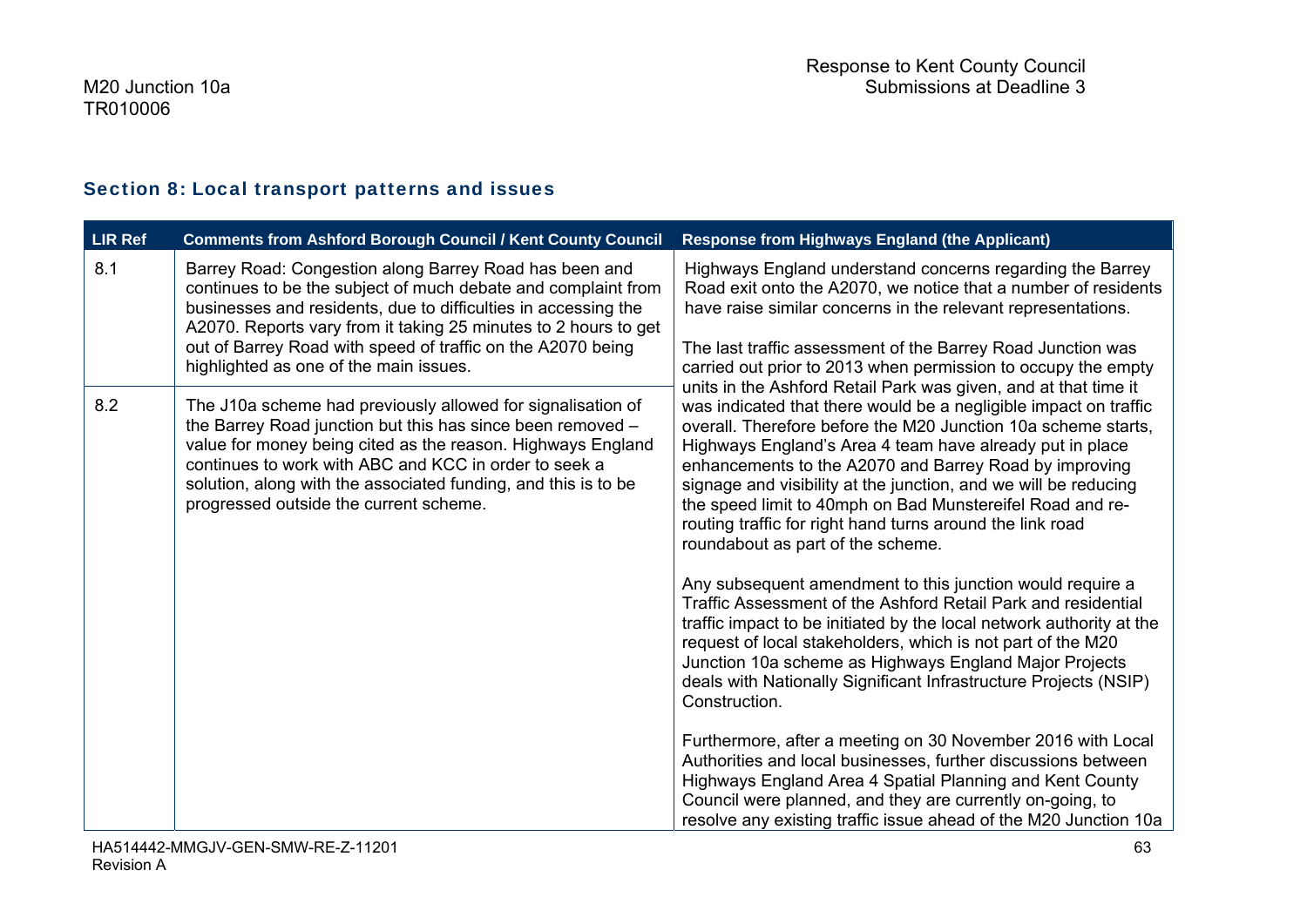| <b>LIR Ref</b> | <b>Comments from Ashford Borough Council / Kent County Council</b>                                                                                                                                                                                                                                                                                                                                                                                                                                                                                                                                                                                                                                  | <b>Response from Highways England (the Applicant)</b>                                                                                                                                                                                                                                                                                                                                                                                                                                                                                                                                                                                                                                                                                                                                                                                                                                     |
|----------------|-----------------------------------------------------------------------------------------------------------------------------------------------------------------------------------------------------------------------------------------------------------------------------------------------------------------------------------------------------------------------------------------------------------------------------------------------------------------------------------------------------------------------------------------------------------------------------------------------------------------------------------------------------------------------------------------------------|-------------------------------------------------------------------------------------------------------------------------------------------------------------------------------------------------------------------------------------------------------------------------------------------------------------------------------------------------------------------------------------------------------------------------------------------------------------------------------------------------------------------------------------------------------------------------------------------------------------------------------------------------------------------------------------------------------------------------------------------------------------------------------------------------------------------------------------------------------------------------------------------|
|                |                                                                                                                                                                                                                                                                                                                                                                                                                                                                                                                                                                                                                                                                                                     | scheme, which is supporting the discussion by providing the<br>relevant data and additional traffic surveys.                                                                                                                                                                                                                                                                                                                                                                                                                                                                                                                                                                                                                                                                                                                                                                              |
| 8.3            | A20 Hythe Road: HGVs and other traffic travelling from the A28<br>(via the A2070 Willesbrough Road to connect with J10) will not<br>use the new link to J10a and instead, will opt to travel along the<br>A20 corridor between J10 and J10a. This will increase the<br>vehicle movements and loading on A20, evidenced by the need<br>to strengthen the Swatfield Bridge as part of the scheme. KCC<br>considers that a suitable way forward would be for Highways<br>England to take on maintenance responsibility for the section of<br>A20 Hythe Road between the extent of the Highways England<br>asset at the M20 J10 and the proposed connection of the M20<br>J10A with the A20 Hythe Road. | Highways England will not trunk the A20 Hythe Road between<br>M20 Junction 10 and M20 Junction 10a for the following<br>reasons:<br>1. Traffic modelling (PP.56-57 on the published TAR) clearly<br>shows a significant reduction of traffic flows on this section<br>with the new Junction 10a (remarkable for<br>northbound/westbound vehicles). This confirms that the<br>traffic using this section would be mainly local traffic with<br>local destinations (i.e. Tesco, William Harvey Hospital,<br>Ashford centre to/from south-eastern area of A20).<br>Therefore, this would not fully align to the objectives of<br><b>Highways England Strategic Road Network;</b><br>2. There will be a cost to Highways England to upgrade the<br>assets to the appropriate standards;<br>3. This will mean changes to Service Provider contracts as it<br>is an increase in responsibility. |
| 8.4            | Kingsford Street: There is potential that traffic could divert<br>along Kingsford Street through to Mersham in order to access<br>the A20. There is KCC and local concern regarding rat running<br>and HGV traffic using an unsuitable route to bypass J10a when<br>there are issues on the strategic network. A solution to this is<br>being progressed outside the scope of this proposal                                                                                                                                                                                                                                                                                                         | Please see comment 6.3 above.                                                                                                                                                                                                                                                                                                                                                                                                                                                                                                                                                                                                                                                                                                                                                                                                                                                             |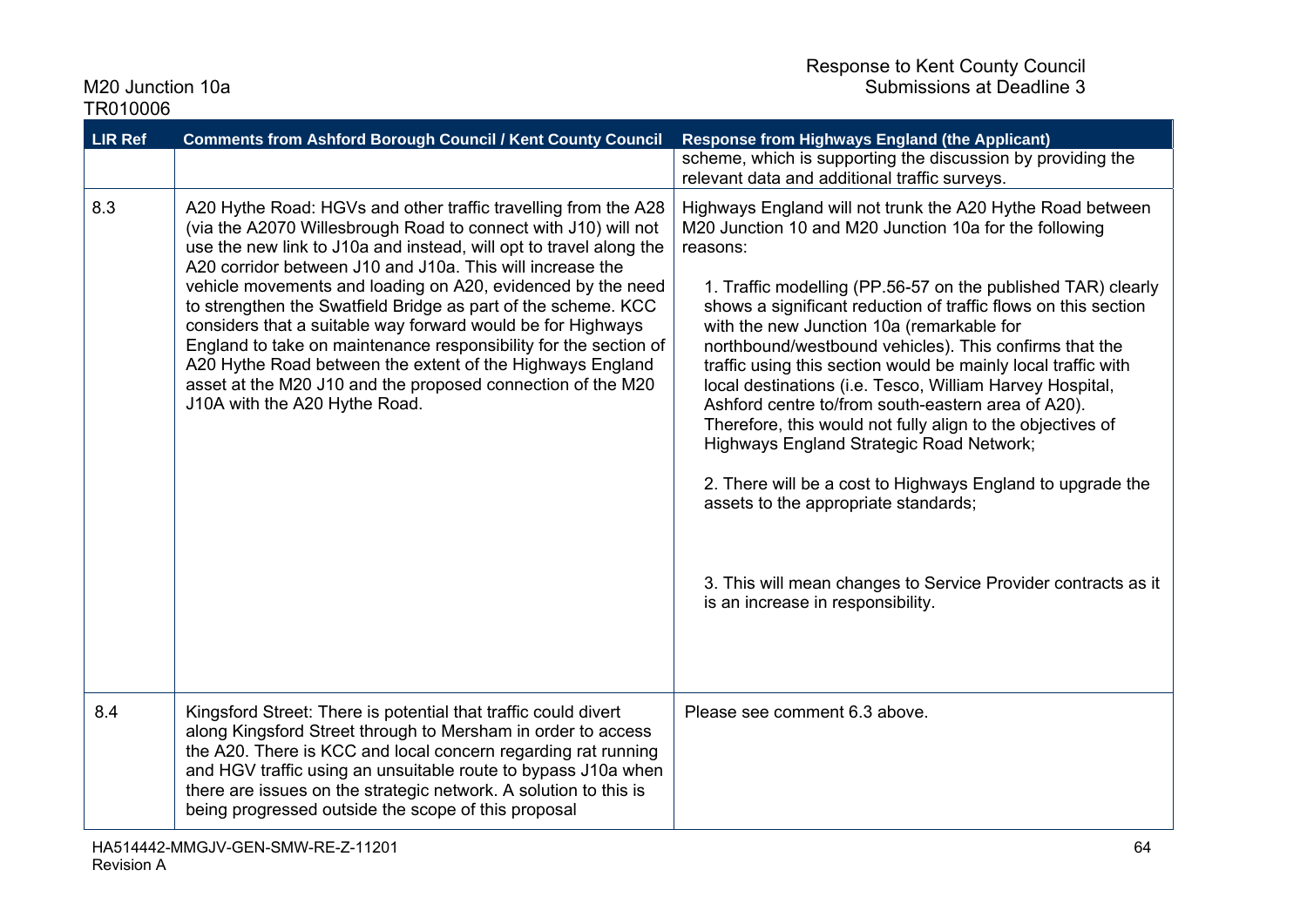### Section 9: Designated sites

| <b>LIR Ref</b> | <b>Comments from Ashford Borough Council / Kent County Council</b>                                                                                                                                                                                                                                                                                                                                                                                                                                                                                        | <b>Response from Highways England (the Applicant)</b>                                                                                                                                                                                                                                                                                                                                                                                                                                                                                                                                                                                                                                                                                                                                                                                                                                                                                                             |
|----------------|-----------------------------------------------------------------------------------------------------------------------------------------------------------------------------------------------------------------------------------------------------------------------------------------------------------------------------------------------------------------------------------------------------------------------------------------------------------------------------------------------------------------------------------------------------------|-------------------------------------------------------------------------------------------------------------------------------------------------------------------------------------------------------------------------------------------------------------------------------------------------------------------------------------------------------------------------------------------------------------------------------------------------------------------------------------------------------------------------------------------------------------------------------------------------------------------------------------------------------------------------------------------------------------------------------------------------------------------------------------------------------------------------------------------------------------------------------------------------------------------------------------------------------------------|
| 9.8            | Potential expansion of the Green Corridor network should not<br>be precluded by this project. To this end, the proposed<br>embankment associated with the Kingsford Street footbridge<br>should be reconsidered; the arable field north of the Aylesford<br>Stream should be converted to pasture/meadow; and the area<br>around the Aylesford Stream should be given a landscape<br>function and ensure safe public access can be made available.<br>This is in keeping with the guidance offered in the Ashford<br>Green and Blue Grid Strategy (2008). | i) The proposed embankment associated with the Kingsford<br>Street footbridge should be reconsidered: -                                                                                                                                                                                                                                                                                                                                                                                                                                                                                                                                                                                                                                                                                                                                                                                                                                                           |
|                |                                                                                                                                                                                                                                                                                                                                                                                                                                                                                                                                                           | The Temple Report appended to ABC's Written representation<br>1 notes: The proposed embankment associated with the<br>Kingsford Street footbridge appears awkward on the northern<br>side and sits uncomfortably with the proposed embankment<br>and planting further to the west as well as with existing and<br>surrounding topography. Highways England will review this as<br>part of the detail design.                                                                                                                                                                                                                                                                                                                                                                                                                                                                                                                                                      |
|                |                                                                                                                                                                                                                                                                                                                                                                                                                                                                                                                                                           | ii) The arable field north of the Aylesford Stream should be<br>converted to pasture/meadow:-                                                                                                                                                                                                                                                                                                                                                                                                                                                                                                                                                                                                                                                                                                                                                                                                                                                                     |
|                |                                                                                                                                                                                                                                                                                                                                                                                                                                                                                                                                                           | Three of the plots of land to the north of the Aylesford Stream,<br>namely plots 3/16/c, 3/16/d and 3/16/e, have been planted up<br>with a wildflower mix as part of the ecological mitigation<br>strategy for the Stour Park development. This area provides<br>connective habitat and foraging areas for reptiles, badgers and<br>bats, and is included as replacement habitat for that lost on<br>site. The area of plots 3/16/c, 3/16/d and 3/16/e is 8,360.65m2,<br>1,898.6m2 and 7,897.69m2 respectively, which gives a total of<br>18,156.94m2 or 1.81 hectares that is already being converted<br>to pasture/meadow. The remainder of the land to the north of<br>the stream would remain as arable farm land and would not be<br>under the control and ownership of Highways England. It is<br>therefore outside of the scope of the M20 Junction 10a<br>Scheme to convert the remaining area to the north of the<br>Aylesford Stream to pasture/meadow. |
|                |                                                                                                                                                                                                                                                                                                                                                                                                                                                                                                                                                           | iii) The area around the Aylesford Stream should be given a<br>landscape function and ensure safe public access can be<br>made available:-                                                                                                                                                                                                                                                                                                                                                                                                                                                                                                                                                                                                                                                                                                                                                                                                                        |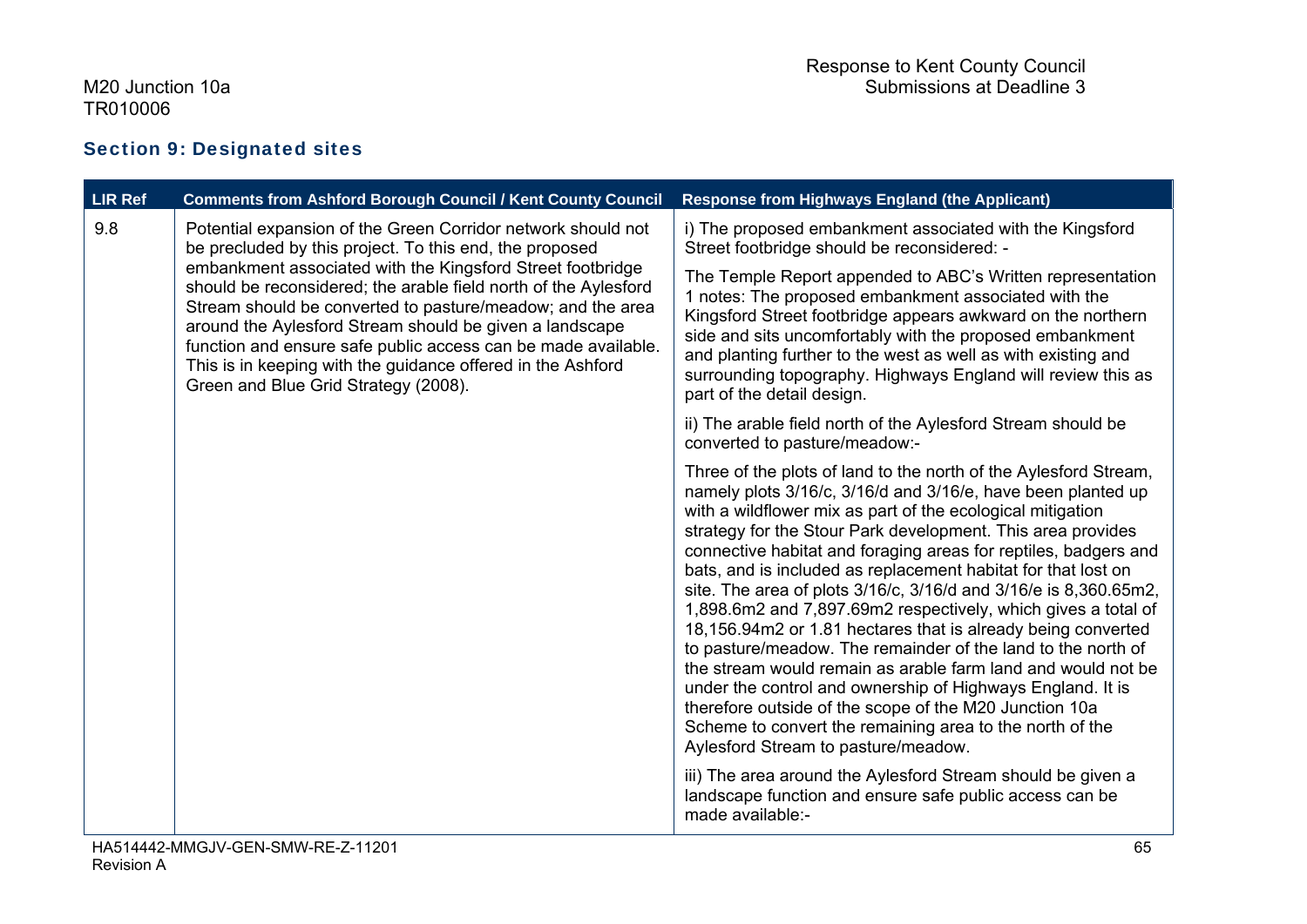| <b>LIR Ref</b> | <b>Comments from Ashford Borough Council / Kent County Council</b>                                                                                                                                                                                                                                                                                                  | <b>Response from Highways England (the Applicant)</b>                                                                                                                                                                                                                                                                                                                                                                                                                                                                                                                                                                                                                                                                                                |
|----------------|---------------------------------------------------------------------------------------------------------------------------------------------------------------------------------------------------------------------------------------------------------------------------------------------------------------------------------------------------------------------|------------------------------------------------------------------------------------------------------------------------------------------------------------------------------------------------------------------------------------------------------------------------------------------------------------------------------------------------------------------------------------------------------------------------------------------------------------------------------------------------------------------------------------------------------------------------------------------------------------------------------------------------------------------------------------------------------------------------------------------------------|
|                |                                                                                                                                                                                                                                                                                                                                                                     | The existing mature trees along the Aylesford Stream would be<br>retained, with enhancement measures provided to the south<br>between the Stream and the new A2070 Link Road. This<br>enhancement would comprise native trees and hedges,<br>interspersed with native shrubs and wildflower and species rich<br>grassland. Additional tree planting is also being considered<br>along the southern bank of the Aylesford Stream, in order to<br>provide greater shading of the watercourse, as requested by<br>the Environment Agency. Two balancing ponds would also be<br>created in this area, which would serve to both attenuate<br>surface water runoff and reduce flood risk in the area and to<br>provide ecological and landscape benefits. |
|                |                                                                                                                                                                                                                                                                                                                                                                     | The existing Public Rights of Way (PRoW) AE227A, AE338,<br>AU65, AU63C and AU53 would be stopped up, as discussed<br>and agreed with the Rights of Way Officer from Kent County<br>Council. It is intended that public access be restricted to the<br>area around the proposed new balancing ponds, for safety<br>reasons and to protect the ongoing function of the ponds.                                                                                                                                                                                                                                                                                                                                                                          |
|                |                                                                                                                                                                                                                                                                                                                                                                     | There are currently no proposals as part of either the Main of<br>Alternative Schemes to integrate the area into the Ashford<br>Green Corridors Local Nature Reserve, but the proposed<br>landscape and ecological mitigation strategy would not prevent<br>its inclusion in the future, should Ashford Borough Council and<br>Highways England be in agreement that the area's inclusion<br>would be beneficial.                                                                                                                                                                                                                                                                                                                                    |
| 9.10           | The councils would request appropriate species selection, and<br>process, provided that the reconstituted site provides<br>appropriate connectivity and commuting routes to wider<br>landscape features. Further conversations with the Kent<br>Wildlife Trust may be required to ascertain suitability of the full<br>programme of mitigation to its satisfaction. | The ecological mitigation strategy has been agreed with<br>Natural England through Letters of No Impediment, which can<br>be found in the Statement of Common Ground (DCO<br>Document 8.5). The mitigation strategy provides ecological<br>enhancement measures for a number of species. Bat<br>commuting routes would be maintained through retention of<br>existing mature trees along the Aylesford Stream, and<br>additional habitat will be created (3 balancing ponds; 14.19ha                                                                                                                                                                                                                                                                 |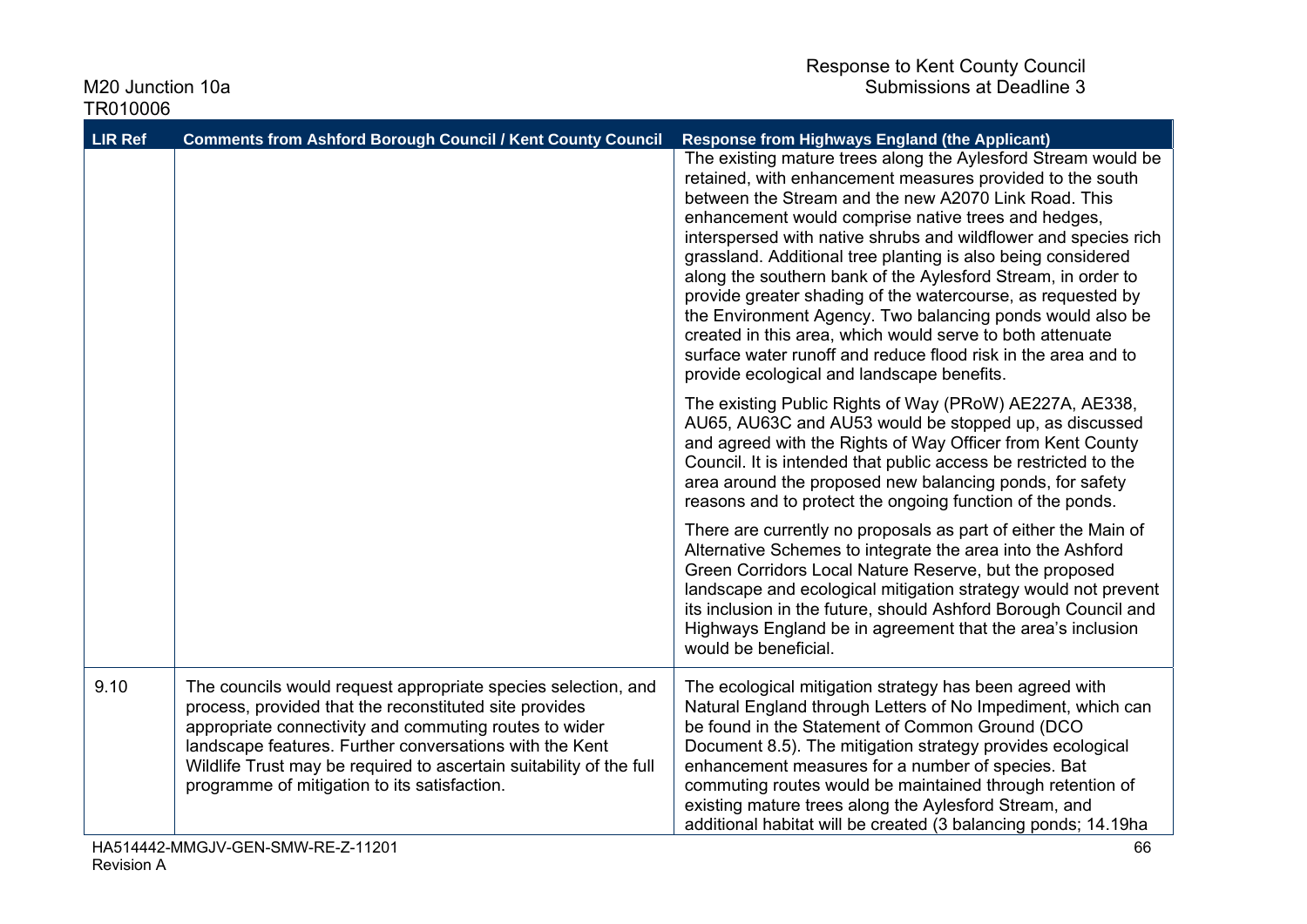| <b>LIR Ref</b> | <b>Comments from Ashford Borough Council / Kent County Council</b> | <b>Response from Highways England (the Applicant)</b>                                                                                                                                                                                                                                                                                                                                                                                                                                                                                                                                                                                                                                                                                                                                             |
|----------------|--------------------------------------------------------------------|---------------------------------------------------------------------------------------------------------------------------------------------------------------------------------------------------------------------------------------------------------------------------------------------------------------------------------------------------------------------------------------------------------------------------------------------------------------------------------------------------------------------------------------------------------------------------------------------------------------------------------------------------------------------------------------------------------------------------------------------------------------------------------------------------|
|                |                                                                    | of grassland; and 4.89ha of tree, scrub and woodland habitats).<br>Bat boxes would also be provided. The impact of the lighting on<br>bats was assessed (DCO Document 6.1, Chapter 8; Nature<br>Conservation) to be an overall Slight Beneficial residual effect<br>in the long term once the habitats have become established,<br>due to the creation of additional habitat.                                                                                                                                                                                                                                                                                                                                                                                                                     |
|                |                                                                    | Dormouse habitat would be enhanced by hedgerow planting at<br>the back of the houses along Kingsford Street. This habitat<br>would replace hedgerows lost due to the Scheme(s) and would<br>increase connectivity to the wider area by providing an<br>important corridor for dormice that are being displaced during<br>construction and whilst the replanted habitat along the M20<br>verge establishes.                                                                                                                                                                                                                                                                                                                                                                                        |
|                |                                                                    | A new pond would be created to the southeast of Kingsford<br>Street, in plot 4/11/d, which would enable newts to be relocated<br>from ponds that would be lost due to the Scheme(s). The pond<br>would be located within an area that would be planted up with<br>native trees and hedges, interspersed with native shrubs and<br>wildflower and species rich grassland, which would provide<br>additional habitat for dormice, newts and reptiles.                                                                                                                                                                                                                                                                                                                                               |
|                |                                                                    | It is proposed that reptiles that would be displaced by the<br>Scheme(s) would be relocated to an area of the highways<br>estate adjacent to the newly planted area, which would allow<br>the reptiles to disperse across the area. The receptor sites for<br>captured individuals south of the M20 would be the M20<br>London bound highway verge, immediately to the east of the<br>proposed Main and Alternative Schemes. The verge is<br>currently unsuitable for reptiles as it is mown to maintain sight<br>lines. This level of management would continue. However,<br>additional areas of habitat would be made suitable by<br>scalloping the edge of the tree line to provide more sunlight,<br>and spreading hay to seed grassland and provide a thatch of<br>material at ground level. |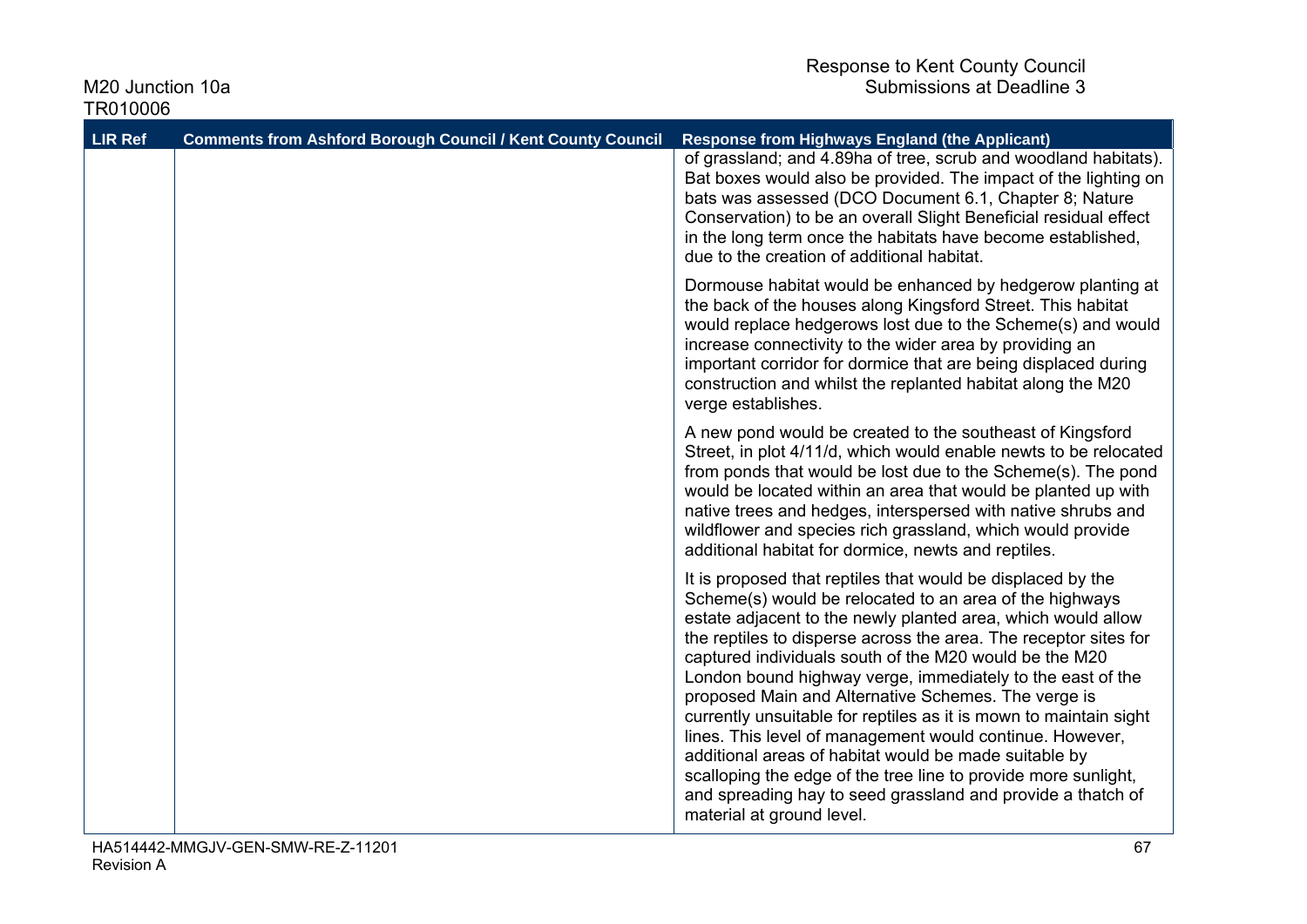| <b>LIR Ref</b> | <b>Comments from Ashford Borough Council / Kent County Council</b> | <b>Response from Highways England (the Applicant)</b>                                                                                                                                                                                                                                                                                                                                                                                                                                                                                                                                                                                                                                                                                                        |
|----------------|--------------------------------------------------------------------|--------------------------------------------------------------------------------------------------------------------------------------------------------------------------------------------------------------------------------------------------------------------------------------------------------------------------------------------------------------------------------------------------------------------------------------------------------------------------------------------------------------------------------------------------------------------------------------------------------------------------------------------------------------------------------------------------------------------------------------------------------------|
|                |                                                                    | Habitat management would be undertaken for the benefit of<br>reptiles, to develop a mosaic of structurally diverse vegetation<br>and open areas including basking and shelter opportunities<br>with a desirable variety of humidity and temperature conditions.<br>The majority of this land is outside of the DCO boundary, but<br>within Highways England owned land. Therefore, the<br>management regime of this area would be integrated within<br>Highways England's Area 4 management plans to maintain<br>habitat along the verge which is suitable for reptiles. The full<br>reptile mitigation strategy will be provided to the Inspector<br>following confirmation of the DCO. There would also be ingoing<br>engagement with Kent Wildlife Trust. |

## Section 10: Conservation and Heritage

| <b>ABC Ref</b> | <b>Comments from Ashford Borough Council</b>                                                                                                                                                                                                                                   | <b>Response from Highways England (the Applicant)</b>                                                                                                                                                                                                                                                                                                                                                                                                                                                                                                                                                                                                                                                   |
|----------------|--------------------------------------------------------------------------------------------------------------------------------------------------------------------------------------------------------------------------------------------------------------------------------|---------------------------------------------------------------------------------------------------------------------------------------------------------------------------------------------------------------------------------------------------------------------------------------------------------------------------------------------------------------------------------------------------------------------------------------------------------------------------------------------------------------------------------------------------------------------------------------------------------------------------------------------------------------------------------------------------------|
| 10.2           | The impacts on archaeological heritage assets are noted in<br>Chapter 6 of the ES. The councils consider that on-site<br>archaeological surveys are insufficient at present, and no<br>schedule of archaeological sites has been produced to date.<br>This should be remedied. | A Written Scheme of Investigation (WSI) for the intrusive<br>archaeological evaluation of the scheme area is being<br>produced and will be issued to the Kent County Council (KCC)<br>Historic Environment Service for discussion/approval. The<br>archaeological evaluation works would be completed in<br>advance of construction works. The strategy for archaeological<br>mitigation would be agreed with the Kent County Council<br>Historic Environment Service on completion of the<br>archaeological evaluation (and well in advance of construction).<br>The strategy for archaeological mitigation would follow the<br>requirements detailed in Schedule 2 of the dDCO (DCO<br>Document 3.1). |
| 10.16          | This should this include mitigation measures being put forward<br>for Sevington Church and the manor complex of Sevington.<br>Details of the impact and mitigation for the setting of Sevington<br>Church, other designated heritage assets affected by the                    | The details of impacts and mitigation have been discussed with<br>Historic England and KCC as the County Archaeologist on<br>several occasions. In addition to the statutory process,<br>including the Scoping and Preliminary Environmental                                                                                                                                                                                                                                                                                                                                                                                                                                                            |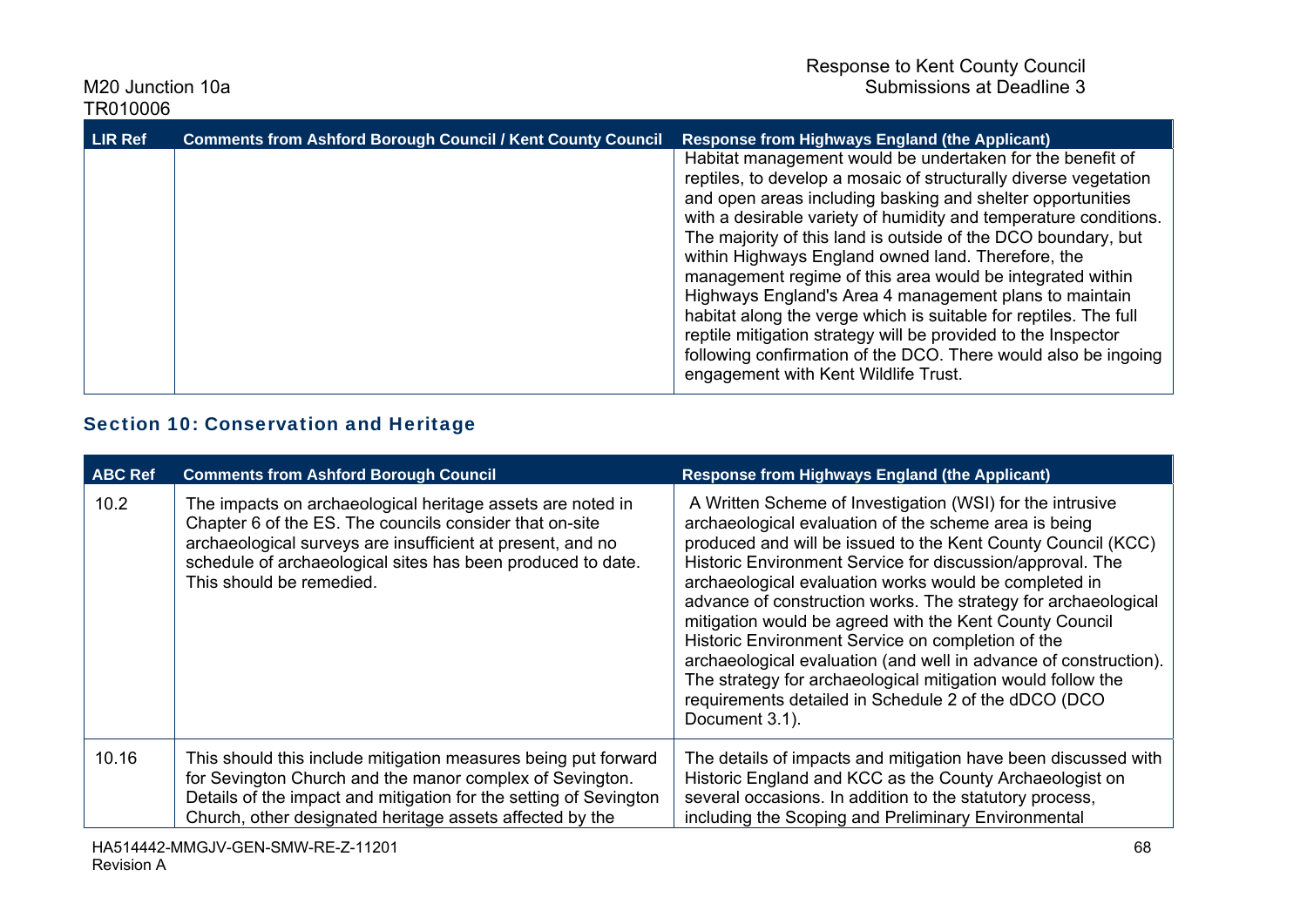| <b>ABC Ref</b> | <b>Comments from Ashford Borough Council</b>                                                                                                                                                                                                                                                                                                                                                                                                                                                                                                                                                                                                                                                                                                                                                                                                                                                                            | <b>Response from Highways England (the Applicant)</b>                                                                                                                                                                                                                                                                                                                                                                                                                                                                                                                                                                                                                                                                                                                                                                                                                                                                                                                                                                                                                   |
|----------------|-------------------------------------------------------------------------------------------------------------------------------------------------------------------------------------------------------------------------------------------------------------------------------------------------------------------------------------------------------------------------------------------------------------------------------------------------------------------------------------------------------------------------------------------------------------------------------------------------------------------------------------------------------------------------------------------------------------------------------------------------------------------------------------------------------------------------------------------------------------------------------------------------------------------------|-------------------------------------------------------------------------------------------------------------------------------------------------------------------------------------------------------------------------------------------------------------------------------------------------------------------------------------------------------------------------------------------------------------------------------------------------------------------------------------------------------------------------------------------------------------------------------------------------------------------------------------------------------------------------------------------------------------------------------------------------------------------------------------------------------------------------------------------------------------------------------------------------------------------------------------------------------------------------------------------------------------------------------------------------------------------------|
|                | scheme and historic landscape features (such as hedgerows<br>and lanes) need to be formulated in consultation with Historic<br>England, district and county conservation officers and the<br>County Archaeologist. Mitigation to limit detrimental impact on<br>the Sevington Church needs to be timely, robust and<br>appropriate. Changes and construction to accommodate the<br>new bridge and new access arrangements need to be in place<br>as soon as possible – integrated into the earliest phases of<br>construction works, not an end phase. HE needs to provide<br>Historic England and the County Archaeologist with a robust<br>mitigation method statement and programme for Sevington<br>Church. Historic England and the County Archaeologist will<br>need time and resource to comment on draft mitigation<br>strategies for Sevington Church and the wider programme of<br>archaeological mitigation. | Information reports, consultation has been carried out with<br>KCC at the Emerging Environmental Statement Workshop,<br>held on the 9th May 2016 and at a meeting on the 24th August<br>2016, to discuss land purchase and registration, and<br>Statements of Common Ground. In addition to the statutory<br>process, including the Scoping and Preliminary Environmental<br>Information reports, meetings have been held with Historic<br>England on the 24th March 2015, 8th March 2016, 13th<br>September 2016 and the 29th November 2016. In addition,<br>consultation and liaison with Historic England, KCC and ABC<br>will be undertaken throughout pre-construction, construction<br>and post-construction phases. The stakeholders will have the<br>opportunity to comment on the mitigation measure details<br>contained in the CEMP, Traffic Management Plan and<br>Construction Programme well in advance of the<br>commencement of the commencement of the construction<br>works.                                                                          |
|                |                                                                                                                                                                                                                                                                                                                                                                                                                                                                                                                                                                                                                                                                                                                                                                                                                                                                                                                         | Timing and sequencing of the provision of the new Church<br>Road Footbridge to ensure continued viability of the Church<br>and any proposed interim measures will be incorporated into<br>the Construction Environmental Management Plan (CEMP)<br>(see the Outline CEMP in DCO Document 6.3, Appendix<br>17.21). This will include the methodologies for the management<br>of the landscape and noise mitigation measures for St Mary's<br>Church and the manor complex of Sevington. The<br>management of vehicle and non-vehicle access to St Mary'<br>Church and surrounding area (including the management of<br>temporary access routes) will be detailed in the CEMP. The<br>CEMP would also include a Community Relations Strategy,<br>ensuring that communication with the general public would be<br>managed and maintained prior to and during all construction<br>works. An on demand signal controlled pedestrian facility would<br>be made available on the A2070 to the south of the existing<br>Church Road footbridge. During the works the Contractor |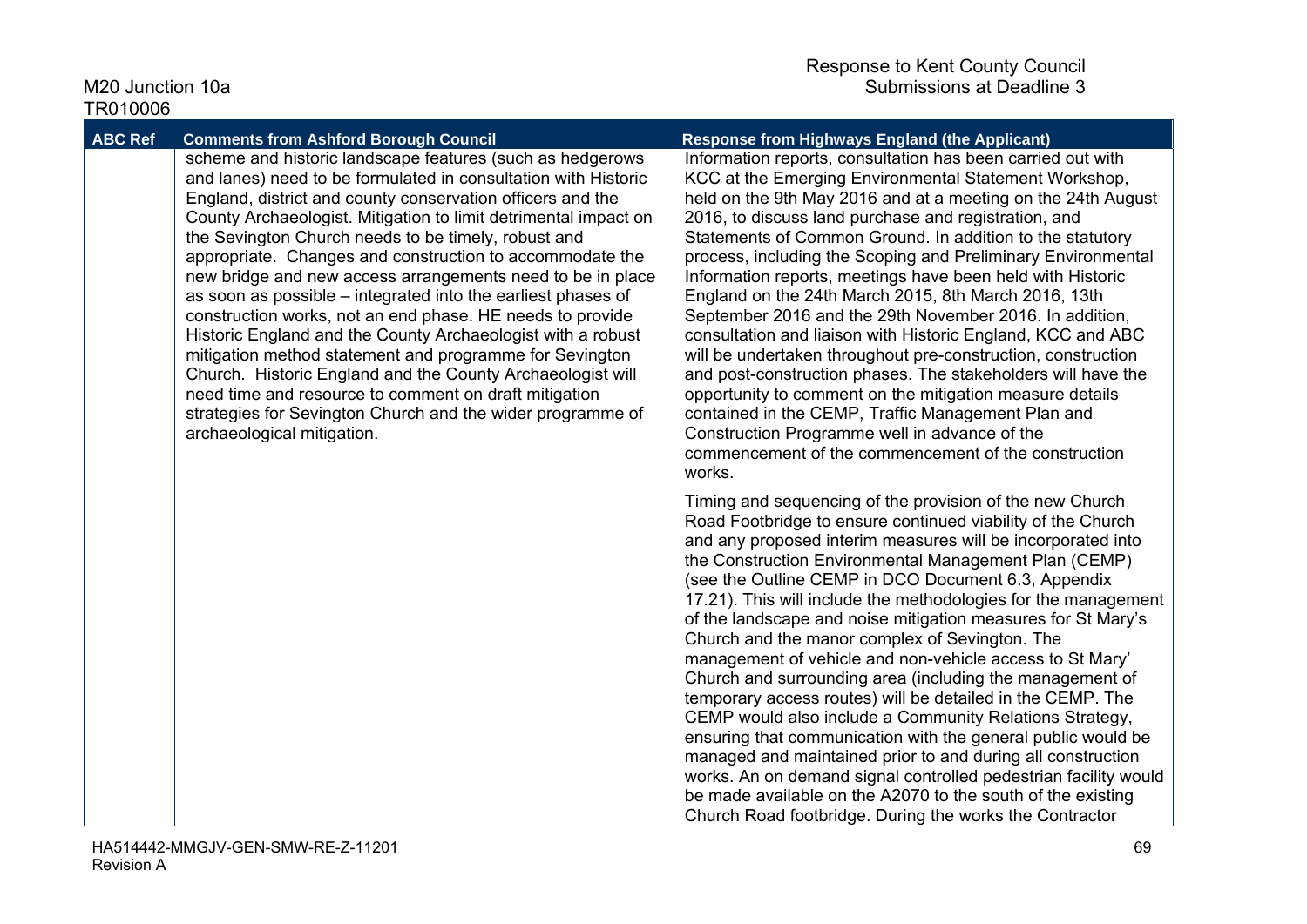| <b>ABC Ref</b> | <b>Comments from Ashford Borough Council</b> | <b>Response from Highways England (the Applicant)</b>                                                                                                                                                                                                                                                                                                                                                                                                                                                                                                                                                                                                                                                                                               |
|----------------|----------------------------------------------|-----------------------------------------------------------------------------------------------------------------------------------------------------------------------------------------------------------------------------------------------------------------------------------------------------------------------------------------------------------------------------------------------------------------------------------------------------------------------------------------------------------------------------------------------------------------------------------------------------------------------------------------------------------------------------------------------------------------------------------------------------|
|                |                                              | would install the temporary signals whilst considering the<br>recommendations of Traffic Advisory Leaflet 3/11 - Signal-<br>controlled pedestrian facilities at Portable Traffic Signals and<br>the most suitable location for the signals with temporary<br>footpath links onto existing routes.                                                                                                                                                                                                                                                                                                                                                                                                                                                   |
|                |                                              | The mitigation method statement and programme for Sevington<br>Church will be provided in the CEMP and the Construction<br>Programme. The archaeological mitigation strategy will be<br>agreed with KCC on completion of the archaeological<br>evaluation works, which will be set out in the Written Scheme<br>of Investigation (WSI) for the intrusive archaeological<br>evaluation of the scheme area is being produced and will be<br>issued to the KCC Historic Environment Service for<br>discussion/approval. Time will be allowed in the programme for<br>the strategy and the archaeological works to be completed in<br>advance of the construction works, in line with the<br>requirements of Schedule 2 of the dDCO (DCO Document 3.1). |

### Section 11: Socio-economic matters

| LIR Ref | <b>Comments from Ashford Borough Council / Kent County Council</b>                                                                                                                                                                                                                                                                                                                                                                                                                                                                                                                   | <b>Response from Highways England (the Applicant)</b>                                                                                                                             |
|---------|--------------------------------------------------------------------------------------------------------------------------------------------------------------------------------------------------------------------------------------------------------------------------------------------------------------------------------------------------------------------------------------------------------------------------------------------------------------------------------------------------------------------------------------------------------------------------------------|-----------------------------------------------------------------------------------------------------------------------------------------------------------------------------------|
| 11.1    | ABC is satisfied that a social and economic case has been<br>produced and its overall approach is appropriate. The Land<br>Use and Economic Development Report (Appendix 13.1)<br>provides a good summary of the critical importance of J10a on<br>the regional and local economy. The report highlights critical<br>points of economic dependencies on the junction and provides<br>what appears to be a sound model for economic impact. There<br>could be more qualitative detail included in the report but we do<br>not feel this undermines the overall outcome of the report. | Highways England are pleased that ABC are satisfied that the<br>social and economic case for the scheme has been<br>demonstrated and that they are happy with the approach taken. |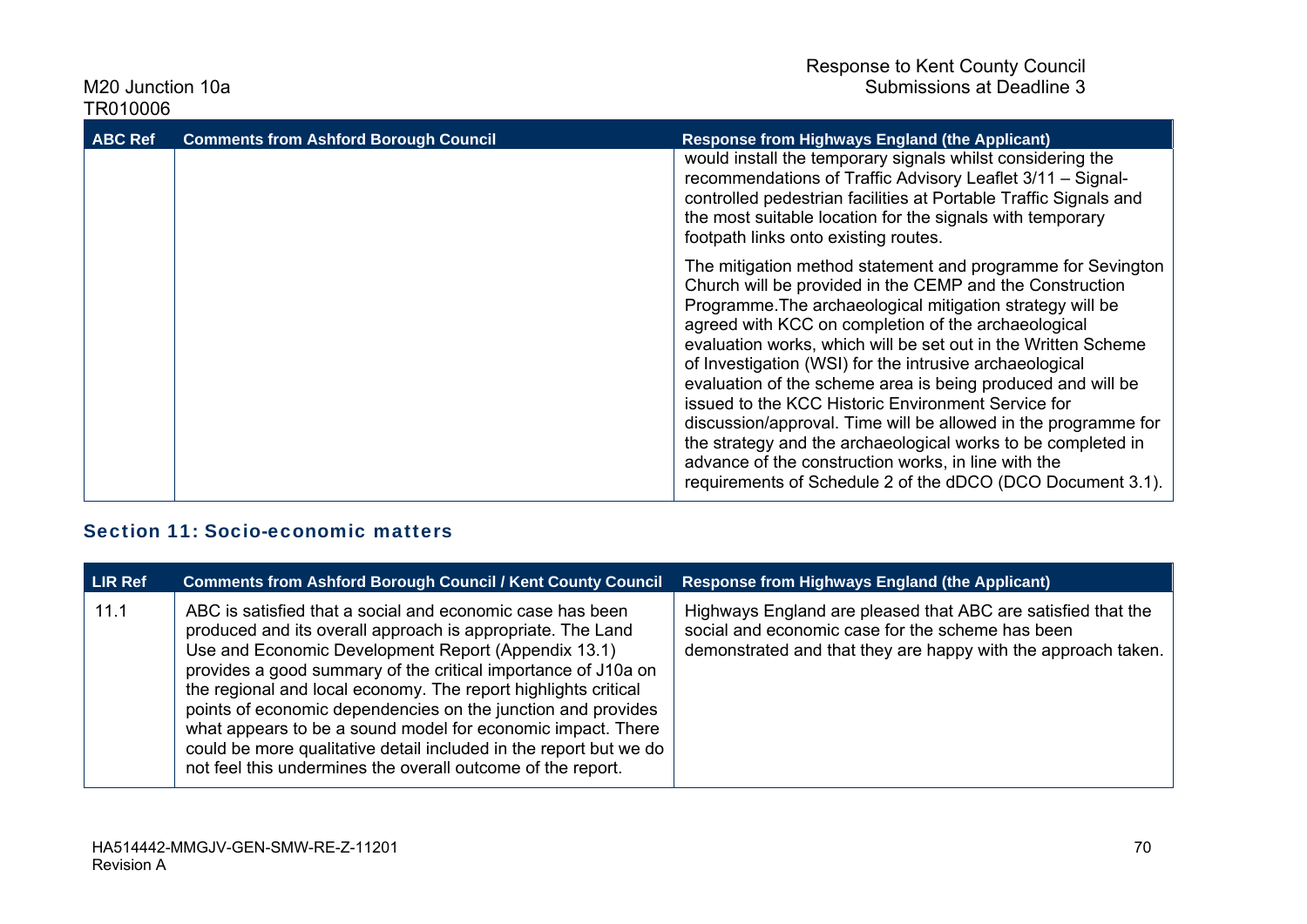| <b>LIR Ref</b> | <b>Comments from Ashford Borough Council / Kent County Council</b>                                                                                                                                                                                                                                                                                                                                                                                                                                                              | <b>Response from Highways England (the Applicant)</b>                                                                                                                                                                                                                                                                                                                                                                                                                                                                                                                                                                                                                                                                                                                                                                                                                                                         |
|----------------|---------------------------------------------------------------------------------------------------------------------------------------------------------------------------------------------------------------------------------------------------------------------------------------------------------------------------------------------------------------------------------------------------------------------------------------------------------------------------------------------------------------------------------|---------------------------------------------------------------------------------------------------------------------------------------------------------------------------------------------------------------------------------------------------------------------------------------------------------------------------------------------------------------------------------------------------------------------------------------------------------------------------------------------------------------------------------------------------------------------------------------------------------------------------------------------------------------------------------------------------------------------------------------------------------------------------------------------------------------------------------------------------------------------------------------------------------------|
| 11.9           | Additionally, further work is needed to assess the impacts of<br>the scheme, including its construction phase and beyond, to<br>establish the extent of its impacts on the Pilgrims Hospice, to<br>the north of the application site, as a particularly sensitive<br>receptor for those receiving palliative care.                                                                                                                                                                                                              | There is the potential for a small site compound to be located<br>opposite Pilgrims Hospice during the construction phase,<br>although the main site compound would be situated off the<br>A2070 approximately 400m away from the Hospice. Any<br>compound located opposite the Hospice would be subject to<br>the control and monitoring measures included in the<br>Construction Environmental Management Plan (CEMP) to be<br>agreed with the local Environmental Health Officer. Highways<br>England contractors would be required to apply for the<br>'Considerate Constructors Scheme' to ensure a respectful<br>approach to local communities, including the Pilgrims Hospice.<br>Highways England is committed to meeting with Hospice<br>representatives to discuss the proposals, and a meeting<br>occurred on 25th January 2017 between Highways England,<br>the contractor and Pilgrim's Hospice. |
|                | Operational noise impacts on the Pilgrim's Hospice have been<br>assessed in the Environmental Statement (DCO Document 6.1,<br>Chapter 11). This assessment concluded that levels of traffic<br>noise from the adjacent A20 once the Scheme(s) is in place<br>are expected to reduce. Highways England has also<br>incorporated an acoustic bund 2m high to the rear of<br>Summerhill Place, in order to provide mitigation for traffic noise<br>associated with the proposed eastbound off-slip of the new<br>M20 junction 10a. |                                                                                                                                                                                                                                                                                                                                                                                                                                                                                                                                                                                                                                                                                                                                                                                                                                                                                                               |
|                |                                                                                                                                                                                                                                                                                                                                                                                                                                                                                                                                 | Trees covered by Tree Preservation Orders (TPO) at the<br>Pilgrims Hospice have now been identified and the design has<br>been amended to avoid impacts upon these features. A site<br>visit to ascertain the full arboricultural impact of the scheme(s)<br>on Woodland W1 was carried out on the 15th November 2016,<br>to review the root protection areas of the trees bordering<br>Pilgrims Hospice. The results of the site visit are presented in<br>the updated Arboriculture Survey Report and Arboricultural                                                                                                                                                                                                                                                                                                                                                                                        |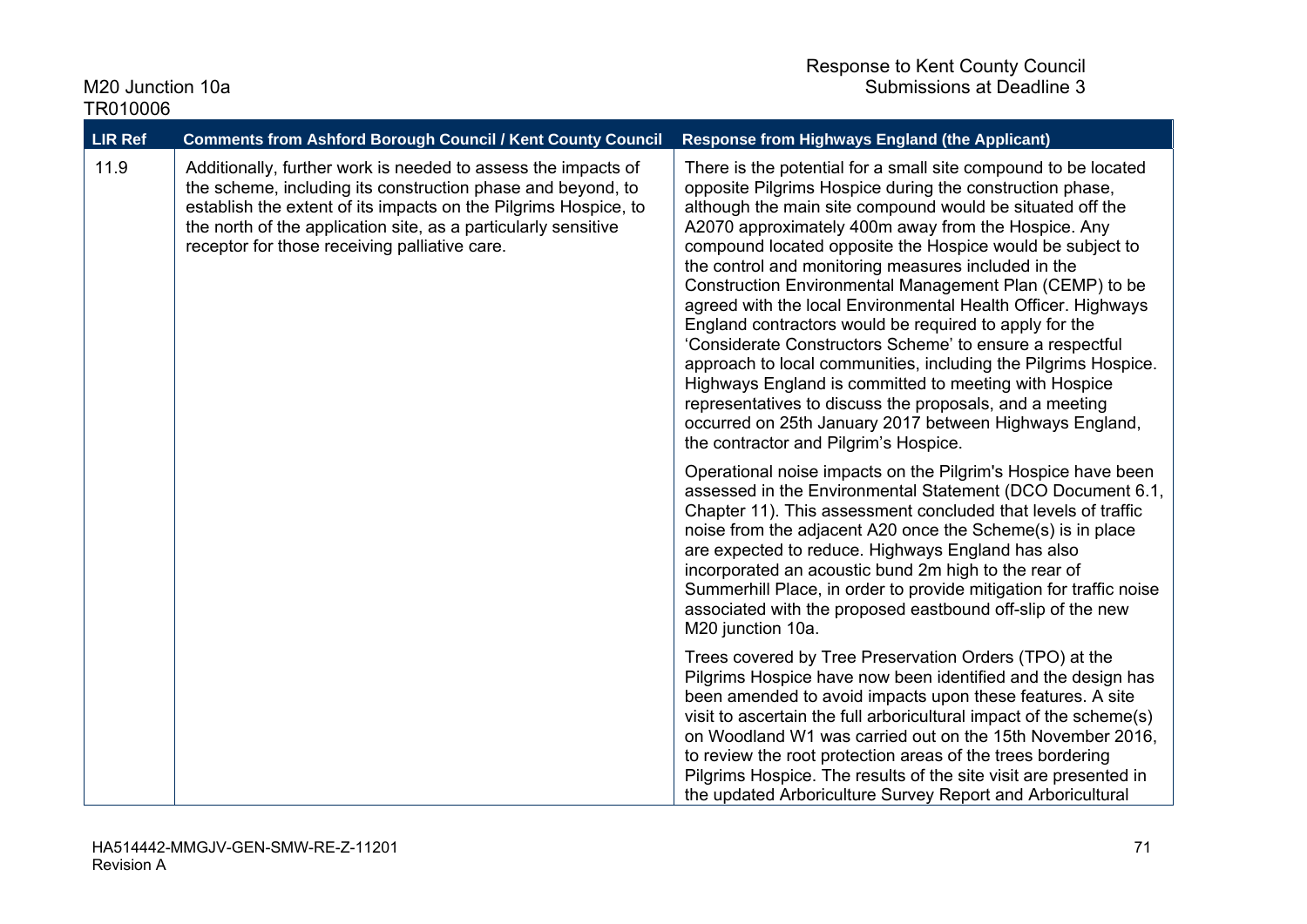| <b>LIR Ref</b> | <b>Comments from Ashford Borough Council / Kent County Council</b> | <b>Response from Highways England (the Applicant)</b>                                                                                                                                                                                                                                                                                                                                                                                                                                                                                                                                                                                                                                     |
|----------------|--------------------------------------------------------------------|-------------------------------------------------------------------------------------------------------------------------------------------------------------------------------------------------------------------------------------------------------------------------------------------------------------------------------------------------------------------------------------------------------------------------------------------------------------------------------------------------------------------------------------------------------------------------------------------------------------------------------------------------------------------------------------------|
|                |                                                                    | Implications Report (DCO Documents 6.3, Appendices 7.1 and<br>$7.3$ ).                                                                                                                                                                                                                                                                                                                                                                                                                                                                                                                                                                                                                    |
|                |                                                                    | The impacts of the Main and Alternative Schemes on Air<br>Quality are described in the Environmental Assessment (DCO<br>Document 6.1, Chapter 5). Roads that trigger an air quality<br>assessment are referred to as the affected road network (ARN)<br>and are presented in DCO Document 6.2, Figure 5.2 Operation<br>Phase Study Area for Main and Alternative Schemes.<br>Concentrations predicted close to the Pilgrims Hospice are well<br>below the relevant air quality objectives. Additionally, there are<br>predicted improvements in air quality along the section of the<br>A20 adjacent to the Pilgrims Hospice during the operation of<br>the Main and Alternative Schemes. |

#### Section 12: Consideration of the impact of the proposed provisions and requirements within the draft Order (i.e. the scheme) in respect of all of the above

| LIR Ref | <b>Comments from Ashford Borough Council / Kent County Council</b>                                                                                                                                                                                                                                                                                    | Response from Highways England (the Applicant)                                                                                                                                                                                   |
|---------|-------------------------------------------------------------------------------------------------------------------------------------------------------------------------------------------------------------------------------------------------------------------------------------------------------------------------------------------------------|----------------------------------------------------------------------------------------------------------------------------------------------------------------------------------------------------------------------------------|
| 12.1    | The draft DCO sets out provisions for protection and mitigation<br>throughout the construction of the development, as well as for<br>the scheme itself. At present, KCC and ABC are not content<br>that the draft DCO sufficiently ensures adequate protection and<br>are progressing this with HE and through the Examining<br>Authority separately. | Highways England are reviewing the comments made by ABC<br>and KCC as part of their written representations in submitted in<br>deadline 3 and will work with both parties to resolve their<br>concerns over adequate protection. |

## Section 13: Development consent obligations and their impact on the local authority's area

Highways England have no comments to make on this section.